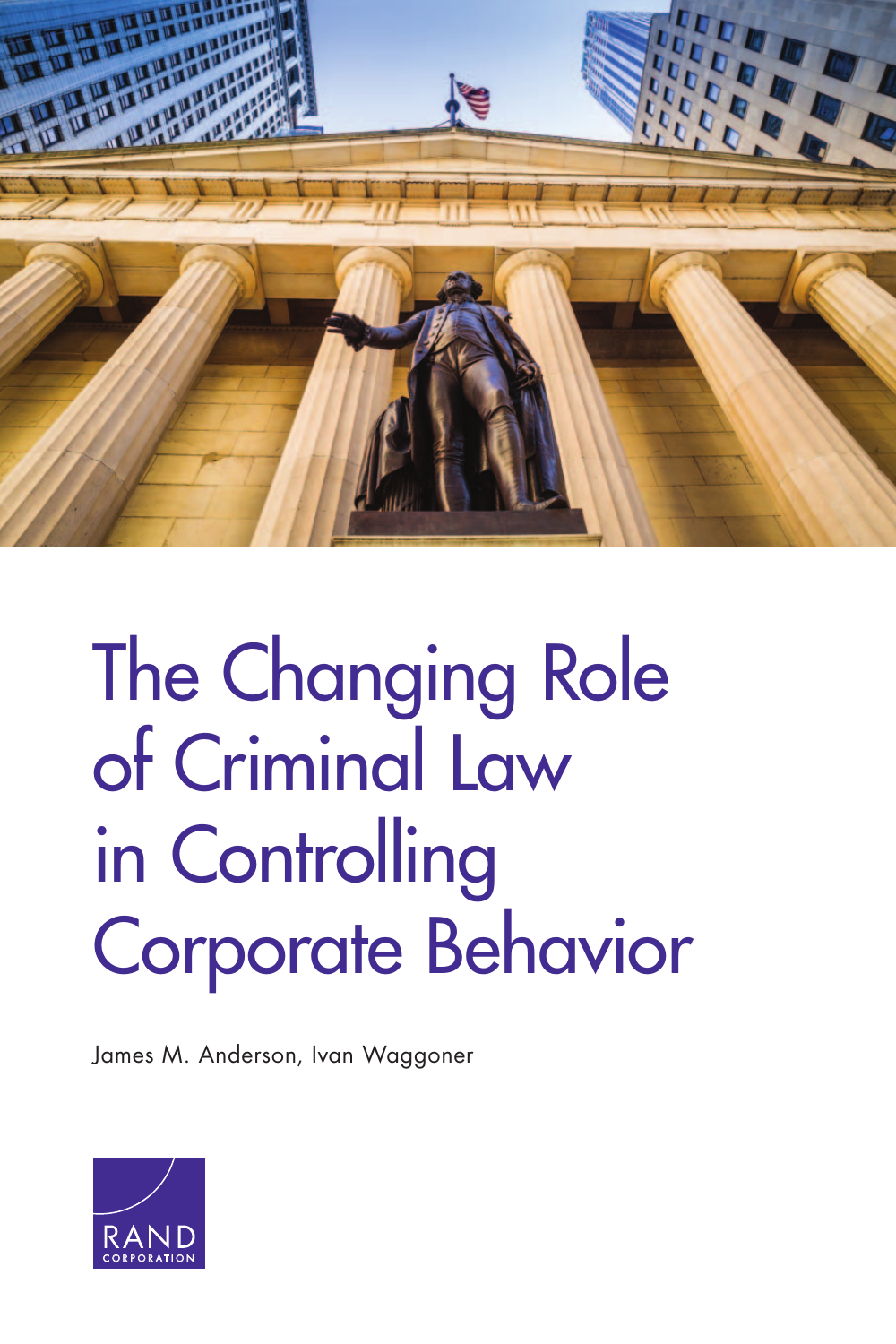For more information on this publication, visit [www.rand.org/t/rr412](http://www.rand.org/t/rr412)

**Library of Congress Cataloging-in-Publication Data** is available for this publication.

ISBN: 978-0-8330-8786-7

Published by the RAND Corporation, Santa Monica, Calif. © Copyright 2014 RAND Corporation RAND<sup>®</sup> is a registered trademark.

*Cover image via f11photo/Fotolia.*

#### Limited Print and Electronic Distribution Rights

This document and trademark(s) contained herein are protected by law. This representation of RAND intellectual property is provided for noncommercial use only. Unauthorized posting of this publication online is prohibited. Permission is given to duplicate this document for personal use only, as long as it is unaltered and complete. Permission is required from RAND to reproduce, or reuse in another form, any of its research documents for commercial use. For information on reprint and linking permissions, please visit [www.rand.org/pubs/permissions.html.](http://www.rand.org/pubs/permissions.html)

The RAND Corporation is a research organization that develops solutions to public policy challenges to help make communities throughout the world safer and more secure, healthier and more prosperous. RAND is nonprofit, nonpartisan, and committed to the public interest.

RAND's publications do not necessarily reflect the opinions of its research clients and sponsors.

Support RAND Make a tax-deductible charitable contribution at [www.rand.org/giving/contribute](http://www.rand.org/giving/contribute)

[www.rand.org](http://www.rand.org)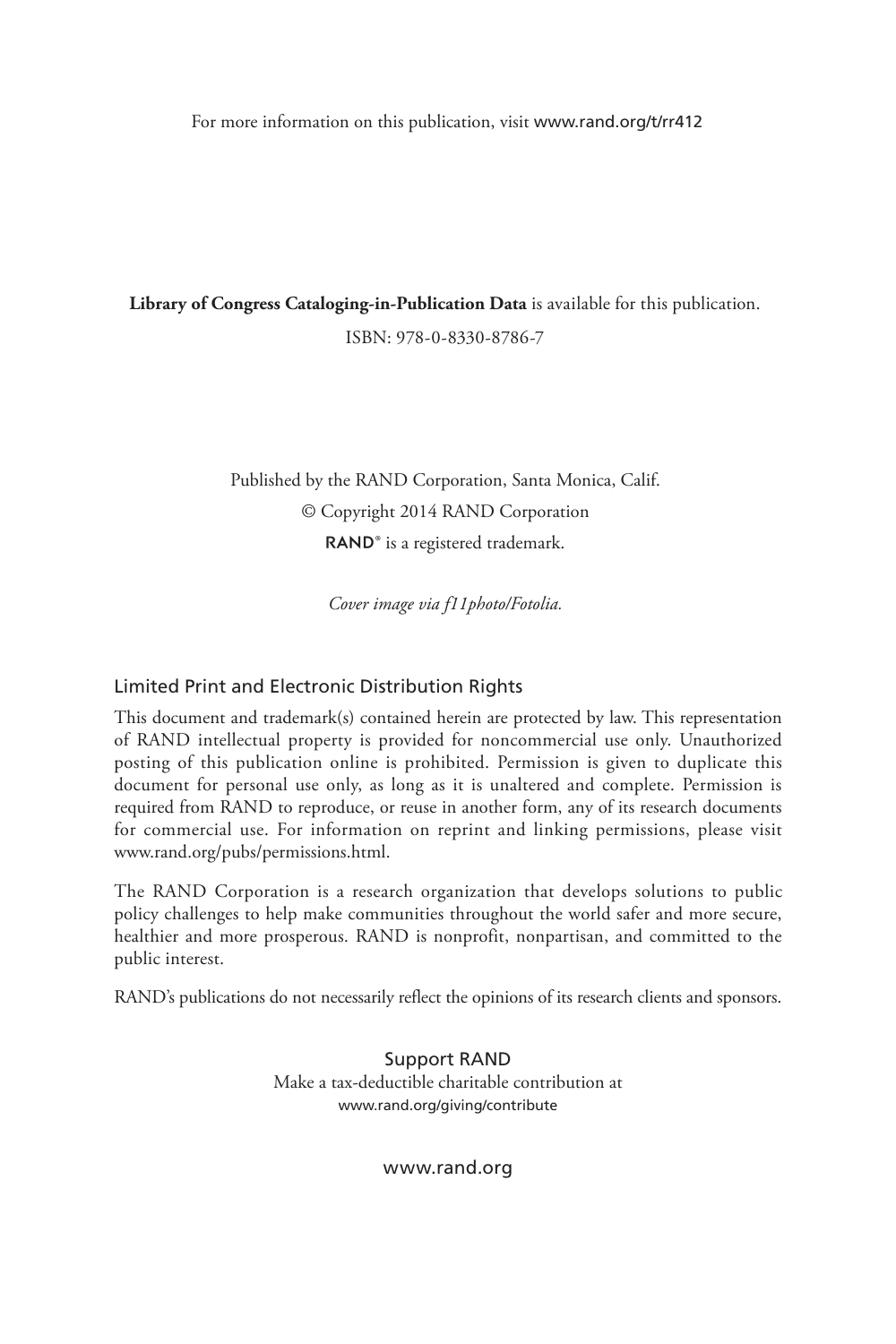This report examines the use of criminal law in the corporate context. The research had three primary goals: (1) trace the development of the application of criminal law to corporate activities, (2) identify and analyze empirical trends with respect to the use of criminal law in this context, and (3) use this research to develop guidance for policymakers in this area.

This report should be of interest to policymakers and researchers who are interested in the advantages and disadvantages of using criminal law to control organizational and corporate behavior.

The report builds on a body of research by the RAND Institute for Civil Justice and the RAND Center for Corporate Ethics and Governance. From the effects of the Foreign Corrupt Practices Act<sup>1</sup> to the effect of the Federal Sentencing Guidelines on corporate governance, the center has been publishing independent analyses to aid policymakers in achieving an empirically grounded understanding of the relevant issues.

## **RAND Institute for Civil Justice**

The RAND Institute for Civil Justice (ICJ) is dedicated to improving the civil justice system by supplying policymakers and the public with rigorous and nonpartisan research. Its studies identify trends in litigation and inform policy choices concerning liability, compensation,

<sup>&</sup>lt;sup>1</sup> Public Law 95-213, Foreign Corrupt Practices Act, December 19, 1977.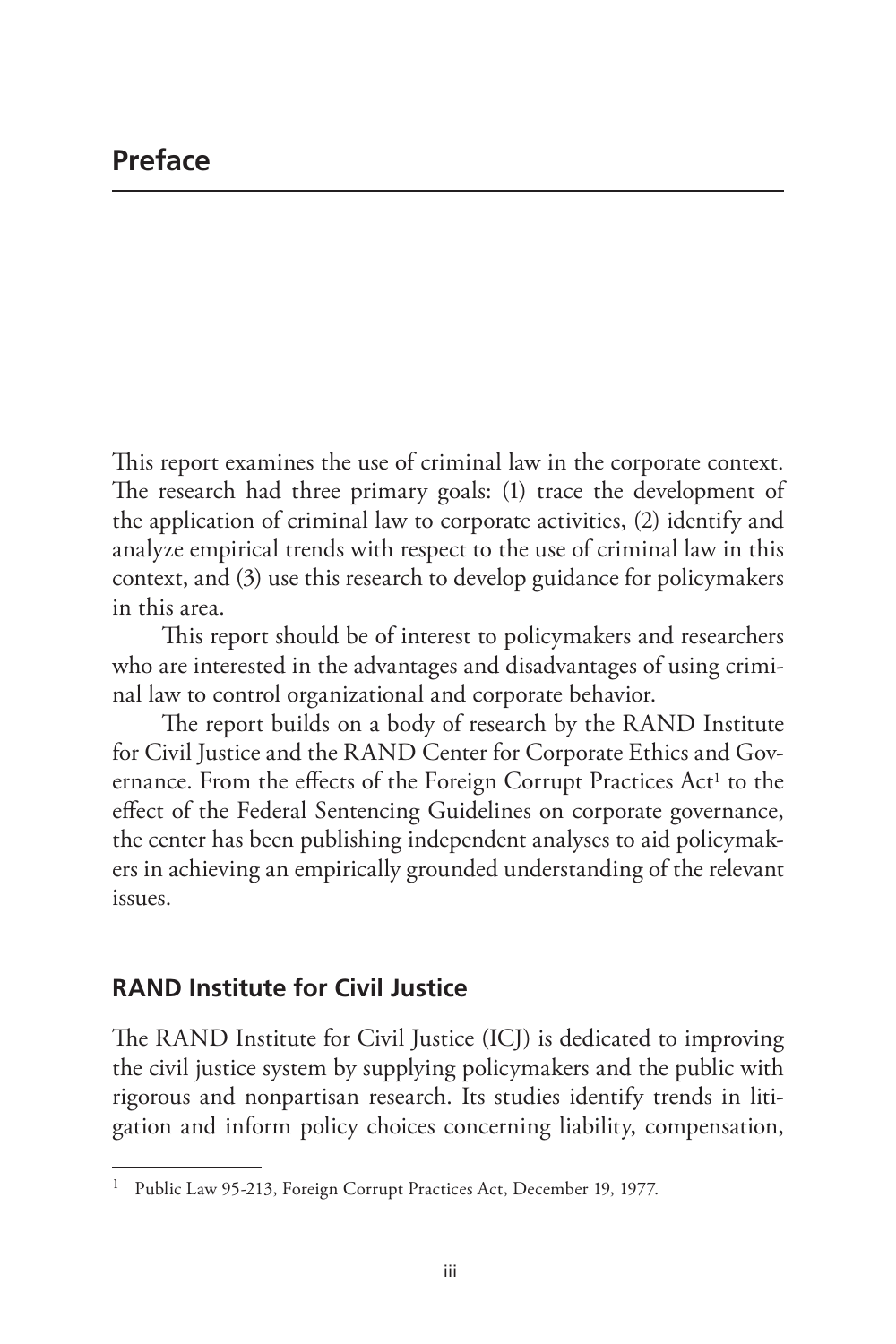regulation, risk management, and insurance. The institute builds on a long tradition of RAND Corporation research characterized by an interdisciplinary, empirical approach to public policy issues and rigorous standards of quality, objectivity, and independence.

ICJ research is supported by pooled grants from a range of sources, including corporations, trade and professional associations, individuals, government agencies, and private foundations. All its reports are subject to peer review and disseminated widely to policymakers, practitioners in law and business, other researchers, and the public.

The ICJ is part of RAND Justice, Infrastructure, and Environment, a division of the RAND Corporation dedicated to improving policy and decisionmaking in a wide range of policy domains, including civil and criminal justice, infrastructure protection and homeland security, transportation and energy policy, and environmental and natural resources policy.

Questions or comments about this report should be sent to the project leader, James M. Anderson ([James\\_Anderson@rand.org](mailto:James_Anderson@rand.org)). For more information on the Institute for Civil Justice, see [http://www.](http://www.rand.org/icj) [rand.org/icj](http://www.rand.org/icj) or contact the director [\(icjdirector@rand.org\)](mailto:icjdirector@rand.org).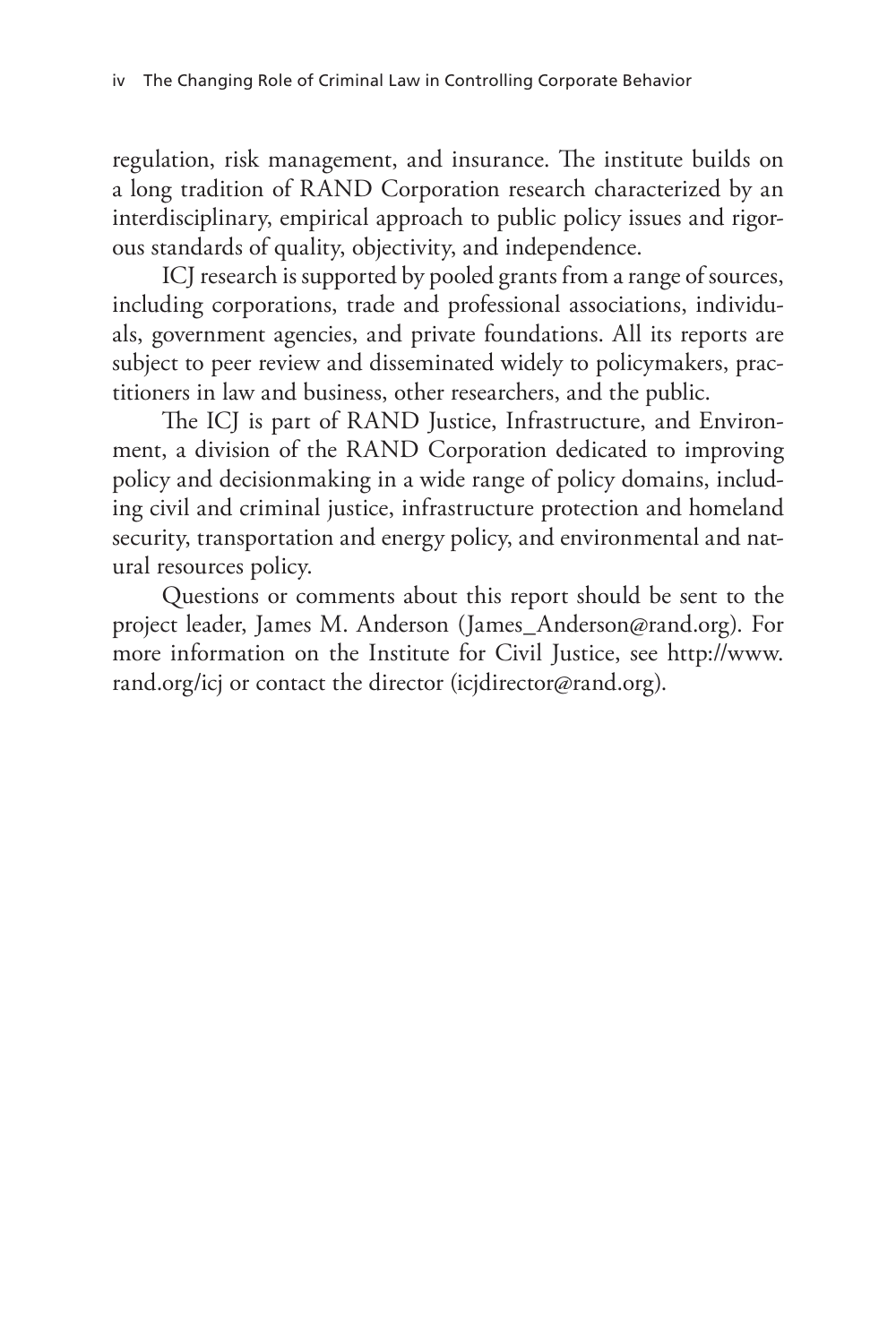# **Contents**

#### **CHAPTER ONE**

#### **CHAPTER TWO**

| How Did Criminal Law Come to Be Applied to Corporate                                        |  |
|---------------------------------------------------------------------------------------------|--|
| Behavior, and What Lessons Can We Draw from That                                            |  |
| $History? 15 15 16 17 18 19 19 19 19 19 19 19 19 19 19 19 19 19 19 19 19 19 19 19 19 19 19$ |  |
|                                                                                             |  |
|                                                                                             |  |
|                                                                                             |  |
|                                                                                             |  |
| <b>CHAPTER THREE</b>                                                                        |  |

| Recent History: A Shift to Reforming Corporations from Within 41 |  |
|------------------------------------------------------------------|--|
| The Traditional Approach: Prosecuting the Corporation, Not       |  |
|                                                                  |  |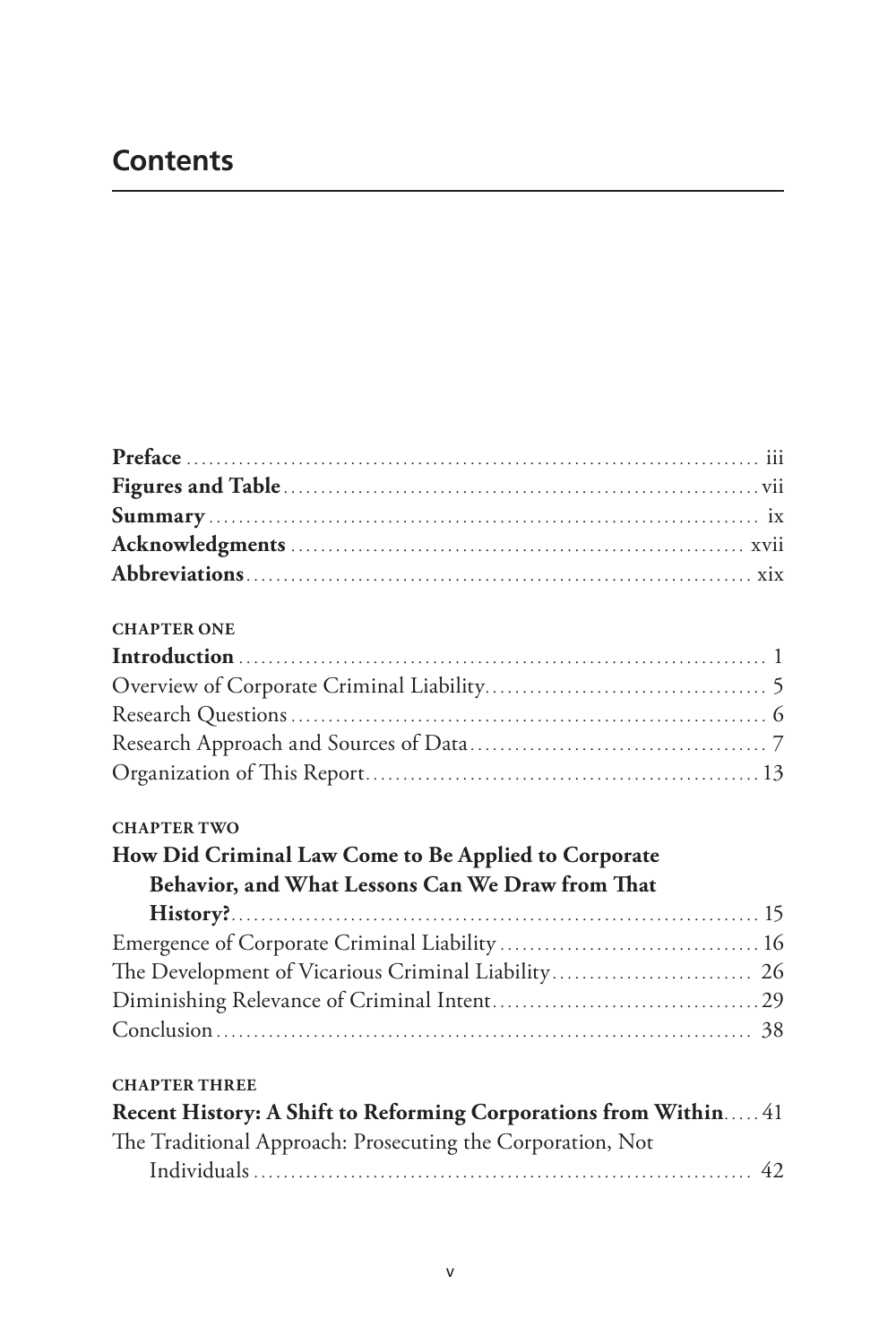#### **CHAPTER FOUR**

| Prosecution of Individuals Alongside Convicted Corporations 71     |  |
|--------------------------------------------------------------------|--|
|                                                                    |  |
| Deferred Prosecution Agreements and Nonprosecution Agreements73    |  |
|                                                                    |  |
| Important Exceptions: Sarbanes-Oxley and Foreign Corrupt Practices |  |
|                                                                    |  |
|                                                                    |  |
| <b>CHAPTER FIVE</b>                                                |  |
|                                                                    |  |
|                                                                    |  |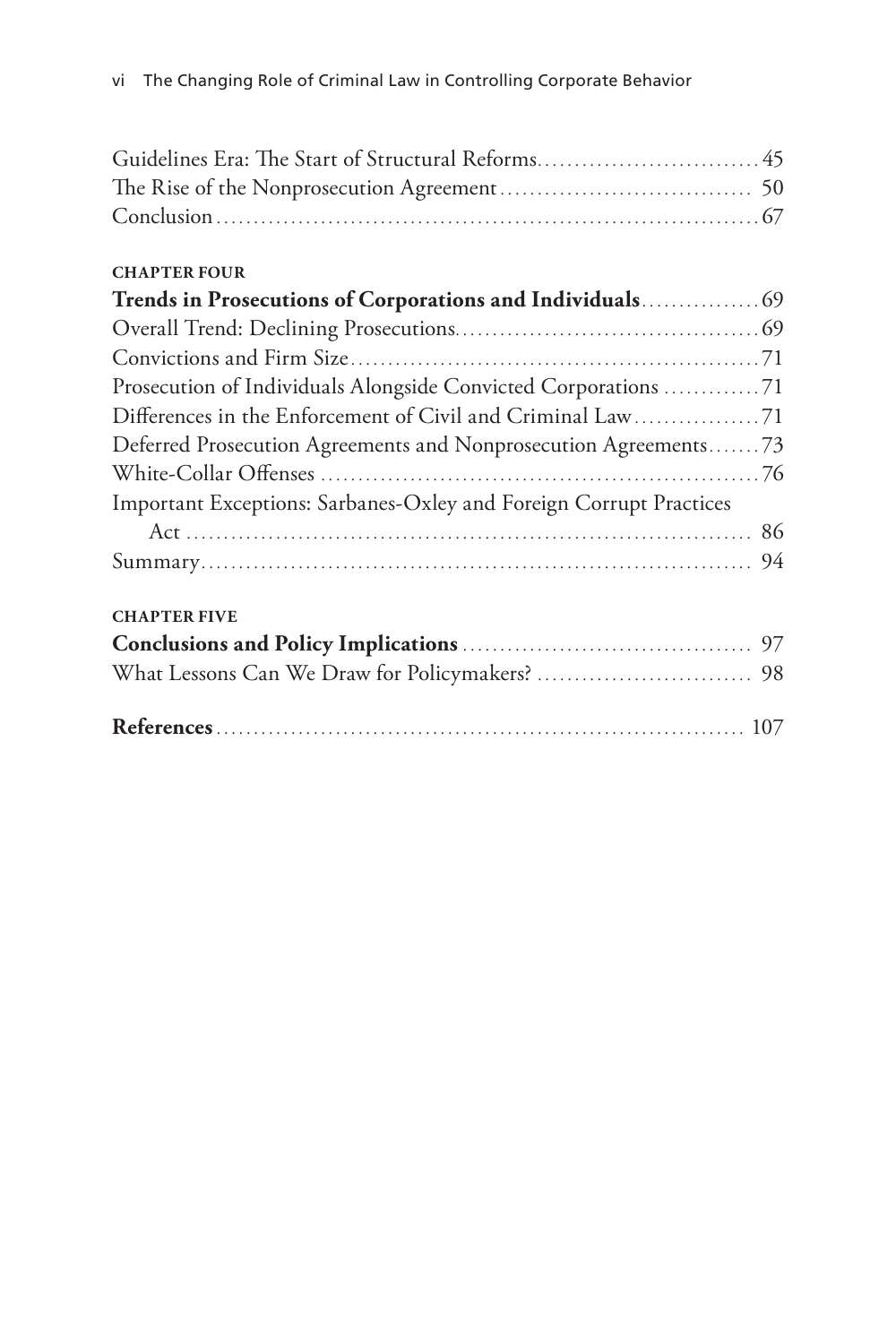# **Figures**

| S.1.  | Corporations Convicted in Federal Courts, 1994–2010xii       |    |
|-------|--------------------------------------------------------------|----|
| S.2.  | Deferred and Nonprosecution Agreements, 1992-2010  xiii      |    |
| 4.1.  |                                                              |    |
| 4.2.  |                                                              |    |
| 4.3.  | Number of Corporations Sentenced Alongside Individual        |    |
|       |                                                              |    |
| 4.4.  |                                                              |    |
| 4.5.  | Deferred-Prosecution and Nonprosecution Agreements           |    |
|       | from 1992 to $2010$                                          |    |
| 4.6.  | Federal Prosecutions of White-Collar Crimes  77              |    |
| 4.7.  |                                                              |    |
| 4.8.  | Federal Prosecutions for Lending Fraud  82                   |    |
| 4.9.  | Federal Prosecutions for Marketing and Commodity-            |    |
|       |                                                              |    |
| 4.10. | Federal Prosecutions for Antitrust Offenses 84               |    |
| 4.11. | Federal Prosecutions for Commerce and Trade Offenses 85      |    |
| 4.12. | Federal Prosecutions for Embezzlement from Lending,          |    |
|       |                                                              |    |
| 4.13. | Federal Prosecutions for Hazardous Waste-Related             |    |
|       |                                                              | 88 |
| 4.14. | Federal Prosecutions for Fair Labor Standards Act Offenses89 |    |
| 4.15. | Enforcement of Sarbanes-Oxley Criminal Provisions 90         |    |
| 4.16. | Federal Prosecutions for Foreign Corrupt Practices Act       |    |
|       |                                                              |    |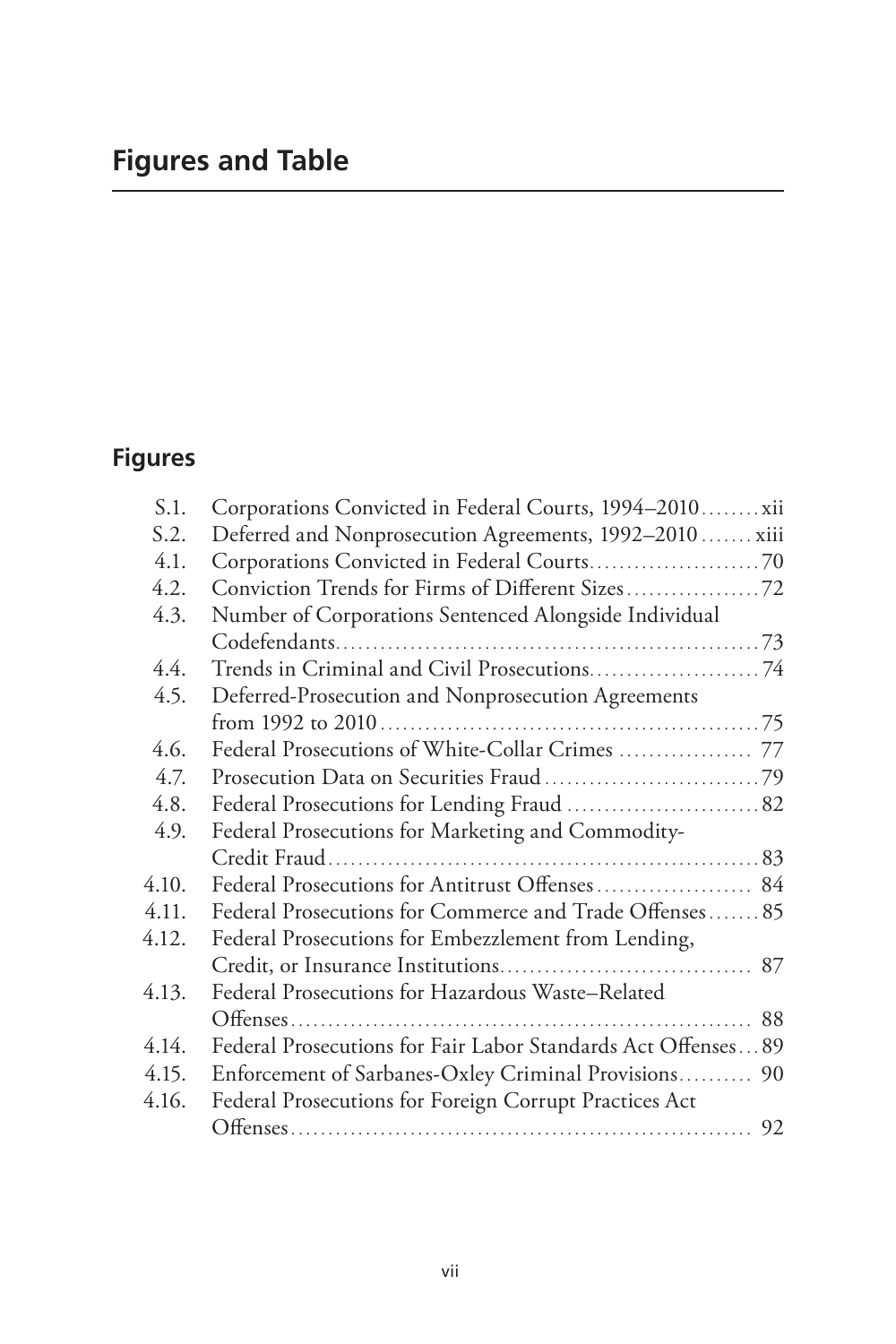## **Table**

|--|--|--|--|--|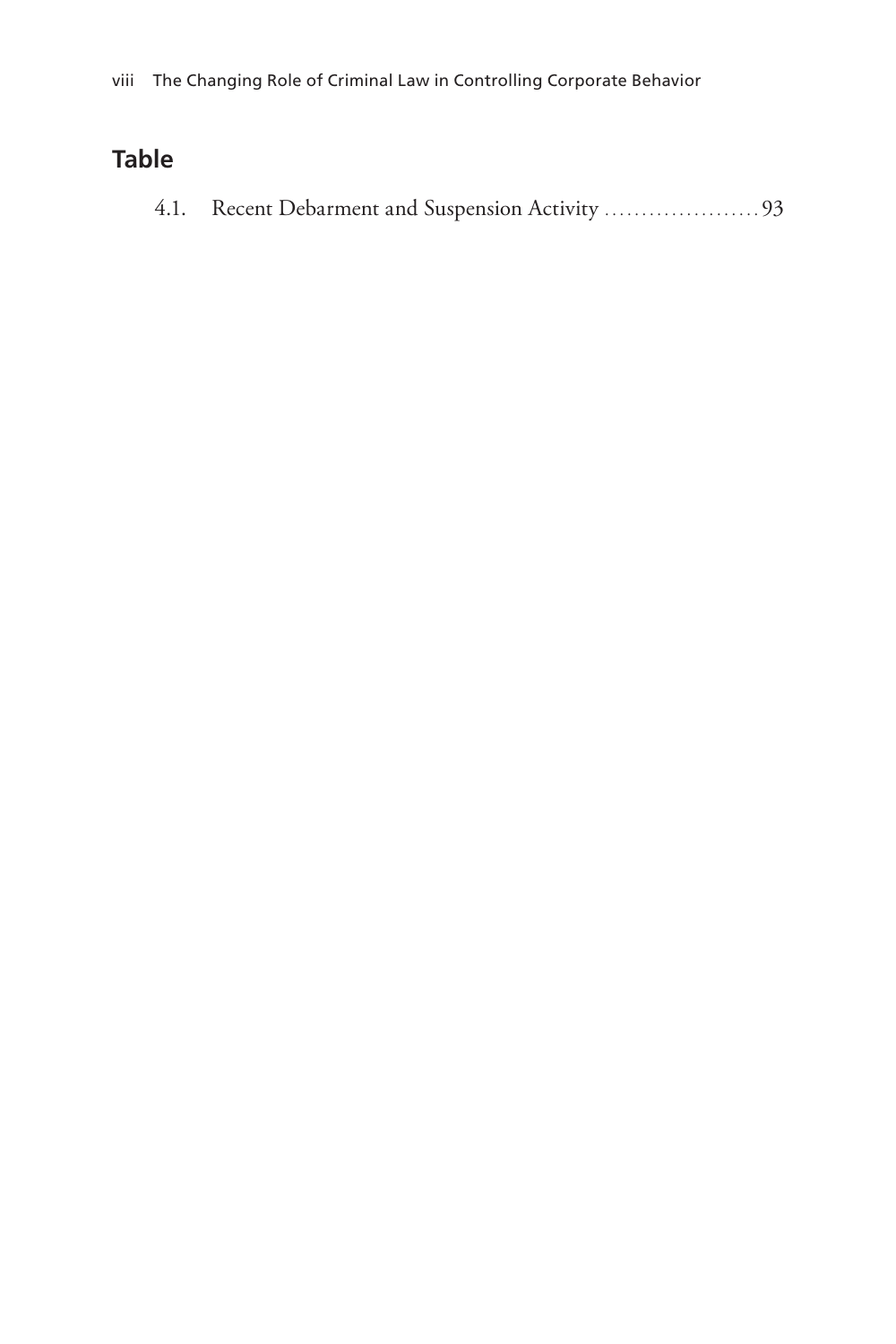Corporations are immensely powerful entities, capable of both greatly increasing human welfare and greatly harming it. It is therefore important that both corporations and the people who work on their behalf are appropriately regulated and controlled. What should the role of criminal liability be in controlling corporate behavior, and how can the execution of that role be improved?

On the one hand, corporations have enormous power, and, when a corporation causes harm, there is a natural instinct to apply criminal sanctions, society's most serious expression of moral disapproval. In the wake of a harm in which a corporation had a prominent role (e.g., the savings and loan crisis of the early 1990s, the revelation of Enron accounting, and the Great Recession), there are often calls for an increased use of the criminal law to tame corporate excesses. On the other hand, criminal liability has historically usually required criminal intent, a concept that applies oddly to a legal construction, such as a corporation. And more recently, critics have decried what they have termed the overcriminalization of corporate behavior, suggesting that there has been an overreliance on the use of criminal law in this context.

This report addresses the use of criminal sanctions to control corporate behavior. This includes both prosecutions of the corporation itself and criminal prosecutions of employees for actions taken on behalf of corporations. We do not address criminal sanctions imposed on individuals for actions directly taken to benefit themselves, e.g., embezzlement.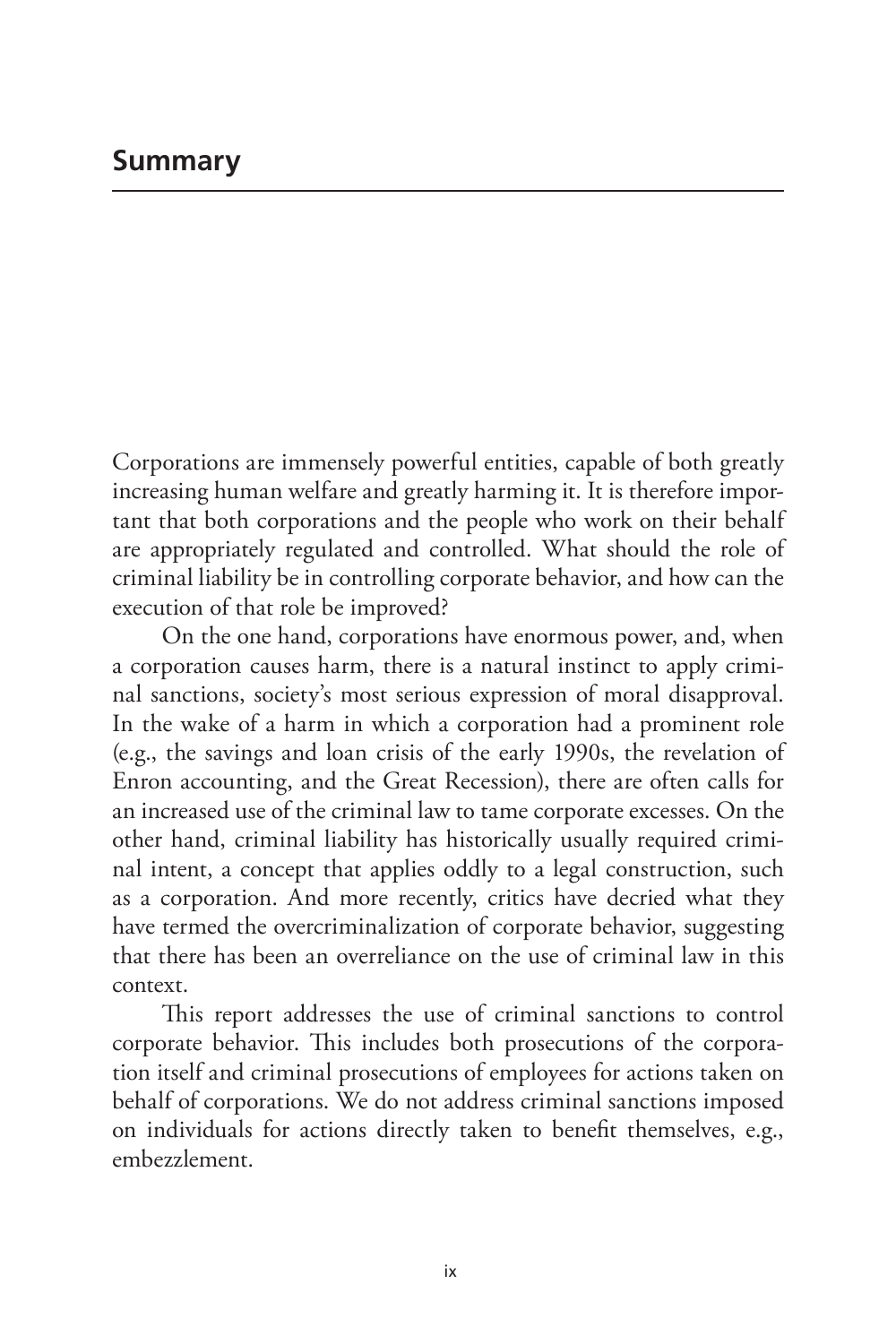To address the question of the proper role of criminal sanctions, we (1) describe the current state of the use of criminal sanctions in controlling corporate behavior, (2) describe how the current regime developed, and (3) offer suggestions about how the use of criminal sanctions to control corporate behavior might be improved.

Our approach was two-fold: We first reviewed the literature and synthesized what we know—and what we do not yet know—about the role of criminal law in controlling the behavior of corporations and the people who work in them. We then drew on empirical data to examine trends in criminal prosecutions. We organized our results in terms of these specific questions:

- How did criminal liability, which historically focused on individual wrongdoing, come to be applied to a legal construction, the corporation? What lessons can we draw from that history?
- What are the recent developments in this area?
- What are the quantitative trends in criminal prosecutions of corporate activity over the past 25 years?
- What policy reforms should be considered to address any shortcomings in the application of corporate criminal liability?

## **Emergence of Corporate Criminal Liability**

Originally, corporations were immune from criminal sanctions and criminal liability. In the second half of the 19th century, however, criminal law began to expand to corporations. Although critics frequently decried the odd fit between the intentionality usually required in criminal law and how it might be applied to a corporate entity, prosecutors, legislators, and judges upheld such prosecutions largely on pragmatic grounds. Few argued that corporations *deserved* punishment—that is, few called upon moral arguments to justify punishment that have traditionally supported criminal sanctions. Instead, defenders of corporate criminal liability used pragmatic arguments: Criminal sanctions were held to be necessary because of the opacity of corporations to outside scrutiny and the inability of outside parties to identify the most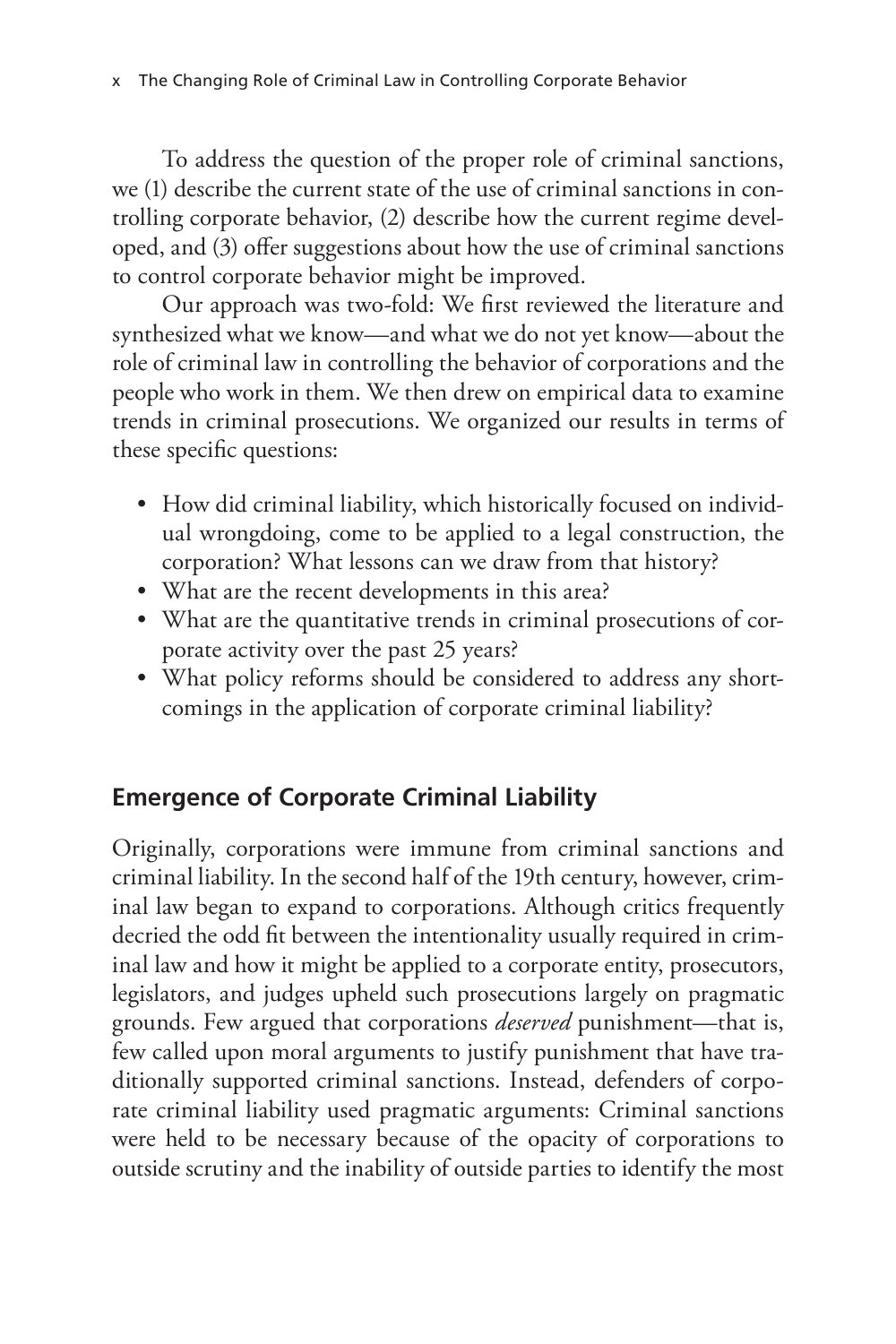culpable parties. The threat of criminal sanctions, it was argued, could also help prevent corporate wrongdoing: Such sanctions made it more likely that corporations would comply with regulations. By the early 20th century, corporate criminal liability was well established, with the courts recognizing that corporations could be found guilty even of crimes that ordinarily required a specific criminal intent.

## **Reforming Corporations from Within**

The Sentencing Reform Act of 1984 and the Federal Sentencing Guidelines for Organizations of 1991 reinforced a shift toward using sanctions to motivate corporations to develop compliance programs.<sup>2</sup> At first, the emphasis was on developing these programs and bringing in outside corporate monitors as a condition of probation, after the corporation was convicted. Over time, however, compliance programs and acquiescence to restructuring moved up in the criminal process to become criteria on which a decision to prosecute was made. The downfall of Arthur Andersen, which highlighted the potentially firm-ending risks of taking a case to trial and the enormous collateral damage that can occur with aggressive prosecution, led to the greatly expanded use of nonprosecution and deferred prosecution agreements—agreements to forgo or delay prosecution in return for structural reforms. Over time, these voluntary agreements became standard substitutes for the traditional criminal process of conviction and punishment.

Although these agreements have allowed prosecutors to accomplish their objectives of reforming the corporation without the expense, delay, and risk of trial, they have also created their own complications, including the lack of judicial scrutiny, the lack of institutional competence of outside monitors, and the problems that are raised by partly outsourcing of the prosecutorial function to the corporations themselves. In effect, they result in the partial privatization of a historically public function—investigating and prosecuting potential violations of the criminal law.

<sup>2</sup> Public Law 98-473, joint resolution for continuing appropriations, October 12, 1984.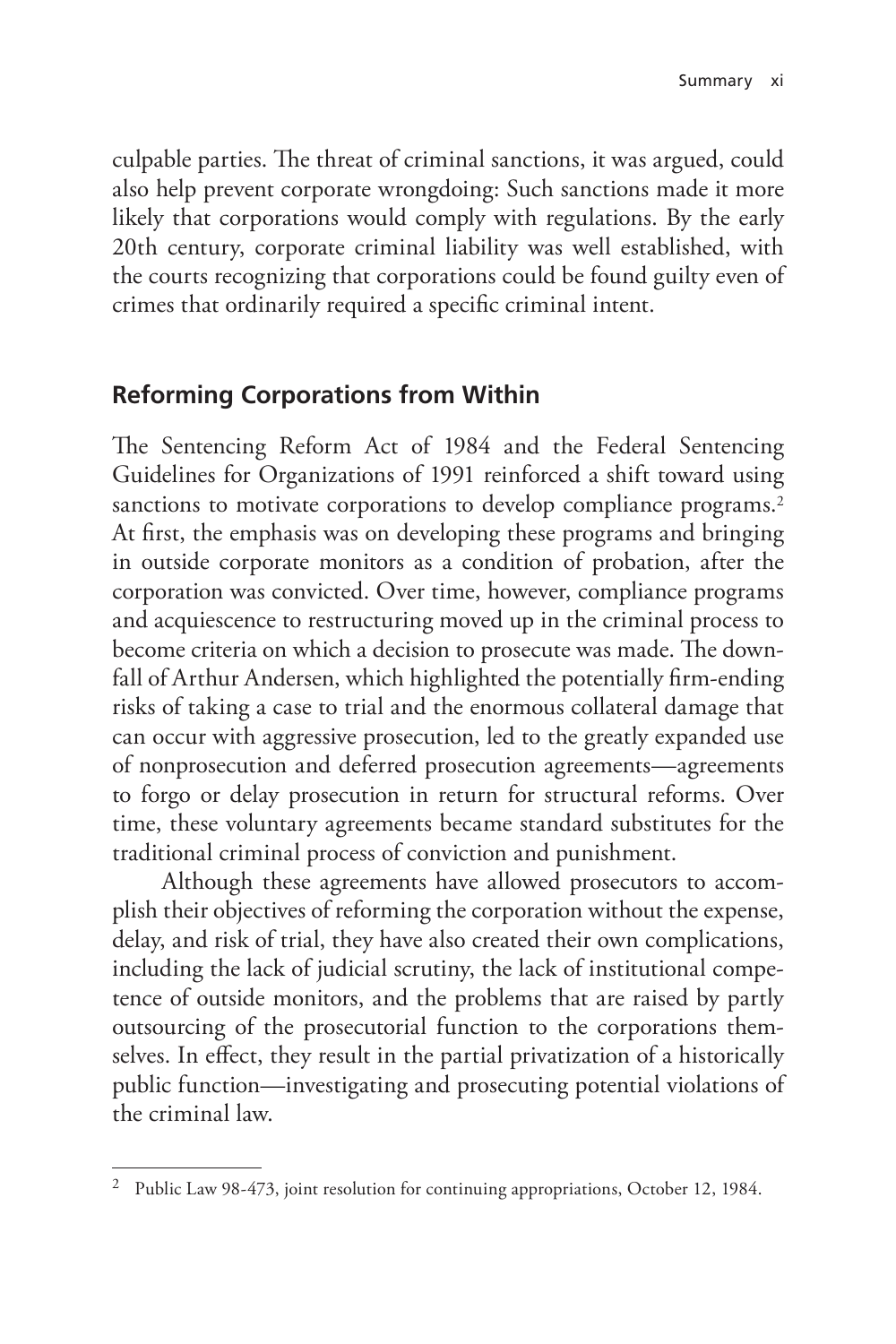## **Trends in Prosecutions**

Comparing several sources of data to better understand recent trends, we found that convictions of corporate actors have been declining since the 1990s (see Figure S.1).<sup>3</sup> This decline continued through the 2008 financial crisis and appears to have stabilized for now, at a rate much lower than enforcement during the 1990s. This evidence confirms our observation that criminal law in the corporate context has evolved from

**Figure S.1 Corporations Convicted in Federal Courts, 1994–2010**



SOURCES: U.S. Sentencing Commission, 1999; Garrett and Ashley, undated. **RAND** *RR412-S.1*

<sup>3</sup> The data sources include *Federal Court Cases: Integrated Data Base* (Federal Judicial Center, *Federal Court Cases: Integrated Data Base*, Ann Arbor, Mich.: Inter-university Consortium for Political and Social Research, 2011); U.S. Sentencing Commission data on corporations sentenced in federal courts (U.S. Sentencing Commission, *Organizations Convicted in Federal Criminal Courts, 1999–2008*, Washington, D.C., 1999); *TRACFED*, compiled by the Transactional Records Access Clearinghouse (TRAC), a research center at Syracuse University (TRAC, "TRACFED," undated [a]); and a database compiled by Brandon L. Garrett and Jon Ashley of the University of Virginia, based on media searches of corporate convictions and prosecutions (Brandon L. Garrett and Jon Ashley, "Federal Organizational Plea Agreements," Charlottesville, Va.: University of Virginia School of Law, undated).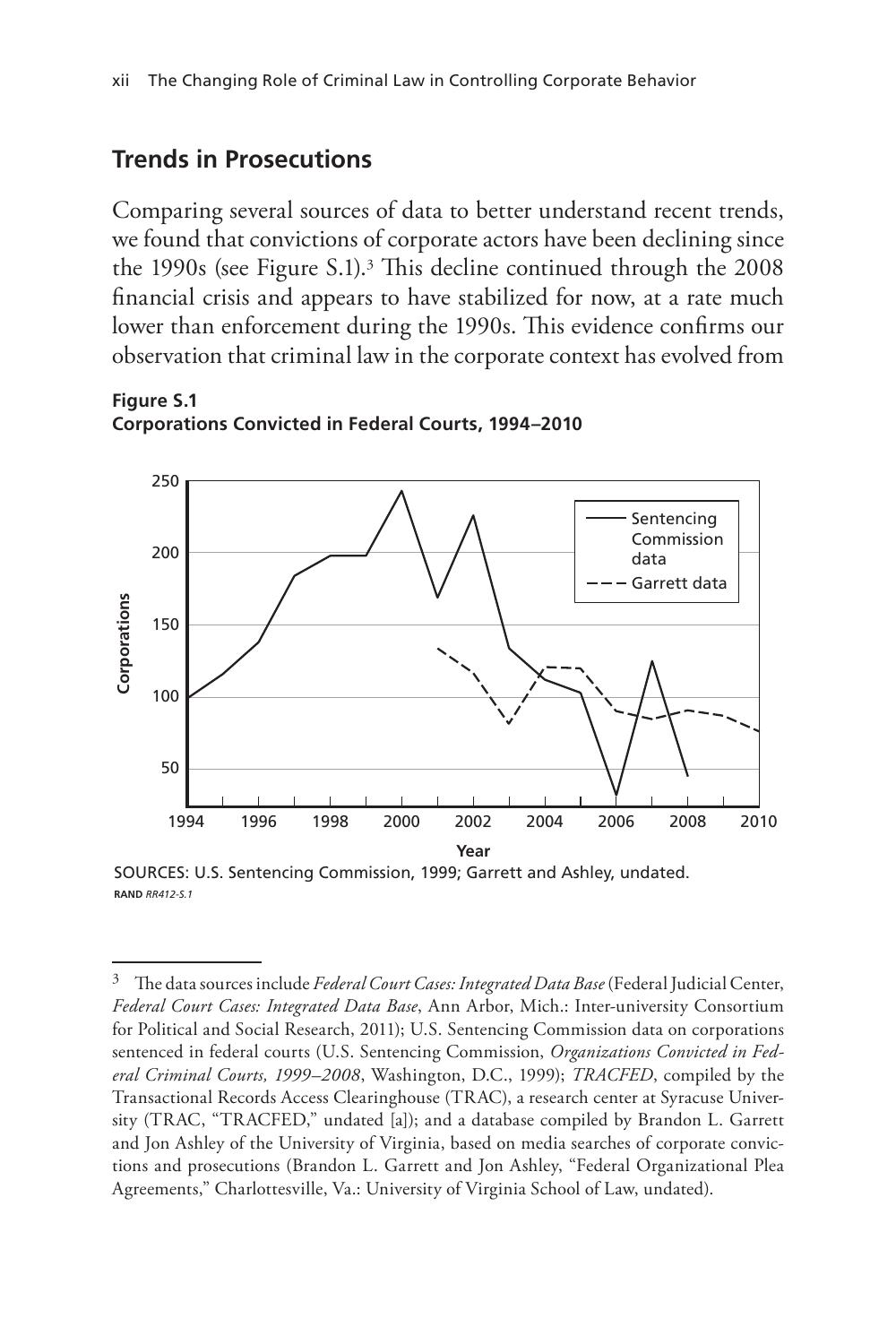prosecuting offenders to encouraging corporations themselves to police misconduct. The decrease in the number of firms convicted coincides with a striking increase in the number of deferred-prosecution agreements (DPAs) and nonprosecution agreements (NPAs) that prosecutors reached with firms suspected of criminal behavior, as shown in Figure S.2.

There are two exceptions to the overall decline in convictions: litigation based on the Sarbanes-Oxley Act of 20024 and the Foreign Corrupt Practices Act. In the data for post-2004, we found a substantial increase in the prosecution of individual defendants convicted under at least one of the criminal provisions under the Sarbanes-Oxley Act. Over that same period, Foreign Corrupt Practices Act prosecutions of corporations by both the U.S. Securities and Exchange Commission (SEC) and the U.S. Department of Justice (DOJ) also steadily

**Figure S.2 Deferred and Nonprosecution Agreements, 1992–2010**



SOURCE: Brandon L. Garrett and Jon Ashley, "Federal Organizational Prosecution Agreements," last updated October 27, 2014. **RAND** *RR412-S.2*

<sup>4</sup> Public Law 107-204, Sarbanes-Oxley Act of 2002, July 30, 2002.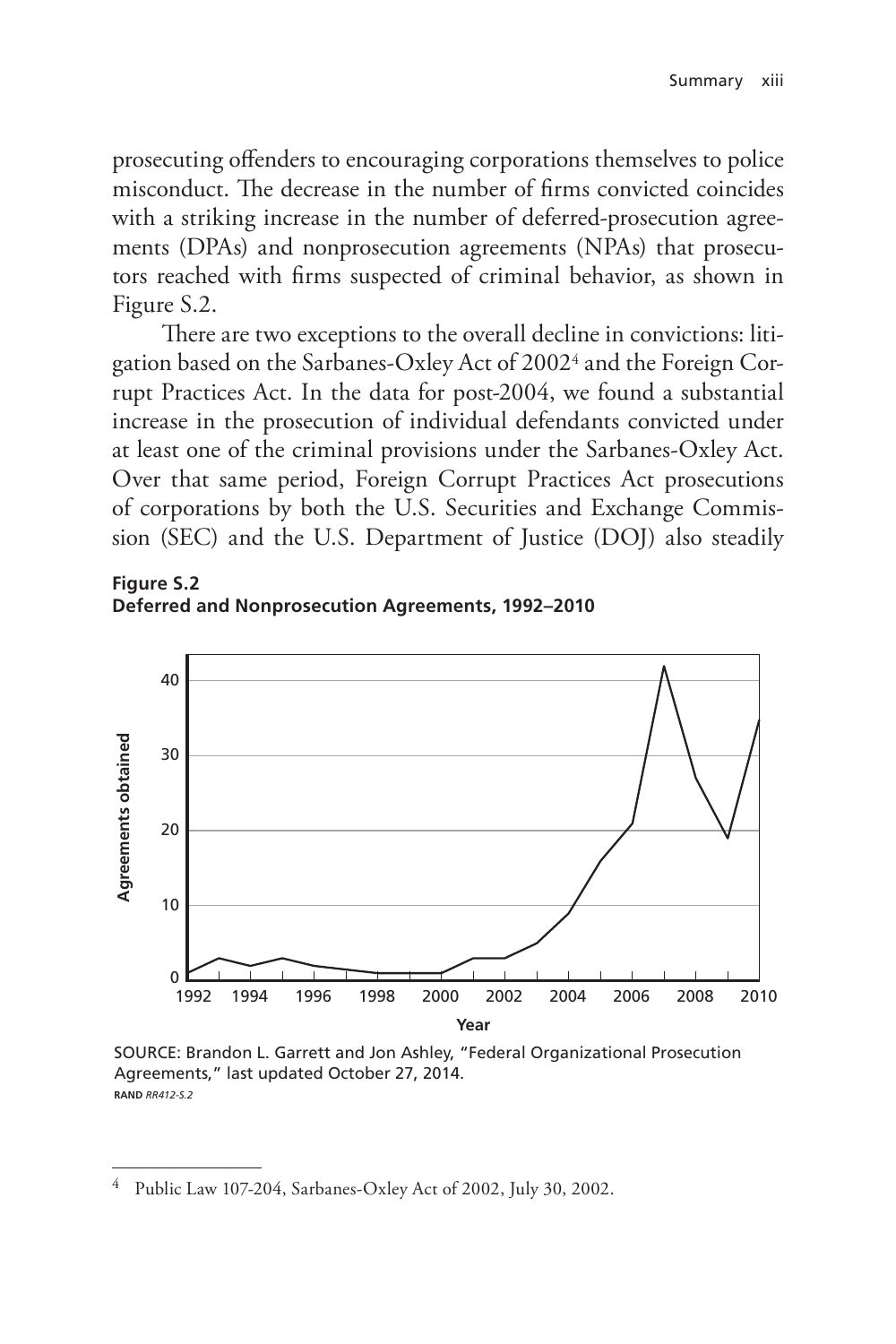increased: we found a total of 265 investigations and charges, with nine times as many enforcement actions initiated in 2011 than in 2004. This increase reflects the renewed emphasis at DOJ on curbing global corruption. Debarment and suspension proceedings, which prevent or impair an indicted or convicted firm from doing business with some part of the federal government, have also increased dramatically. These trends may help explain any perceptions of increased criminal prosecutorial activity.

What do these trends tell us about the changing role of criminal law in regulating and controlling corporate activity? The evidence is mixed. On the one hand, with the exceptions of the application of Sarbanes-Oxley and the Foreign Corrupt Practices Act, the number of criminal prosecutions of corporations has declined in recent years, suggesting less formal prosecutorial activity rather than more. On the other hand, the use of DPAs, NPAs, and debarment activity has increased sharply, suggesting that the threat of criminal action is still playing an important role in controlling behavior in this context.

The trends described in this report have led to an odd juncture in the evolution of this area of the law. Corporations and their directors are hesitant to directly challenge prosecutorial theories for fear of the collateral consequences. Federal agencies are increasing debarment and suspension proceedings in an effort to minimize waste and fraud. The result is the huge increase in DPAs and NPAs, which lack some of the key benefits of public law. Typically, these agreements involve little or no judicial oversight of prosecutorial activity, no formal factfinding, and often the hiring of private-sector compliance monitors. As a result, there may be greatly reduced development of the common law. Occasionally, NPAs and DPAs have contained questionable provisions requiring companies to take certain political positions or, in one case, endow a chair at the prosecutor's alma mater. With little judicial or prosecutorial oversight, corporations may face pressure to investigate individual wrongdoers in order to be perceived by prosecutors as cooperating and to avoid criminal liability on the part of the corporation. The result is the partial privatization of corporate criminal law.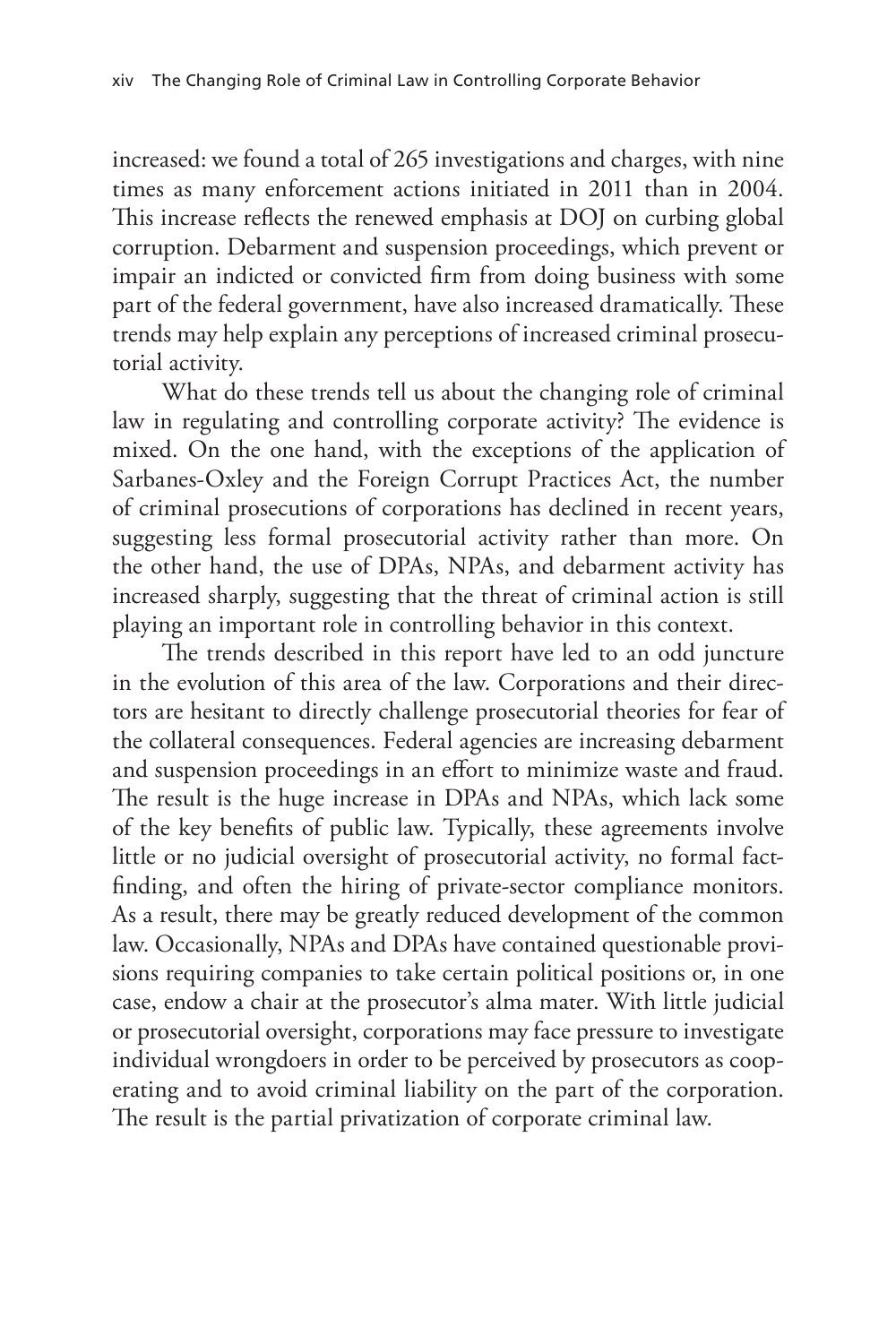## **Lessons for Policymakers, Prosecutors, and Judges**

#### **Recognize That Criminal Sanctions Are Instrumental Tools and Not Moral Judgments**

Although the use of criminal sanctions applied to corporations and individuals without criminal intent is long established and may be justified on pragmatic grounds, this pragmatic justification has important implications. Over the 1,000-year history of Anglo-American criminal law, courts have usually required a culpable intent as a prerequisite to inflicting criminal punishment. Doing so is generally consistent with the criminal law's function as society's strongest collective expression of its disapproval. When a community drops that requirement and uses criminal law purely for instrumental means, it should be certain that these ends truly justify the means.

Although the benefits of using criminal penalties to provide incentives to comply with the law are obvious, the costs may be less so. The collateral consequences of prosecuting a corporation for criminal wrongdoing can be vast and difficult to predict. Similarly, criminally punishing individuals who are guilty of poor judgment, bad luck, or of having employees who broke the law may create beneficial incentives, but only at the cost of diluting the collective significance of the criminal sanction. Lawmakers should be reluctant to pass statutes that punish without proof of criminal intent, courts should be reluctant to interpret statutes in ways that ignore criminal intent, and prosecutors should bring such prosecutions sparingly.

#### **Have Judges Review Deferred and Nonprosecution Agreements**

Some of the potential problems we have raised with the proliferation of DPAs and NPAs can be mitigated by judicial oversight. This will provide an independent party to review the value of the agreement and ensure that abuses do not occur. Just as a plea agreement in a standard criminal prosecution against an individual defendant has to be reviewed by an appropriate federal judge, so should these agreements be reviewed for fairness and to ensure that they are in the public interest. This practice would provide some assurance that the agreements are genuinely in the public interest and might allow third parties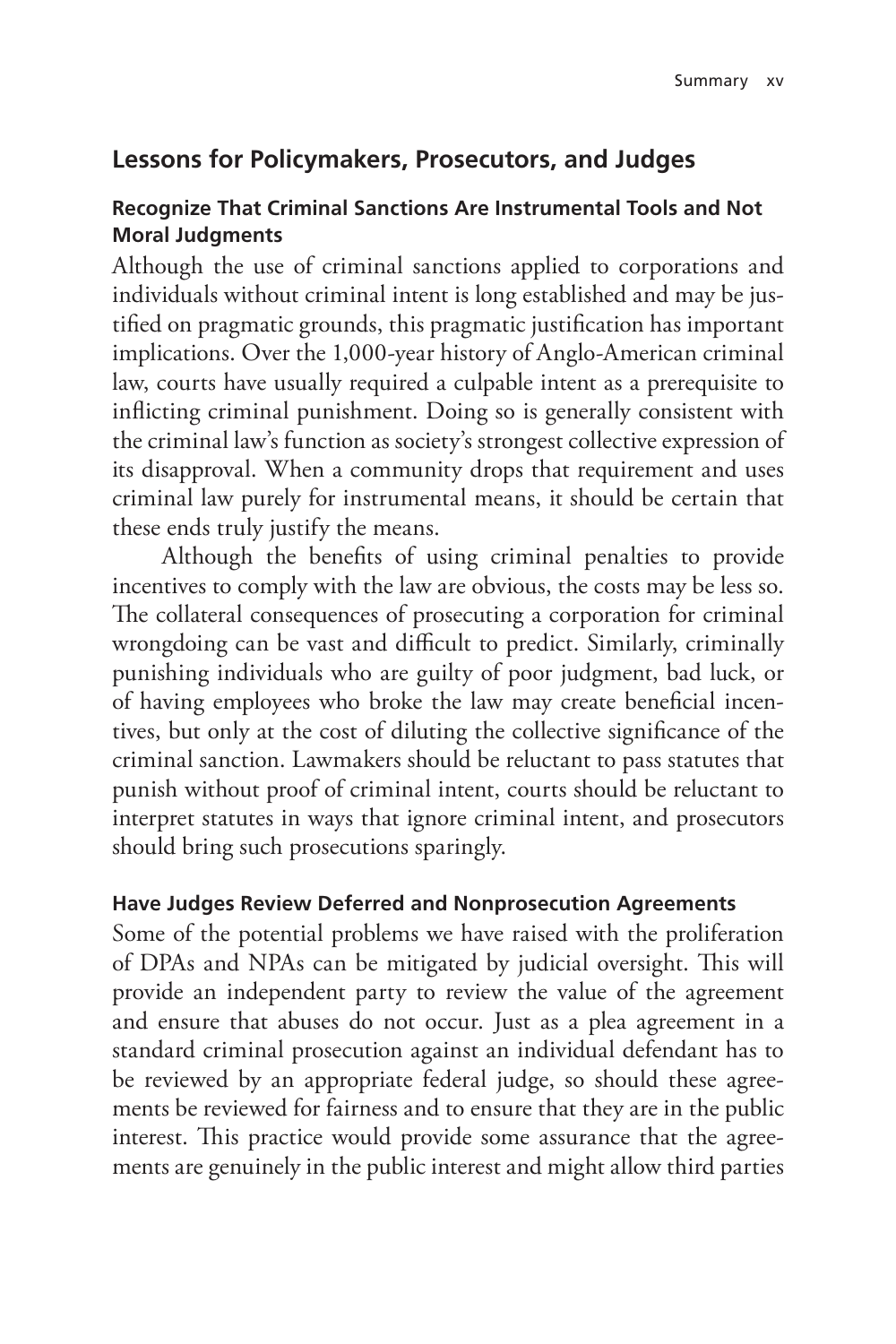affected by the agreements to air their objections in a neutral forum. Policymakers should give serious consideration to requiring that every DPA and NPA be reviewed by an appropriate federal judge. This practice would provide additional transparency and reassure the public that justice was being served.

### **Carefully Review Debarment Provisions**

Debarment proceedings have increased sharply in the past four years. Although they may be justified, the consequences can be so severe that they may discourage corporations from taking even very strong cases to trial and risk a conviction that would trigger debarment. Policymakers should carefully review debarment policies that automatically require a licensing agency or an entity of government to refuse to do business with or license a corporation that has been indicted or convicted. Rather than a *per se* rule that requires this potentially catastrophic outcome for the corporation on any conviction for certain offenses, the decision should be made on a case-by-case basis by the relevant governmental agency, depending on the severity of the allegations made and their relevance to the domain of the governmental entity.

### **Consider Substituting the Use of Civil Sanctions**

In many cases, civil sanctions that include a formal fact-finding might function just as well as—if not better than—criminal sanctions. One rationale for using criminal law against corporations has been that it was necessary to identify illegal actions cloaked in the opacity of an organization. It is not clear why appropriately stiff civil sanctions cannot play a similar role. Even some of the expressive functions of the criminal law can be fulfilled if there is explicit fact-finding and a finding of culpability on the part of the organization. Civil sanctions could also sidestep some of the potentially catastrophic reputational and collateral harm associated with criminal sanctions and could therefore result in more-appropriate challenges by accused companies and their directors. Structural reform and compliance programs could also be motivated by enhanced civil, rather than criminal, sanctions. In this way, the national community might better harmonize its system of justice in this unique context.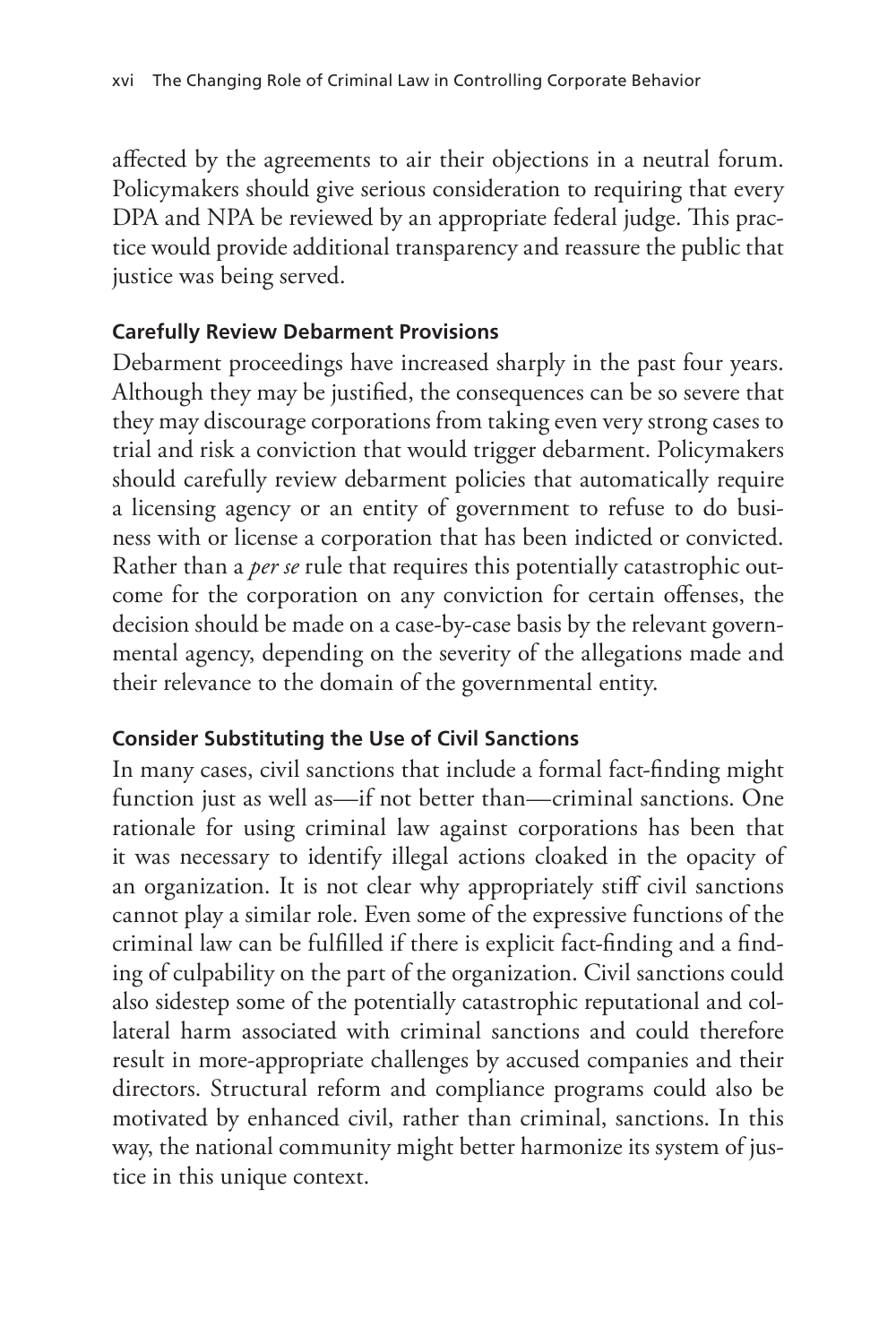We acknowledge and thank many people who contributed to this research. Members of the RAND Institute for Civil Justice (ICJ) Board of Overseers were extremely helpful in their comments. We thank Paul Heaton and James N. Dertouzos for their leadership of ICJ during this project and Pamela Calig for her able administration of the project. We thank Jennifer H. Arlen for her helpful comments on the project and Joseph W. Doherty and Ingrid V. Eagly for their assistance, as well as the UCLA-RAND Center for Law and Public Policy. Sarah Hauer made numerous helpful edits and successfully reconciled competing versions of the document on at least three different operating systems. Lisa Bernard did a masterful job editing difficult prose. We thank Susan M. Gates for her assistance in moving this project through the quality-assurance process. We thank Samuel W. Buell of Duke University School of Law and Nicholas M. Pace of ICJ for their careful and thorough critiques of earlier drafts of this report, as well as many others with whom we have discussed this topic.

James Anderson would like to thank Katherine Brownlee for her support and comments on the project.

Ivan Waggoner would like to thank Mark Motivans of the Bureau of Justice Statistics for his assistance with the data used throughout this report.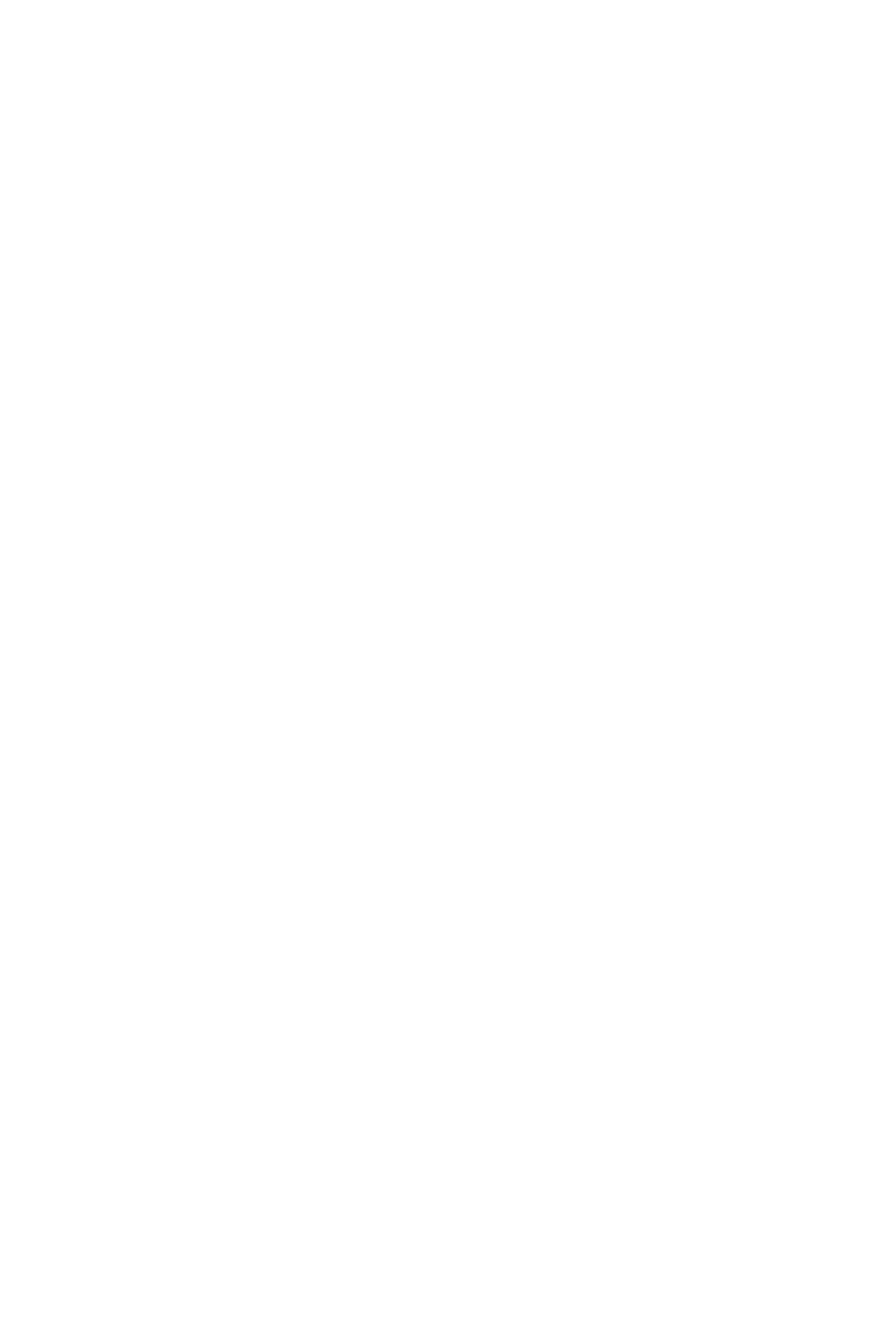| <b>BJS</b>   | U.S. Department of Justice, Office of Justice<br>Programs, Bureau of Justice Statistics |
|--------------|-----------------------------------------------------------------------------------------|
| <b>CEO</b>   | chief executive officer                                                                 |
| <b>CPA</b>   | certified public accountant                                                             |
| <b>DOJ</b>   | U.S. Department of Justice                                                              |
| <b>DPA</b>   | deferred-prosecution agreement                                                          |
| <b>EOUSA</b> | <b>Executive Office for United States Attorneys</b>                                     |
| EPA          | U.S. Environmental Protection Agency                                                    |
| <b>FCPA</b>  | Foreign Corrupt Practices Act                                                           |
| <b>ISDC</b>  | Interagency Suspension and Debarment Committee                                          |
| <b>LIONS</b> | Legal Information Office Network System                                                 |
| <b>MPC</b>   | Model Penal Code                                                                        |
| <b>NPA</b>   | nonprosecution agreement                                                                |
| <b>PACER</b> | Public Access to Court Electronic Records                                               |
| <b>SEC</b>   | U.S. Securities and Exchange Commission                                                 |
| SOX          | Sarbanes-Oxley Act                                                                      |
| <b>TRAC</b>  | <b>Transactional Records Access Clearinghouse</b>                                       |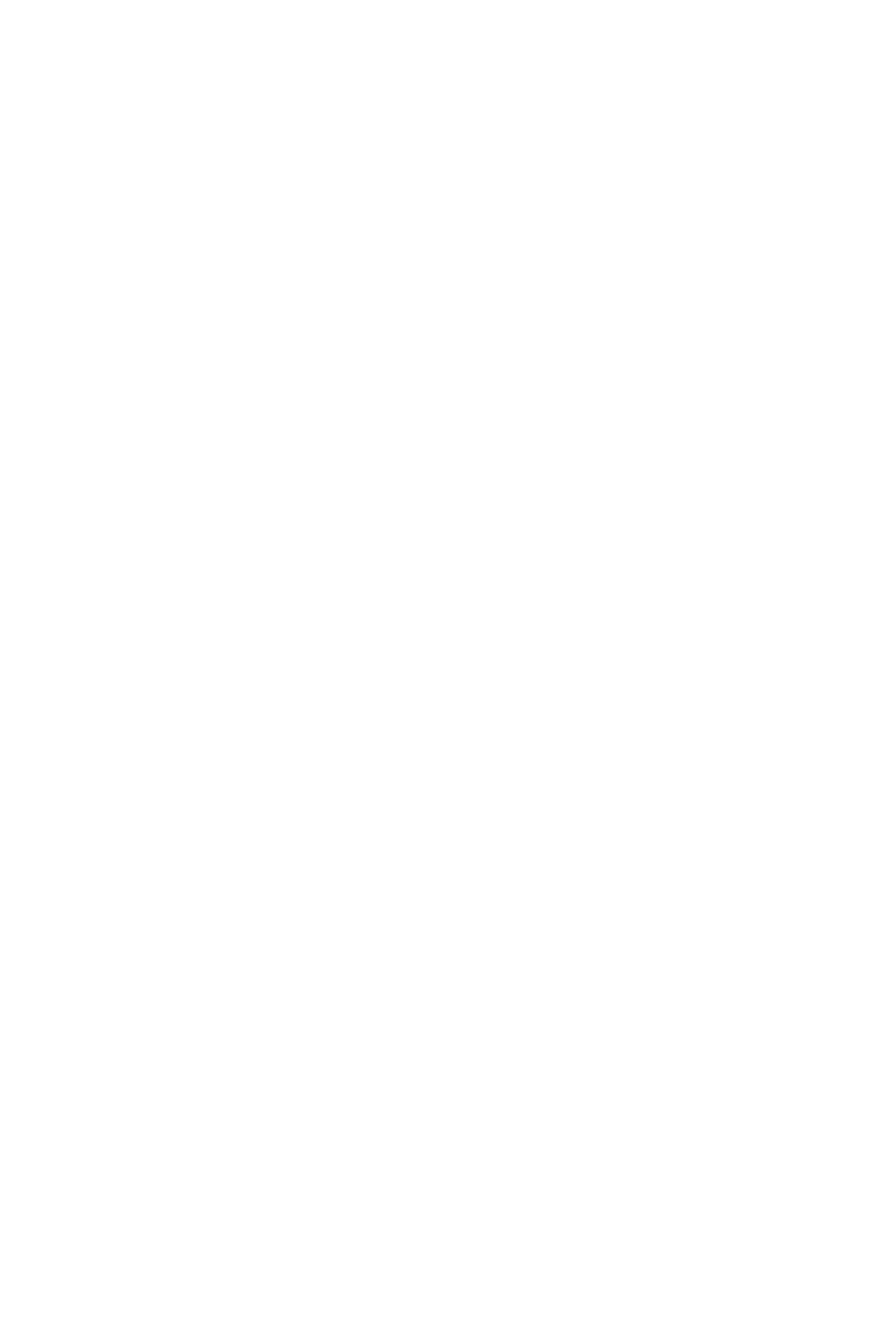Did you ever expect a corporation to have a conscience, when it has no soul to damn; no body to kick?—Lord Chancellor First Baron Edward Thurlow (1731–1806)1

Some will rob you with a six-gun, and some with a fountain pen.—"Pretty Boy Floyd," by Woody Guthrie (1958)

What should be the role of the criminal law in controlling corporate and other organizational behavior?2 Historically, the role of criminal law and punishment has been to deter undesirable behavior, provide retribution for those wronged, and incapacitate the wrongdoer. On the

Quoted in John C. Coffee, Jr., "'No Soul to Damn: No Body to Kick': An Unscandalized Inquiry into the Problem of Corporate Punishment," *Michigan Law Review*, Vol. 79, No. 3, January 1981, pp. 386–459. Probably because it so pithily expresses some of the challenges of regulating enterprises, this quotation has been used repeatedly (Samuel L. Buell, "The Blaming Function of Entity Criminal Liability," *Indiana Law Journal*, Vol. 81, 2006, pp. 473–537, p. 475, n. 8, citing two additional sources). John Poynder (*Literary Extracts from English and Other Works: Collected During Half a Century Together with Some Original Matter*, London: J. Hatchard and Son, 1844, p. 268) quotes the passage as "Corporations have neither bodies to be punished, nor souls to be condemned; they therefore do as they like." Another version of this quotation was published in Lady Saba Holland Holland (*Memoir of the Reverend Sydney Smith*, Sarah Austin, ed., New York: Harper and Bros., 1855, p. 376), which relates that Thurlow said, "Why, you never expected justice from a company, did you? They have neither a soul to lose, nor a body to kick."

<sup>2</sup> Throughout this report, we refer to *corporate* and *organizational liability* interchangeably. We note that the underlying issues addressed apply to a variety of organizational forms other than corporations, e.g., partnerships.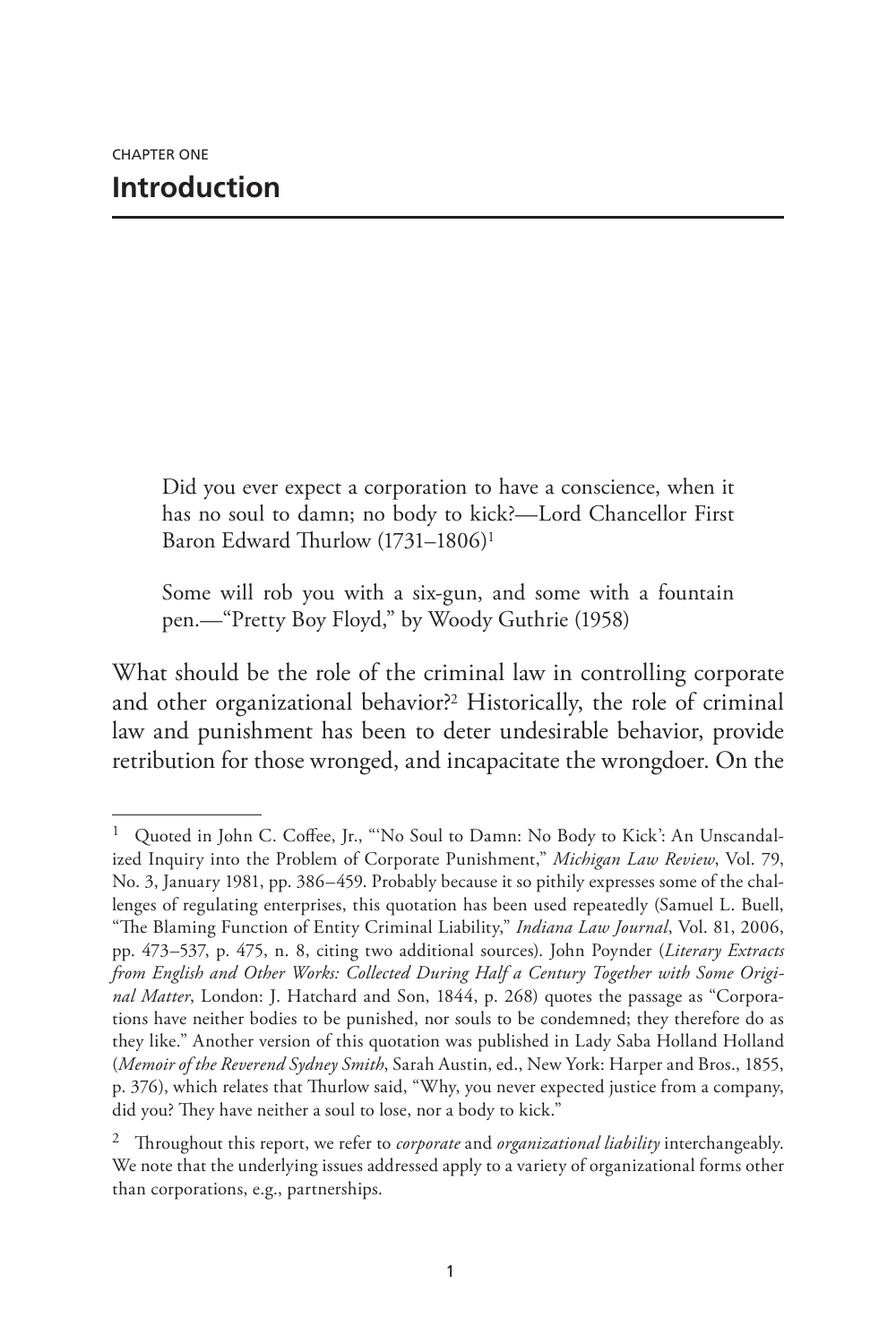one hand, it seems only natural to apply criminal sanctions when a problematic activity is taken to aid the organization's interests. It also seems natural to wish to punish the organization as though the organization itself is culpable and should be punished. On the other hand, Thurlow's frustration, expressed in the quotation above, is certainly understandable. Corporations are legal constructions, and many of our intuitions about crime and punishment apply uneasily to such creations and individuals' activities to further the corporation's interests.3 In this report, we provide an overview of the use of criminal sanctions in the corporate context, including both criminal prosecutions of corporations and criminal prosecutions of individuals acting on behalf of firms.

Every first-year law student is taught that criminal liability ordinarily requires an *actus reus* (bad act) and *mens rea* (guilty state of mind), because the criminal law generally punishes morally blameworthy behavior. But the application of this general framework, and particularly the concept of *mens rea*, to corporations or other organizations is far from obvious. Whose intent should be considered? On the one hand, we must recognize that attributing intent to a corporation, a legal fiction, is an instance of anthropomorphizing an inanimate object. On the other hand, such anthropomorphism is common, and we often speak of a corporation acting as if it were a single being with plans, goals, and other mental states.4

Applying these concepts to individuals in this context is also complex. For example, the difference between legal and illegal behavior can turn on exceedingly subtle distinctions of mind. A legal trade becomes illegal if and only if the government can prove *an intent* to defraud the

 $3$  For early critics of the anthropomorphization of the corporation, see Nathanial Lindley ("On the Principles Which Govern the Criminal and Civil Responsibilities of Corporations [March 30, 1857]," in *Juridical Society Papers*, Vol. 2, March 30, 1857, pp. 34–35) and Frederick Pollock ("Has the Common Law Received the Fiction Theory of Corporations?" *Law Quarterly Review*, Vol. 27, No. 2, 1911, pp. 219–235).

<sup>4</sup> For example, a recent headline in the *New York Times* reads, "E-Mails Imply JPMorgan Knew Some Mortgage Deals Were Bad" (Jessica Silver-Greenberg, "E-Mails Imply JPMorgan Knew Some Mortgage Deals Were Bad," *New York Times DealBook*, February 6, 2013, p. B1).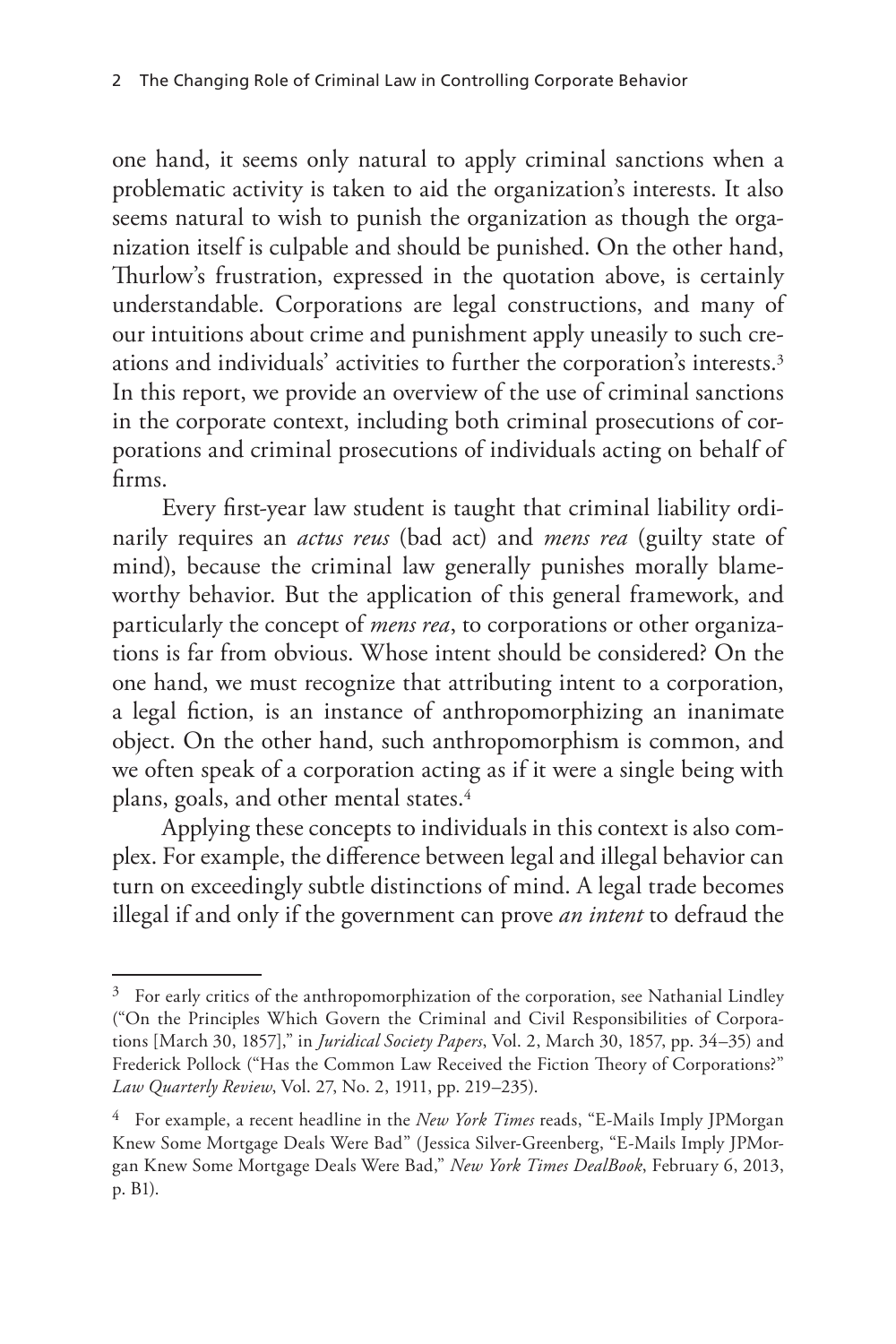counterparty. Defining criminal activity in an area in which authorities must untangle aggressive but legal business behavior from illegal behavior is difficult.5

Recently, critics have argued that corporate behavior has been overcriminalized. On the most general level, these critics argue that criminal law is being overused as a tool to create incentives for good corporate behavior. This argument can encompass more-specific criticisms, including the number of criminal statutes, the fact that many criminal prohibitions are created by agencies rather than by Congress, by overly aggressive prosecutorial tactics, by the use of criminal rather than civil sanctions, and by too many criminal prosecutions overall. For example, some critics have noted the huge growth in the number of federal criminal statutes.<sup>6</sup> Others have noted with concern that many regulations that were enacted not by Congress but by federal agencies carry criminal penalties.7 Others note the passage of statutes specifically targeting corporate behavior, such as the Sarbanes-Oxley Act of 2002 (SOX) and the Dodd-Frank Wall Street Reform and Consumer Protection Act,<sup>8</sup> and raise the potential unfairness of imposing criminal liability on individuals and organizations who did not have any criminal intention.9

On the other hand, others point out that very few corporate leaders have been prosecuted criminally, especially in the wake of the 2008 financial crisis. Wall Street executives have been described as "untouch-

<sup>5</sup> See Samuel L. Buell, "Is the White Collar Offender Privileged?" *Duke Law Journal*, Vol. 63, No. 4, January 2014, pp. 823–889.

<sup>&</sup>lt;sup>6</sup> The Heritage Foundation, for example, claims that, between 1985 and 2008, Congress added 1,450 crimes to the federal criminal code. See Heritage Foundation, "Overcriminalization," *Solutions 2014*, undated; referenced February 28, 2014.

<sup>7</sup> William Shepherd, "A Country Overburdened by Too Many Laws," *Criminal Justice*, Vol. 28, No. 1, Spring 2013 (citing estimate of 300,000 violations in Title 18 [Crimes and Criminal Procedure] of the U.S. Code).

<sup>8</sup> Public Law 107-204, July 30, 2002; Public Law 111-203, July 21, 2010.

<sup>&</sup>lt;sup>9</sup> David L. Douglass and Winifred M. Weitsen, "Overcriminalization of Corporate Acts: What Is a General Counsel to Do?" *In-House Defense Quarterly*, Winter 2013, pp. 26–31.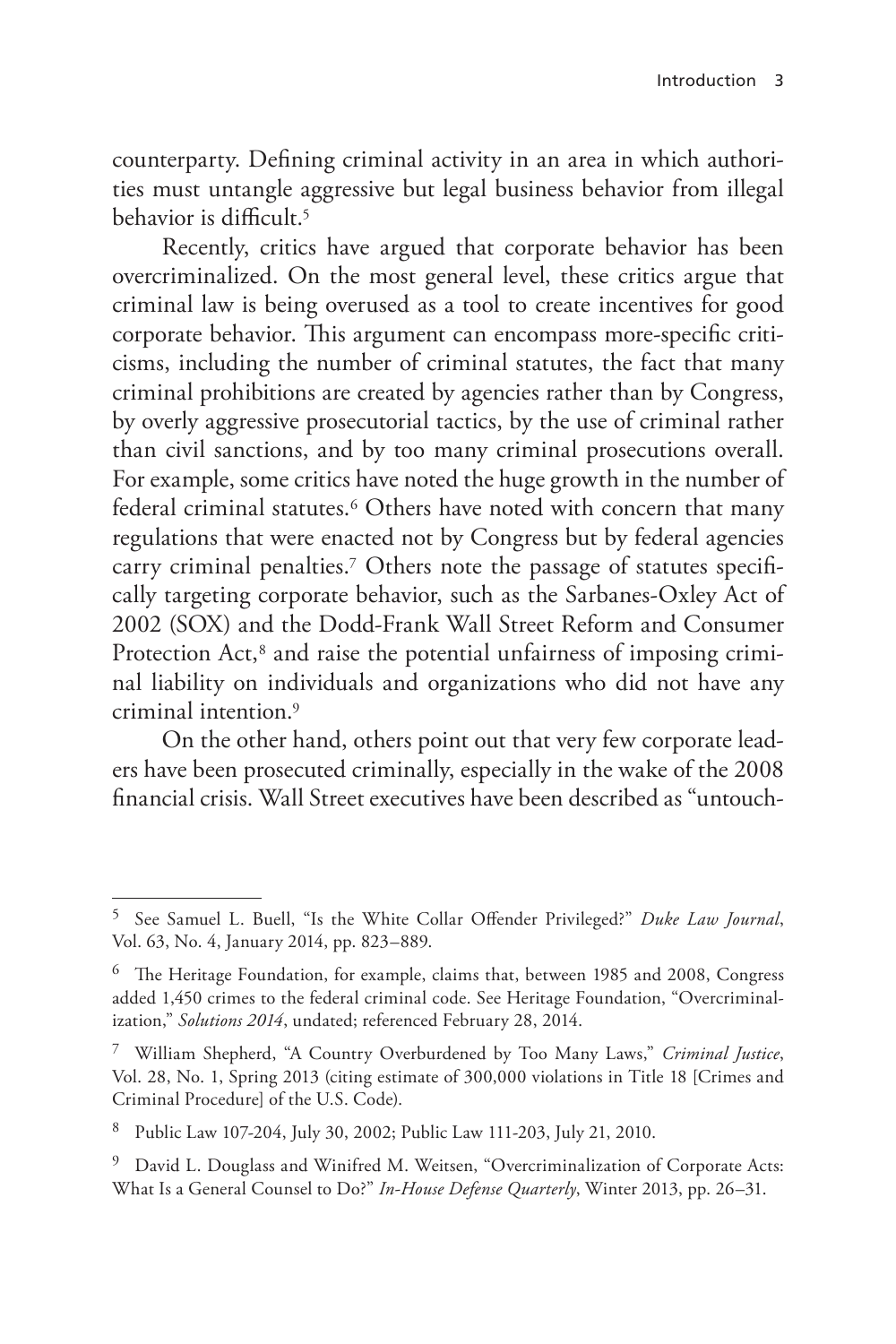ables" for not facing prosecution.10 Indeed, the Occupy Wall Street movement grew in part out of perceptions that large corporations face little scrutiny for actions that harmed millions.<sup>11</sup>

Generally, consternation about the role of criminal law in controlling behavior in the corporate context is not a new set of concerns. Thurlow's observation quoted above was only the first and most famous of many statements about the odd fit between the personal culpability that normally attends a criminal sanction and the literal impersonality of the corporation. A vast literature has accumulated on the fairness and wisdom of employing criminal liability against business organizations, and policymakers have long struggled to assess the wisdom and fairness of applying the criminal law, which developed to address individual wrongdoing, to corporate entities.12

Unfortunately, existing empirical research in this area provides limited guidance to policymakers. Past studies have focused on particular types of prosecutions, such as antitrust or Foreign Corrupt Practices Act (FCPA). As a result, it was difficult to draw any conclusions about the overall picture of the use of criminal liability. We draw on this research in our own analysis and review the available data from

<sup>10</sup> A PBS Frontline program titled *The Untouchables* describes the lack of prosecutions from the U.S. Department of Justice (DOJ) following the 2008 financial crisis (Jeff Connaughton, *The Payoff: Why Wall Street Always Wins*, Westport, Conn.: Prospecta Press, 2012; "Going Soft on Corporate Crime," *New York Times*, editorial, April 10, 2008; Matt Taibbi, "Gangster Bankers: Too Big to Jail," *Rolling Stone*, February 14, 2013).

<sup>11</sup> Occupy Wall Street, "About," undated; referenced June 3, 2013.

<sup>12</sup> See, e.g., Sanford H. Kadish, "Some Observations on the Use of Criminal Sanctions in Enforcing Economic Regulations," *University of Chicago Law Review*, Vol. 30, No. 3, Spring 1963, pp. 423–449, pp. 440–449; Norman Abrams, "Criminal Liability of Corporate Officers for Strict Liability Offenses—A Comment on *Dotterweich* and *Park*," *UCLA Law Review*, Vol. 28, No. 3, February 1981, pp. 463–477; James R. Elkins, "Corporations and the Criminal Law: An Uneasy Alliance," *Kentucky Law Journal*, Vol. 65, No. 1, 1976, pp. 73–129; W. B. Fisse, "The Social Policy of Corporate Criminal Responsibility," *Adelaide Law Review*, Vol. 6, No. 3, 1977–1978, pp. 361–412; Howard M. Friedman, "Some Reflections on the Corporation as Criminal Defendant," *Notre Dame Law Review*, Vol. 55, No. 2, December 1, 1979, pp. 173–202; Samuel R. Miller, "Corporate Criminal Liability: A Principle Extended to Its Limits," *Federal Bar Journal*, Vol. 38, No. 1, 1979, pp. 49–68; and V. S. Khanna, "Corporate Criminal Liability: What Purpose Does It Serve?" *Harvard Law Review*, Vol. 109, No. 7, May 1996, pp. 1477–1534.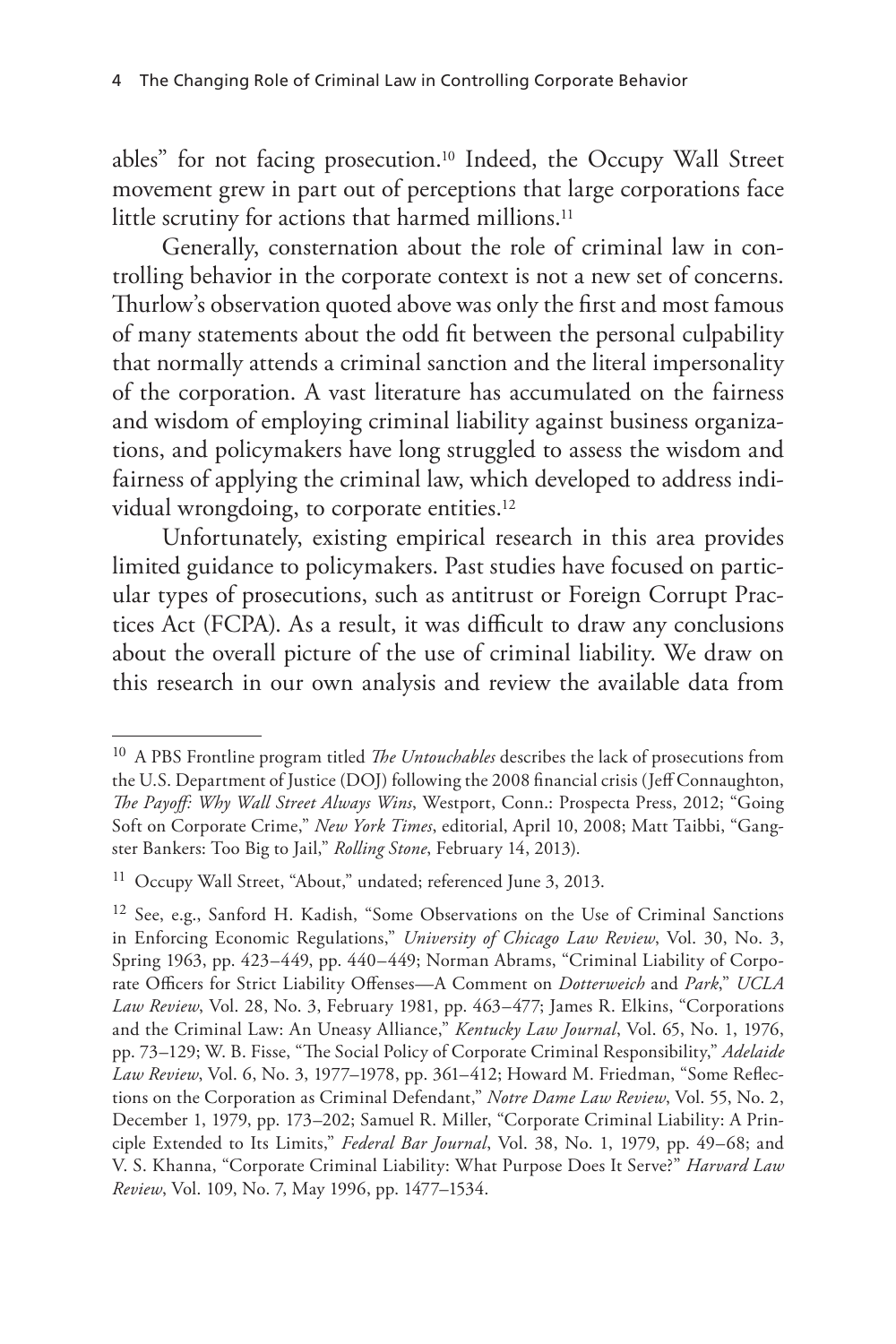multiple sources to get a broader picture of trends in this litigation (see Chapter Four).

## **Overview of Corporate Criminal Liability**

This report addresses the criminal liability of both corporations and individuals acting within these corporations. Corporations may be criminally liable for the crimes of their employees and agents. The agents and employees who commit the crimes may also face prosecution and punishment. As we discuss below, criminal statutes, Justice Department policies, and the Federal Sentencing Guidelines affect the circumstances under which agents, employees, and corporations are prosecuted and punished.

Criminal liability for the corporation itself is confined to offenses committed by the corporation's officers, employees, or agents within the scope of their employment and at least in part for the benefit of the corporation.13 Whether an activity falls within the individual's scope of authority is determined by whether the individual engages in activities "on the corporation's behalf in performance of [his or her] general line of work. . . . [T]hose acts must be motivated, at least in part, by an intent to benefit the corporation."14 Notably, if this standard is met, the corporation will be liable even if it expressly directed its agent not to commit the offense or offenses.<sup>15</sup>

Individual criminal liability exists for crimes that individual corporate employee, agents, or officers commit. But it also extends to crimes that individuals conspire with others to commit and for the

<sup>15</sup> *United States v. Potter*, 463 F.3d 9, 26 (1st Cir. 2006); *United States v. Automated Medical Laboratories, Inc.*, 770 F.2d 399, 406 (4th Cir. 1985).

<sup>13</sup> *United States v. Singh*, 518 F.3d 236, 249–250 (4th Cir. 2008):

<sup>[</sup>A] corporation accused is liable for the criminal acts of its employees and agents acting within the scope of their employment for the benefit of the corporation and such liability arises if the employee or agent acted for his own benefit as well as that of his employer.

<sup>14</sup> *United States v. Agosto-Vega*, 617 F.3d 541, 552–553 (1st Cir. 2010) ("[t]he test is whether the agent is performing acts of the kind which he is authorized to perform and those acts are motivated—at least in part—by an intent to benefit the corporation").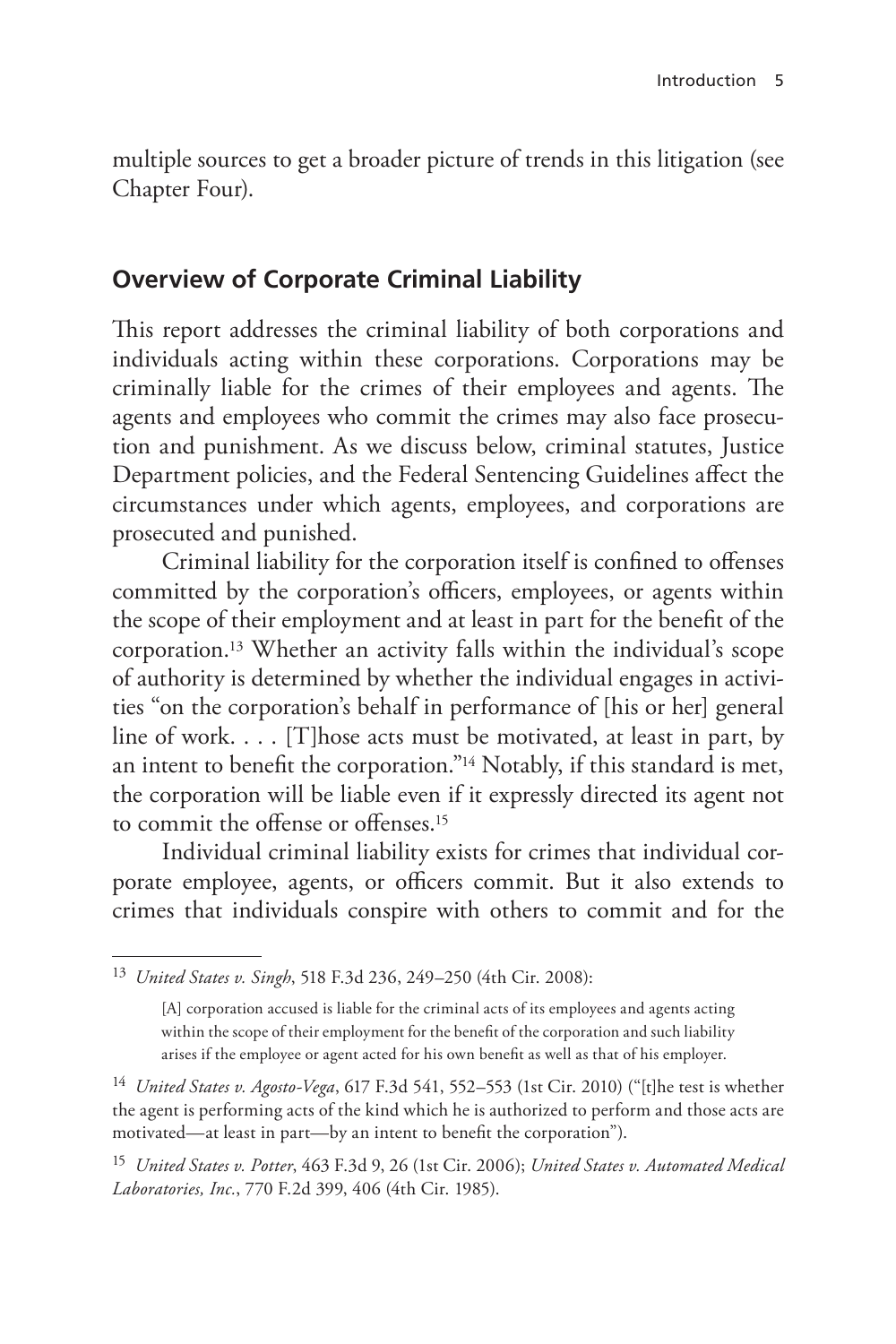foreseeable crimes their coconspirators commit in furtherance of a common scheme. Accomplice liability extends to those who aid or abet another who commits a federal crime.16 Finally, in the case of certain statutes, a responsible corporate officer may be criminally liable when he or she fails to prevent the commission of an offense, even when he or she has no knowledge of or participation in the criminal activity.17

The U.S. Department of Justice (DOJ) determines whether and what or whom to prosecute. Internal DOJ policy directives and the Federal Sentencing Guidelines for the judicial imposition of sentences upon conviction describe the criteria used to prosecute and the sentencing consequences. Typically, these include the strength of the case, the extent and history of misconduct, whether there is a compliance program, the corporation's cooperation with the investigation, the collateral consequences of the prosecution, and the extent of restitution, if any. As we discuss in more detail below, prosecutions of corporations rarely result in formal trials.

### **Research Questions**

The goal of this study was to synthesize what we know about the role of criminal law in controlling corporate behavior: Have we gone too far—or not far enough—in using the criminal law to punish and regu-

<sup>&</sup>lt;sup>16</sup> From U.S. Code, Title 18, Crimes and Criminal Procedure, Part I, Crimes, Chapter 1, General Provisions, Section 2, Principals, 1976:

<sup>(</sup>a) Whoever commits an offense against the United States or aids, abets, counsels, commands, induces or procures its commission, is punishable as a principal. (b) Whoever willfully causes an act to be done which if directly performed by him or another would be an offense against the United States, is punishable as a principal.

See, e.g., *United States v. Sain*, 141 F.3d 463 (3rd Cir. 1998) ("an individual who causes a corporation to commit a crime is criminally liable for the corporation's criminal conduct as an aider and abettor").

<sup>17</sup> See, e.g., *United States v. Dotterweich*, 320 U.S. 277 (1943); *United States v. Park*, 421 U.S. 658 (1975) (discussing such statutes).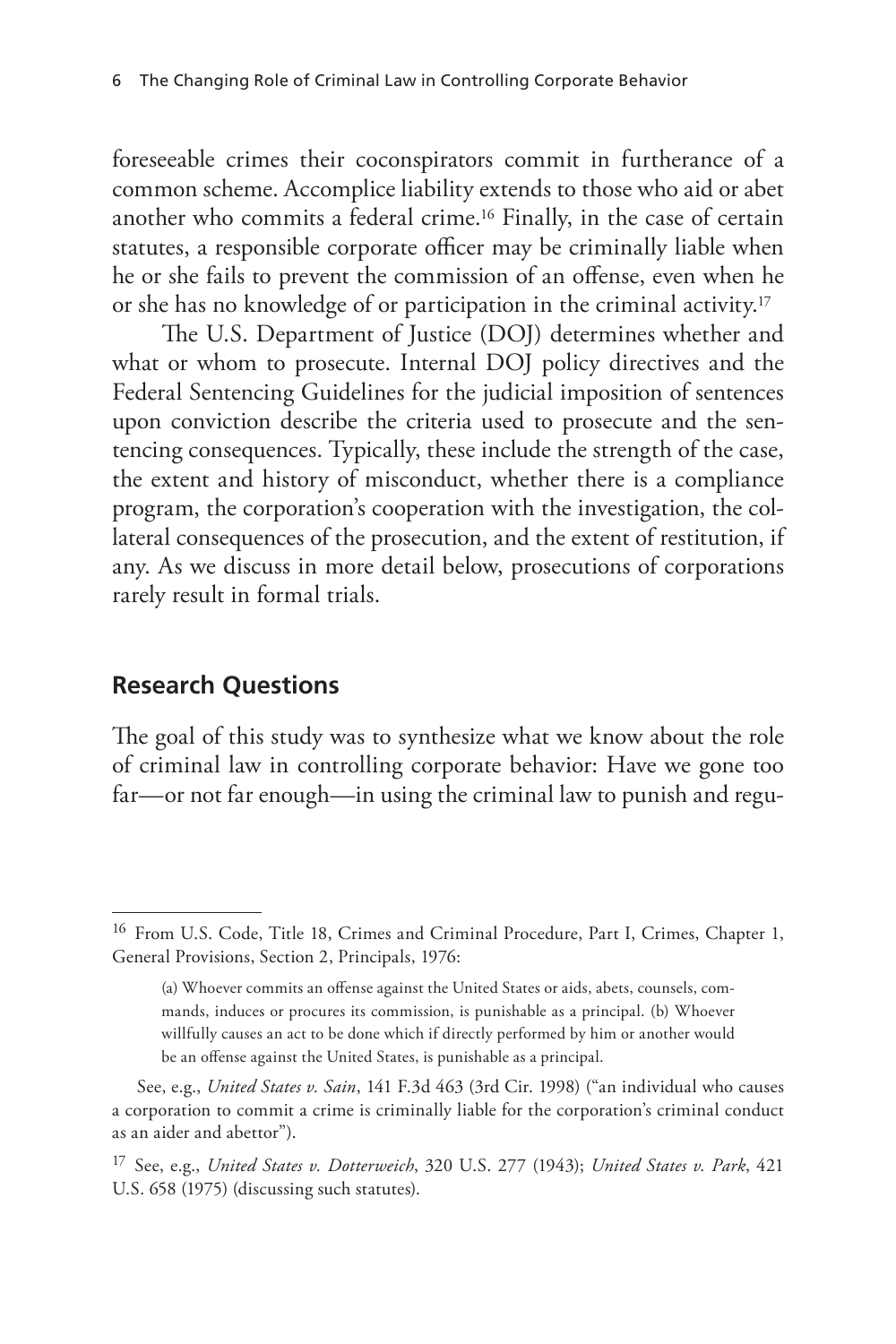late corporate behavior? To address these broad issues, we posed these specific questions:

- How did criminal liability, which historically focused on individual wrongdoing, come to be applied to a legal construction, the corporation? What lessons can we draw from that history?
- What are the recent developments in this area?
- What are the quantitative trends in criminal prosecutions of corporate activity over the past 25 years?
- How well is the system working? What policy reforms should be considered to address its shortcomings?

We offer no answer to the question as to whether corporate behavior is over- or undercriminalized. The question itself has little meaning without some normative theory as to the appropriate role for the criminal law. Although corporate criminal liability has grown enormously in the past 100 years, the number of prosecutions has actually declined in recent years. Collateral consequences of indictment and conviction (including reputational penalties and debarment from government contracts) that are outside prosecutors' control have made it harder for prosecutors to precisely titrate the effective punishment of corporations. The biggest recent development is the growth in deferred-prosecution agreements (DPAs) and nonprosecution agreements (NPAs), which have created their own complications.

## **Research Approach and Sources of Data**

In order to better understand the history of this issue, we first conducted legal research on the origins and development of criminal liability for corporations, vicarious liability for employers for the acts of their employees, and the evolution of the requirement of criminal intent. As noted above, criminal intent is particularly important in this area because many of the criminal offenses have relaxed the traditional requirements of criminal intent. To conduct this review, we examined the original legal cases in which these concepts developed and the con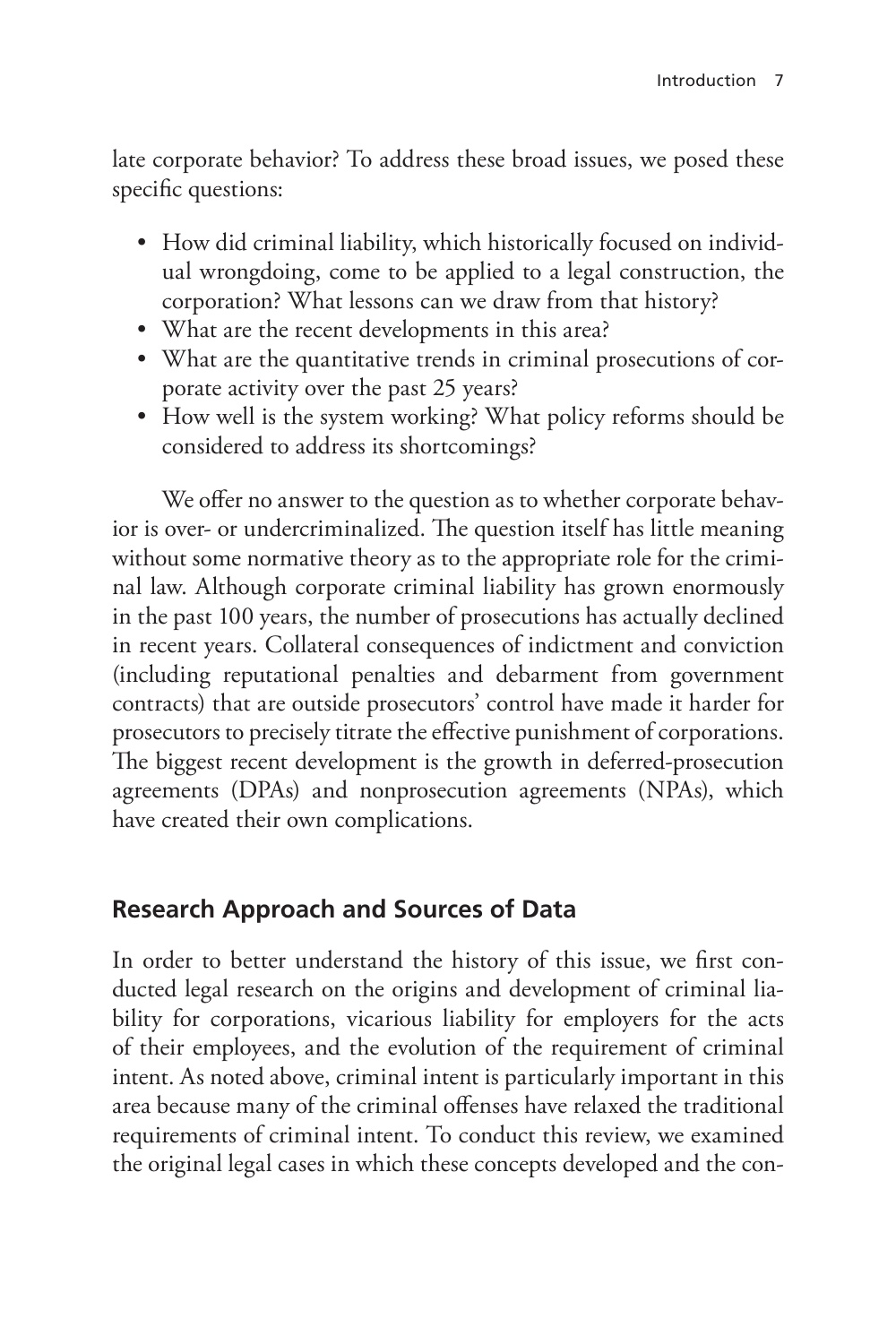siderable secondary literature. To address the recent developments in DOJ policies, we reviewed the relevant statements of policy issued by DOJ and the secondary literature.

Unfortunately, there is no single source of authoritative data on criminal prosecutions in this context. As a result, we drew from five primary sources of data from federal courts and agencies on the enforcement of laws that govern corporate behavior, which are briefly described here.

#### *Federal Court Cases: Integrated Data Base*

This database provides data on all federal criminal, civil, and appellate cases for a given year.18 In particular, this study used data from 2004 to 2008 from both criminal and civil cases.

#### **Criminal-Case Data**

The Administrative Office of the United States Courts collects these data from each of the 94 federal district courts.

The data for criminal cases contain information recording the district in which a case was filed; dates, including filing and termination; the federal circuit that has jurisdiction over the matter; and docket numbers. Each case entry identifies up to five filing offenses, which include the title and section of the U.S. Code in dispute. Furthermore, the data identify up to five sections of U.S. Code under which the case was terminated and sentencing information, such as the disposition type, prison and probation time, and criminal fines. The unit of analysis for these data is the defendant, who can appear in multiple cases. It is important to note that the original data identified all defendants' identities. However, the Urban Institute, in its responsibility for the the National Archives of Criminal Justice Data, the designated data repository, has stripped the identities of all defendants.19 Thus, it is

<sup>18</sup> Federal Judicial Center, *Federal Court Cases: Integrated Data Base*, Ann Arbor, Mich.: Inter-university Consortium for Political and Social Research, 2011.

<sup>&</sup>lt;sup>19</sup> A description of the data is available from U.S. Department of Justice, Office of Justice Programs, Bureau of Justice Statistics (BJS), *Federal Justice Statistics Program: Defendants in Federal Criminal Cases Filed in District Court, 2009*, Ann Arbor, Mich.: Interuniversity Consortium for Political and Social Research, June 3, 2011ff.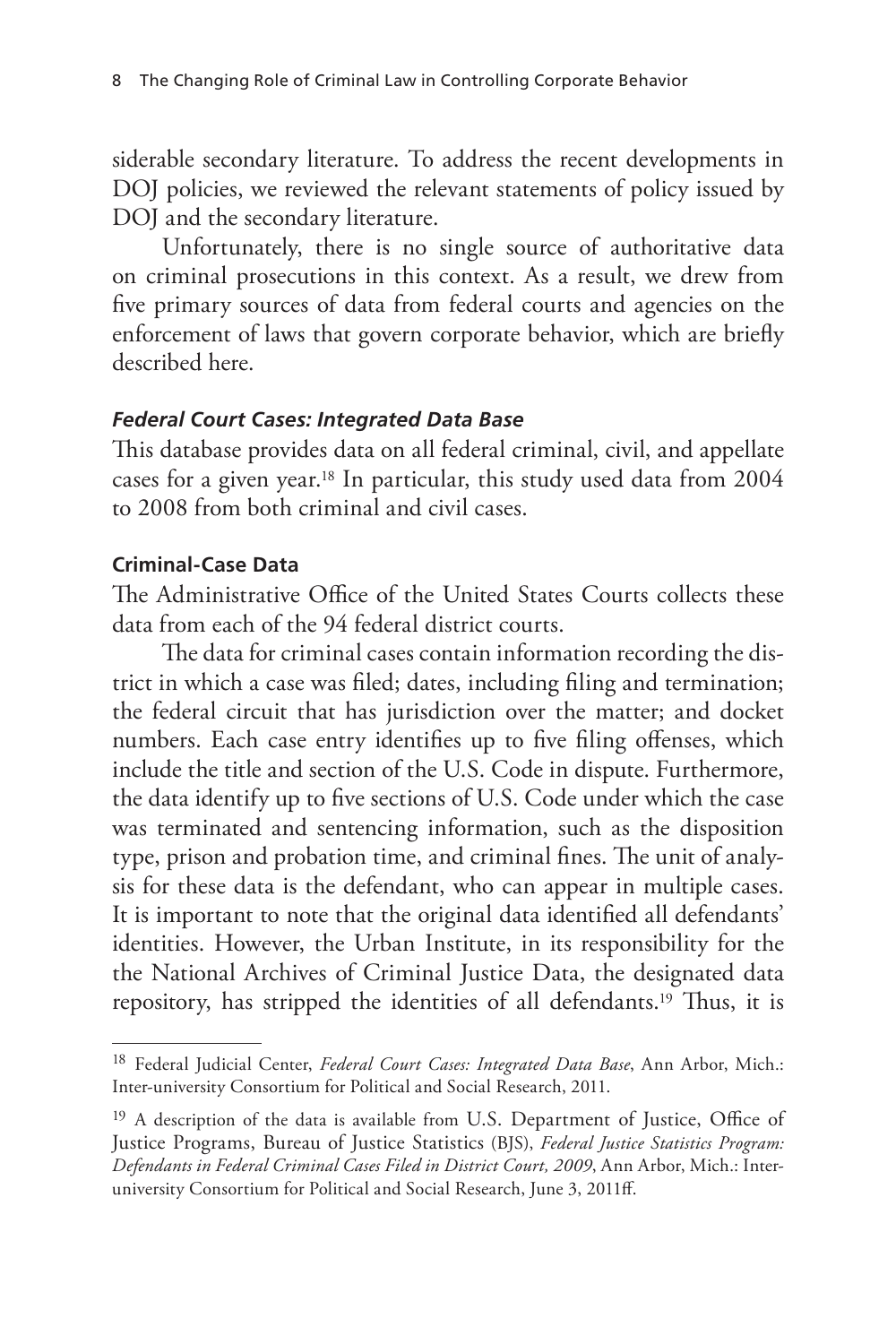impossible using these particular data to identify whether a defendant is an individual or a corporation.

## **Civil-Case Data**

The civil-case data contain similar information to that in the criminal cases, such as the district in which the dispute was disposed, the controlling circuit, and docket numbers. Also listed are both the plaintiffs' and the defendants' identities. Additionally, the relevant titles and sections of the U.S. Code are included, as well as the judgment rendered, the amount of damages awarded, and the disposition type. The unit of analysis is the individual civil court case.

## **Executive Office for United States Attorneys Data**

The Executive Office for United States Attorneys (EOUSA) compiles data on suspects involved in federal criminal matters, as well as charges filed against defendants by U.S. Attorneys. These data come from the U.S. Attorneys' Central System File and Legal Information Office Network System (LIONS) and are compiled and processed by the Urban Institute.20 These data identify the section of U.S. Code under which a suspect was charged, the type of crime alleged, and incarceration and probation length. The unit of analysis for these data is the federal criminal matter in dispute. Thus, a suspect or defendant can appear in multiple cases. Additionally, these data are not as extensive as the data from the *Federal Court Cases: Integrated Data Base* because they are more focused on suspects involved in criminal matters and cases brought by U.S. Attorneys during their initial filing. As a result, the data from EOUSA contain limited sentencing information compared with other data used in this study. As in other data used in this study involving criminal matters, defendants' identities are sanitized, making it impossible to determine whether any defendant was an individual or a firm.

<sup>20</sup> A description of the data is available at BJS, *Federal Justice Statistics Program: Defendants Charged in Criminal Cases Filed in District Court, 2009*, Ann Arbor, Mich.: Inter-university Consortium for Political and Social Research, June 3, 2011ee.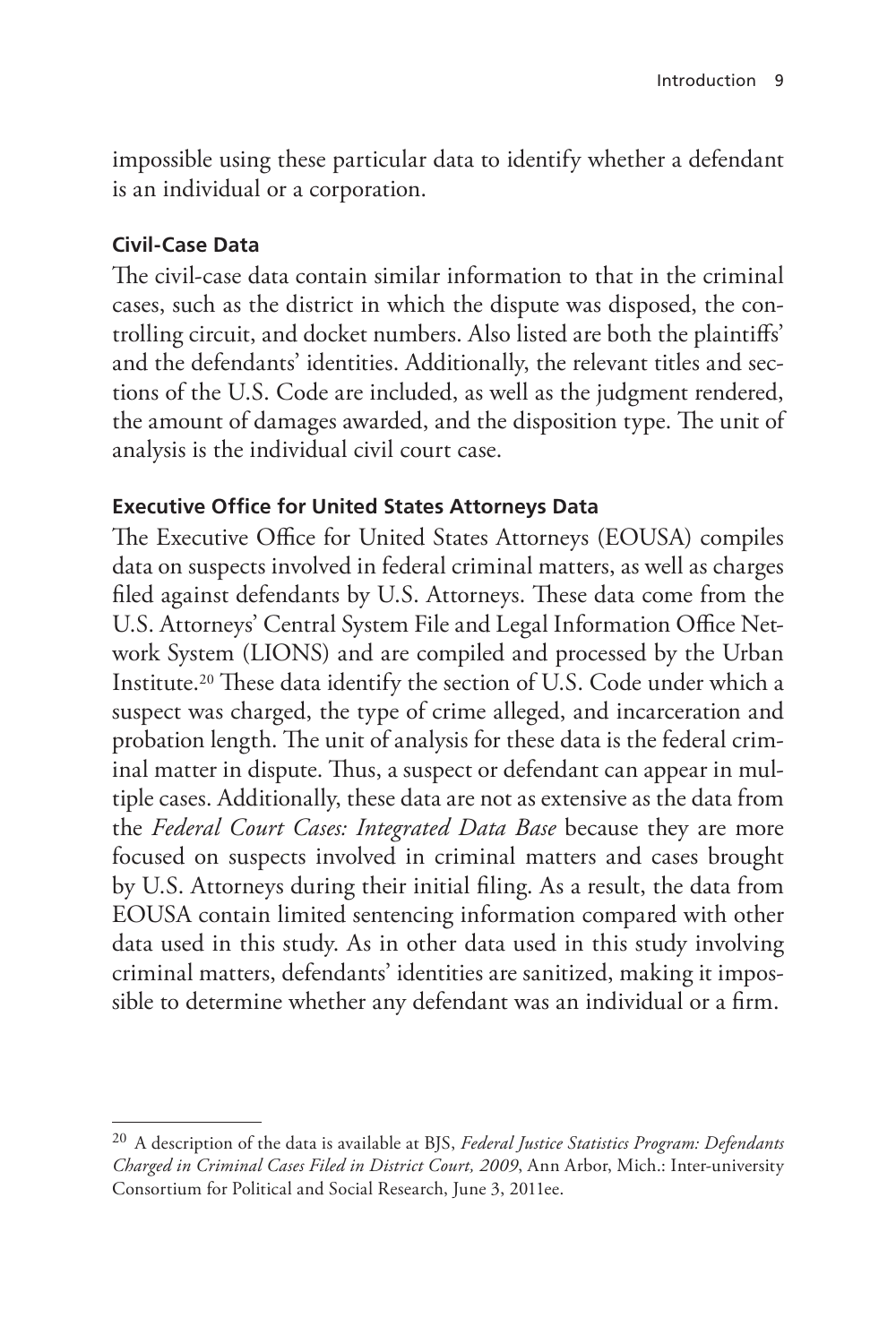## **U.S. Sentencing Commission Data on Corporations Sentenced in Federal Courts**

The U.S. Sentencing Commission is responsible for collecting data on all corporations sentenced under Chapter 8 of the Federal Sentencing Guidelines. Chapter 8 of the guidelines applies sentencing standards to all organizations convicted in a federal court of a class A misdemeanor or felony.21 The Sentencing Commission data's unit of analysis is an individual corporation as a defendant. The data include a wide range of information, such as company size by number of employees, up to five federal statutes under which the firm was convicted, whether any individuals related to the matter were convicted alongside the firm, and the industry in which the firm operated.22 Unfortunately, the data collected by the Sentencing Commission are incomplete and thus not a full representation of all federal criminal cases involving organizations. Several studies have noted important omissions of large companies that were not included in the Sentencing Commission's data sets.<sup>23</sup> There are several possible explanations for the missing data in the data sets. First, the Sentencing Commission relies on self-reported data from the federal courts. A court clerk or administrator could simply forget to record and submit information. If a court fails to submit the information by a deadline, the information may or may not be added retroactively. The 2009 Sentencing Commission annual report noted that case information was reported months or even years after adjudication.<sup>24</sup>

Second, not all crimes of which an organization can be convicted are sentenced under Chapter 8. Environmental crimes are sentenced

<sup>21</sup> U.S. Sentencing Commission, *2012 USSC Guidelines Manual*, 2012, § 8A1.1.

<sup>&</sup>lt;sup>22</sup> Although the Sentencing Commission has collected data on corporations sentenced in federal courts since the late 1980s, this study used only Sentencing Commission data from 1994 to 2008. Data prior to 1994 did not provide the information necessary to conduct a coherent analysis for the period from the late 1980s to 2010.

<sup>&</sup>lt;sup>23</sup> Cindy R. Alexander, Jennifer Arlen, and Mark A. Cohen, "Regulating Corporate Criminal Sanctions: Federal Guidelines and the Sentencing of Public Firms," *Journal of Law and Economics*, Vol. 42, No. S1, April 1999, pp. 393–422, p. 402; Brandon L. Garrett, "Globalized Corporate Prosecutions," *Virginia Law Review*, Vol. 97, No. 8, December 2011, pp. 1775–1876, pp. 1807–1808.

<sup>24</sup> U.S. Sentencing Commission, *2009 Annual Report*, c. 2009, p. 33.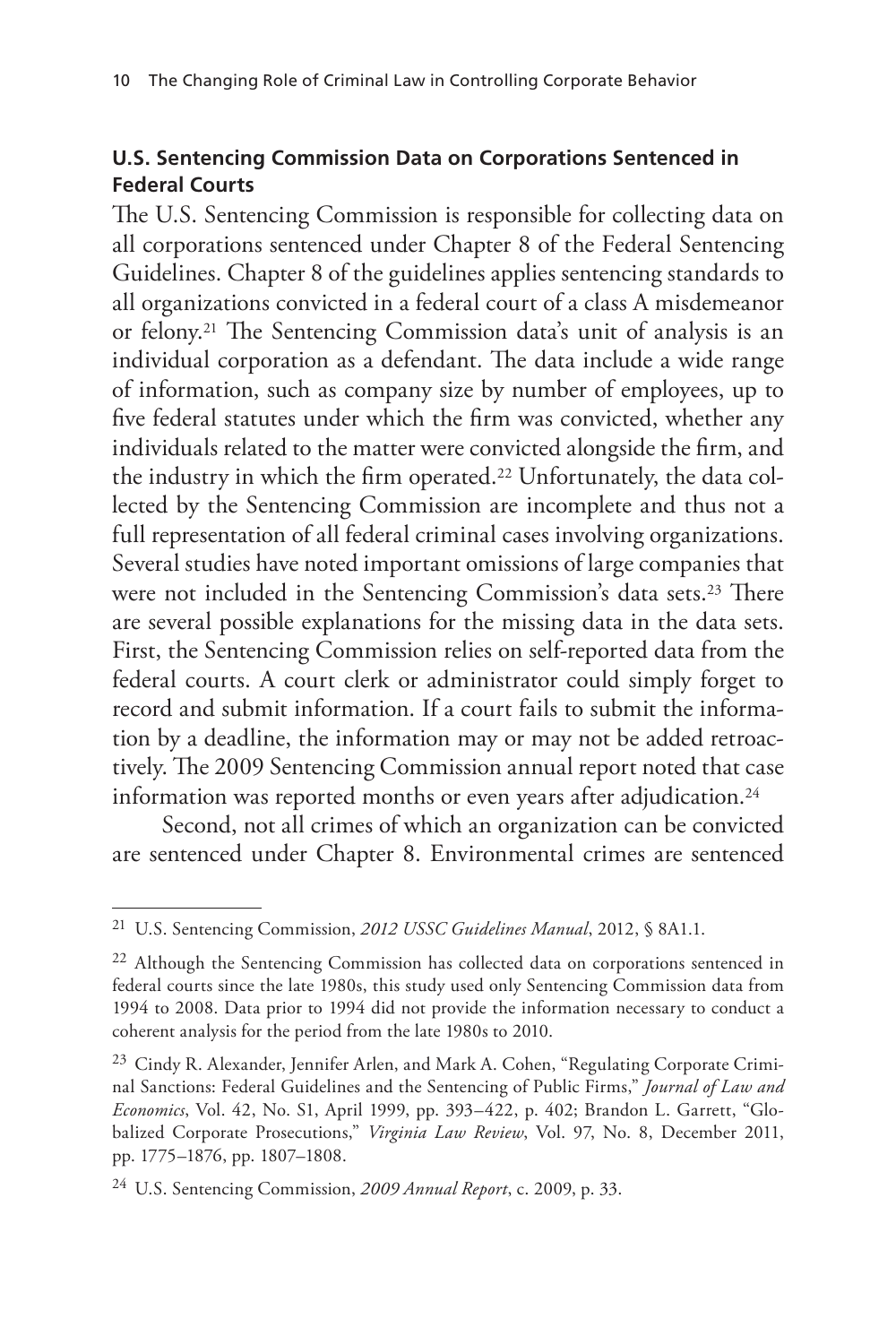under a different chapter of the guidelines. Although Chapter 8 applies to any organization convicted of a felony or class A misdemeanor, human error can lead to a misapplication of the guidelines. This creates the potential for organizations convicted of environmental crimes (or other crimes under different chapters) to be reported in data sets other than those used for recording information on organizations sentenced.

Researchers have attempted to overcome these limitations by supplementing the data provided by the Sentencing Commission. Cindy Alexander, Arlen, and Cohen bolstered the Sentencing Commission data with their own by searching publicly available sources, such as U.S. Securities and Exchange Commission (SEC) filing reports, *Wall Street Journal* index, Westlaw, LexisNexis, and Corporate Affiliations for public companies involved in prosecution.<sup>25</sup> For the period between 1988 and 1996, they found 243 sentences of publicly traded firms, whereas the Sentencing Commission data reported only 80.<sup>26</sup> However, they experienced limited success with combining the data, given the Sentencing Commission's failure to provide suitable information that can be used to identify individual cases.27

### **TRACFED**

This data set is compiled by the Transactional Records Access Clearinghouse (TRAC), a research center at Syracuse University. TRACFED is an online data warehouse that contains data on federal prosecutions similar to what the EOUSA data provide. TRACFED receives its information from the U.S. government through access guaranteed by the Freedom of Information Act.28 Like EOUSA data, prosecution data are made available to TRACFED from the U.S. Attorneys' Central System File and LIONS. Unlike the data sets from EOUSA, which are processed by the Urban Institute, these cases are processed and made

<sup>25</sup> C. Alexander, Arlen, and Cohen, 1999, p. 403.

<sup>26</sup> See C. Alexander, Arlen, and Cohen, 1999.

<sup>27</sup> C. Alexander, Arlen, and Cohen, 1999.

<sup>28</sup> TRAC, "The Quick-Start Guide to TRAC and TRACFED," undated (c); referenced November 28, 2012; Public Law 89-487, amending § 3 of the Administrative Procedure Act, July 4, 1966.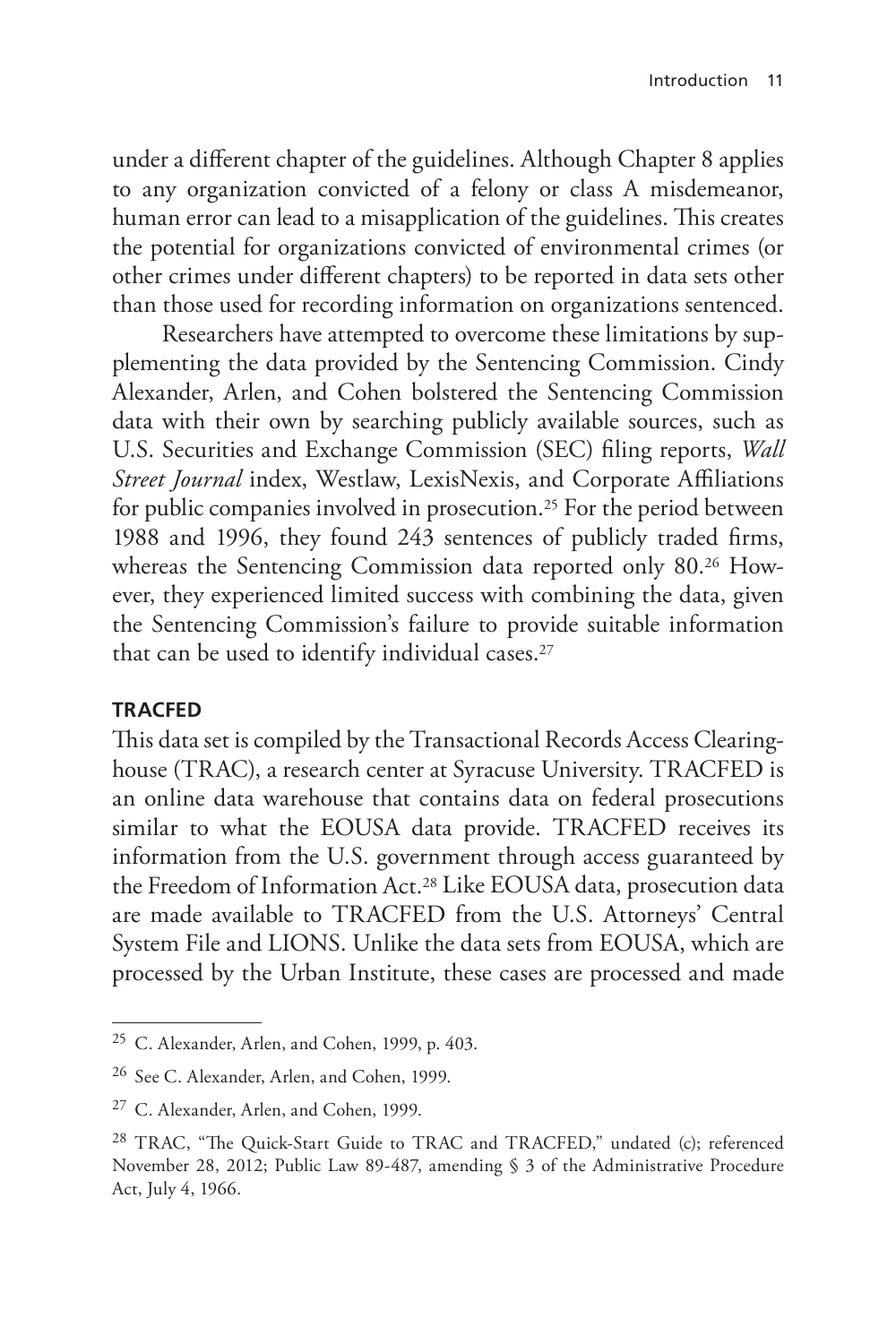available through TRAC. This difference can be important because the organizations most likely employ different methods for coding and categorizing the information into relational variables. TRAC, however, appears to have employed additional quality-control mechanisms and has pursued litigation to obtain defendant identifiers.<sup>29</sup>

### **Garrett Database of Convicted Corporations**

In response to the flaws of the Sentencing Commission data, Garrett compiled his own data on corporations convicted in federal courts between 2001 and 2010. His data include information similar to the Sentencing Commission data, such as firm size, the type of criminal dispute, and criminal fines. At the time of this study, his data consisted of 1,011 publicly reported convictions of corporations. Garrett obtained these data by searching plea agreements, docket sheets, SEC filings, press releases, Public Access to Court Electronic Records (PACER), Westlaw, and DOJ websites.<sup>30</sup> Because these data come from public sources, his data are skewed toward publicly traded firms, which tend to be large. In contrast, the Sentencing Commission data contain more information on smaller, non–publicly traded firms.

## **Garrett Data on Deferred-Prosecution and Nonprosecution Agreements**

In addition to compiling data on convicted corporations, Garrett compiled data on DPAs and NPAs between firms and DOJ. This data set contains such information as the date in which an agreement was entered and the terms of the agreement—such as whether an independent monitor was appointed and whether the firm paid any fines,

<sup>&</sup>lt;sup>29</sup> TRAC, "About the Data: Judging the Quality of Government Data," undated (b); referenced November 29, 2012. TRAC subjects the data to systematic tests to ensure quality. Any discrepancies are brought to the attention of the supplying government agency. If a discrepancy cannot be resolved, the data are flagged to alert the user. A federal judge ordered DOJ to disclose information containing the name of the defendant corporation to TRAC (TRAC, "Department of Justice Ordered to Release Additional Information," press release, September 13, 2006; referenced November 29, 2012).

<sup>30</sup> Garrett, 2011, pp. 1871–1874.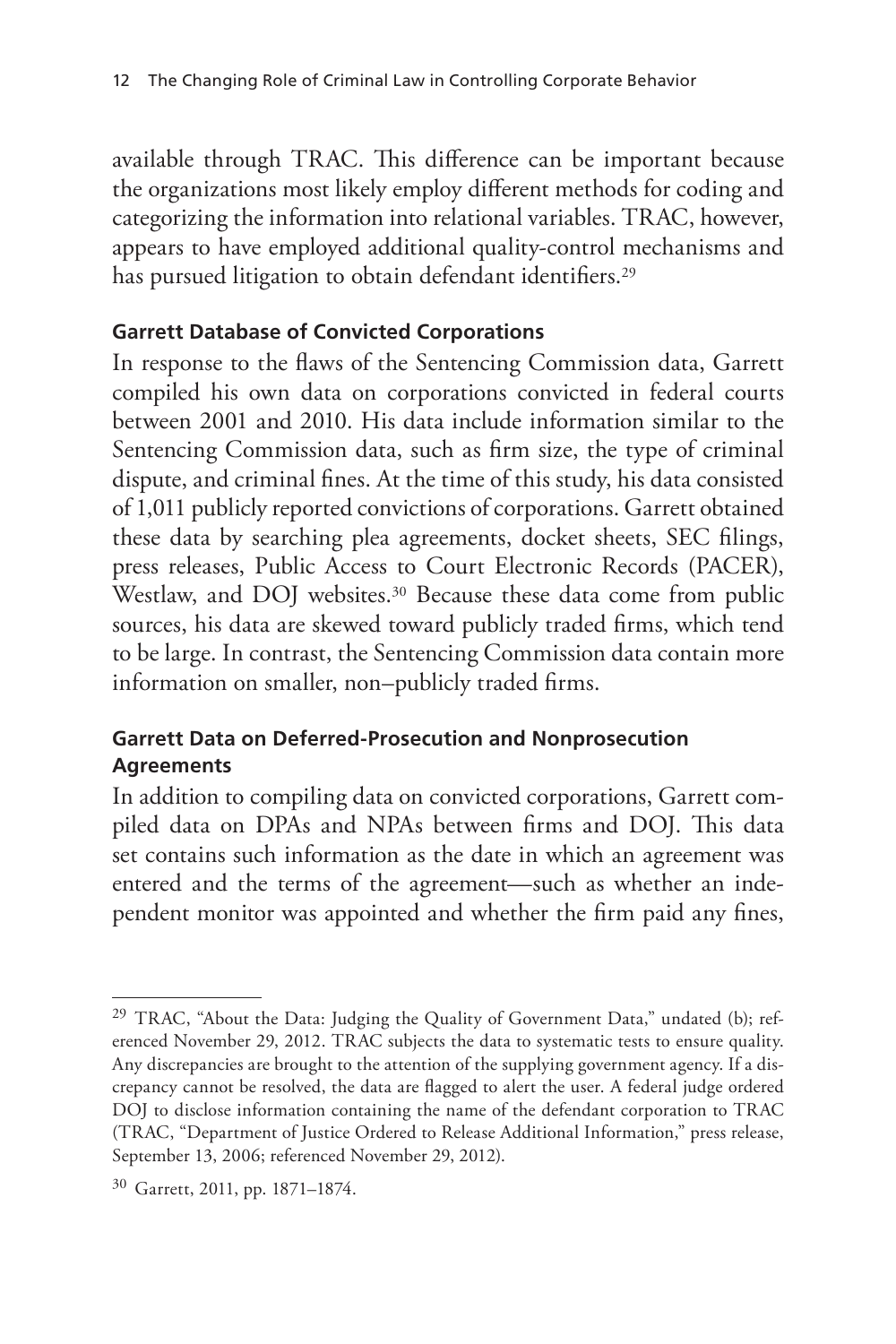including penalties and restitution. This was compiled from the same publicly available sources.

## **Organization of This Report**

In the next chapter, we provide a brief history of the evolution of criminal law as applied to corporations and their directors. We then turn to developments of the past 25 years, focusing on the passage of the Federal Sentencing Guidelines and how it changed the role of criminal law in controlling corporate behavior (Chapter Three). We also describe the case of Arthur Andersen and its effects on the rise of DPAs and NPAs as substitutes for the conventional criminal process. In Chapter Four, we review the empirical evidence on trends in prosecutions of corporations and corporate directors. Although the absence of a definitive data source reduces our ability to draw strong conclusions, a consistent story of declining formal prosecutions accompanied by a rise in DPAs and NPAs emerges from several sources of data. In our concluding chapter, we propose several recommendations for policymakers, prosecutors, and judges that emerge from our analysis.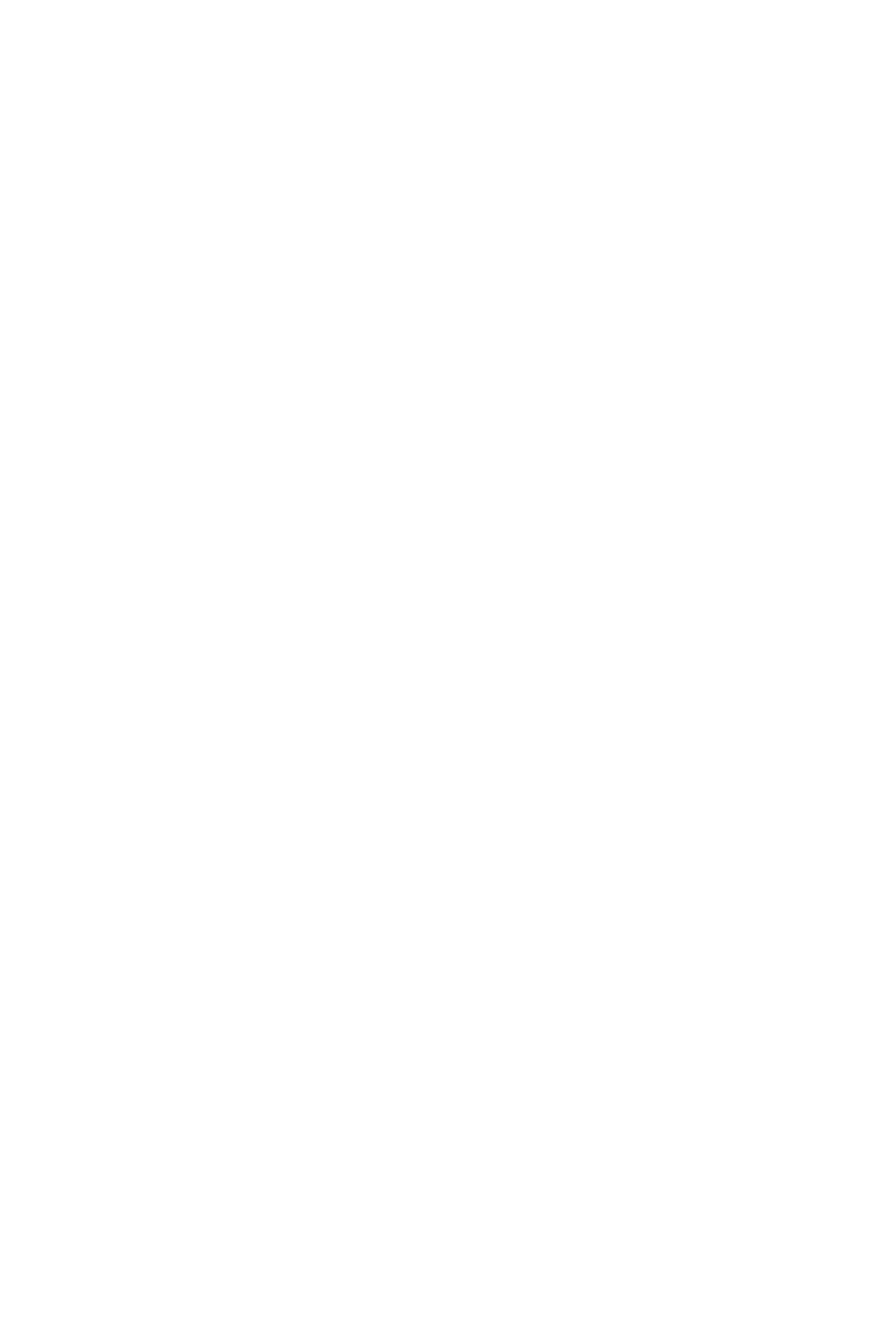#### CHAPTER TWO

# **How Did Criminal Law Come to Be Applied to Corporate Behavior, and What Lessons Can We Draw from That History?**

Some critics argue that it is unfair to shareholders and to corporate executives for criminal sanctions to be leveled against a corporation or a director without any proof of moral culpability or criminal intent on their part.<sup>1</sup> For shareholders, the argument of unfairness is that they are blameless for the actions of difficult-to-control wrongdoers within the corporation, and a similar argument can be raised for directors. Given the historical centrality of proof of criminal intent in the history of Anglo-American criminal law, its absence in this context is striking. A review of the relevant legal history is therefore helpful to understand how the current regime developed.<sup>2</sup>

This chapter explains how criminal liability expanded to include both corporate entities and corporate actors. We address three closely related shifts in the law that are important to understand the current status of criminal law in controlling corporations: (1) the emergence of criminal responsibility for corporations, (2) the development of vicarious criminal liability, and (3) the evolution of the requirement of *mens rea*, or criminal intent. Each of these developments was necessary for

<sup>1</sup> For example, Marc A. Levin, "At the State Level, So-Called Crimes Are Here, There, Everywhere," *Criminal Justice*, Vol. 28, No. 1, Spring 2013, pp. 4–9.

<sup>&</sup>lt;sup>2</sup> Roman law addressed the problem of criminal behavior on the part of corporations by simply discouraging corporations. Noting that Trajan refused to incorporate even a small company of firefighters, Edward Gibbon (*The Decline and Fall of the Roman Empire*, Vol. 2: *Chapters XVI–XXV*, New York: Alfred A. Knopf, 1993, p. 10) noted, "Roman policy viewed with the utmost jealousy and distrust any association among its subjects; and that the privileges of private corporations, though formed for the most harmless or beneficial purposes, were bestowed with a very sparing hand."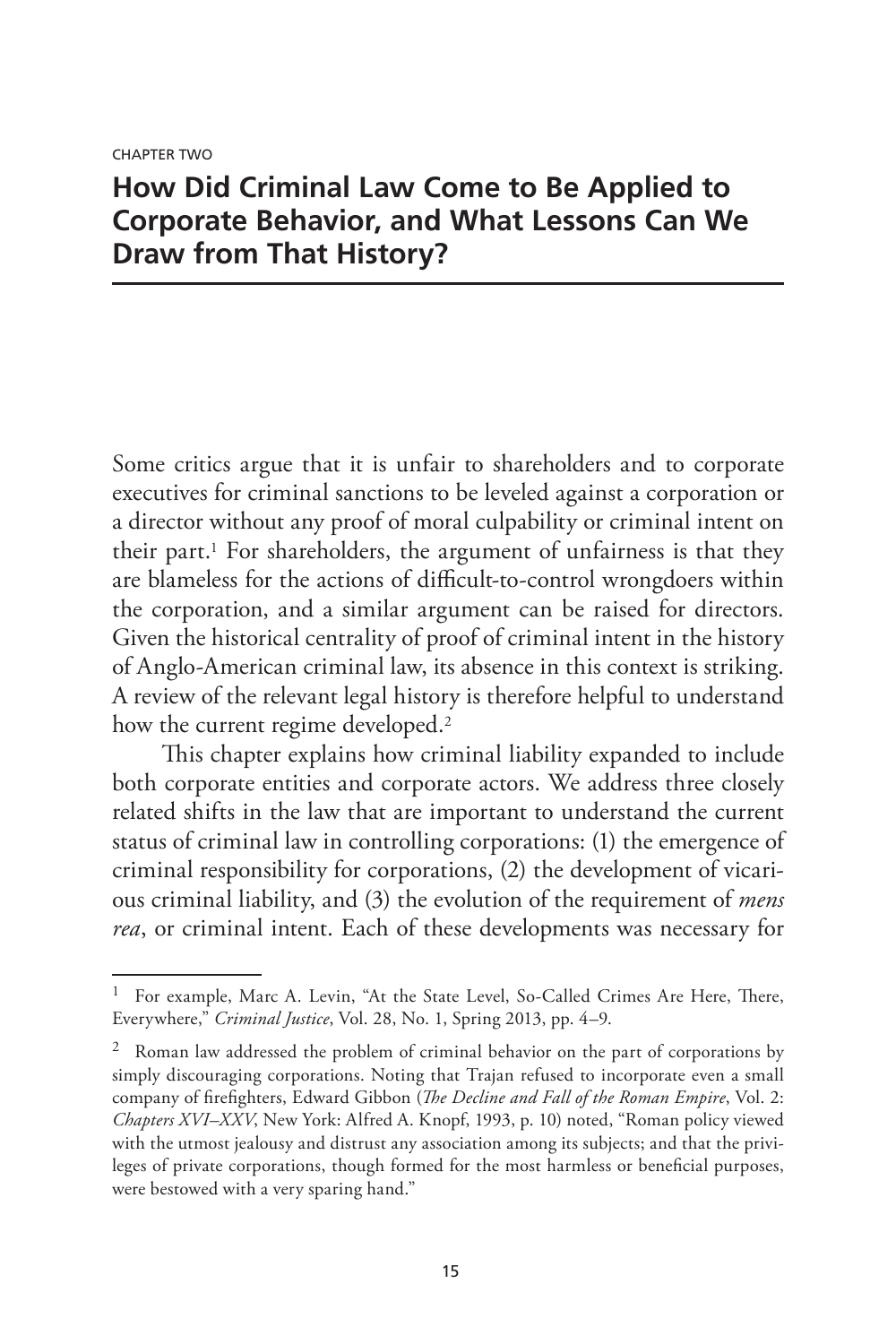the emergence of the current regime of criminal liability for corporate actions. The overall story that emerges is one of expanding corporate criminal liability and a shift away from criminal intent as being a prerequisite to criminal liability. This shift is usually justified on pragmatic grounds. We also see that criminal liability for both corporations and individuals without a requirement of criminal intent has a similarly long history.

## **Emergence of Corporate Criminal Liability**

Although, historically, corporations could be civilly liable, $3$  they could not be criminally liable. As early as 1612, in the *Case of Sutton's Hospital*, it was noted that corporations "cannot commit treason, nor be outlawed, nor excommunicate, for they have no souls, neither can they appear in person, but by attorney."4 The conventional authority for the ban on corporate criminal liability is Lord Chief Justice John Holt in 1701, to whom the following was ascribed: "A corporation is not indictable but the particular members of it are."5 William Blackstone cited this as an authoritative statement of English law.6

The first steps toward criminal liability of corporations probably occurred in the 18th century, when governmental units were found vicariously liable for failing to maintain public conveniences and subject to fines.7 By the 19th century, corporations were criminally liable

<sup>&</sup>lt;sup>3</sup> See generally Kathleen F. Brickey, "Corporate Criminal Accountability: A Brief History and an Observation," *Washington University Law Quarterly*, Vol. 60, No. 2, 1982a, pp. 393– 423, pp. 401–402, discussing development of corporate civil liability.

<sup>4</sup> *Case of Sutton's Hospital*, 77 Eng. Rep. 960, 973 (K.B. 1612).

<sup>5</sup> Anonymous, 88 Eng. Rep. 1518 (K.B. 1701). However, no fact, party, the nature of the dispute, or other information has survived to provide any context for this statement.

<sup>6</sup> William Blackstone, *Commentaries on the Laws of England*, 1765, p. 476 ("A corporation cannot commit treason, or felony, or other crime, in its corporate capacity: though its members may in their individual capacities").

<sup>7</sup> For example, *The King v. Inhabitants of Clifton*, 101 Eng. Rep. 280 (K.B. 1794).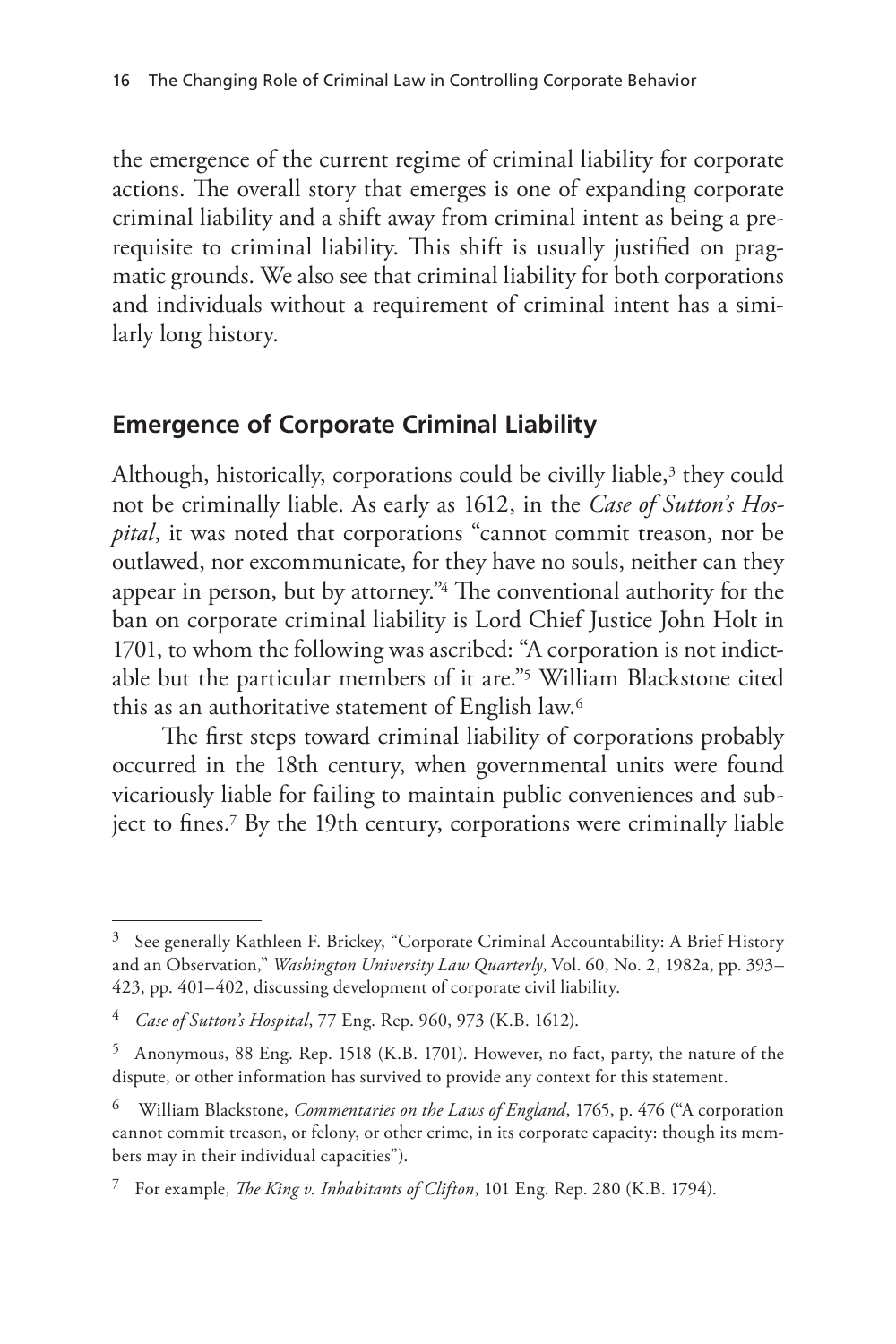for these *inactions*.8 But the question of whether a corporation could be held liable for *actions* that were directly inconsistent with its charter remained unresolved until *Regina v. Great North of England R. Co.*9 In this case, employees of the railway cut through an existing highway and left it covered with debris. These actions directly violated the charter of the railway. The court held that the distinction between wrongful acts (for which corporations were exempt) and wrongful omissions (for which they could be held criminally liable) showed a "startling incongruity"10 and therefore found the railway criminally liable for this action.

Nonetheless, the court made it clear that corporations could not be held vicariously criminally liable for "acts of immorality," which "plainly derive their character from the corrupted mind of the person committing them.  $\ldots$ <sup>"11</sup>. For approximately the next 50 years, criminal prosecutions of corporations in England focused on offenses that did not require intentionality. After the turn of the century, however, even offenses that required a specific mental state were applied to corporations.12

### **Immunity from Crimes Requiring Intent**

In the United States, the road to corporate criminal liability began with public-nuisance actions. As in England, *inaction* by the corporation was first targeted.13 However, this distinction between action and

<sup>8</sup> *The Queen v. Birmingham & Gloucester Ry.*, 114 Eng. Rep. 492 (Q.B. 1842) (railroad liable for ignoring statute directing it to construct arches over railway).

<sup>9</sup> 115 Eng. Rep. 1294 (Q.B. 1846) (Lord Denman).

<sup>10</sup> *Regina*, 115 Eng. Rep. at 1298.

<sup>11</sup> *Regina*, 115 Eng. Rep. at 1298.

<sup>12</sup> See, e.g., *Chuter v. Freeth & Pocock Ltd.*, 2 K.B. 832 (1911) (corporation properly convicted for providing false warranty under sale-of-food-and-drugs act, despite a requirement under the relevant statute that the issuer know that the warranty is false).

<sup>13</sup> See, e.g., *People v. Corporation*, 11 Wend. 539 (N.Y. Sup. Ct. 1834) (failure to maintain polluted river basin); *Commonwealth v. Hancock Free Bridge Corp.*, 68 Mass. 58 (1854) (poorly maintained roadway); *State v. Morris Canal & Banking Co.*, 22 N.J.L. 537 (1850) (unmaintained bridge); and *State v. Corporation of Shelbyville*, 36 Tenn. 176 (1856) (failure to diminish odors from slaughterhouse).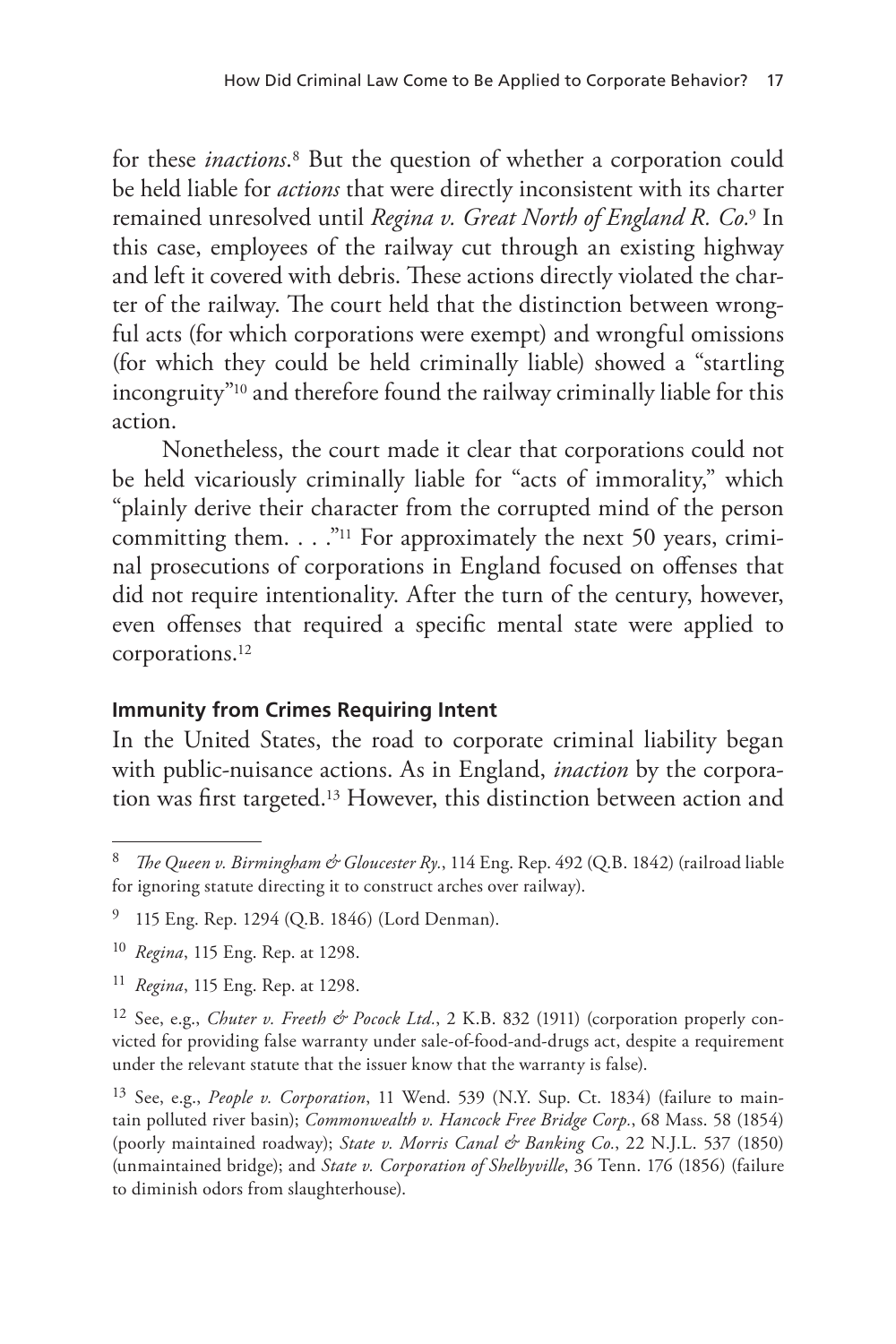inaction was rejected in *State v. Morris & E. R. Co.*<sup>14</sup> The court noted that there was no logical distinction as to why a corporation might be found criminally liable of inaction but not action: "why for neglect of duty, and not for violation of law?"15

The court also squarely rejected the argument that a corporation could not be held liable for actions taken outside its corporate charter:

According to the doctrine contended for, if they do an act within the scope of their corporate powers it is legal, and they are not answerable for the consequences. If the act be not within the range of their corporate powers, they had no right to do it; it was not one of the objects for which they were incorporated, and therefore is no act of the corporation at all. This doctrine leads to absolute impunity for every species of wrong, and can never be sanctioned by any court of justice.<sup>16</sup>

The court also addressed an argument with a contemporary ring17—the suggestion that the better policy was to seek to hold individual defendants liable for illegal activities rather than indict the corporation itself:

It is said, again, that the individuals who concur in making the order or in doing the work are individually responsible. And so is every servant or agent by whose agency a *tort* is committed, but it has never been supposed that the principal is therefore exempt from liability. On the contrary, the principle and the policy of the law has ever been to look to the principal rather than to the mere agent; and in the case of corporations, it is the clear dictate of sound law not only, but of public policy, to look rather to the corporation at whose instance and for whose benefit the wrong is perpetrated, than to the individual directors by whose order the

<sup>14</sup> 23 N.J.L. 360 (1852).

<sup>15</sup> *Morris & E. R.*, 23 N.J.L. at 369.

<sup>16</sup> *Morris & E. R.*, 23 N.J.L. at 369 (quoting Binney's argument in *The Chestnut Hill Turnpike Co. v. Rutter*, 4 Serg. & Rawl. 6, 12 [Pa. 1818]).

<sup>&</sup>lt;sup>17</sup> See Buell, 2014, p. 40, n. 6 (noting that focusing on individual wrongdoers and bad apples "crowd[s] out [arguments] about system failure").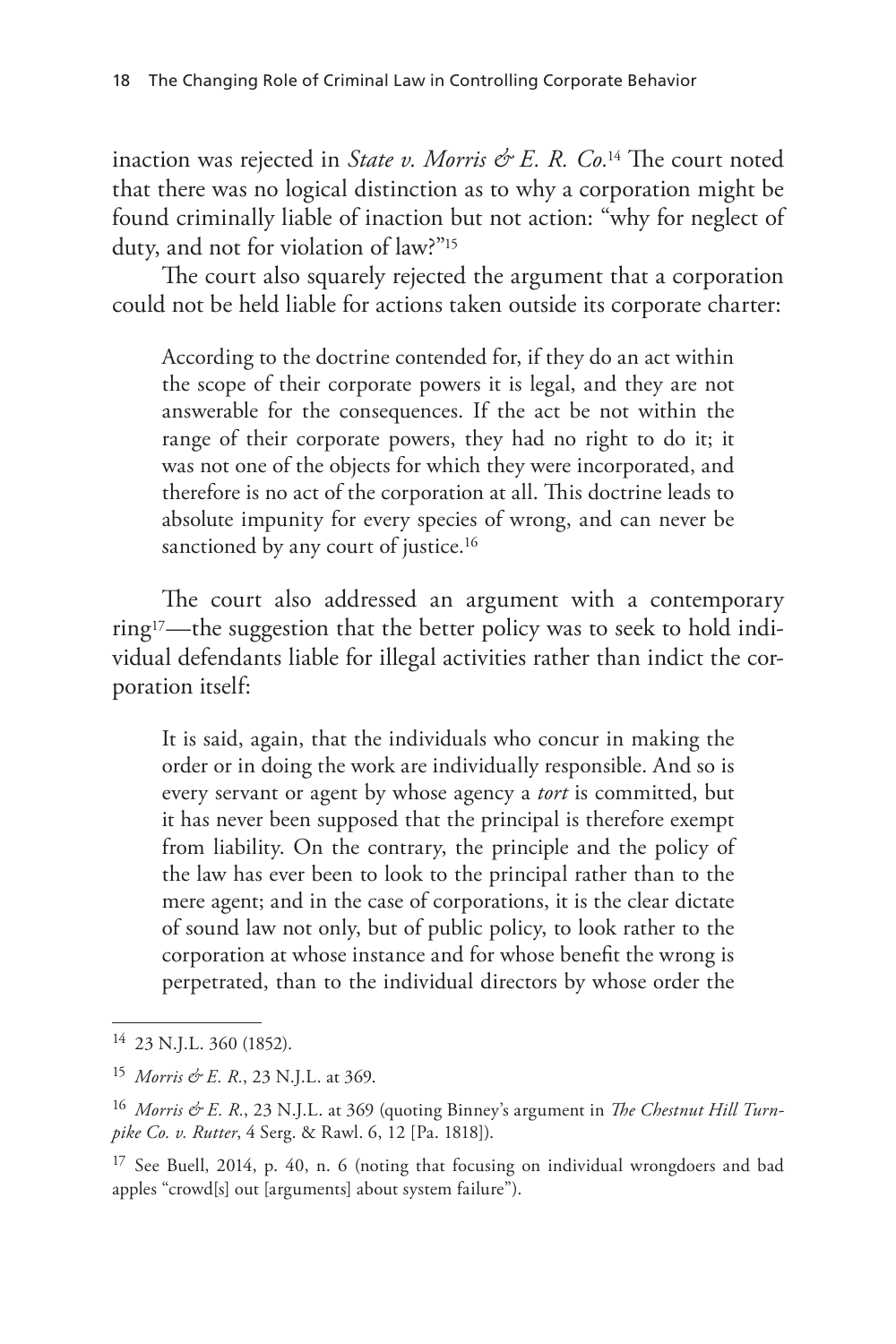wrong was done, who may be entirely unknown, or to the laborers by whom the work was performed, who, in a great majority of cases, would be alike unknown and irresponsible.18

The court found that, for instrumental policy reasons, because it would be difficult to identify the responsible directors or workers, the corporation itself should be criminally liable.

Interestingly, the court also suggested that it is fairer, in the context of nuisance abatement, for the corporation itself, rather than individuals, to be a party:

If the rights of the corporation are to be concluded by the judgment, as in the present case, a valuable building, erected by the company at great cost for their own convenience, is to be ordered to be torn down as an encroachment upon the highway, there is peculiar propriety in making the corporation itself a party, and giving it an opportunity of being heard in defense. To condemn the property of the corporation to destruction upon an indictment against an irresponsible individual who was employed in the construction of the work, but who has no interest in the company, and who perhaps is hostile to its interests, savors strongly of the injustice of condemning them unheard.19

The idea that the corporation itself might have an independent stake and standing in the outcome of proceedings against an individual is not an argument often made today.

After *State v. Morris & E. R. Co.* and *Commonwealth v. Proprietors of New Bedford Bridge*,20 another prominent case rejecting the distinction between action and inaction, vicarious criminal liability for corporations was fairly well established in this country. Subsequent cases found corporations criminally liable for such varied criminal offenses as

<sup>18</sup> *Morris & E. R.*, 23 N.J.L. at 369.

<sup>19</sup> *Morris & E. R.*, 23 N.J.L. at 370.

<sup>20</sup> 68 Mass. 339 (1854).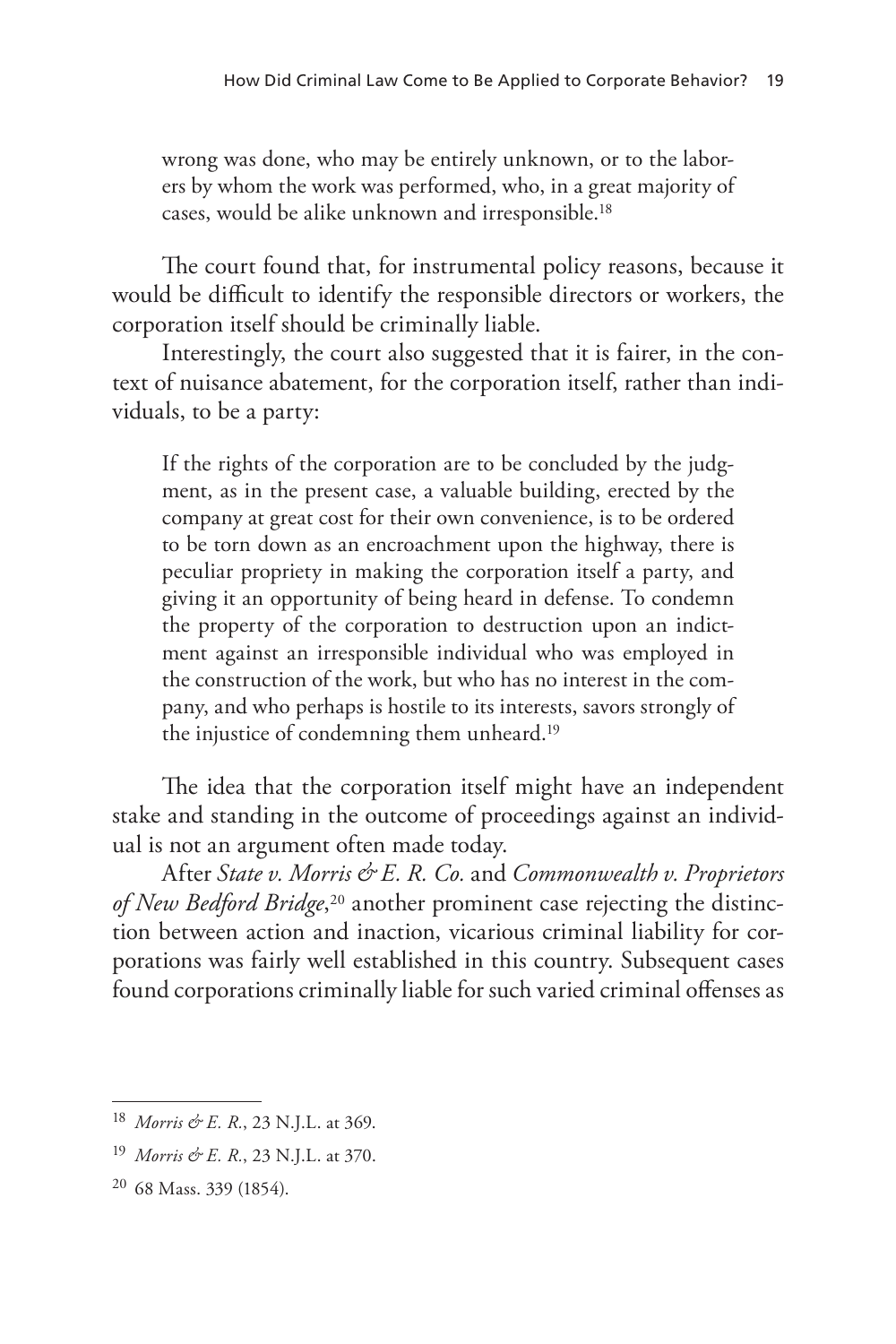the unauthorized practice of medicine, breaking the Sabbath, gaming on a fairground, usury, and furnishing liquor to minors.21

In contrast, however, corporations remained immune from prosecution for crimes requiring intent. Three justifications for this immunity were forwarded. The first was that corporations could not be subject to corporeal punishment. The felonies of this era often carried a punishment of death or dismemberment in most jurisdictions. Because it was impossible to physically punish corporations, corporations could not be found guilty of crimes that carried such punishments. However, as more crimes were deemed felonies, this rule was criticized. Bishop noted that, although a "corporation cannot be hung: yet there is no reason why it may not be fined, or suffer the loss of its franchise, for the same act which would subject an individual to the gallows."22

Second, some argued that, because the purpose of the corporation was to engage in legal actions, some activities were so far outside the proper corporate purpose that prosecuting a corporation for a crime requiring intent would be contrary to principal-agent law. So, for example, one court adopted a continuum of *ultra vires* activity (that is, activity outside the corporation's charter):

A corporation, especially as viewed from the standpoint of the criminal law, is an artificial creation of the law. . . . To determine what part and how much it covers, we look at its particular nature and objects, and the terms of the act of incorporation. Hence a corporation cannot, in its corporate capacity, commit a crime by an act in the fullest sense *ultra vires* and contrary to its nature. But within the sphere of its corporate capacity, and to an undefined extent beyond, whenever it assumes to act as a corporation, it has the same capabilities of criminal intent and of act—in other

<sup>21</sup> *People v. John H. Woodbury Dermatological Institute*, 192 N.Y. 454 (1908); *State v. B. & O. R. R. Co.*, 15 W.Va. 362 (1879); *Commonwealth v. Pulaski County Agricultural & Mechanical Ass'n*, 92 Ky. 197 (1891); *State v. First Nat'l Bank*, 2 S.D. 568 (1892); *Southern Express Co. v. State*, 1 Ga. App. 700 (1907).

<sup>22</sup> Joel Prentiss Bishop, *Commentaries on the Criminal Law*, 3rd ed., 1865, § 506.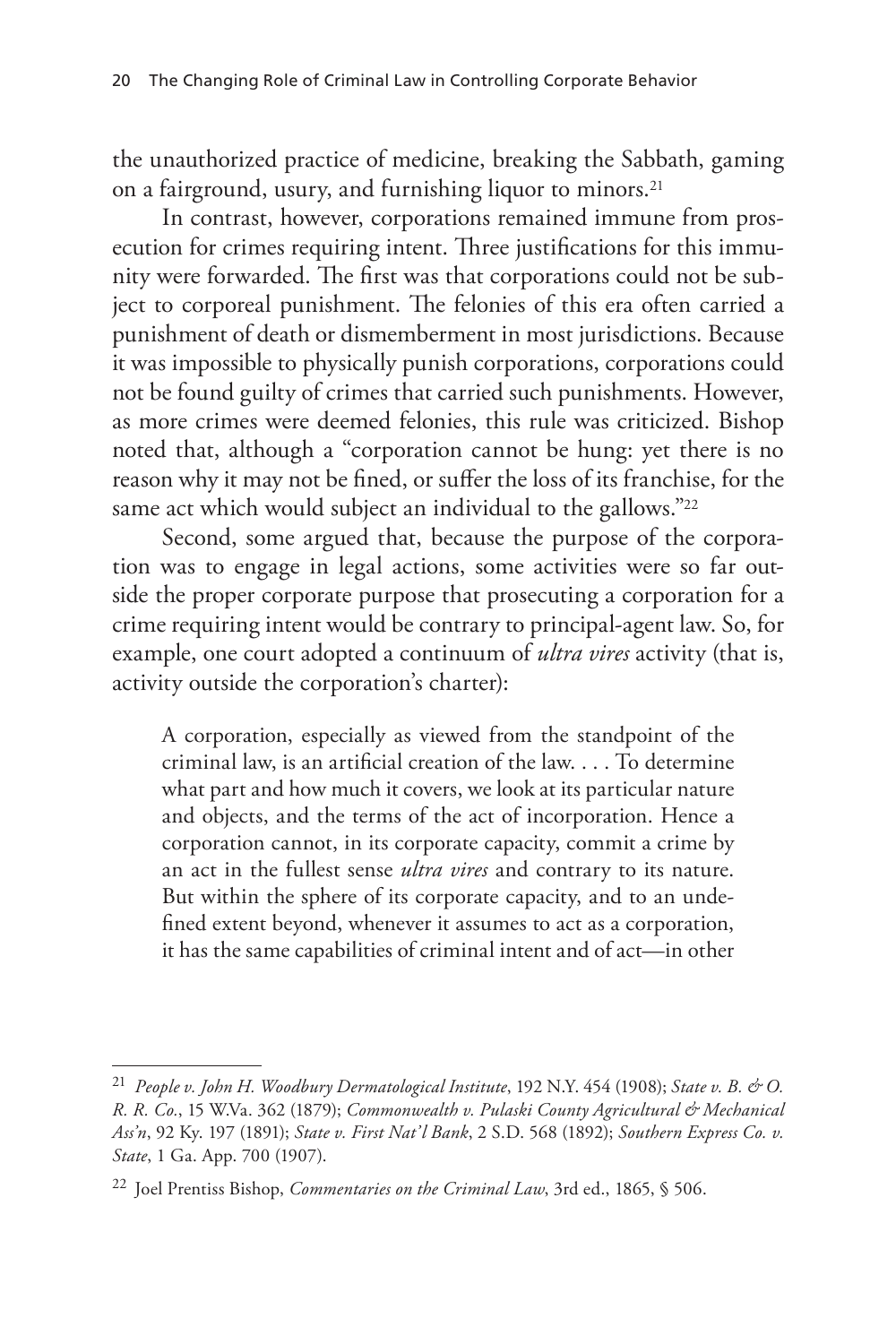words, of crime—as an individual man sustaining to the thing the like relations.23

Third, some argued that, because the corporation had "no soul," it could not have "actual wicked intent."24 Accordingly, another distinction that arose in this era was between crimes that required specific intent and those that required a more generalized intent. One court explained the concept of corporate intent this way:

If, for example, the invisible, intangible essence of air which we term a corporation can level mountains, fill up valleys, lay down iron tracks, and run railroad cars on them, it can also intend to do these acts, and can therein as well viciously as virtuously. The ordinary crimes, wherein only general evil, or the mere purpose to do the forbidden thing, suffices for the intent, are plainly within this doctrine.25

Interestingly, some individual defendants (prosecuted as individuals) attempted to argue that, because they were acting on behalf of a corporation, they could not personally be found criminally liable for acts taken to aid the corporation, arguing that the law should look to the principal rather than the agent.<sup>26</sup> However, this claim seems to have been universally rejected, with the courts generally finding that the individual defendants were using the corporations as instrumentalities for their individual acts.27

#### **Disappearance of Immunity for Crimes Requiring Intent**

In the early 20th century, legal thinking shifted and allowed corporations to be found guilty even of criminal offenses that require intent.

<sup>23</sup> *United States v. Alaska Packers Asso.*, 1 Alaska 217, 220 (1901) (quoting Bishop).

<sup>24</sup> *First Nat'l Bank*, 2 S.D. at 571 (1892).

<sup>25</sup> *Alaska Packers Asso.*, 1 Alaska at 220 (1901).

<sup>26</sup> See, e.g., *Milbrath v. State*, 138 Wis. 354 (1909) and *United States v. MacAndrews & Forbes Co.*, 149 F. 823 (S.D.N.Y. 1906).

<sup>27</sup> *MacAndrews & Forbes Co.*, 149 F. 823 (1906).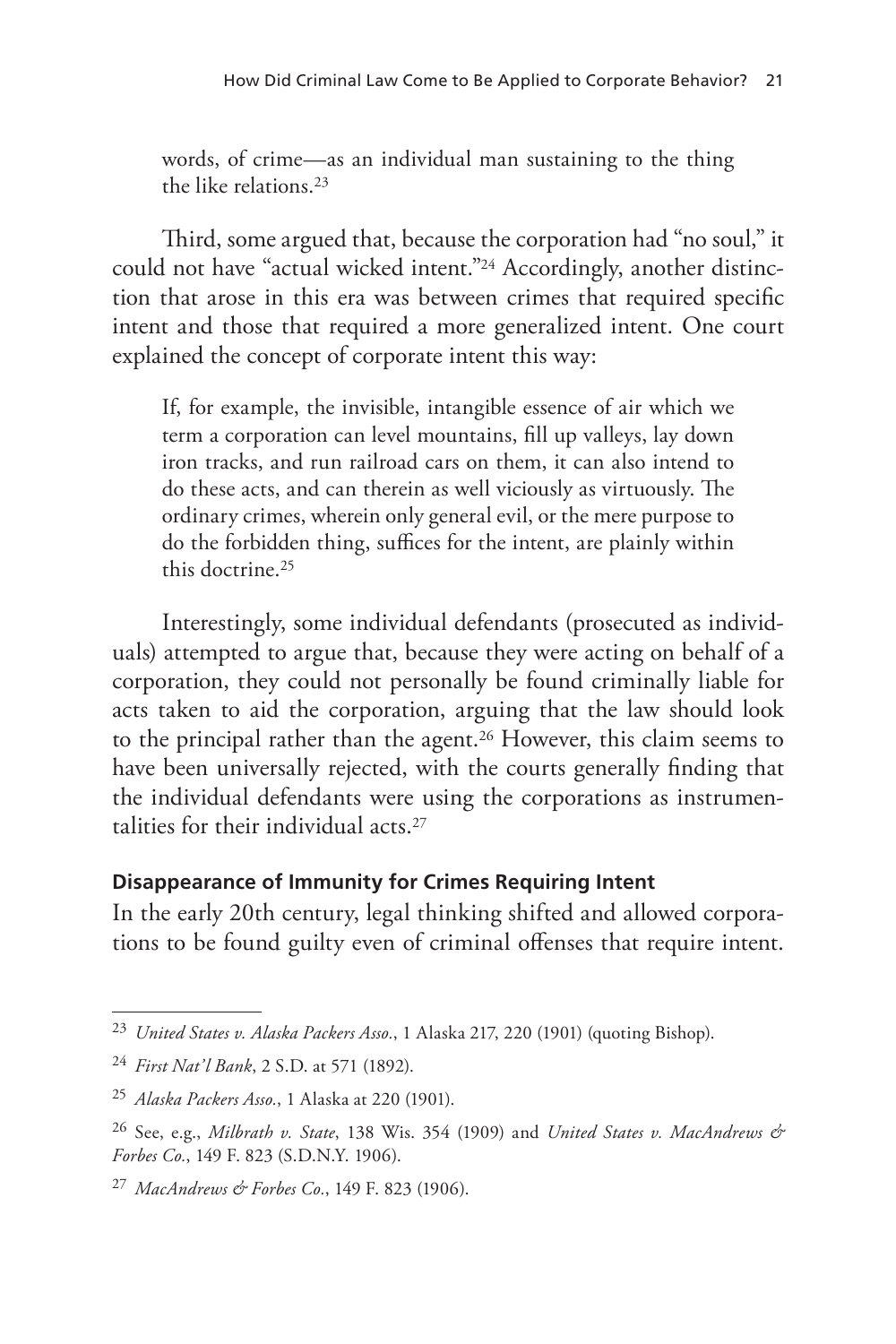In 1909, *New York Central R. Co. v. United States*,28 the U.S. Supreme Court upheld criminal liability for corporations against arguments that doing so would be unfair to shareholders:

It is contended that these provisions of the law are unconstitutional because Congress has no authority to impute to a corporation the commission of criminal offenses, or to subject a corporation to a criminal prosecution by reason of the things charged. The argument is that to thus punish the corporation is in reality to punish the innocent stockholders, and to deprive them of their property without opportunity to be heard, consequently without due process of law. And it is further contended that these provisions of the statute deprive the corporation of the presumption of innocence—a presumption which is part of due process in criminal prosecutions.29

The Court also considered the arguments that any criminal action committed by the corporation would be *ultra vires*:

It is urged that, as there is no authority shown by the board of directors or the stockholders for the criminal acts of the agents of the company, in contracting for and giving rebates, they could not be lawfully charged against the corporation. As no action of the board of directors could legally authorize a crime, and as, indeed, the stockholders could not do so, the arguments come to this: That, owing to the nature and character of its organization and the extent of its power and authority, a corporation cannot commit a crime of the nature charged in this case.30

Although the Court acknowledged that "some of the earlier writers on common law held the law to be that a corporation could not commit a crime,"31 it found that, under "the modern authority, univer-

<sup>28</sup> 212 U.S. 481 (1909).

<sup>29</sup> *New York Central R. Co.*, 212 U.S. 481 (1909).

<sup>30</sup> *New York Central R. Co.*, 212 U.S. 481 (1909).

<sup>31</sup> *New York Central R. Co.*, 212 U.S. 481 (1909), citing Blackstone (1765, chapter 18, § 12) ("A corporation cannot commit treason, or felony, or other crime in its corporate capacity,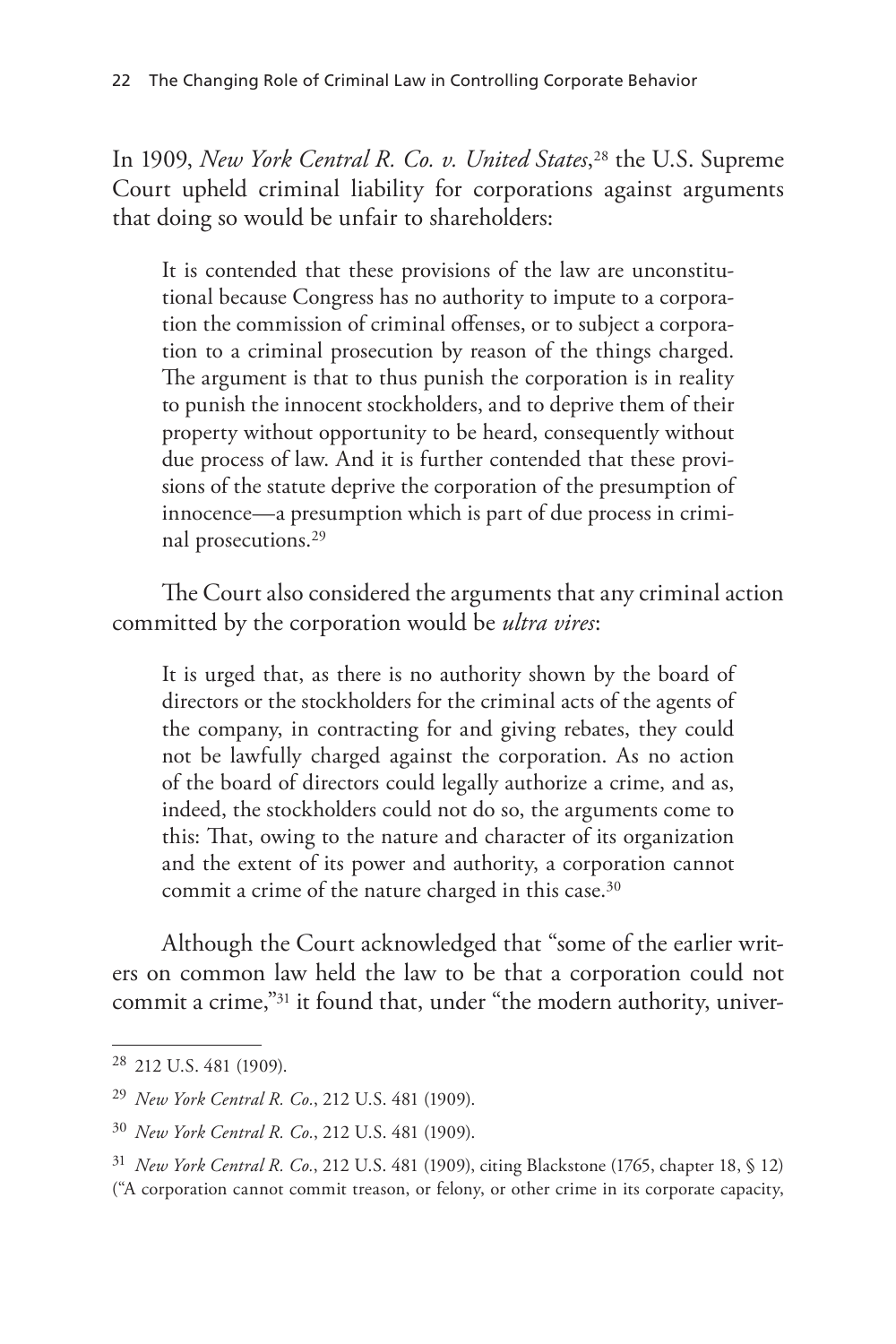sally, so far we know, it is the other way," i.e., finding vicarious criminal liability acceptable. Although the court noted that some classes of crime could not be committed by a corporation, it did not explain or develop this suggestion.

Other courts of this era addressed the lingering distinction between specific-intent crimes and general-intent crimes. Because it was possible for a corporation to be liable for an intentional tort, it seemed odd and inconsistent to find that corporations were immune from specific-intent crimes. The esteemed judge Learned Hand squarely addressed this issue in *United States v. Nearing*,<sup>32</sup> a case in which the defendants urged that a corporation could not be found guilty of conspiracy, a specific-intent crime:

Finally, the defendants urge that a corporation cannot be guilty of the crime of conspiracy, or of any crime involving specific intent. This question simply turns upon how far the law has gone in imputing to a corporation the acts of its agents. . . . It is a question upon which the law has always tended towards larger and larger liability. . . . Now, there is no distinction in essence between the civil and the criminal liability of corporations, based upon the element of intent or wrongful purpose. Each is merely an imputation to the corporation of the mental condition of its agents. . . . That the criminal liability of a corporation is to be determined by the kinship of the act to the powers of the officials, who commit it is true enough, but neither the doctrine of *ultra vires*, nor the difficulty of imputing intent or motive, should be regarded any longer to determine the result.<sup>33</sup>

On Hand's reasoning, because corporations had long been found to have committed intentional torts, there was no reason they could not also be found to commit intentional crimes. For Hand, corporate criminal liability did not seem to provoke any difficult quasi-theological debates about the capacity of a legal fiction to have wicked intent—for

though its members may, in their distinct individual capacities").

<sup>32</sup> 252 F. 223, 231 (S.D.N.Y. 1918).

<sup>33</sup> *Nearing*, 252 F. 223 (S.D.N.Y. 1918).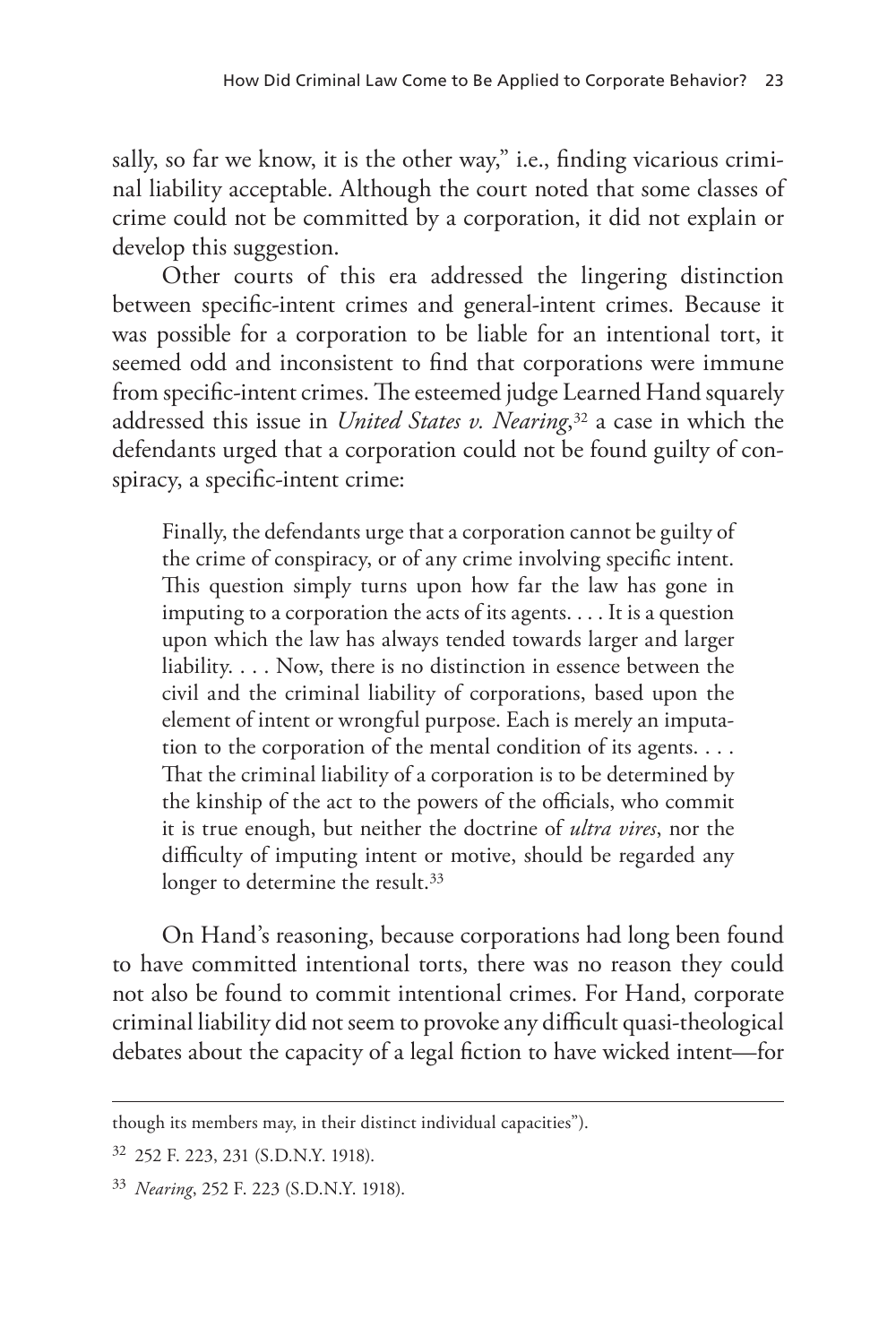him, it was a straightforward example of imputing to the principal the intent of the agent.

 Another court found that, because a corporation was the creation of the legislature, the same legislature could subject it to criminal liability.34 However, other commentators have disagreed with the suggestion that authorities in this era accepted vicarious criminal liability.35

When the midcentury Model Penal Code (MPC)<sup>36</sup> recognized vicarious corporate criminal liability, its reporters emphasized its pragmatic justifications and acknowledged the relative weakness of this justification. "In many cases . . . such penal provisions . . . form an integral part of the regulatory policy and are based on considerable pragmatic experience indicating their usefulness."37 One reporter all but pined for a better justification: "It would be hoped that more could be pointed to in justification of placing the pecuniary burdens of criminal fines on the innocent than the difficulties of proving the guilt of the culpable individual."38

By the later decades of the 20th century, criminal liability for corporations was well established. Although some statutes specifically refer to punishing corporations directly, others specifically refer to corporations in the penalty section.<sup>39</sup> Still others indicate that acts and

<sup>38</sup> Mueller, 1957.

<sup>34</sup> *MacAndrews & Forbes Co.*, 149 F. 823, 836 (1906).

<sup>35</sup> Glanville Llewellyn Williams, *Criminal Law: The General Part*, 2nd ed., London: Stevens, 1961, p. 853 (describing acceptance of vicarious liability as "a striking instance of judicial change in the law").

<sup>36</sup> American Law Institute, *Model Penal Code: Proposed Official Draft*, Philadelphia, Pa., 1962.

<sup>37</sup> American Law Institute, *Model Penal Code: Tentative Draft No. 4*, Philadelphia, Pa., 1955, p. 147, quoted in Gerhard O. W. Mueller, "*Mens Rea* and the Corporation: A Study of the Model Penal Code Position on Corporate Criminal Liability," *University of Pittsburgh Law Review*, Vol. 19, No. 1, Fall 1957, pp. 21–50, p. 27.

<sup>&</sup>lt;sup>39</sup> Examples of statutes that refer specifically to punishing corporations directly are U.S. Code, Title 15, Commerce and Trade, Chapter 1, Monopolies and Combinations in Restraint of Trade, Section 7, "Person" or "Persons" Defined, 1976; U.S. Code, Title 15, Commerce and Trade, Chapter 2A, Securities and Trust Indentures, Subchapter I, Domestic Securities, Section 77b, Definitions—Promotion of Efficiency, Competition, and Capi-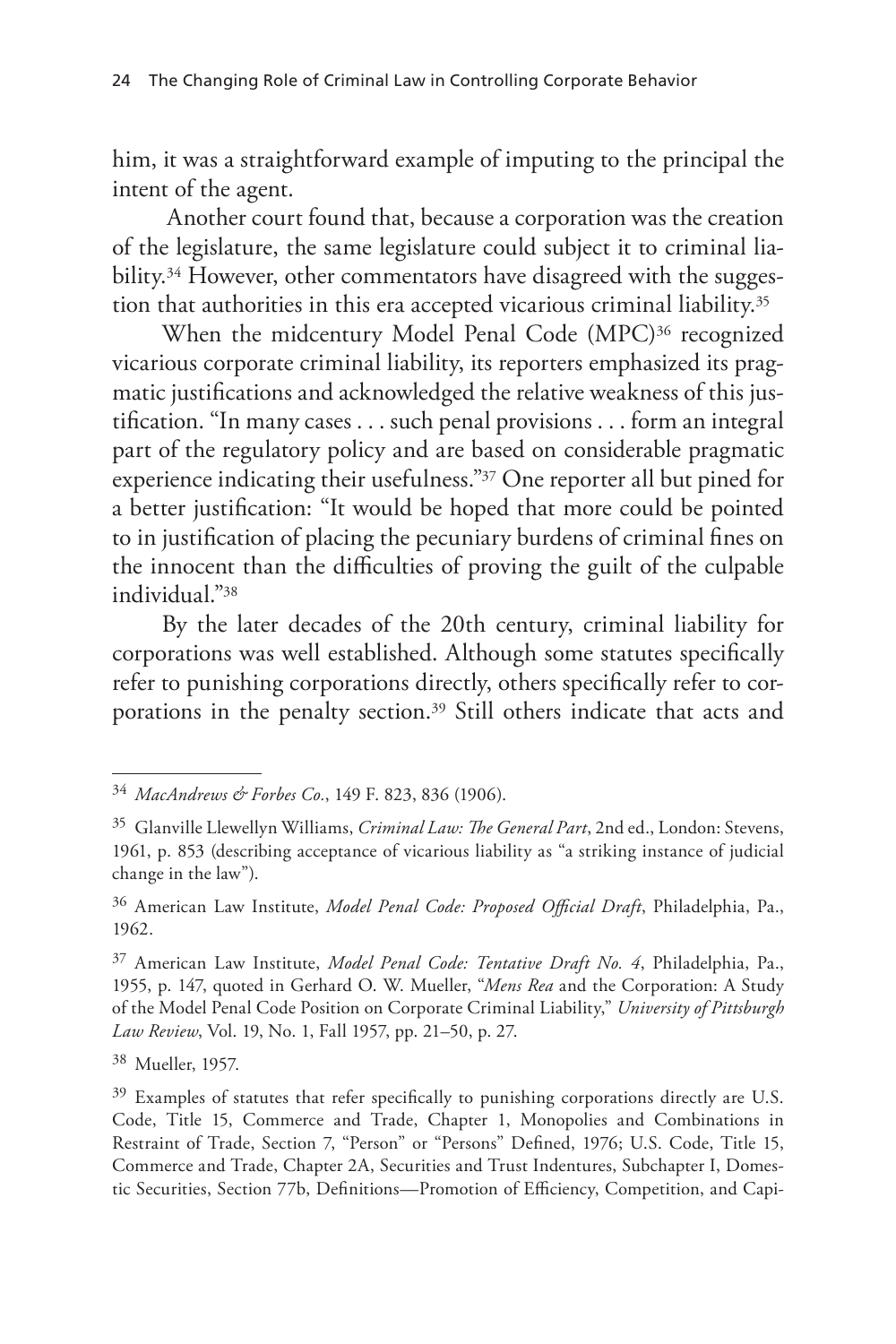#### omissions of corporate agents within the scope of employment will be

tal Formation, 1976; U.S. Code, Title 15, Commerce and Trade, Chapter 2B, Securities Exchanges, Section 78c, Definitions and Application, 1976; U.S. Code, Title 21, Food and Drugs, Chapter 9, Federal Food, Drug, and Cosmetic Act, Subchapter II, Definitions, Section 321, Definitions—Generally, 1976; U.S. Code, Title 41, Public Contracts, Chapter 1, General Provisions, Section 52, Definitions, 1976.

Examples of statutes that refer to corporations in their penalty sections are U.S. Code, Title 12, Banks and Banking, Chapter 3, Federal Reserve System, Subchapter X, Powers and Duties of Member Banks, Section 378, Dealers in Securities Engaging in Banking Business—Individuals or Associations Engaging in Banking Business, Examinations and Reports, Penalties, 1976; U.S. Code, Title 15, Commerce and Trade, Chapter 15, Economic Recovery, Subchapter II, Commodity Credit Corporation, Section 714m, Crimes and Offenses, 1976; U.S. Code, Title 21, Food and Drugs, Chapter 12, Meat Inspection, Subchapter I, Inspection Requirements—Adulteration and Misbranding, Section 602, Congressional Statement of Findings, 1976; U.S. Code, Title 21, Food and Drugs, Chapter 12, Meat Inspection, Subchapter I, Inspection Requirements—Adulteration and Misbranding, Section 610, Prohibited Acts, 1976; U.S. Code, Title 21, Food and Drugs, Chapter 12, Meat Inspection, Subchapter I, Inspection Requirements—Adulteration and Misbranding, Section 611, Devices, Marks, Labels, and Certificates—Simulations, 1976; U.S. Code, Title 21, Food and Drugs, Chapter 4, Animals, Meats, and Meat and Dairy Products, Subchapter I, Examination of Animals, Meats, and Meat and Dairy Products, Section 88, 1976; U.S. Code, Title 21, Food and Drugs, Chapter 4, Animals, Meats, and Meat and Dairy Products, Subchapter I, Examination of Animals, Meats, and Meat and Dairy Products, Section 90, 1976; U.S. Code, Title 33, Navigation and Navigable Waters, Chapter 1, Navigable Waters Generally, Subchapter I, General Provisions, Section 1, Regulations by Secretary of the Army for Navigation of Waters Generally, 1976; U.S. Code, Title 33, Navigation and Navigable Waters, Chapter 1, Navigable Waters Generally, Subchapter I, General Provisions, Section 3, Regulations to Prevent Injuries from Target Practice, 1976; U.S. Code, Title 33, Navigation and Navigable Waters, Chapter 9, Protection of Navigable Waters and of Harbor and River Improvements Generally, Subchapter I, In General, Section 406, Penalty for Wrongful Construction of Bridges, Piers, etc.—Removal of Structures, 1976; U.S. Code, Title 33, Navigation and Navigable Waters, Chapter 9, Protection of Navigable Waters and of Harbor and River Improvements Generally, Subchapter I, In General, Section 411, Penalty for Wrongful Deposit of Refuse—Use of or Injury to Harbor Improvements, and Obstruction of Navigable Waters Generally, 1976; U.S. Code, Title 33, Navigation and Navigable Waters, Chapter 9, Protection of Navigable Waters and of Harbor and River Improvements Generally, Subchapter I, In General, Section 419, Regulation by Secretary Governing Transportation and Dumping of Dredgings, Refuse, etc., into Navigable Waters—Oyster Lands, Appropriations, 1976; U.S. Code, Title 33, Navigation and Navigable Waters, Chapter 9, Protection of Navigable Waters and of Harbor and River Improvements Generally, Subchapter III, New York Harbor, Harbor of Hampton Roads, and Harbor of Baltimore, Section 449, Disposition of Dredged Matter—Persons Liable, Penalty, 1976; U.S. Code, Title 33, Navigation and Navigable Waters, Chapter 12, River and Harbor Improvements Generally, Subchapter IV, Particular Work or Improvements, Section 602, Maintenance of Channel of South Pass of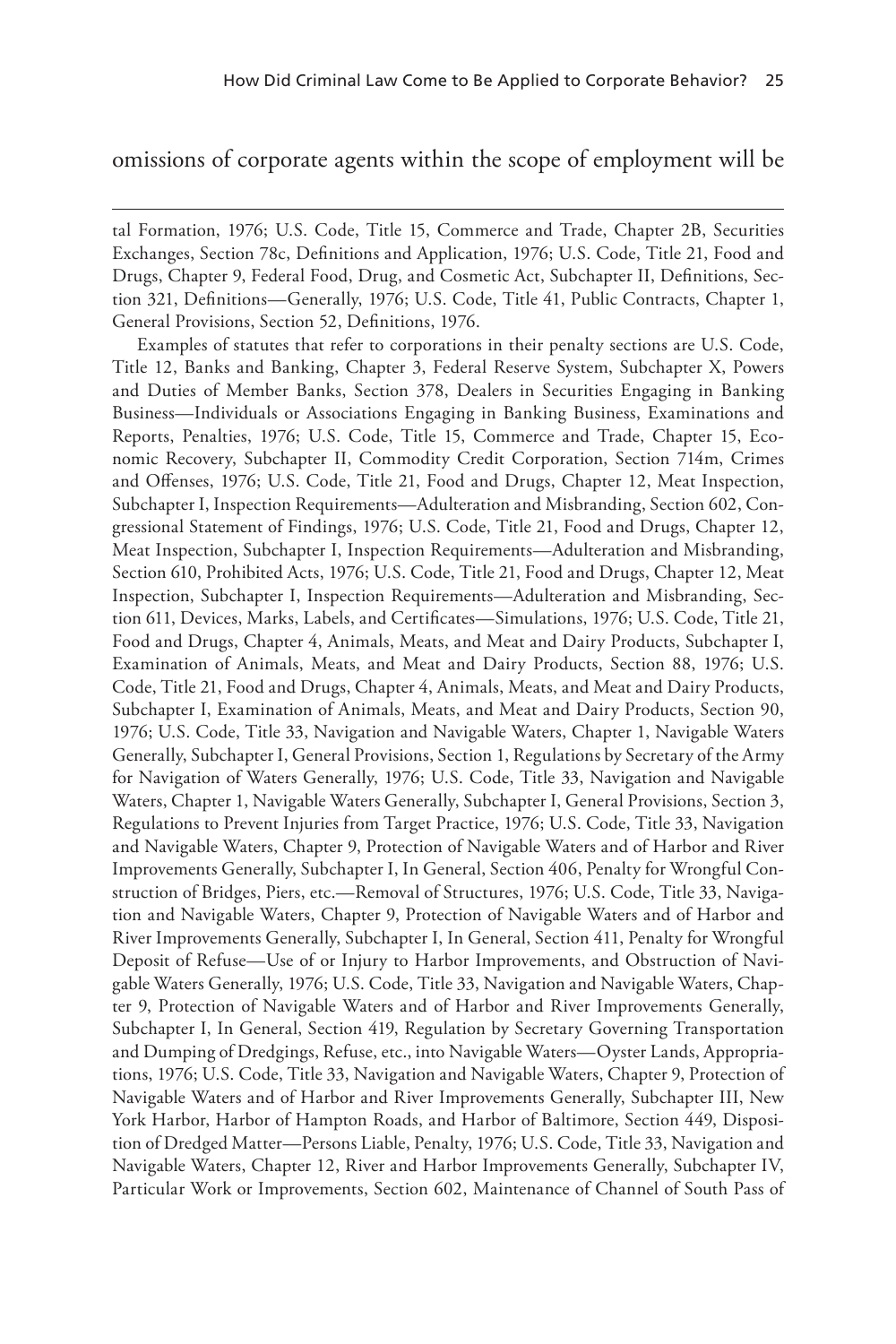considered those of the corporation.40

### **The Development of Vicarious Criminal Liability**

A closely related legal concept to corporate criminal liability is vicarious criminal liability—that is, the liability of superiors for the actions of their employees. This is relevant today in the corporate context because various statutes create criminal penalties for directors of corporations for acts or inactions of employees of the corporation.

Originally, at common law, this concept (referred to as *respondeat superior*) did not apply to either civil or criminal cases—the act of the servant could not be imputed to the master unless the master directed the servant to engage in the wrongful action. However, beginning around 1700, the English courts begun to develop *respondeat superior* for torts.<sup>41</sup> But it was clear that this doctrine was (at least initially) limited to tort cases. As one English court put it, "It is a point not to be disputed, but that in criminal cases, the principal is not answerable for the act of the deputy, as he is in civil cases.  $\dots$ ."42

The first cases to apply this doctrine in the criminal context were public-nuisance cases. Although these were criminal actions, perhaps their close relation to tort law made the application easier. This was also the first context in which vicarious corporate criminal liability devel-

Mississippi River, 1976; U.S. Code, Title 33, Navigation and Navigable Waters, Chapter 20, Pollution of the Sea by Oil, Section 1001, 1976.

<sup>&</sup>lt;sup>40</sup> For example, U.S. Code, Title 7, Agriculture, Chapter 1, Commodity Exchanges, Section 4, 1976; U.S. Code, Title 7, Agriculture, Chapter 19, Cotton Statistics and Estimates, Section 473c-3, Liability of Principal for Act of Agent, 1976.

<sup>41</sup> For example, *Boson v. Sandford* was a case in which the plaintiffs urged that the ship owners were liable for the negligence of the ship captain. In finding for the plaintiffs, Holt explained, "The owners are liable in respect of the freight, and as employing the master; for whoever employs another is answerable for him, and undertakes for his care to all that make use of him" (90 Eng. Rep. 377, 638 [K.B. 1690]).

<sup>42</sup> *Rex v. Huggins*, 93 Eng. Rep. 915 (K.B. 1730).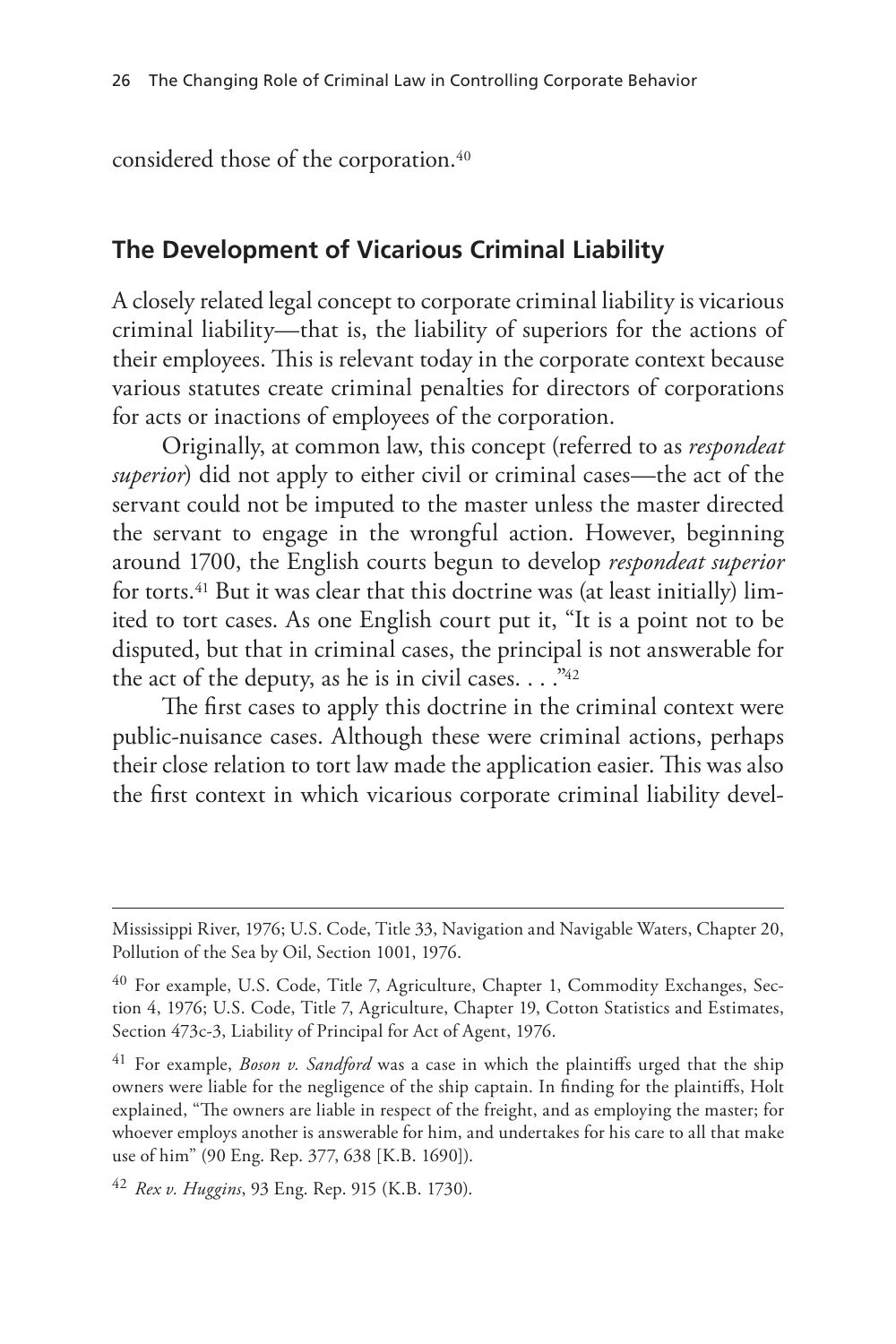oped.<sup>43</sup> In the 1834 case of *Rex v. Medley*,<sup>44</sup> for example, the directors and employees of Equitable Gas Company were indicted for polluting the Thames. The directors argued that, because they were not aware of the pollution, they could not be criminally liable. The judge rejected this claim and instructed the jury that the directors could be found criminally liable and that, "[i]f persons for their own advantage employ servants to conduct works, they must be answerable for what is done by those servants."45 This rule was held to apply even in a context in which the owner specifically ordered his employees to comply with the law.46

In the United States, several courts found that vicarious liability was appropriate. In 1890, the Michigan Supreme Court upheld nuisance convictions of both the corporation and the corporate officers in *People v. Detroit Lead Works*.47 The court explained,

It is not necessary to conviction that they should have been actually engaged in work upon the premises. The work is carried on by employees. The directors and officers are the persons primarily responsible, and therefore the proper ones to be prosecuted. A fine can be collected against the defendant company, and therefore it is subject to prosecution.<sup>48</sup>

The Washington Supreme Court also addressed the issue of vicarious criminal liability in *State v. Constatine.*<sup>49</sup> In this case, a tavern owner was convicted of selling alcohol to a minor despite the fact that the owner was out of state at the time and had directed his bartenders not to do so. The court rejected his appeal, noting that, although

<sup>43</sup> See Brickey, 1982a.

<sup>44</sup> 172 Eng. Rep. 1246 (K.B. 1834).

<sup>45</sup> *Medley*, 172 Eng. Rep. at 1250.

<sup>46</sup> In 1866, in *The Queen v. Stephens*, the owner of a slate quarry was found liable for obstructing a river, which was accomplished by his employees, even when he specifically warned them not to do so (L.R. 1 Q.B. 702 [1866]).

<sup>47</sup> 82 Mich. 471, 737 (Mich. 1890).

<sup>48</sup> *Detroit Lead Works*, 82 Mich. at 479 (1890).

<sup>49</sup> 43 Wash. 102 (1906).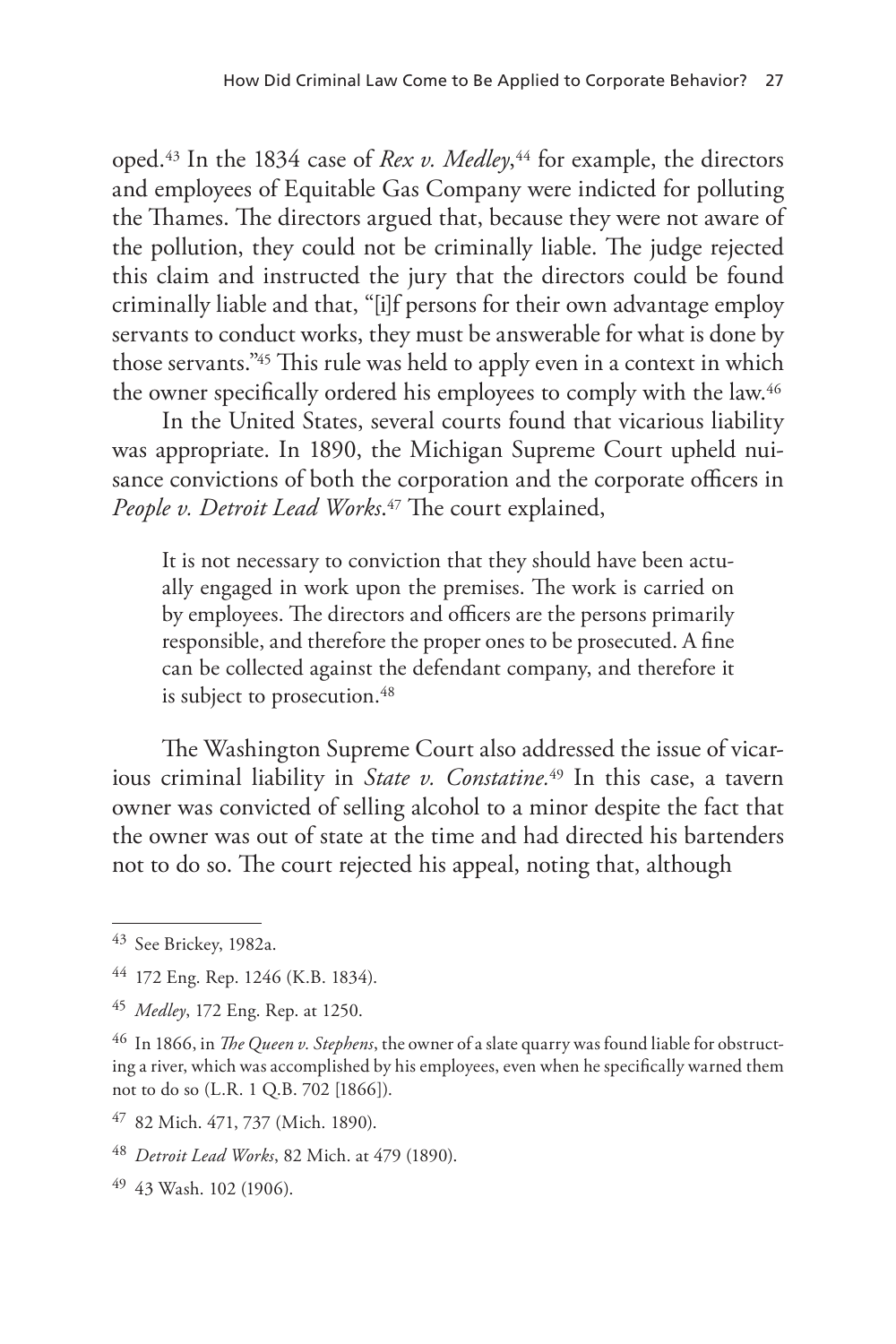it is undoubtedly a general rule of law that there can be no crime without a criminal intent, and that one man is not criminally responsible for the acts of another, even though such other be his agent or servant, unless something more than the mere relation of master and servant is shown, but there are many exceptions to the rule  $50$ 

Similarly, in 1912, vicarious criminal liability was also upheld in the case of *State v. Burnam*<sup>51</sup> for the manager of the Northwestern Dairy Company when a sealed bottle of milk had been watered down. The defendant argued that he lacked any knowledge of the diluted milk and "that his instructions were to keep the milk up to the standards fixed by law." The court rejected this defense and explained that the law was a "police regulation enacted for the protection of the public health, and the penalty is imposed without regard to any wrongful intention, in order to insure such diligence as will render a violation of the law practically impossible."52

The expansion of vicarious criminal liability for actions of employees, such as the expansion of criminal liability to corporations, was justified on pragmatic, rather than theoretical, grounds. Courts upheld these expansions on grounds that legislatures were justified in extending criminal penalties in order to improve public welfare.

<sup>50</sup> *Constatine*, 43 Wash at 104 (1906). See also *Carroll v. State*, 63 Md. 551, 3 A. 29 (1885):

When the agent, as in this case, is set to do the very thing, which and which only, the principal's business contemplates, namely the dispensing of liquors to purchasers, the principal must be chargeable with the agent's violation of legal restriction on that business. His gains are increased, and he must bear the consequences. The fact that he has given orders not to sell to minors only shows a bona fide intent to obey the law, which all authorities say is immaterial in determining guilt.

<sup>51</sup> 71 Wash. 199, 219 (1912).

<sup>52</sup> *Burnam*, 71 Wash. at 200 (1912).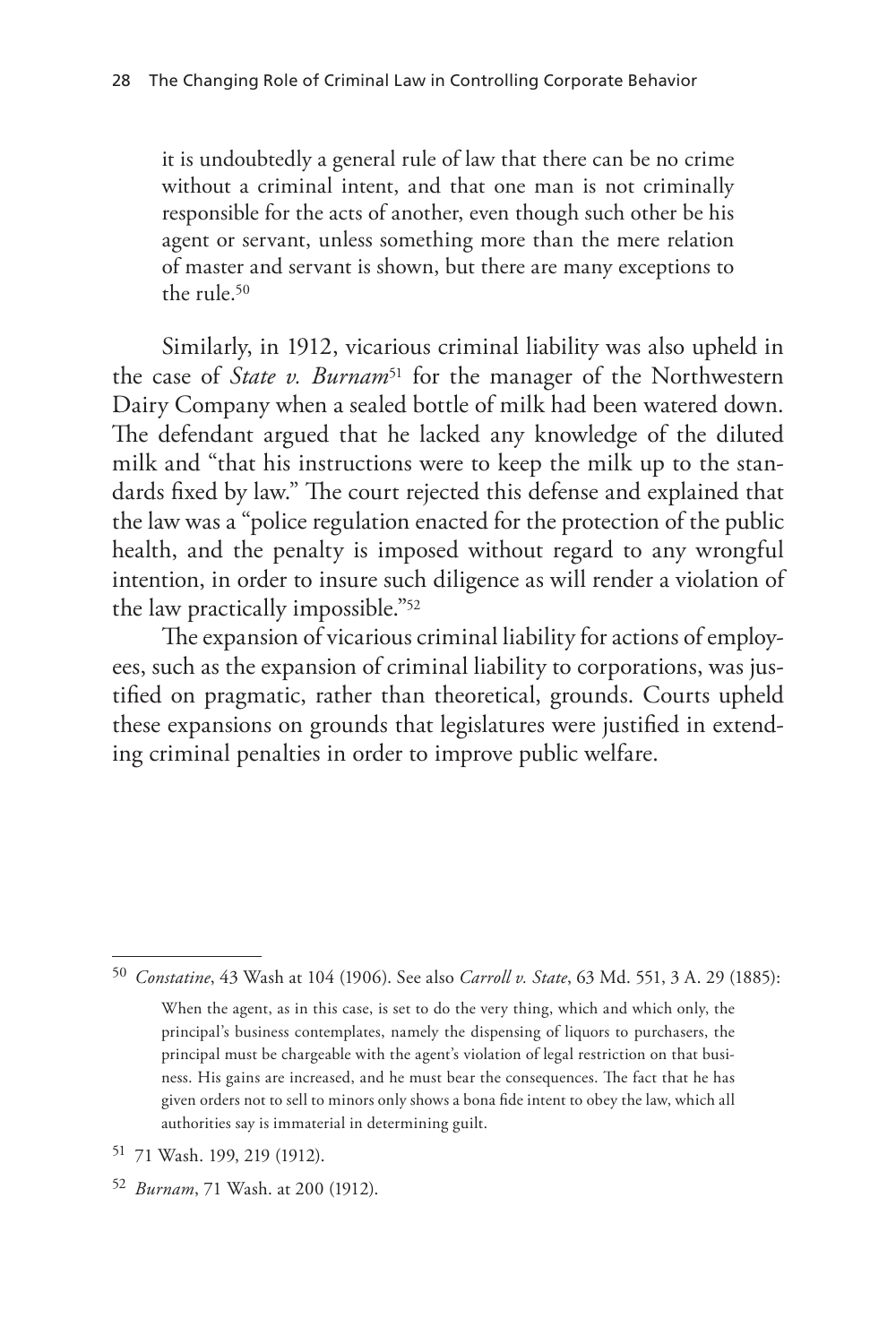## **Diminishing Relevance of Criminal Intent**

A closely related issue is the centrality of *mens rea*, or criminal intent, to a criminal conviction and the question of whose mental state is relevant. If a culpable *mens rea* on the part of the defendant were strictly required, vicarious criminal liability of individual directors for acts taken by others would be impossible. Similarly, criminal liability of a corporation would be impossible. Our review of the case law shows that directors have long been found liable without any evidence of criminal intent on their part.

Criminal intent has been a central feature of Anglo-American criminal law for centuries. As Francis Sayre put it, writing in the *Harvard Law Review* in 1932, "For hundreds of years the books have repeated with unbroken cadence that *Actus non facit reum nisi mens sit rea*"53—"All crimes have their conception in a corrupt intent, and have their consummation and issuing in some particular fact." The influence of canon law brought a religious cast to the evaluation of the defendant's mental state:<sup>54</sup> "Under the pervasive influence of the Church, the teaching of the penitential books that punishment should be dependent upon moral guilt gave powerful impetus to this growth, for the very essence of moral guilt is a mental element."<sup>55</sup>

<sup>53</sup> Francis Bowes Sayre, "Mens Rea," *Harvard Law Review*, Vol. 45, 1932, p. 974, quoting Sir Edward Coke, *The Third Part of the Institutes of the Laws of England: Concerning High Treason, and Other Pleas of the Crown, and Criminall Causes*, London: M. Flesher, 1641, pp. 6, 107; see also Francis Bacon, *The Elements of the Common Lawes of England: Branched into a Double Trial*, Clark, N.J.: Lawbook Exchange Ltd., 2003 ("All crimes have their conception in a corrupt intent, and have their consummation and issuing in some particular fact").

<sup>54</sup> Sayre, 1932, pp. 983–984.

<sup>55</sup> Sayre, 1932, p. 988; see also Deborah W. Denno, "Criminal Law in a Post-Freudian World," *University of Illinois Law Review*, Vol. 2005, 2005, pp. 601–774, p. 612. Though even in Bracton, often cited for evidence of the centrality of *mens rea* in Anglo-American criminal law, one can find criminal liability absent evil intent; see, e.g., Henry de Bracton, *On the Laws and Customs of England*, George E. Woodbine, ed., Samuel E. Thorne, trans., Cambridge: Belknap Press of Harvard University Press, 1968, p. 384. See also Samuel H. Pillsbury, "Evil and the Law of Murder," *University of California Davis Law Review*, Vol. 24, No. 2, Winter 1990, pp. 437–488, pp. 460–463.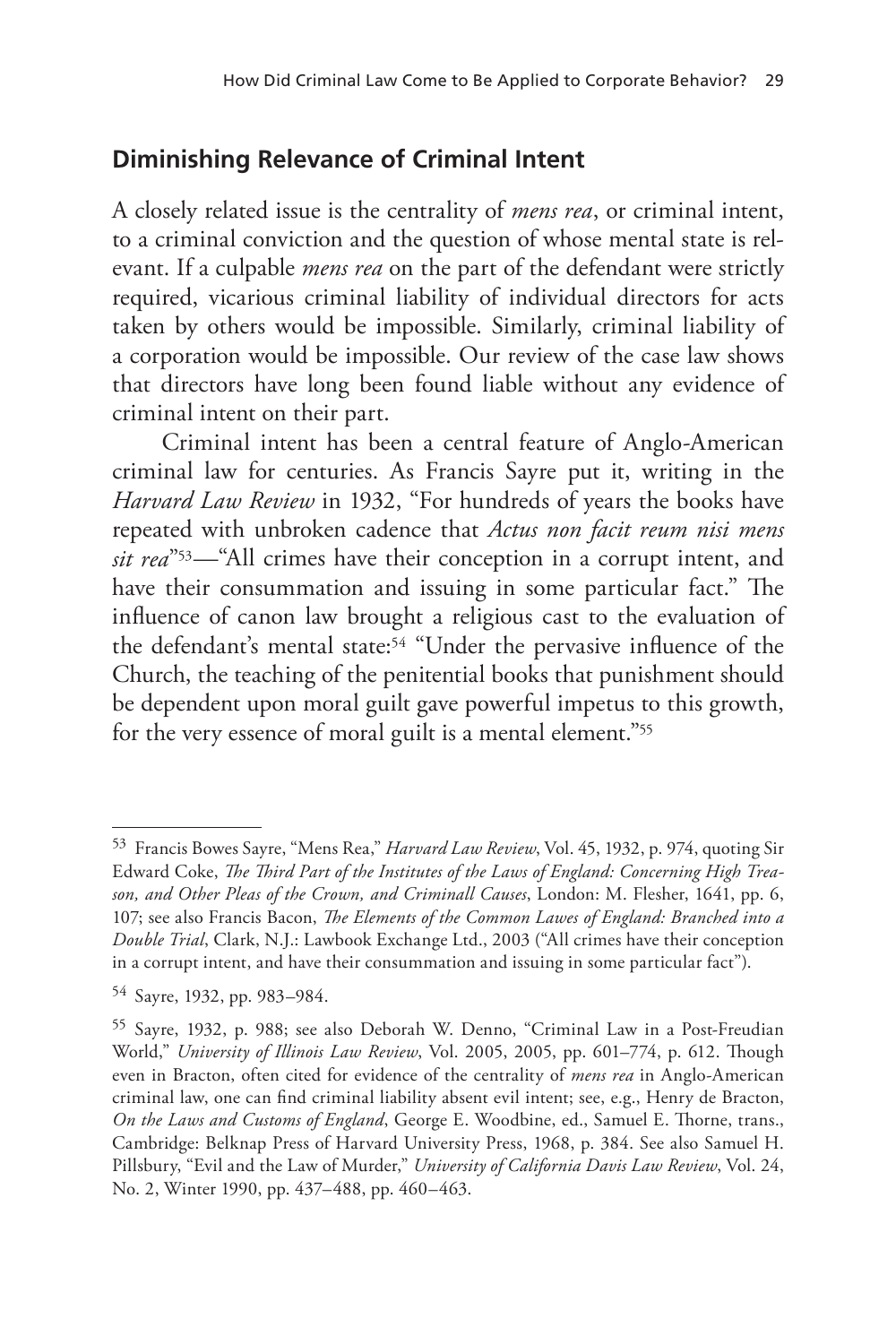This emphasis on evil moral intent fits awkwardly with organizational criminal liability. What does it mean for an organization to have a morally culpable mental state? What indicia of evil or sin would even an omniscient fact finder seek?

In the United States, exceptions to the general rule requiring intent can be found as early as the mid–19th century. For example, in *Barnes v. State*, the Connecticut Supreme Court upheld a conviction for selling liquor to a habitual drunkard, absent evidence that the tavern keeper was aware of the fact.<sup>56</sup> And for the Michigan Supreme Court, Chief Justice Thomas M. Cooley noted,

I agree that as a rule there can be no crime without a criminal intent, but this is not by any means a universal rule. . . . Many statutes which are in the nature of police regulations as this is, impose criminal penalties irrespective of any intent to violate them, the purpose being to require a degree of diligence for the protection of the public which shall render violation impossible.<sup>57</sup>

In his famed 1881 treatise, *The Common Law*, Oliver Wendell Holmes observed that courts have often imposed strict liability absent *mens rea* and used criminal offenses for purposes other than moral blameworthiness—"theory and fact agree in frequently punishing those who have been guilty of no moral wrong."58 He summarized criminal liability as follows:

In the characteristic type of substantive crime acts are rendered criminal because they are done under circumstances in which they will probably cause some harm which the law seeks to prevent. The test of criminality in such cases is the degree of danger

<sup>56</sup> *Barnes v. State*, 19 Conn. 398 (1849). See also *Commonwealth v. Farren*, 91 Mass. 489 (1864) (no knowledge required for crime of selling adulterated milk).

<sup>57</sup> *People v. Roby*, 52 Mich. 577, 18 N.W. 365, 366 (1884). Justice Cooley also noted in passing that one can be guilty of manslaughter, a felony, though "his only fault is gross negligence" (52 Mich. 577).

<sup>58</sup> Oliver Wendell Holmes, Jr., *The Common Law*, Boston, Mass.: Little, Brown, and Company, 1881, pp. 44–45; see also *Roby*, 52 Mich. at 51–58 (noting ways in which even the traditional crime of murder ignores the specifics of individual culpability).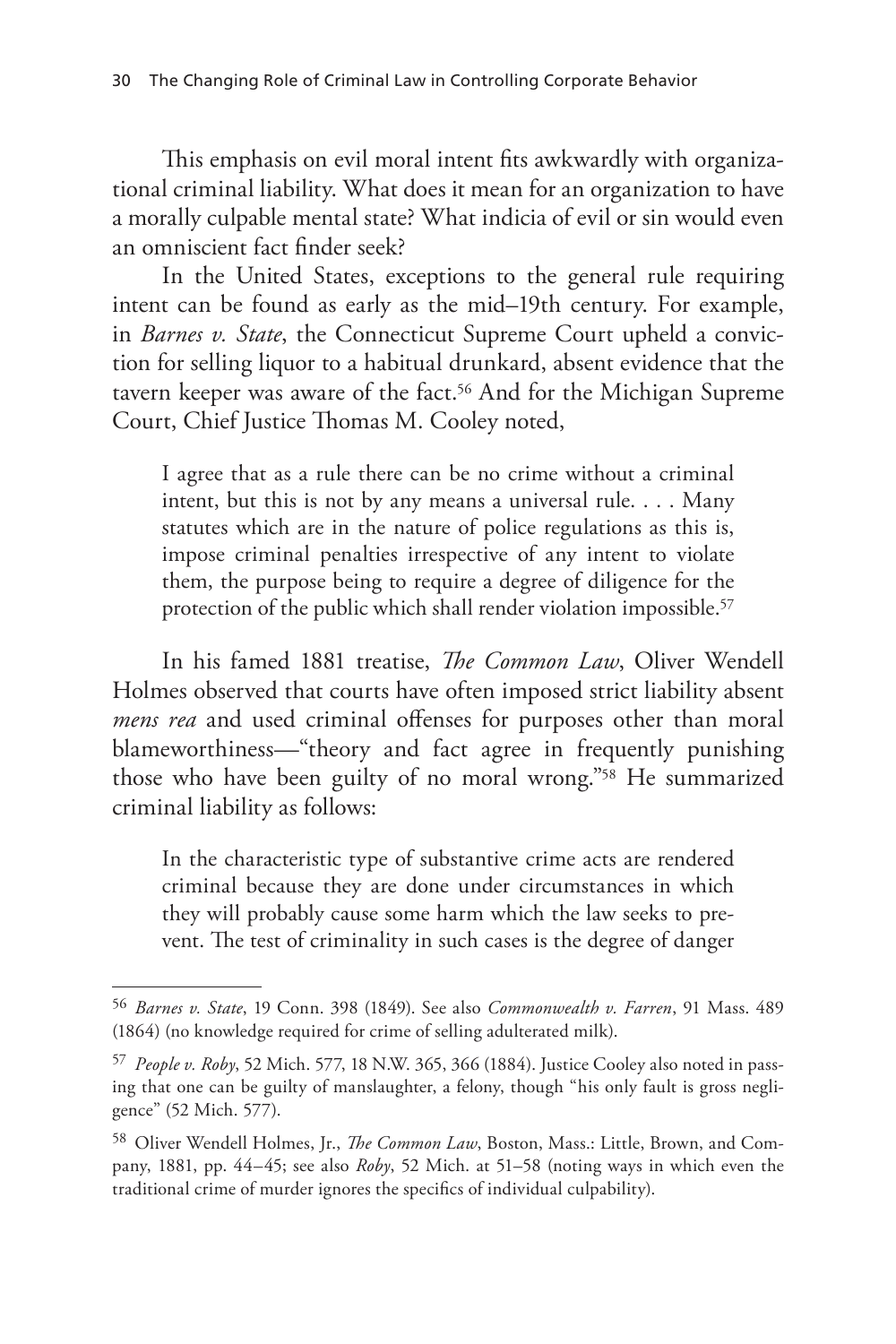shown by experience to attend that act under those circumstances. In such cases, the *mens rea*, or actual wickedness of the party, is wholly unnecessary, and all reference to the state of his consciousness is misleading if it means anything more than that the circumstances in connection with which the tendency of his act is judged are the circumstances known to him.59

In Holmes's view, criminal intent was not at all necessary to criminal liability because the primary goal of the criminal law was to regulate conduct—not punish morally culpable conduct.<sup>60</sup> This understanding of criminal liability is consistent with the 19th century's steady expansion of criminal liability to corporations.

By the beginning of the 20th century, New York had attached criminal fines to regulations regarding conditions of tenement houses. Landlords protested and argued that criminal intent was required to convict them of a criminal offense. Judge Benjamin N. Cardozo rejected this argument, explaining,

The defendant asks us to test the meaning of this statute by standards applicable to statutes that govern infamous crimes. . . . The element of conscious wrongdoing, the guilty mind accompanying the guilty act, is associated with the concept of crimes that are punished as infamous.<sup>61</sup>

Because the violation of a regulation did not qualify as an "infamous crime," it was not problematic to convict a defendant without proof of intent.

In a subsequent case, Cardozo extended this precedent to employers who were convicted of violating labor laws. But he also sounded a

<sup>59</sup> Holmes, 1881, p. 75.

<sup>60</sup> Among other examples, he pointed out that, in Macauley's draft of the Indian Penal Code (Act 45 of 1860), breaches of contract for the carriage of passengers were made criminal—not because the carriers were morally blameworthy but because harm could come to the passengers and civil remedies were ineffective (because the carriers were too poor to sue) (Holmes, 1881, p. 40); see also Holmes, 1881, p. 50 ("[T]he tests of [criminal] liability are external, and independent of the degree of evil in the particular person's motives or intentions").

<sup>61</sup> *Tenement House Dep't v. McDevitt*, 109 N.E. 88, 90 (N.Y. 1915).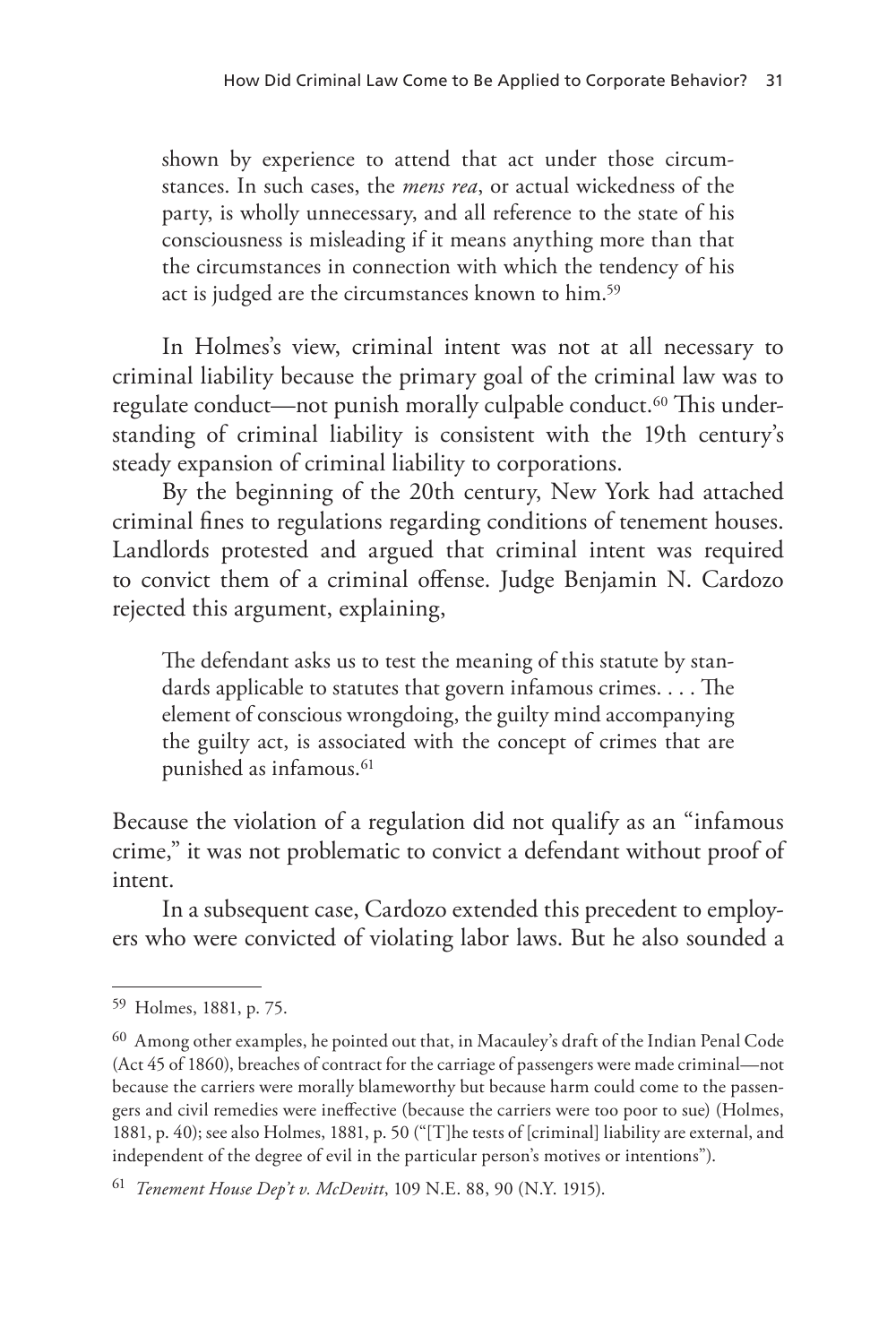note of caution: "[W]e are not to be understood as sustaining to a like length the power to imprison. We leave that question open."62

In 1923, the Washington Supreme Court faced a question of the centrality of intent in *State v. Lindberg.*63 In that case, a statute made it a felony for a banker to borrow funds from his own bank in excess of a certain amount without following certain procedures. Another official of the bank had assured the defendant banker that the relevant funds had come from another bank. The trial court excluded this testimony and ruled that the statute did not include any intent requirement. The Washington Supreme Court affirmed the conviction and explained,

In these cases there is a voluntary act which the party does at his peril, and he is not to be excused either by ignorance of the law or ignorance of the fact. Either kind of ignorance implies a fault, and it must be assumed that with due diligence the true character of the act could have been ascertained.64

The U.S. Supreme Court addressed these issues in 1943 in *Dotterweich*.65 The Federal Food, Drug, and Cosmetic Act of 1938 prohibited "the introduction or delivery for introduction into interstate commerce of any . . . drug . . . that is adulterated or misbranded." The defendant, Dotterweich, was the president of Buffalo Pharmacal Company and was found guilty under the act. The Court of Appeals had reversed his conviction on the grounds that only the corporation was the "person" subject to prosecution and that Dotterweich could not be individually criminally liable.

However, the Supreme Court reinstated his conviction, explaining,

The prosecution to which Dotterweich was subjected is based on a now familiar type of legislation whereby penalties serve as effective means of regulation. Such legislation dispenses with the con-

<sup>62</sup> *People ex rel. Price v. Sheffield Farms-Slawson-Decker Co.*, 121 N.E. 474, 476 (Ct. App. N.Y. 1918).

<sup>63</sup> 125 Wash. 51 (1923).

<sup>64</sup> *Lindberg*, 125 Wash. at 64 (1923), citing *State v. Nicolls*, 61 Wash. 142 (1910).

<sup>65</sup> 320 U.S. 277 (1943).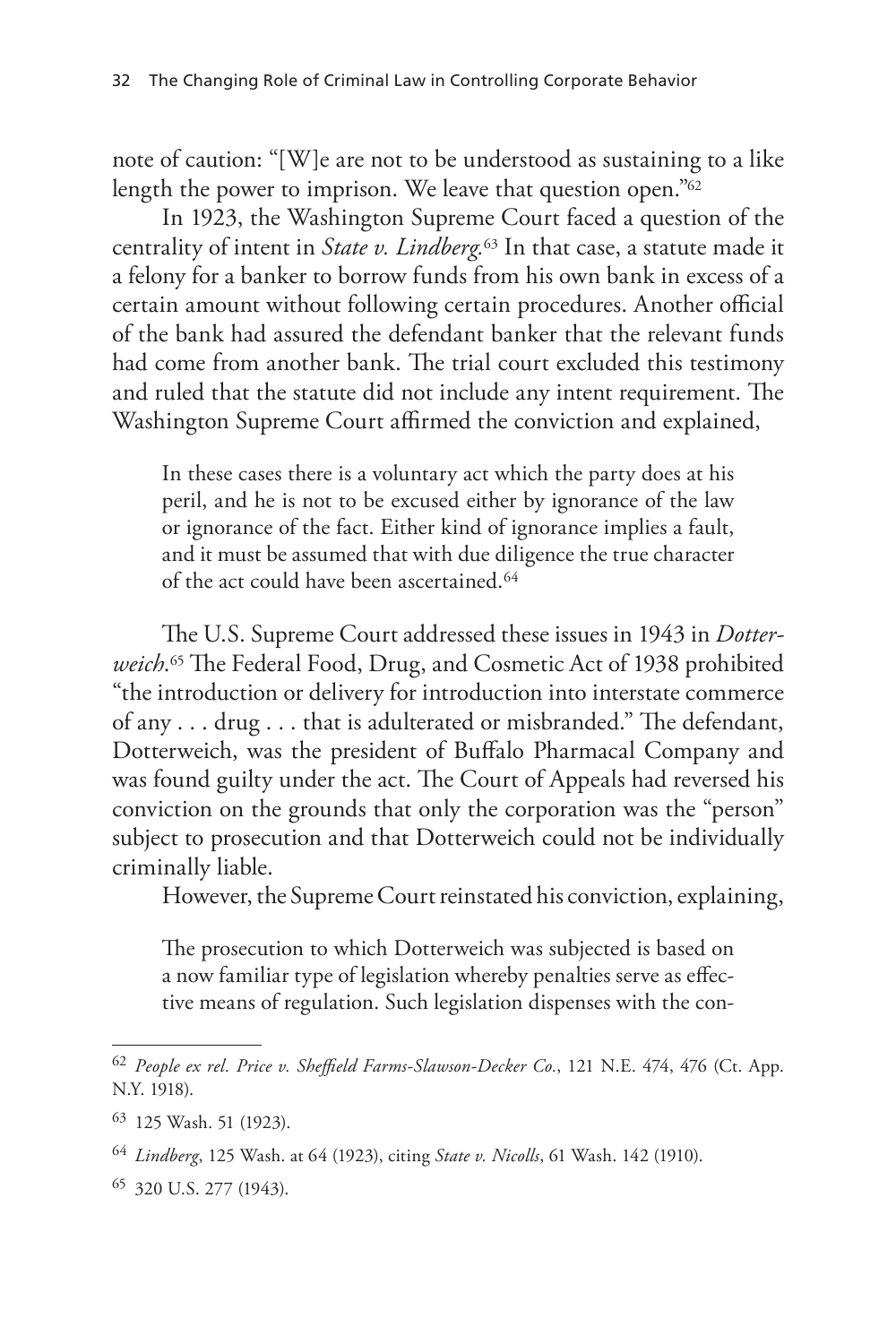ventional requirement for criminal conduct—awareness of some wrongdoing. In the interest of the larger good it puts the burden of acting at hazard upon a person otherwise innocent but standing in responsible relation to a public danger.<sup>66</sup>

Although the court acknowledges that "hardship there doubtless may be under a statute which thus penalizes the transaction though consciousness of wrongdoing be totally wanting," it found that Congress balanced this hardship against that of the "innocent public who are wholly helpless."<sup>67</sup>

The dissent, in contrast, noted that "it is a fundamental principle of Anglo-Saxon jurisprudence that guilt is personal and that it ought not lightly to be imputed to a citizen who, like the respondent, has no evil intention or consciousness of wrongdoing."68 Absent clarity in the statute, the dissent argued that it should not find vicarious liability of a corporate officer for crimes committed by the corporation.

Some commentators vigorously protested the Court's decision upholding criminal liability absent proof of intent. Sayre argued that "[t]o inflict substantial punishment upon one who is morally entirely innocent, who caused injury through reasonable mistake or pure accident, would so outrage the feelings of the community as to nullify its own enforcement."69 Similarly, Jerome Hall argued that strict liability in the criminal law was a grievous mistake:

It is impossible to defend strict liability in terms of or by reference to the only criteria that are available to evaluate the influence of legal controls on human behavior. What then remains is the myth that through devious, yet unknown ways, some good comes from strict liability in "penal" law.70

<sup>66</sup> *Dotterweich*, 320 U.S. at 280–281.

<sup>67</sup> *Dotterweich*, 320 U.S. at 284.

<sup>68</sup> *Dotterweich*, 320 U.S. at 286.

<sup>69</sup> Francis Bowes Sayre, "Public Welfare Offenses," *Columbia Law Review*, Vol. 33, 1933, pp. 55–56, p. 56.

<sup>70</sup> Jerome Hall, *General Principles of Criminal Law*, Indianapolis, Ind.: Bobbs-Merrill Company, 1947, pp. 304–305.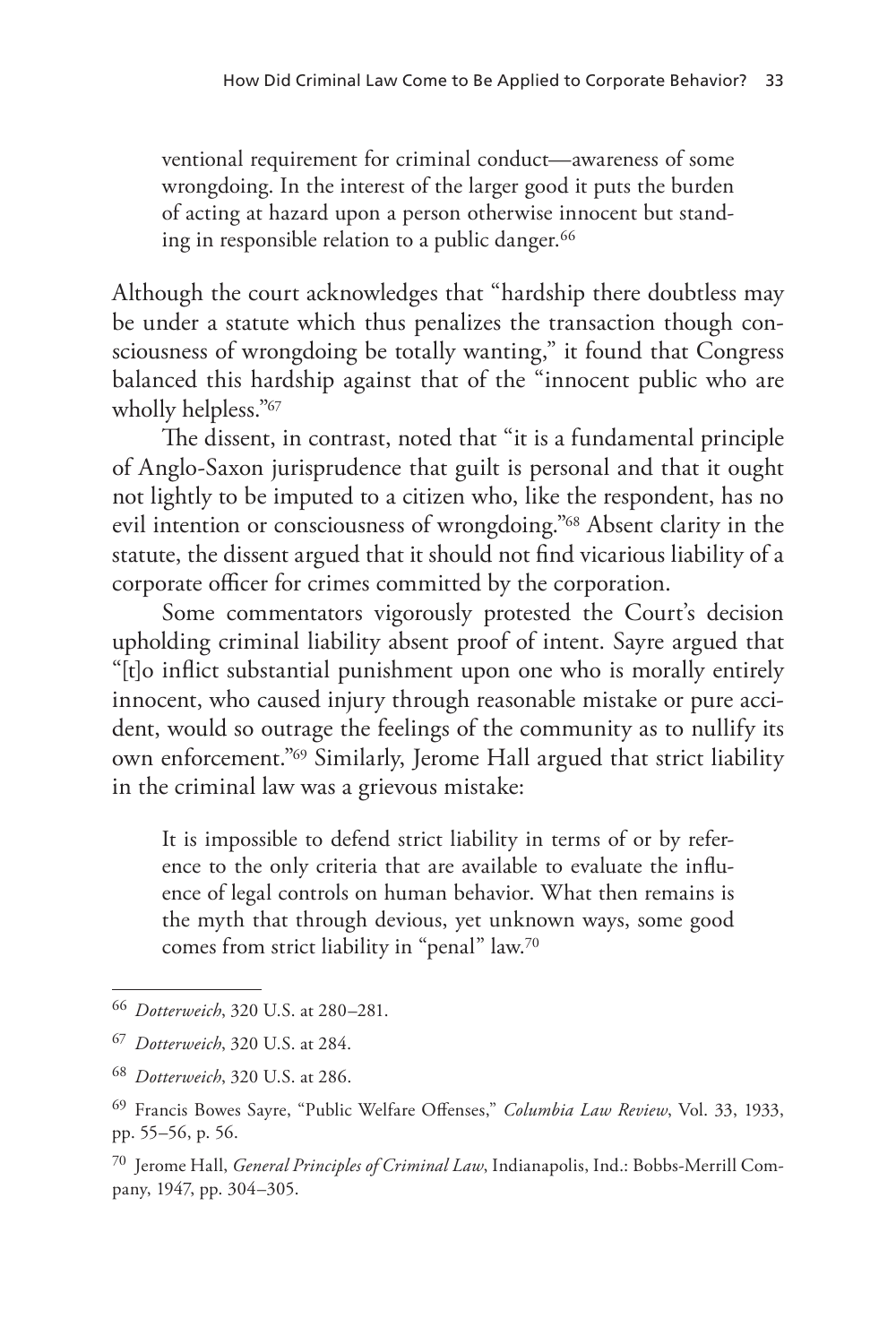The Court again addressed the importance of criminal intent in 1952 in *Morissette v. United States*. 71 This case is important because Justice Robert H. Jackson identified limits on the growing trend toward criminal penalties in the absence of a requirement proving criminal intent. He first reviewed the history of what he called "public welfare offenses," which resulted from the increasing complexity of life after the industrial revolution:

The crimes there involved depend on no mental element but consist only of forbidden acts or omissions. This, while not expressed by the Court, is made clear from examination of a century-old but accelerating tendency, discernible both here and in England, to call into existence new duties and crimes which disregard any ingredient of intent.72

In Jackson's view, this was justified by the increasing complexity of contemporary life:

The industrial revolution multiplied the number of workmen exposed to injury from increasingly powerful and complex mechanisms, driven by freshly discovered sources of energy, requiring higher precautions by employers. Traffic of velocities, volumes and varieties unheard of came to subject the wayfarer to intolerable casualty risks if owners and drivers were not to observe new cares and uniformities of conduct. Congestion of cities and crowding of quarters called for health and welfare regulations undreamed of in simpler times. Wide distribution of goods became an instrument of wide distribution of harm when those who dispersed food, drink, drugs, and even securities, did not comply with reasonable standards of quality, integrity, disclosure and care. Such dangers have engendered increasingly numerous and detailed regulations which heighten the duties of those in control of particular industries, trades, properties or activities that affect public health, safety or welfare.73

<sup>71</sup> 342 U.S. 246 (1952).

<sup>72</sup> *Morissette*, 342 U.S. at 252–253.

<sup>73</sup> *Morissette*, 342 U.S. at 252–253.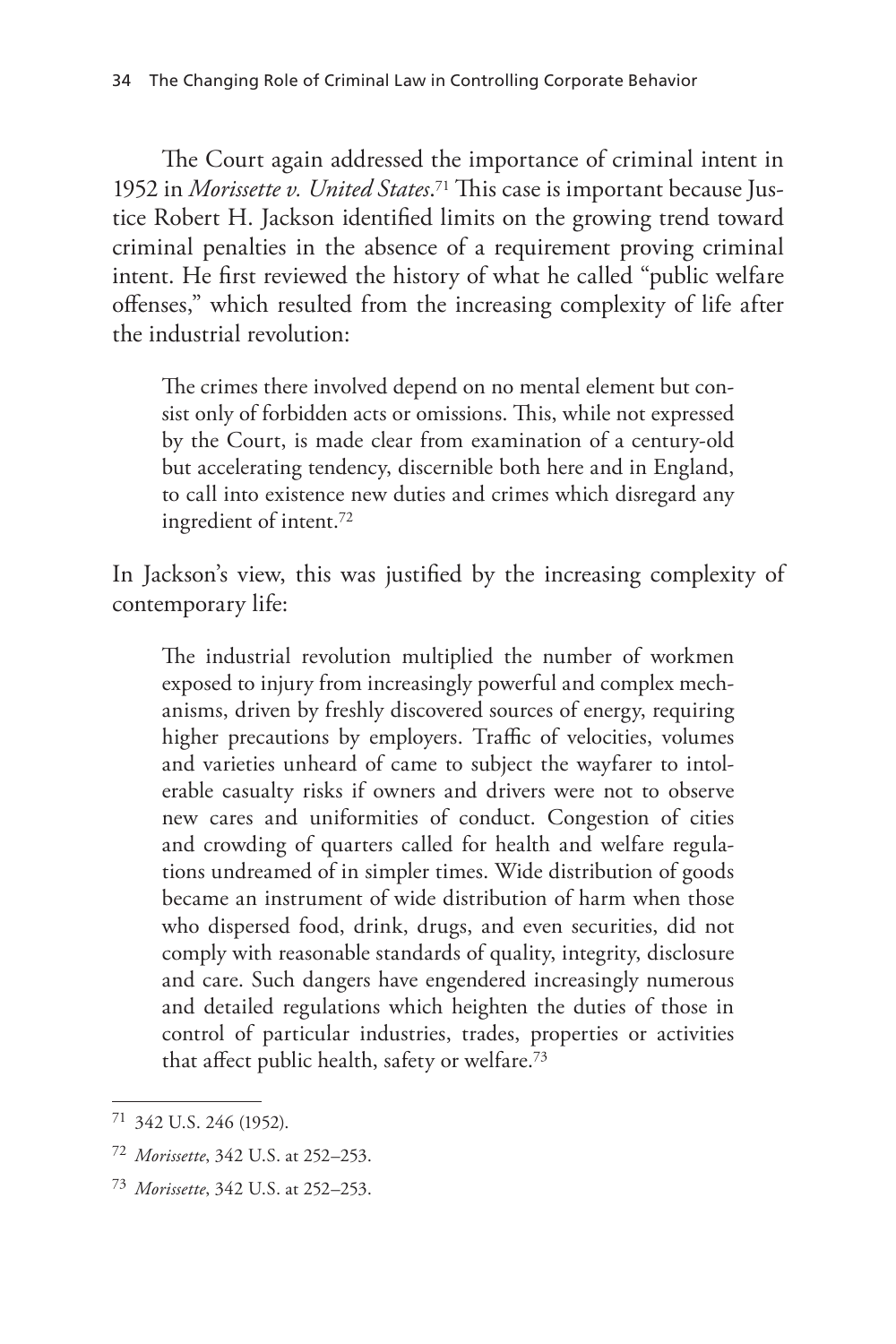Jackson distinguished conventional criminal offenses, for which specific intent is presumed, from public-welfare offenses, for which it is not:

Many of these offenses are not in the nature of positive aggressions or invasions, with which the common law so often dealt, but are in the nature of neglect where the law requires care, or inaction where it imposes a duty.74

Jackson also sketched a distinction between regulatory offenses and more-serious crimes:

Stealing, larceny, and its variants and equivalents, were among the earliest offenses known to the law that existed before legislation; they are invasions of rights of property which stir a sense of insecurity in the whole community and arouse public demand for retribution, the penalty is high and, when a sufficient amount is involved, the infamy is that of a felony, which, says Maitland, is ... as bad a word as you can give to man or thing.<sup>75</sup>

Jackson suggests that the public opprobrium that attaches to a crime—what others have called the blaming function76—is relevant to whether criminal intent should be ignored. The Court therefore held that, because the crime of which Morissette was accused was essentially theft, a finding of intent was required for conviction—despite the fact that such a finding was not mentioned as an element in the statute.

*Morissette* is important both because it lays out a pragmatic justification for the growth in criminal statutes that ignore criminal intent and because it identifies a logical limit to this trend.

In the 1950s, the American Law Institute developed the MPC as an authoritative guide for state and federal criminal codes. Its authors

<sup>74</sup> *Morissette*, 342 U.S. at 254–256.

<sup>75</sup> *Morissette*, 342 U.S. at 260–261 (citing Frederick Pollock and Frederic William Maitland, *The History of English Law Before the Time of Edward I*, 2nd ed., London: Cambridge University Press, 1968, p. 465).

<sup>76</sup> See Buell, 2006.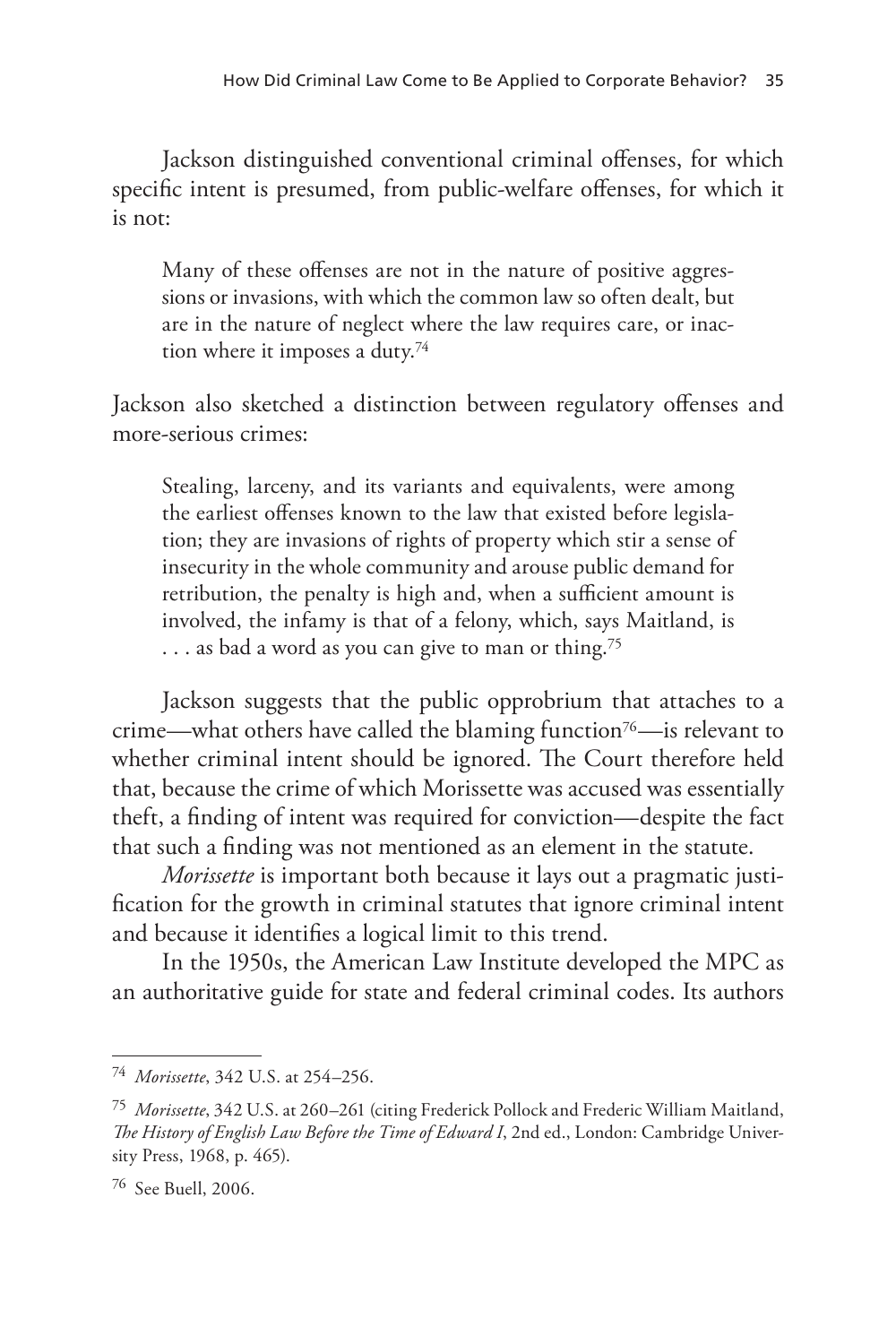announced a "frontal attack" on strict criminal liability for serious offenses.77 Building on Jackson's distinction, the MPC also adopted a division between "public welfare offenses," which did not require *mens rea*, and traditional crimes. In fact, the MPC required *mens rea* as an element of any offense except those that involve comparatively minimal sanctions and no possibility of imprisonment.<sup>78</sup> Similarly, a large academic literature developed criticizing strict-liability criminal offenses.79

The 1970s occasioned an increased focus on corporate crime and an accompanying concern that historical principles of criminal liability were being ignored. The Sherman Antitrust Act, which prohibits antitrust activity, was amended to increase its penalties and make violations felonies.80 A raft of new regulatory statutes contained criminal penalties without any requirement of criminal intent.<sup>81</sup>

<sup>77</sup> MPC § 2.05, comment (American Law Institute, 1955).

<sup>78</sup> MPC §§ 1.04(5), 2.05(1)(a) (American Law Institute, 1962).

<sup>79</sup> See, e.g., Gerhard O. W. Mueller, "On Common Law Mens Rea," *Minnesota Law Review*, Vol. 42, No. 6, May 1958, pp. 1043–1104 (arguing against strict-liability offenses); Anthony A. Cuomo, "*Mens Rea* and Status Criminality," *Southern California Law Review*, Vol. 40, No. 3, Spring 1967, pp. 463–528; and James J. Hippard, Sr., "The Unconstitutionality of Criminal Liability Without Fault: An Argument for a Constitutional Doctrine of Mens Rea," *Houston Law Review*, Vol. 10, No. 5, July 1973, pp. 1039–1058.

<sup>80</sup> See, e.g., U.S. Code, Title 15, Commerce and Trade, Chapter 1, Monopolies and Combinations in Restraint of Trade, Section 1, Trusts, etc., in Restraint of Trade Illegal—Penalty, 1976; U.S. Code, Title 15, Commerce and Trade, Chapter 1, Monopolies and Combinations in Restraint of Trade, Section 2, Monopolizing Trade a Felony—Penalty, 1976; U.S. Code, Title 15, Commerce and Trade, Chapter 1, Monopolies and Combinations in Restraint of Trade, Section 3, Trusts in Territories or District of Columbia Illegal—Combination a Felony, 1976 (the three sections together reclassifying violations of § 1 of the Sherman Antitrust Act from misdemeanor to felony, increasing maximum fines for individuals from \$50,000 to \$100,000, and increasing maximum term of imprisonment from one year to three years; also creating corporate fines of up to \$1 million).

<sup>81</sup> See, e.g., U.S. Code, Title 7, Agriculture, Chapter 21, Tobacco Statistics, Section 503, Reports—Necessity, by Whom Made, Penalties, 1976; U.S. Code, Title 7, Agriculture, Chapter 20, Dumping or Destruction of Interstate Produce, Section 491, Destruction or Dumping of Farm Produce Received in Interstate Commerce by Commission Merchants, etc.—Penalty, 1976; 12 U.S.C. § 378 (1976); U.S. Code, Title 15, Commerce and Trade, Chapter 2A, Securities and Trust Indentures, Subchapter III, Trust Indentures, Section 77yyy, Penalties, 1976; U.S. Code, Title 15, Commerce and Trade, Chapter 2B, Securities Exchanges, Section 78dd-1, Prohibited Foreign Trade Practices by Issuers, 1976; U.S.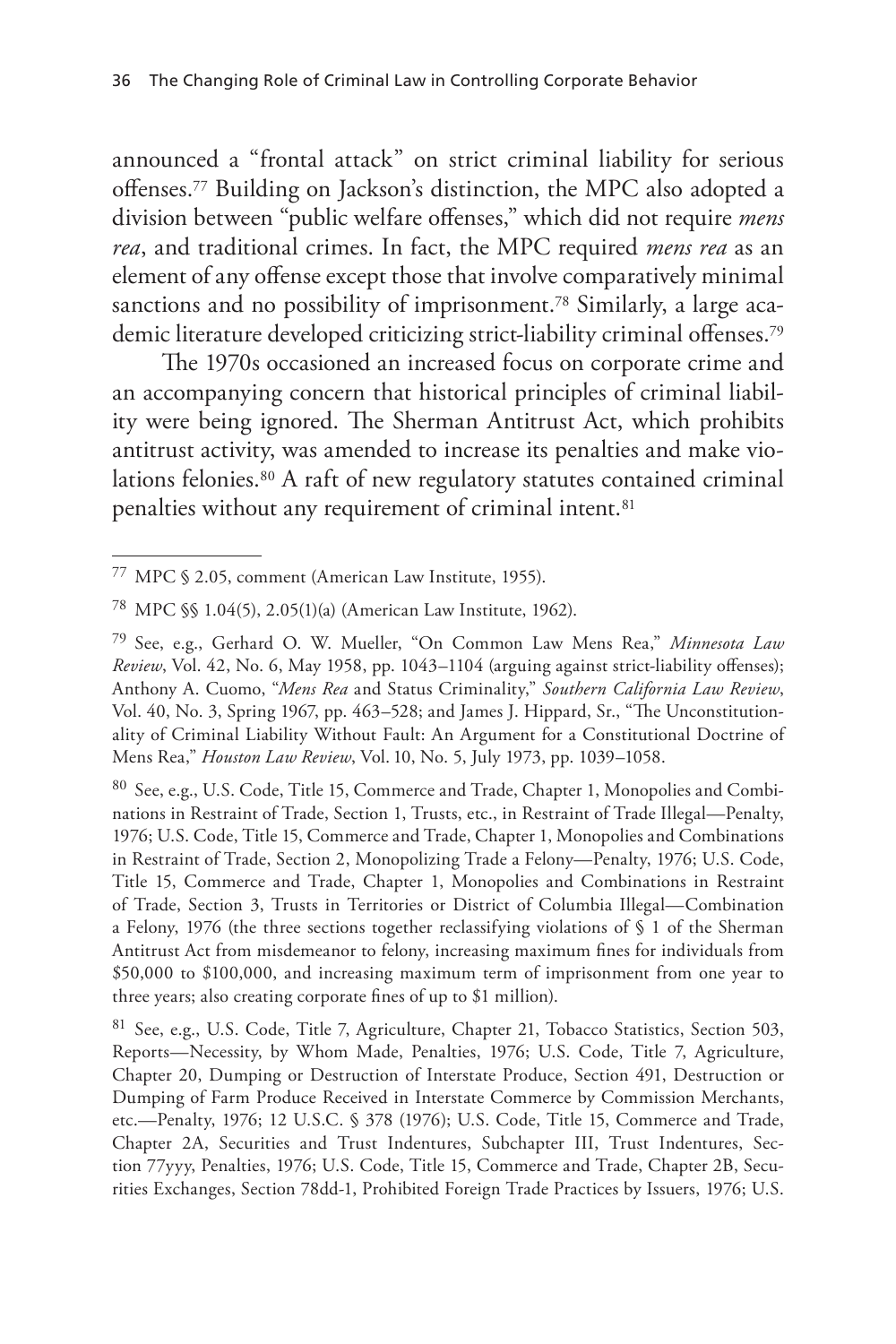These new laws were accompanied by a renewed focus on criminal prosecutions by DOJ.82 In *United States v. Park*,83 the U.S. Supreme Court reaffirmed its holding in *Dotterweich* that a corporate officer could be held criminally liable absent any intent. These developments renewed concern about the expanding scope of criminal liability.<sup>84</sup>

In the wake of these developments, in 1978, in *United States v. United States Gypsum Co.*,<sup>85</sup> the Court addressed the question of whether intent was required for criminal liability under the Sherman Antitrust Act, absent a requirement in the statute. The Court, citing

<sup>83</sup> 421 U.S. 658 (1975).

<sup>84</sup> See, e.g., Abrams, 1981, pp. 476–477 (criticizing strict liability), p. 475 (arguing that "we tend to resist the idea of strict criminal liability, and our resistance often takes the form of reinterpreting the applicable doctrine to introduce a limited measure of culpability"); see also Kathleen F. Brickey, "Criminal Liability of Corporate Officers for Strict Liability Offenses—Another View," *Vanderbilt Law Review*, Vol. 35, No. 6, November 1982b, pp. 1337–1382 (responding to Abrams).

<sup>85</sup> 438 U.S. 422 (1978).

Code, Title 15, Commerce and Trade, Chapter 2B, Securities Exchanges, Section 78dd-2, Prohibited Foreign Trade Practices by Domestic Concerns, 1976; U.S. Code, Title 15, Commerce and Trade, Chapter 2B, Securities Exchanges, Section 78ff, Penalties, 1976; U.S. Code, Title 15, Commerce and Trade, Chapter 2, Federal Trade Commission—Promotion of Export Trade and Prevention of Unfair Methods of Competition, Subchapter I, Federal Trade Commission, Section 50, Offenses and Penalties, 1976; U.S. Code, Title 15, Commerce and Trade, Chapter 2, Federal Trade Commission—Promotion of Export Trade and Prevention of Unfair Methods of Competition, Subchapter I, Federal Trade Commission, Section 54, False Advertisements—Penalties, 1976; U.S. Code, Title 15, Commerce and Trade, Chapter 16A, Emergency Petroleum Allocation, Section 754, Omitted, 1976; U.S. Code, Title 15, Commerce and Trade, Chapter 53, Toxic Substances Control, Subchapter I, Control of Toxic Substances, Section 2614, Prohibited Acts, 1976; U.S. Code, Title 15, Commerce and Trade, Chapter 53, Toxic Substances Control, Subchapter I, Control of Toxic Substances, Section 2615, Penalties, 1976; U.S. Code, Title 21, Food and Drugs, Chapter 12, Meat Inspection, Subchapter IV, Auxiliary Provisions, Section 676, Violations, 1976; U.S. Code, Title 33, Navigation and Navigable Waters, Chapter 26, Water Pollution Prevention and Control, Subchapter III, Standards and Enforcement, Section 1319, Enforcement, 1976.

<sup>82</sup> See, e.g., "Saxbe to Get Tough with Price-Fixers," *Antitrust and Trade Regulation Report*, No. 683, October 8, 1974, p. A-5 (Attorney General Saxbe described the following DOJ policy: "The emphasis on criminal anti-trust cases will continue—particularly on price fixing. . . . [W]e will generally seek prison terms—for all who are convicted or who plead guilty or no contest. The time for unequal justice is long since past").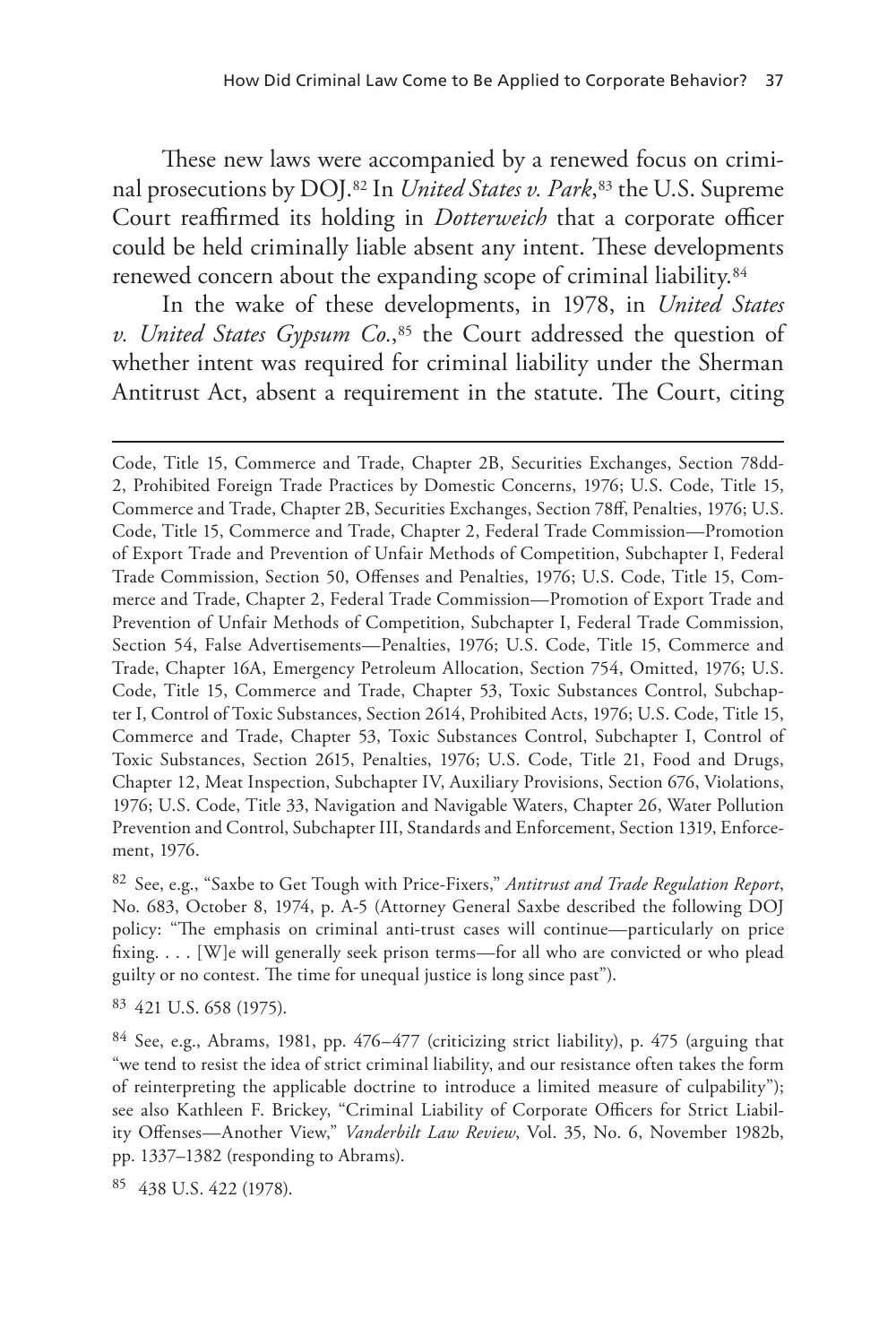and quoting Jackson's opinion in *Morissette*, held that proof of criminal intent was required.86

More recently, in 1994, the Supreme Court addressed the role of criminal intent in *Staples v. United States.*<sup>87</sup> In that case, the issue in question was whether a federal statute that criminalized the ownership of a fully automatic weapon—a machine gun—required the government to prove that the defendant knew that the firearm in question could be operated in a fully automatic fashion. The Court held that, despite the absence of any express intent requirement in the statute, Congress did not intend to eliminate intent from this offense. The Court explained, "the existence of a *mens rea* is the rule of, rather than the exception to, the principles of Anglo-American criminal jurisprudence."88 In reaching this conclusion, the Court also relied, in part, on the fact that defendants could be imprisoned for up to ten years.

Finally, in 2005, the Court addressed the issue of criminal intent for a corporate defendant in the Arthur Andersen case, which we discuss in the next chapter.

## **Conclusion**

What lessons do we draw from this brief history? First, there is the familiarity of the debate. Recent arguments about the possible unfairness of applying criminal law without an explicit finding of *mens rea* are not novel. There is a long history of both organizations and their directors being found vicariously liable without criminal intent. There has been almost an equally long history of concern over the practice.<sup>89</sup>

Second, the notion that criminal responsibility in Anglo-American law has always required criminal intent is, at best, riddled with exceptions. Nearly 140 years ago, for example, Holmes influen-

<sup>86</sup> *United States Gypsum Co*., 438 U.S. at 436–437.

<sup>87</sup> 511 U.S. 600 (1994).

<sup>88</sup> *Staples*, 511 U.S. at 605.

<sup>89</sup> See, e.g., *Morissette*, 342 U.S. at 256 (noting misgivings about dispensing with the traditional requirement of *mens rea*).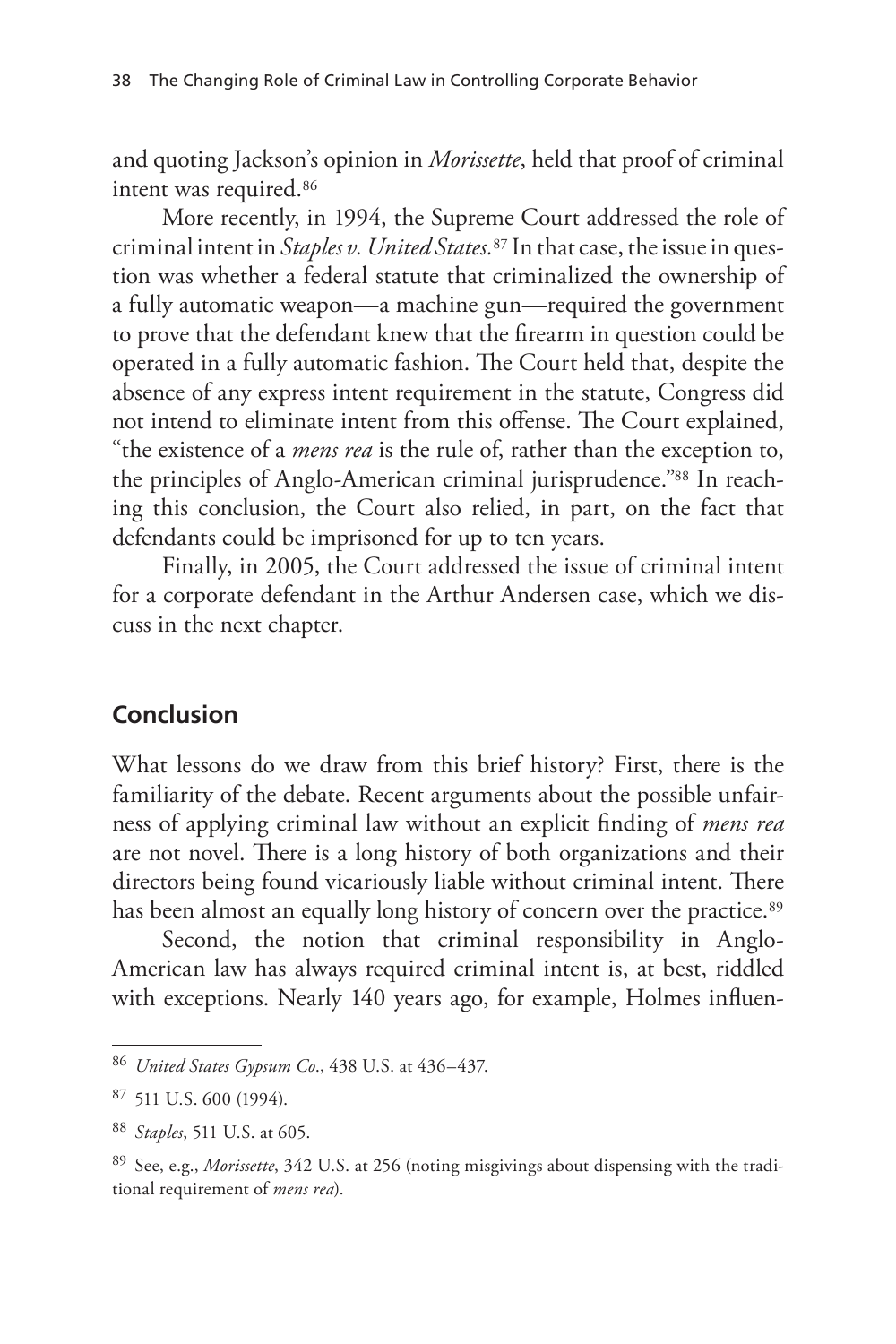tially argued that the primary purpose of criminal law was to deter dangerous activities and not to punish wrongful behavior, necessarily making the defendant's intent less important. And although this debate is far from resolved, it is highly unlikely that a sweeping rule that bans criminal prosecutions absent individual criminal intent will now emerge. Arguing that applications of the criminal law in the corporate context *must* require a showing of criminal intent is inconsistent with this history.

Third, the underlying motivation for the development of both vicarious individual liability and corporate liability was pragmatic. As Professor Kathleen F. Brickey observed, in the early cases, these liabilities served "well-defined objectives." Holmes also emphasized the pragmatic rather than moral justification for criminal liability. And in the midcentury cases, "lawmakers, whether wisely or not" attached criminal penalties to make the laws more effective.<sup>90</sup> Again, the rationale was pragmatism, rather than any fidelity to theoretical justifications of punishment.91 Organizations were thought more likely to comply with regulations if criminal penalties were attached to their violations.

To put it in terms of theories of justification for punishment, the goal was deterrence rather than retribution. This has important implications for the use of the criminal law in this context. If the goal of the punishment is simply to deter misconduct—rather than punish morally guilty organizations and individuals—the efficacy of that criminal punishment in deterring misconduct can and should be measured and compared with other methods. It may be that criminal sanctions are the most effective means to deter misconduct. But it may also be that civil sanctions are sufficient or even more effective. It is ultimately an empirical question, requiring a substantially different and much more instrumental analysis than that usually conducted when thinking about whether some action that provokes moral outrage (e.g., murder) should be criminalized.

<sup>90</sup> Justice Jackson's opinion in *Morissette*, 342 U.S. 246.

 $91$  See also Brickey, 1982a, p. 422 (emphasizing pragmatic justifications for vicarious criminal liability).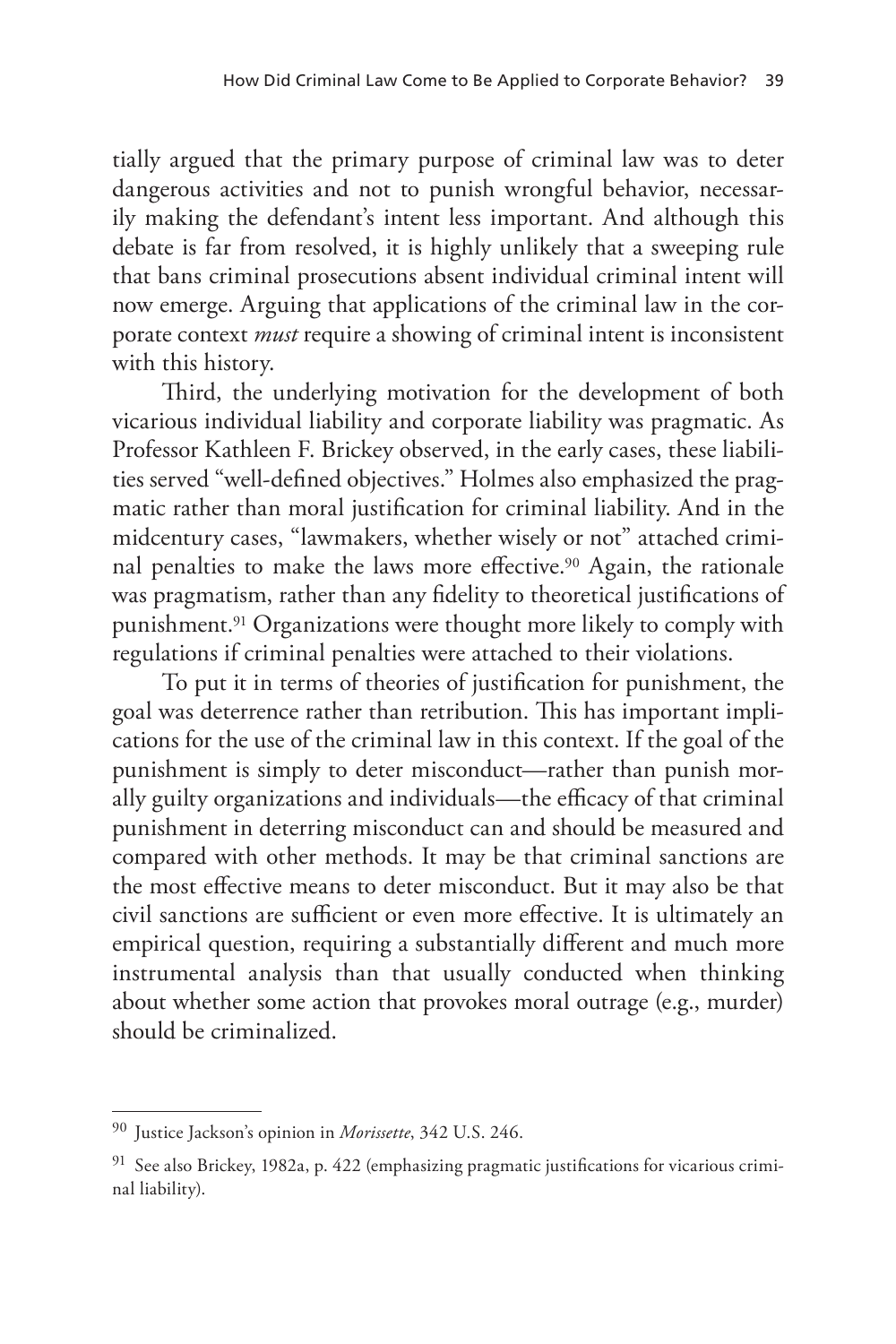Relatedly, most of the cases in which the criminal law was first applied to corporations or that criminal intent was excused involved fines and crimes other than felonies. The more serious the offense when "the infamy is that of a felony"—the more hesitant the courts usually are to excuse the requirement that the government prove criminal intent. This was true in both *Morissette* and, more recently, in *Staples* and *Arthur Andersen LLP v. United States.*<sup>92</sup>

Finally, although it is easy to identify exceptions to the general rule that individual criminal intent is required in criminal cases, it remains the general rule. Although the pragmatic justifications for moving away from that model may justify it, an abandonment of criminal intent is still the exception. As such, it may lead to costs in perceived procedural fairness.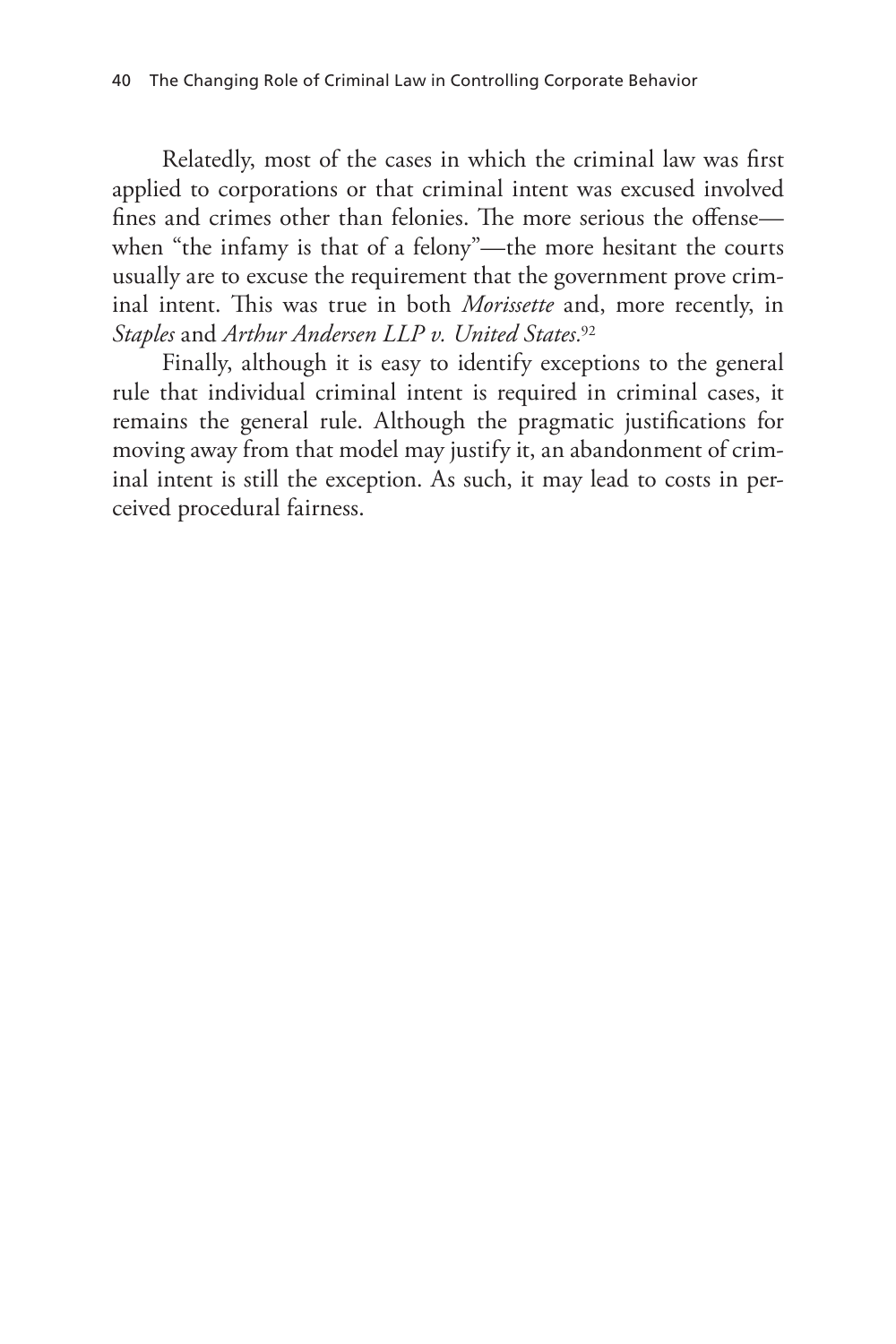# **Recent History: A Shift to Reforming Corporations from Within**

In Chapter Two, we reviewed the history of corporate prosecutions and the relaxation of the traditional requirements of proving criminal intent that made this possible. We noted that, "whether wisely or not" (in Justice Jackson's phrase), Congress has passed many laws that included criminal penalties without requiring criminal intent. We now turn to more-recent history and focus on DOJ policies of the past 30 years in some detail. This recent history is important to understand how we came to the recent rise in the use of DPAs and NPAs.

We first describe the pre–Federal Sentencing Guidelines for Organizations regime, which prosecuted corporations with relatively small fines in an era in which compliance programs within corporations were relatively small and underdeveloped. We turn to the Sentencing Reform Act of 1984 and the Federal Sentencing Guidelines for Organizations of 1991, which dramatically increased the importance of compliance programs and emphasized the goal of structurally reforming the corporation. But the restructuring was initially a requirement of probation and therefore occurred only after a corporation was convicted. Over time, the importance of compliance programs and restructuring moved up in the criminal process and became a criterion on which a decision to prosecute was made.

We also describe the downfall of Arthur Andersen in 2002, a pivotal case that carried a powerful message to both corporate directors and prosecutors. For directors, the fate of Andersen highlighted the potentially firm-ending risks of taking a case to trial. For prosecutors, the end of Andersen and its effect on thousands of innocent employ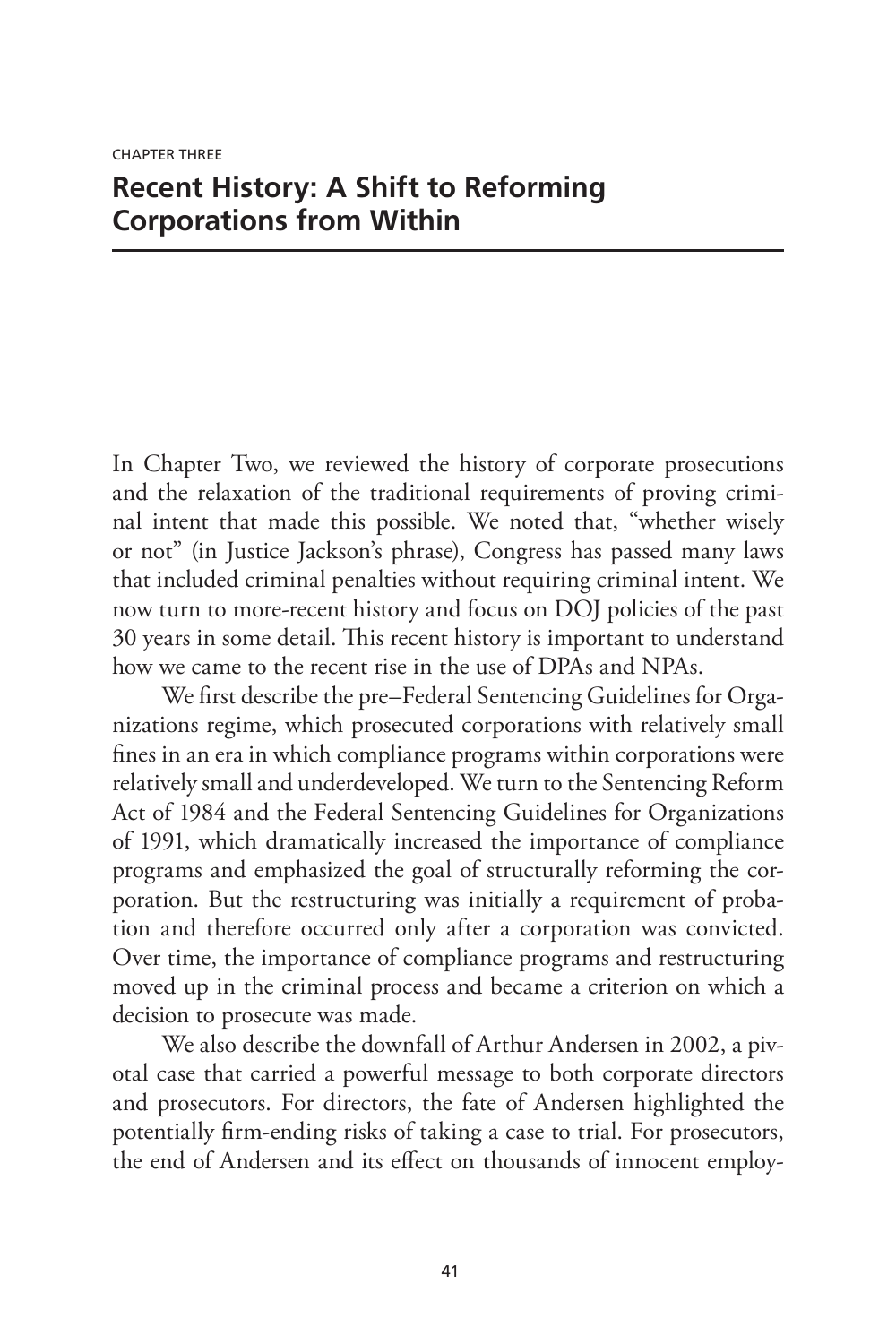ees and stakeholders highlighted the potential collateral damage that aggressively pursuing a corporate prosecution can entail.

Perhaps as a result of this renewed appreciation of the downsides of conventional criminal proceedings, DPAs and NPAs became much more popular. These allowed prosecutors to accomplish their objective of reforming the corporation without the risk, expense, and delay of trial, and they permitted corporations to avoid the collateral consequences of formal prosecution.

But the proliferation of these agreements has created its own complications. It partly represents the increasing privatization of a historically public function—prosecuting and enforcing the criminal law. For example, private-sector compliance monitors hired by the companies ensure that the terms of the NPA or DPA are met and can investigate culpable individuals. In addition, corporations also have increased incentives to investigate potential wrongdoing before the government learns of the problem and potentially disclose information inculpating individual defendants to federal prosecutors. But these private actors do not have the same checks and balances that public prosecutors and police face. Although DPA-required monitors may be effective tools to reform errant corporations, their profusion calls for increased scrutiny and an appreciation of their disadvantages.

## **The Traditional Approach: Prosecuting the Corporation, Not Individuals**

Prior to the 1990s, DOJ focused relatively more on prosecuting corporations than individuals when targeting corporate criminal liability.<sup>1</sup> Between 1988 and 1990, for example, no individual defendant was convicted in one-third of cases in which an organization was also sen-

<sup>&</sup>lt;sup>1</sup> Jennifer Arlen, "Removing Prosecutors from the Boardroom: Limiting Prosecutorial Discretion to Impose Structural Reforms," in Anthony S. Barkow and Rachel E. Barkow, eds., *Prosecutors in the Boardroom: Using Criminal Law to Regulate Corporate Conduct*, New York: New York University Press, 2011, pp. 62–86.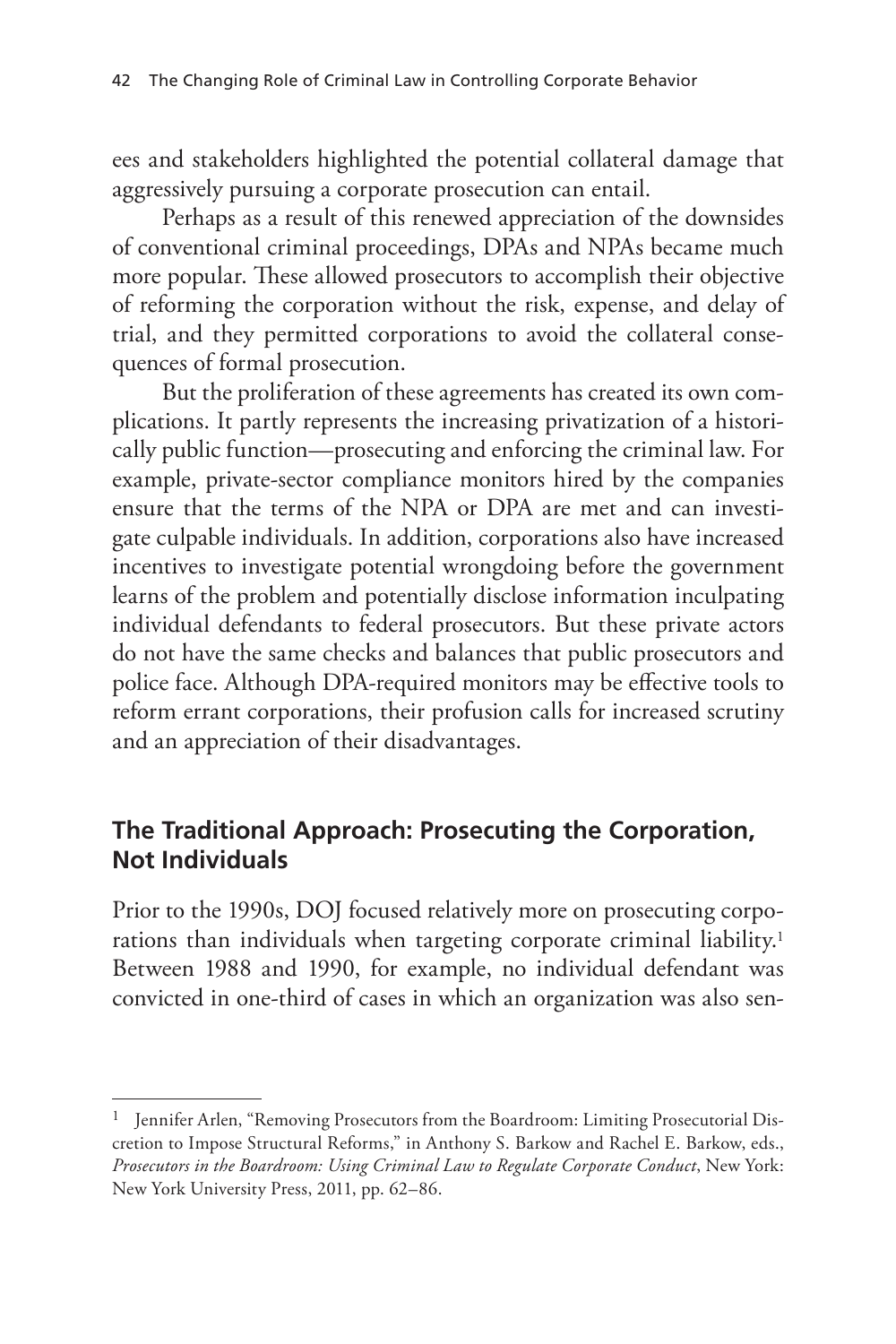tenced for a crime (except antitrust offenses).<sup>2</sup> Corporate sanctions were also comparatively small and typically involved fines similar in magnitude to ones levied against individuals who were convicted of similar offenses. For example, Cohen found that 60 percent of corporations sentenced in federal court were fined \$10,000, and the average was just \$45,790.<sup>3</sup> DPAs and other efforts at structural reform of the offending firm were extremely uncommon. Because the fines were relatively modest, the incentive effects of the criminal liability were also comparatively limited.

As a result of this regime, corporations also had limited incentives to actively police themselves or report potentially criminal wrongdoing to authorities. For example, under longstanding Delaware corporate law of the era, directors were not required to adopt a compliance program absent notice of wrongdoing. The opinion in the leading case of the era explained that "there is no duty upon the directors to install and operate a corporate system of espionage to ferret out wrongdoing which they have no reason to suspect exists."4 As a result, firms had limited incentives to develop compliance programs. Indeed, as commentators have pointed out, firms had incentives *not* to develop compliance programs or to discover wrongdoing because any such discovery could, in fact, lead to civil or criminal liability that might not otherwise exist. Thus, there were considerable incentives for corporate directors to adopt a head-in-the-sand approach with respect to potential criminal activity.

The absence of robust corporate compliance programs meant that that individual offenders were less likely to be caught. Unlike many other crimes, crime that takes place within an organization is often difficult to detect. Even once criminal activity is suspected or detected, it can be very difficult for outside agencies to identify the culpable parties. Developing a case beyond a reasonable doubt against a particular

<sup>&</sup>lt;sup>2</sup> Mark A. Cohen, "Corporate Crime and Punishment: An Update on Sentencing Practice in the Federal Courts, 1988–1990," *Boston University Law Review*, Vol. 71, No. 2, March 1991, pp. 247–280, p. 268.

<sup>3</sup> Cohen, 1991, pp. 254–256.

<sup>4</sup> *Graham v. Allis-Chalmers Mfg. Co*., 188 A.2d 125, 130 (Del. 1963).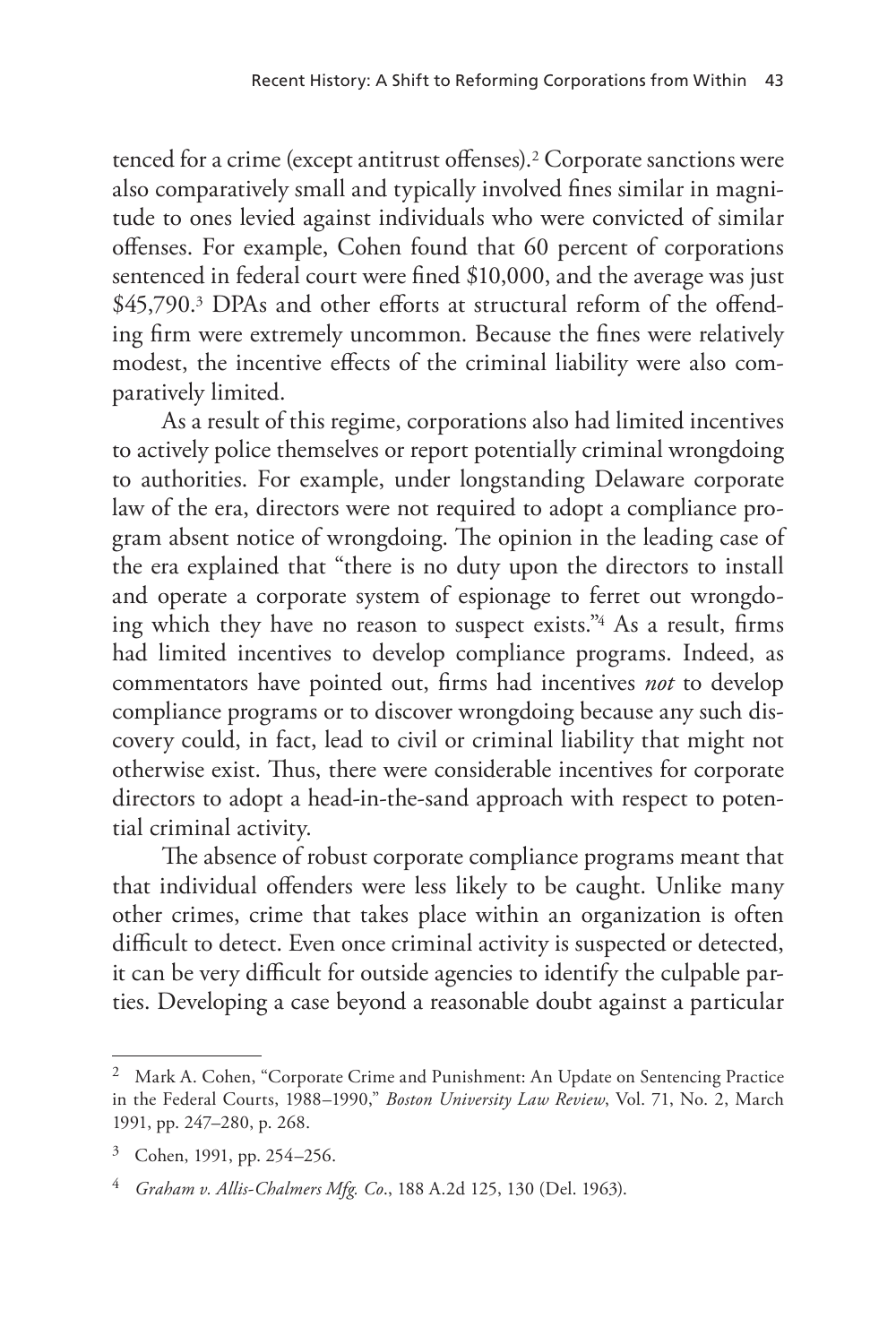individual is even more difficult. The complex, decentralized nature of organizations can also mean that the individuals who commit criminal actions may not be the most culpable and may be doing so at the direction or suggestion of someone else.

The focus on prosecuting corporations rather than individuals in this era also differentially affected the incentives facing closely held, as opposed to publicly traded, corporations. As Jennifer Arlen has noted, vicarious corporate criminal liability is arguably more effective at deterring crime in closely held corporations than for large publicly traded companies.<sup>5</sup> In closely held corporations, the owners of the firm are often the managers. By placing the criminal liability on the organization itself, the owner's interest in the firm is directly affected. This creates incentives for the owner/managers to prevent criminal wrongdoing.

In contrast, for large publicly held corporations, the incentives are more diffuse. Unless the perpetrator has a substantial equity position in the firm, criminal sanctions applied to the firm may not directly act as a deterrent. Although the shareholders have an interest in having the firm itself police employees to prevent criminal activity that harms the value of the company, this set of incentives is more indirect than those that exist in the privately held corporation and the familiar principalagency problems associated with divergent management and shareholder interests can apply. On the other hand, many compensation packages for chief executive officers (CEOs) are tied to share prices, and most directors are likely to want to avoid criminal investigations, so this distinction between the incentives facing directors of privately held and public corporations may be more theoretical than actual.

<sup>5</sup> Arlen, 2011, pp. 69–70.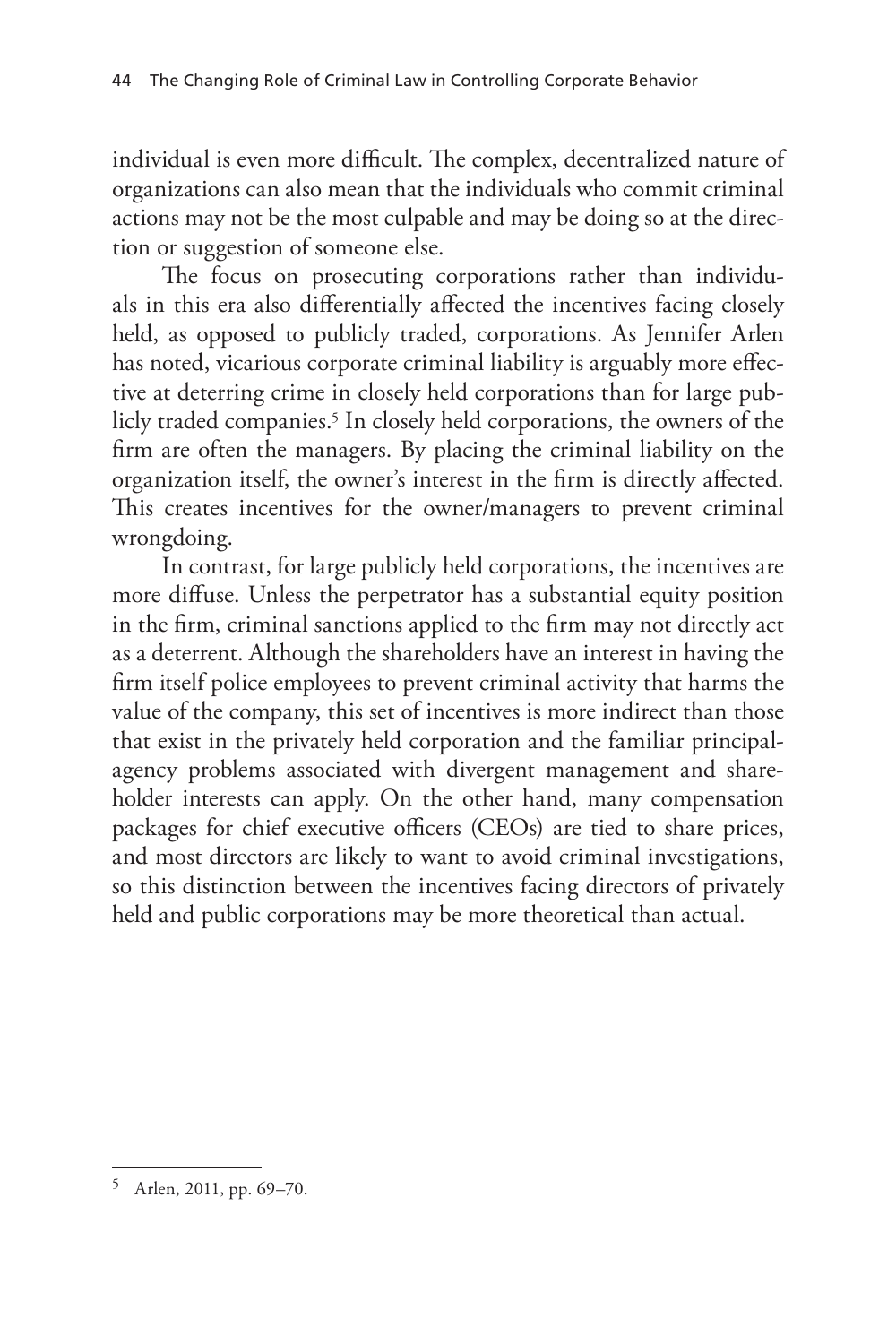## **Guidelines Era: The Start of Structural Reforms**

In 1984, the Sentencing Reform Act<sup>6</sup> accomplished a vast change in federal sentencing for both the individual and the corporation. The law was enacted by an unusual coalition of liberals and conservatives.<sup>7</sup> Liberals expressed concern that judicial discretion was undermining the rule of law because some defendants received unequal sentences. Conservatives were generally concerned with what they perceived as undue leniency in sentencing. The result was a regime that permitted individual judges far less individual discretion and generally increased sentences and fines.<sup>8</sup> In the context of corporate law, this dynamic was manifested by the enactment of the Federal Sentencing Guidelines for Organizations from 1991 that put a new emphasis on (1) imposing structural changes on convicted organizations, (2) increasing fines, (3) prosecuting individuals, and (4) prosecuting a corporation only if it neglected compliance.

### **Imposing Structural Changes**

The guidelines increased the role of structural changes in response to corporate crimes. The introductory comment to the Federal Sentencing Guidelines for Organizations emphasized the need to undertake systemic changes at the organization:

[P]robation is an appropriate sentence for an organizational defendant when needed to ensure that another sanction will be fully implemented, or to ensure that steps will be taken within the organization to reduce the likelihood of future criminal conduct.

<sup>6</sup> U.S. Code, Title 28, Judiciary and Judicial Procedure, Part III, Court Officers and Employees, Chapter 58, United States Sentencing Commission, Section 991, United States Sentencing Commission—Establishment and Purposes, 1988.

<sup>7</sup> See generally Kate Stith and José A. Cabranes, *Fear of Judging: Sentencing Guidelines in the Federal Courts*, Chicago, Ill.: University of Chicago Press, 1998, pp. 38–48.

<sup>8</sup> James M. Anderson, Jeffrey R. Kling, and Kate Stith, "Measuring Interjudge Sentencing Disparity: Before and After the Federal Sentencing Guidelines," *Journal of Law and Economics*, Vol. 42, No. S1, April 1999, pp. 271–308.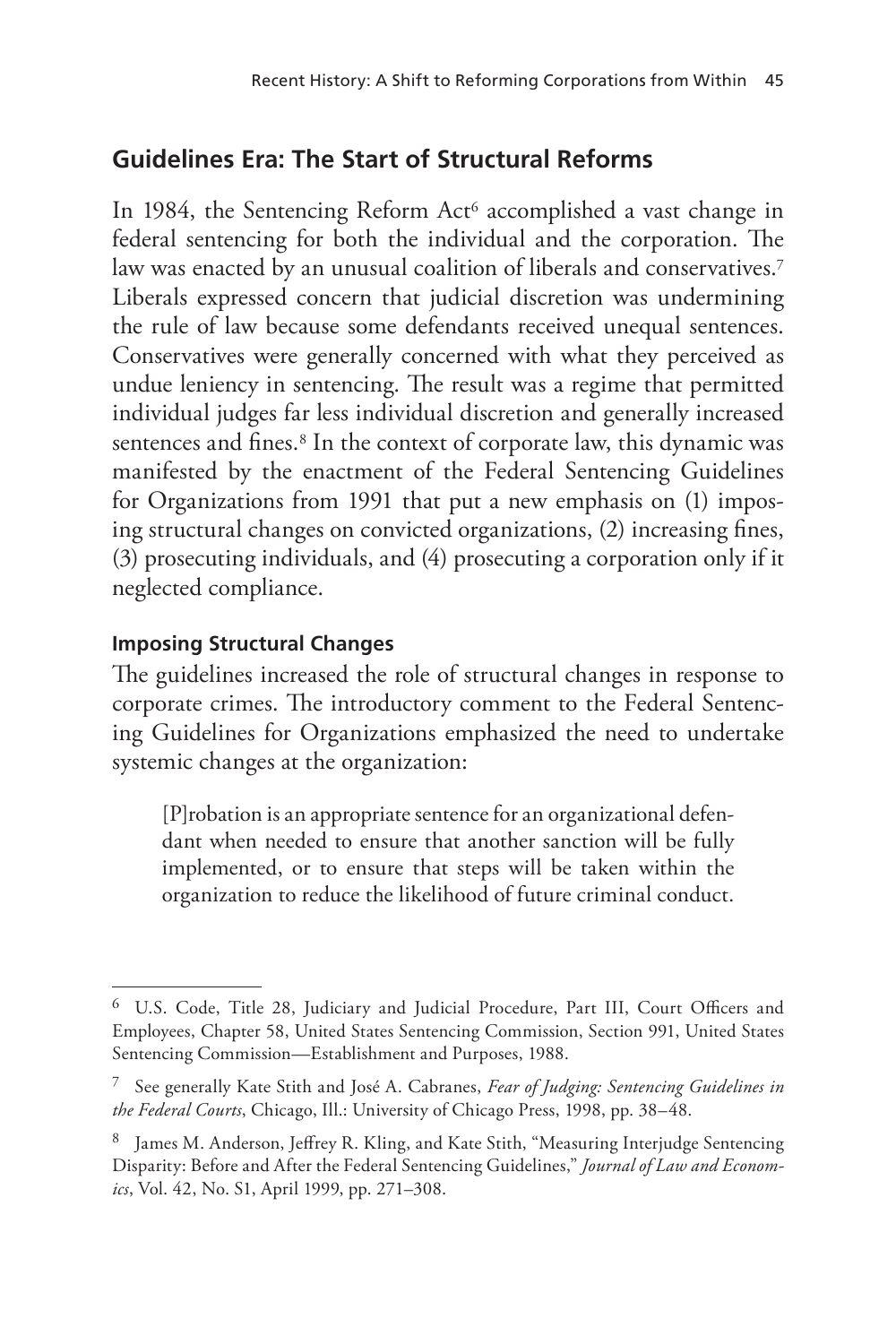These guidelines offer incentives to organizations to reduce and ultimately eliminate criminal conduct by providing a structural foundation from which an organization may self-police its own conduct through an effective compliance and ethics program. The prevention and detection of criminal conduct, as facilitated by an effective compliance and ethics program, will assist an organization in encouraging ethical conduct and in complying fully with all applicable laws.<sup>9</sup>

The guidelines expanded the circumstances under which a judge was required to impose probation on a corporation.10 It also increased the range of structural changes that prosecutors could enact as part of probation. These include the condition that the organization not commit another federal, state, or local crime; restitution; community service; and "other conditions that . . . are reasonably related to the nature and circumstances of the offense."11 The guidelines also emphasized the development of compliance and ethics programs as a condition of probation.12

Probation substantially raised the effective penalty on a corporation for a subsequent violation because the corporation could be punished for the violation of the terms of probation in addition to whatever penalties accompanied the new offense.

#### **Increasing Fines**

Prior to the 1980s, corporations were generally punished by using the same sanctions that were set out in the statute as applicable to individual defendants. The deterrent effect, however, of a \$10,000 fine is likely to be substantially greater for an individual defendant than for a large or even midsized corporation that grosses millions of dollars annually.

<sup>9</sup> U.S. Sentencing Commission, *Federal Sentencing Guidelines Manual*, Washington, D.C., 2011, p. 504.

<sup>&</sup>lt;sup>10</sup> U.S. Sentencing Commission, 2011, § 8D1.1(a) (enumerating circumstances under which "the court shall order a term of probation").

<sup>&</sup>lt;sup>11</sup> U.S. Sentencing Commission, 2011, § 8D1.3(c).

<sup>12</sup> U.S. Sentencing Commission, 2011, § 8D1.4(b)(1).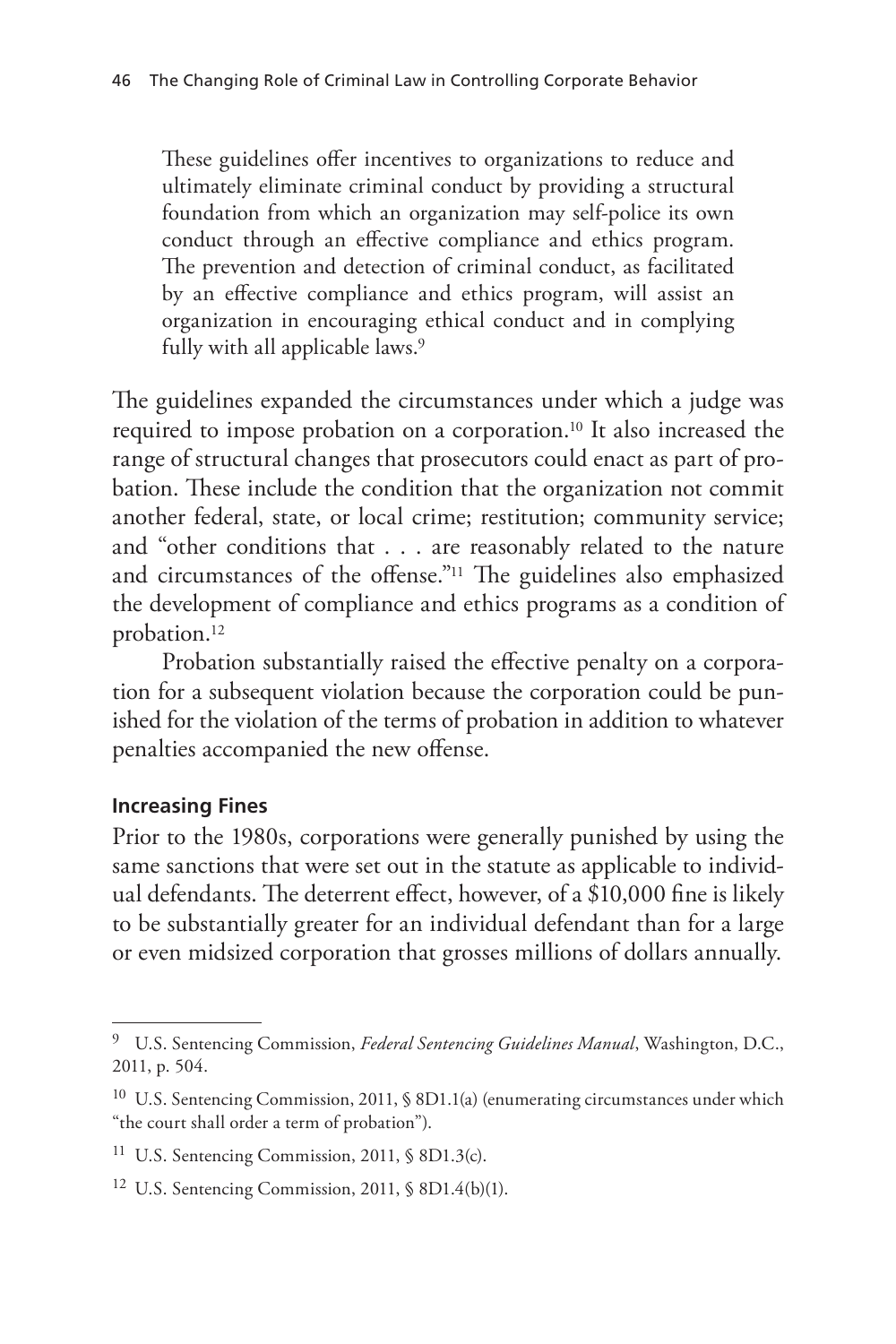Beginning in the 1980s, Congress increased the sanctions applicable to corporations and directed the U.S. Sentencing Commission to set forth sentencing guidelines applicable to organizations separately from those applicable to individuals. In response, in 1991, the U.S. Sentencing Commission enacted the Federal Sentencing Guidelines for Organizations. These substantially increased the fines that corporations paid and also included nonfine sanctions, including restitution to victims of the criminal offense and remediation, where possible.13

Empirical research indicates that these efforts successfully increased the criminal fines paid by defendant organizations. After publication of the guidelines, criminal fines imposed on publicly held corporations increased an order of magnitude, from \$1.9 million to \$19 million (in 1996 dollars).14 In cases governed by the Federal Sentencing Guidelines for Organizations, median fines went from \$633,000 to \$3.1 million.15 In an effort to measure the guidelines' effect on total sanctions, one study summed criminal fines, nonfine criminal monetary sanctions, government civil penalties, and private civil sanctions. The study found that these sanctions, on average, for convicted publicly held companies went from \$13.3 million before the guidelines to more than \$49 million afterward.<sup>16</sup>

#### **Prosecuting Individual Defendants**

The Sentencing Reform Act that created the guidelines was also motivated, in part, by concern that white-collar defendants were receiving overly lenient sentences and that judges were reluctant to send whitecollar offenders to prison.<sup>17</sup> Prior to publication of the guidelines,

<sup>13</sup> U.S. Sentencing Commission, 2011, §§ 8B1 ("Remedying Harm from Criminal Conduct"), 8D1.1 ("Imposition of Probation: Organizations").

<sup>14</sup> C. Alexander, Arlen, and Cohen, 1999, p. 410.

<sup>15</sup> C. Alexander, Arlen, and Cohen, 1999.

<sup>16</sup> C. Alexander, Arlen, and Cohen, 1999, p. 420.

<sup>17</sup> See U.S. Senate, *P.L. 98-473, Continuing Appropriations, 1985—Comprehensive Crime Control Act of 1984*, S. Rep. 98-225, August 4, 1983, p. 177. Liberals who supported the Sentencing Reform Act expressed concern that white-collar criminals were not punished sufficiently. See generally Stith and Cabranes, 1998, pp. 38–48.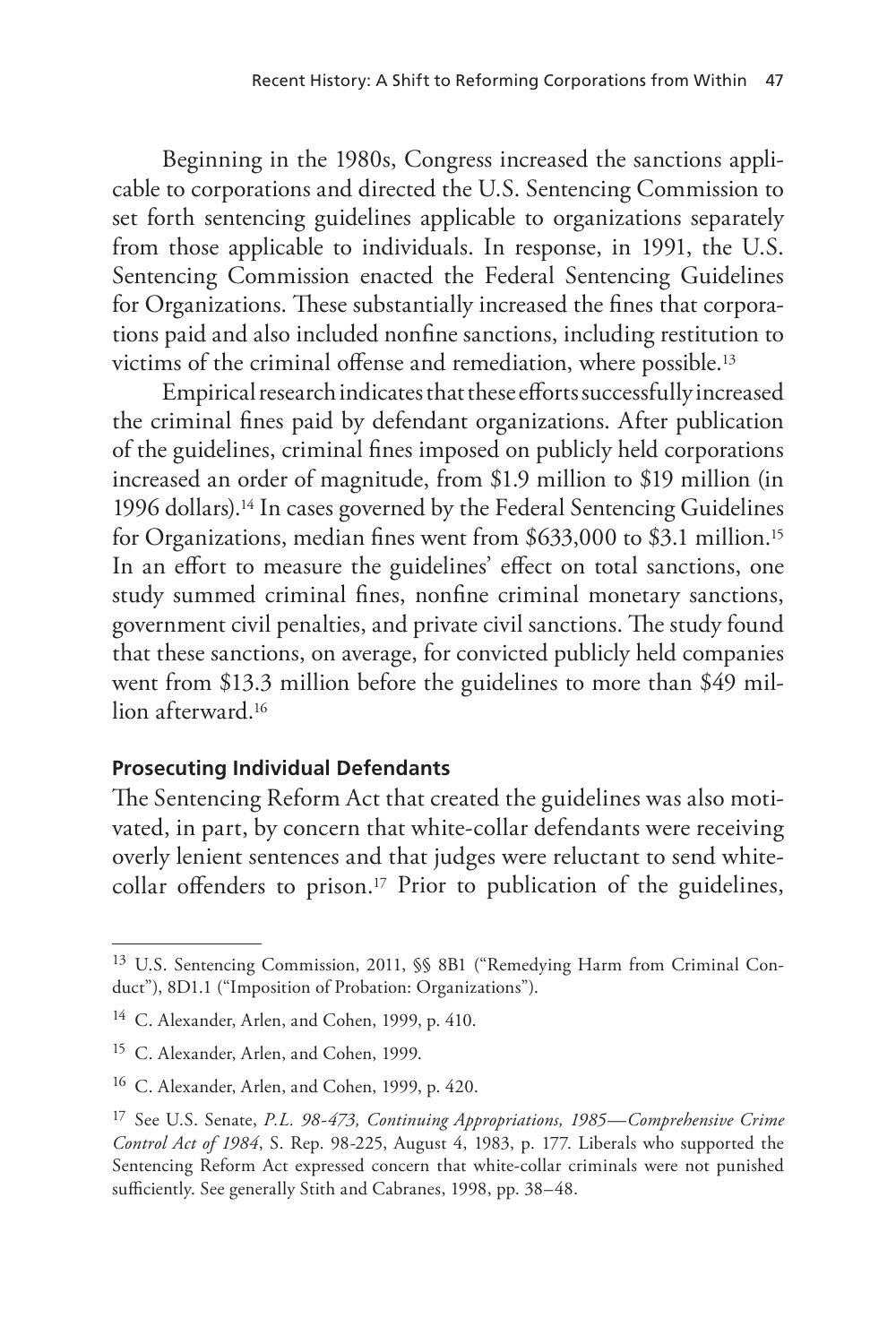white-collar criminals were much less likely to go to prison than non–white-collar criminals who stole similar amounts, and, when they did go to prison, their sentences were substantially shorter.<sup>18</sup>

Consistently with this legislative sentiment, DOJ focused more on prosecuting individuals than the corporation.19 Similarly, the typical sentences sought by prosecutors increased in severity, with a shift from probation to prison time as the primary component of the sentence.20 After publication of the guidelines, white-collar sentences of all types increased. Only 30 percent of fraud defendants were sentenced to just probation, in comparison with the 57 percent who received that sentence before there were guidelines.<sup>21</sup> In addition, the Sentencing Commission twice raised the individual guideline sentences for theft and fraud of all types, in 1998 and 2001.<sup>22</sup>

#### **Emphasizing Compliance Programs**

Not only were compliance programs routinely incorporated in conditions of probation but they were also employed as a way of reducing liability after conviction. The Federal Sentencing Guidelines for Organizations mandated lower fines for corporations with effective

<sup>&</sup>lt;sup>18</sup> Stephen Breyer, "The Federal Sentencing Guidelines and the Key Compromises Upon Which They Rest," *Hofstra Law Review*, Vol. 17, No. 1, Fall 1988, pp. 1–50, p. 20. Statistics collected by the Sentencing Commission showed that, before the guidelines existed, 57 percent of fraud defendants received probation (U.S. Sentencing Commission, *Supplementary Report on the Initial Sentencing Guidelines and Policy Statements*, June 18, 1987, pp. 68–69, Tables 2 and 3).

<sup>19</sup> Arlen, 2011, p. 74.

<sup>20</sup> Arlen, 2011.

<sup>&</sup>lt;sup>21</sup> Frank O. Bowman III, "A Challenge to the Rationale for General Economic Crime Sentence Increases Following Sarbanes-Oxley: Letter of Frank Bowman to U.S. Sentencing Commission," *Federal Sentencing Reporter*, Vol. 15, No. 4, April 2003a, pp. 284–290, pp. 286–287, Figures 5a and 5c.

<sup>22</sup> U.S. Sentencing Commission, "Sentencing Guidelines for United States Courts," *Federal Register*, Vol. 66, No. 109, June 6, 2001, pp. 30512–30563, p. 30,540 (stating the Sentencing Commission's reasons for consolidating guidelines for theft and fraud); U.S. Sentencing Commission, "Sentencing Guidelines for United States Courts," *Federal Register*, Vol. 63, No. 229, November 30, 1998, pp. 65979–65993, pp. 65,982–65,992.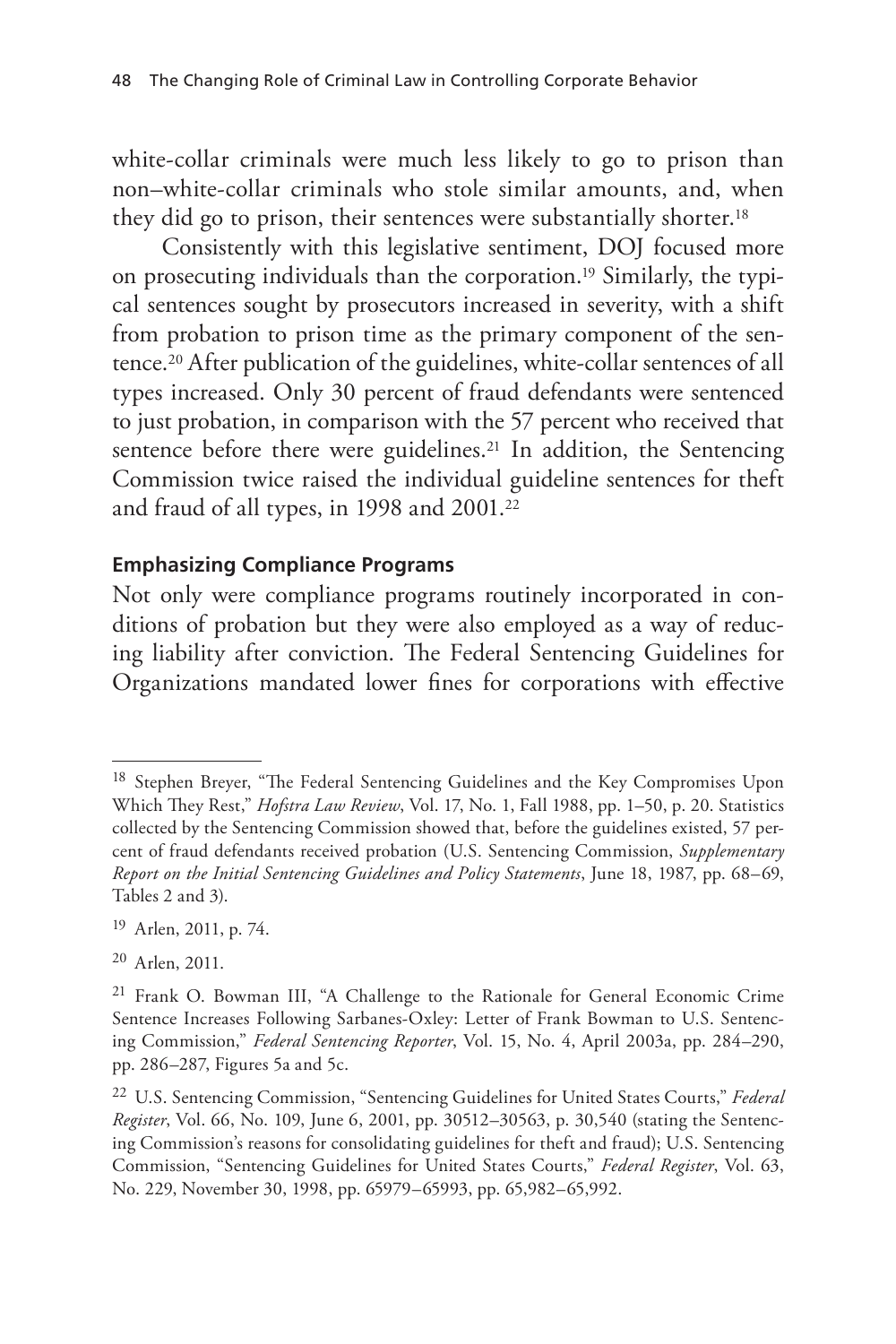compliance programs.23 Similarly, the guidelines called for a less severe penalty for any firm that reported the misconduct promptly upon its discovery and cooperated fully with federal authorities.<sup>24</sup>

Although the guidelines encouraged the development of compliance programs and cooperation with the government in enforcement, some felt that the guidelines did not go far enough in reducing penalties for firms with compliance programs. Arlen, for example, argued that criminal liability still resulted in "enormous negative consequences . . . as a result of collateral penalties, civil damages actions, and in some situations, enhanced reputational penalties."25

Although this incentive regime was an improvement over the incentives for director ignorance created by the approach in place before the guidelines existed, the enormous consequences of a criminal conviction might still deter the development of a robust program to discover problems. For the rational firm, the disadvantages of discovering criminal activity and the subsequent conviction might outweigh the postconviction advantages of having a robust compliance program.

In the early years of the guidelines, a preference emerged for restructuring corporations found guilty of crimes. Through outside monitors, corporate probation, and the importance of cooperation for Federal Sentencing Guidelines calculation after an offense is identified and prosecuted, prosecutors and the Sentencing Commission emphasized the goal of improving and restructuring the errant organization

If the organization (A) prior to an imminent threat of disclosure or government investigation; and (B) within a reasonably prompt time after becoming aware of the offense, reported the offense to appropriate governmental authorities, fully cooperated in the investigation, and clearly demonstrated recognition and affirmative acceptance of responsibility for its criminal conduct, subtract 5 points.

<sup>25</sup> Arlen, 2011, p. 75. Among the most serious of the collateral consequences was debarment being banned from doing business with the federal government. This "collateral" penalty could have the effect of essentially ending companies for which the federal government is a major customer. Similarly, federal or state regulators could be required to revoke licenses that are necessary for the firms' core businesses. As we explain in the next chapter, debarment actions have increased substantially in the past several years.

<sup>&</sup>lt;sup>23</sup> U.S. Sentencing Commission, 2011, § 8C2.5(f) ("Effective Compliance and Ethics Program").

<sup>&</sup>lt;sup>24</sup> U.S. Sentencing Commission, 2011, § 8C2.5(g)(1):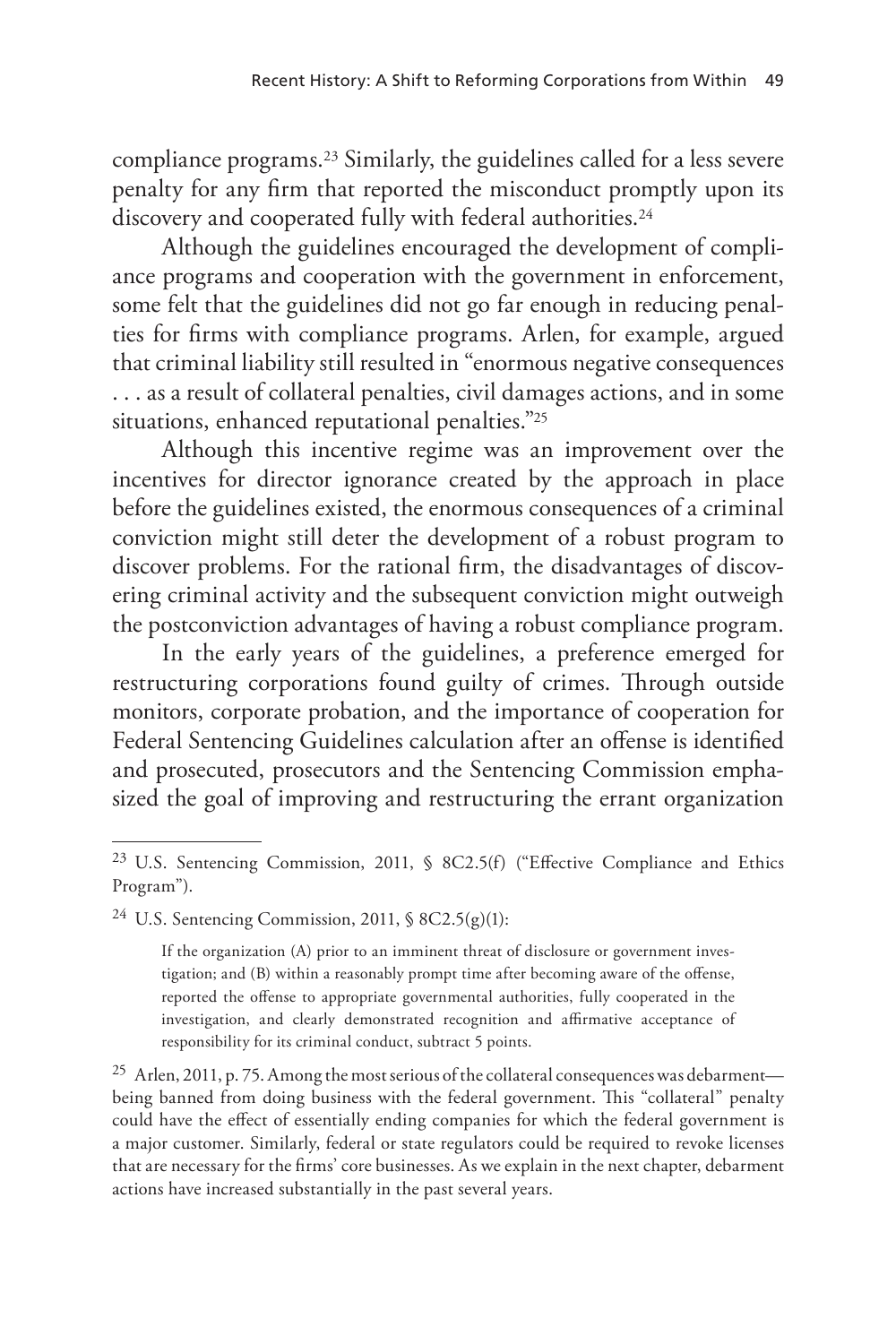rather than punishing it. It accomplished this by requiring firms to create compliance programs to ensure that the problems that led to federal investigation were eliminated. It is striking how similar this goal was to one of the classical goals of criminal law—rehabilitation of the offender.26

## **The Rise of the Nonprosecution Agreement**

Beginning in the late 1990s, prosecutors more aggressively sought to reform the corporation itself by using DPAs and NPAs. In this section, we discuss the policy changes that DOJ made for corporate prosecutions. These new directions in policy both help explain some of the variation that we observe in corporate prosecutions and, at times, prove controversial as a matter of procedural law.

### **Holder Memorandum**

The first steps toward the increasing role of compliance and cooperation occurred in the late 1990s. To centralize guidance for federal prosecutors, Deputy Attorney General Eric Holder issued a policy statement in 1999 titled "Bringing Criminal Charges Against Corporations" (the "Holder memorandum").27 Although the memorandum encouraged prosecution of culpable corporations, it also emphasized compliance and cooperation as key criteria for prosecutors to use in deciding whether to prosecute a corporation. Rather than simply reducing the penalties sought by DOJ in exchange for alternative approaches, the Holder memorandum stated that prosecutors should not prosecute

<sup>&</sup>lt;sup>26</sup> This is all the more remarkable because this development occurred at perhaps the nadir of the importance placed on rehabilitation in U.S. criminal law. Individualized rehabilitation of offenders as a goal or justification of punishment was deemphasized and sometimes thought naïve in the 1980s and early 1990s, with numerous jurisdictions abandoning indeterminate sentencing for individuals and retribution, deterrence, and incapacitation being touted as the central goals of criminal law. Yet in this very same period, prosecutors worked at reforming organizations rather than individuals.

<sup>&</sup>lt;sup>27</sup> Eric Holder, deputy attorney general, "Bringing Criminal Charges Against Corporations," memorandum to all component heads and U.S. Attorneys, Washington, D.C., June 16, 1999.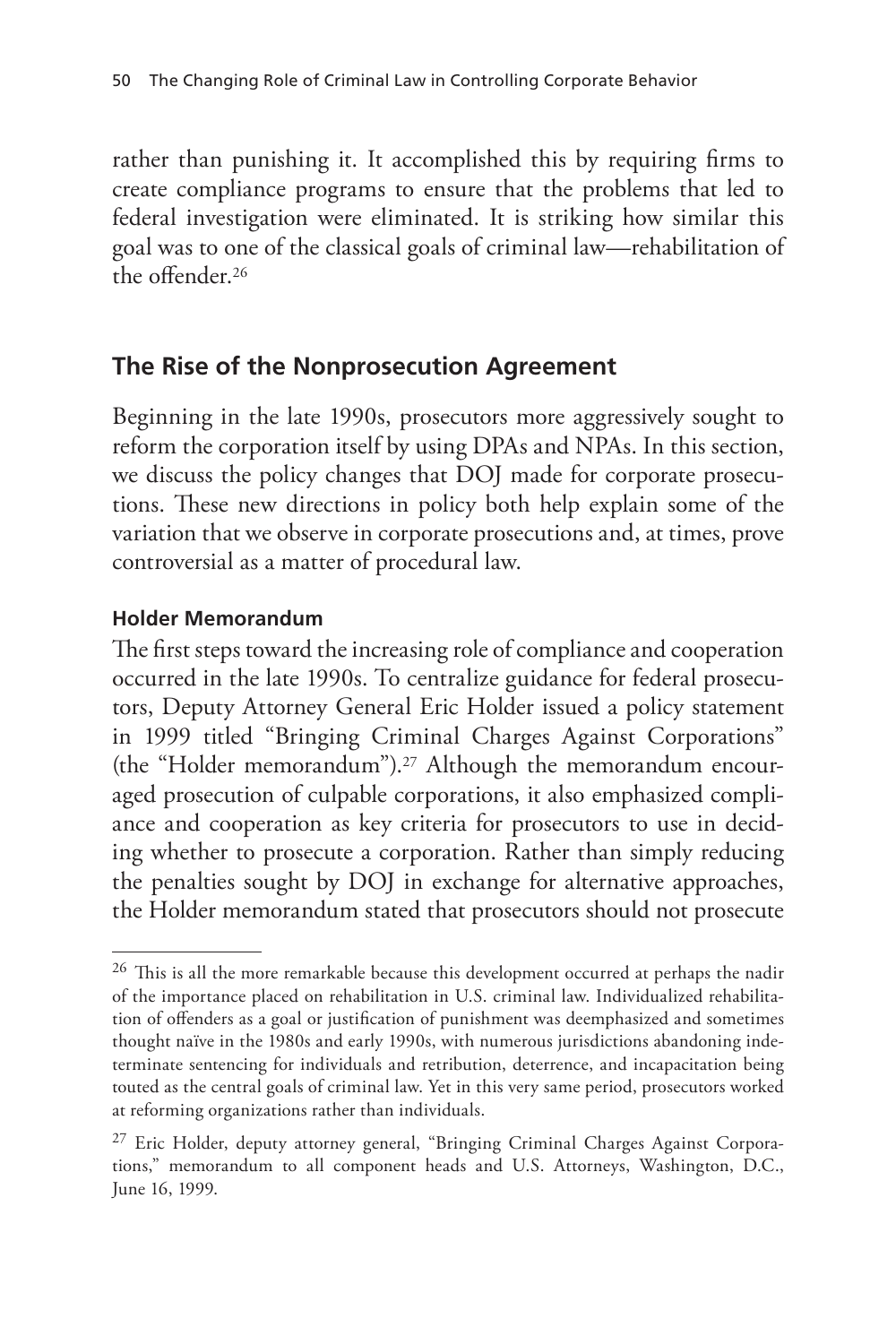firms that met their enforcement duties. The possibility of getting a corporation to voluntarily agree to a having compliance program became a key aspect of any DOJ decision whether to prosecute an organization, not just something to incorporate into a sentence after conviction. However, the memorandum still left considerable discretion with individual prosecutors.

## **Thompson Memorandum: Use of Aggressive Litigation Strategies to Change Corporations**

In 2001, Enron collapsed as a result of major accounting fraud. WorldCom followed shortly thereafter. There was considerable political pressure to address white-collar crime.28 On July 30, 2002, President George W. Bush signed SOX, which substantially increased the penalties for fraudulent financial activity. In January 2003, a memorandum issued by then–Deputy Attorney General Larry Thompson superseded the Holder memorandum.<sup>29</sup>

The Thompson memorandum took a relatively aggressive and encompassing view of corporate criminal liability but also suggested "pretrial diversion" as an important tool for prosecutors seeking to "alter corporate behavior." DPAs and NPAs became key components for pretrial diversion programs, as well as an effective way to reform corporations from within.

Although neither the potentially expansive scope of corporate liability based on the actions of employees of the organization nor the use of pretrial diversion and NPAs or DPAs was entirely new, the Thompson memorandum resulted in more-aggressive use of NPAs and DPAs in subsequent years.

The Thompson memorandum also suggested the use of several potent but controversial new litigation strategies in the quest to reform wayward corporations. These included discouraging corporations from

<sup>&</sup>lt;sup>28</sup> See generally Frank O. Bowman III, "Editor's Observations: The Sarbanes-Oxley Act and What Came After," *Federal Sentencing Reporter*, Vol. 15, No. 4, April 2003b, pp. 231–233, p. 231.

<sup>&</sup>lt;sup>29</sup> Larry D. Thompson, deputy attorney general, "Principles of Federal Prosecution of Business Organizations," memorandum to heads of department components and U.S. Attorneys, January 20, 2003.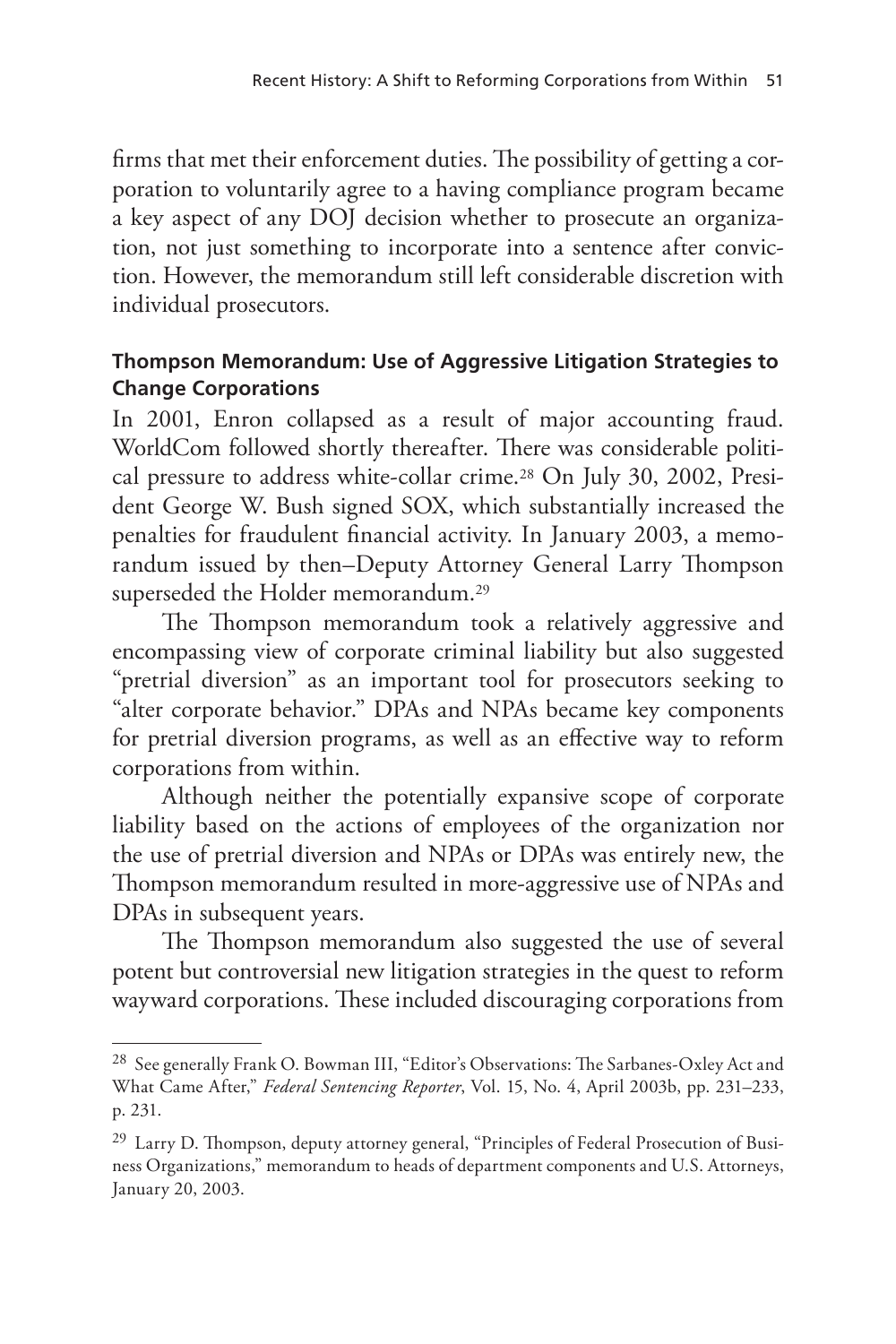providing counsel to individual defendants and encouraging corporations to waive the attorney–client privilege in order to qualify as having cooperating with the government for purposes of either avoiding formal charges or seeking leniency at sentencing. The memorandum suggested, "too often business organizations, while purporting to cooperate with a Department investigation, in fact take steps to impede the quick and effective exposure of the complete scope of wrongdoing under investigation." The Thompson memorandum similarly suggested that the use of joint defense agreements would be seen as evidence that the corporation was not sincere in its desire to cooperate with the government.<sup>30</sup>

Although these litigation strategies may have aided DOJ in investigating corporate misfeasance, they encountered considerable opposition from many academic commentators, the corporate bar, and, on occasion, the federal bench. The Thompson memorandum signified the high-water mark of the use of aggressive litigation strategies to change corporations. As we discuss, DOJ subsequently reduced its use of these aggressive tactics.

Ironically, these measures may have also undermined DOJ's stated goal of reforming the corporation from within by strengthening compliance programs. By potentially requiring the general counsel to reveal communications with employees, these efforts created disincentives for an employee to report possible misconduct or issues of questionable legality to a company's lawyers, potentially inadvertently hindering efforts at improving governance.

#### **The Fall of Arthur Andersen**

The downfall of the professional services firm Arthur Andersen in 2002 may have accelerated the use of DPAs and NPAs and continues to serve as a touchstone in the debates over the appropriate level of criminal intent in corporate prosecutions.

In September 2001, Enron was having serious difficulties. Its CEO, Jeffrey Skilling, abruptly resigned on August 14, and Michael C.

 $30$  A joint defense agreement allows information to be shared between two parties (e.g., a defendant corporation and an individual defendant) while still protecting the attorney– client privilege in that information.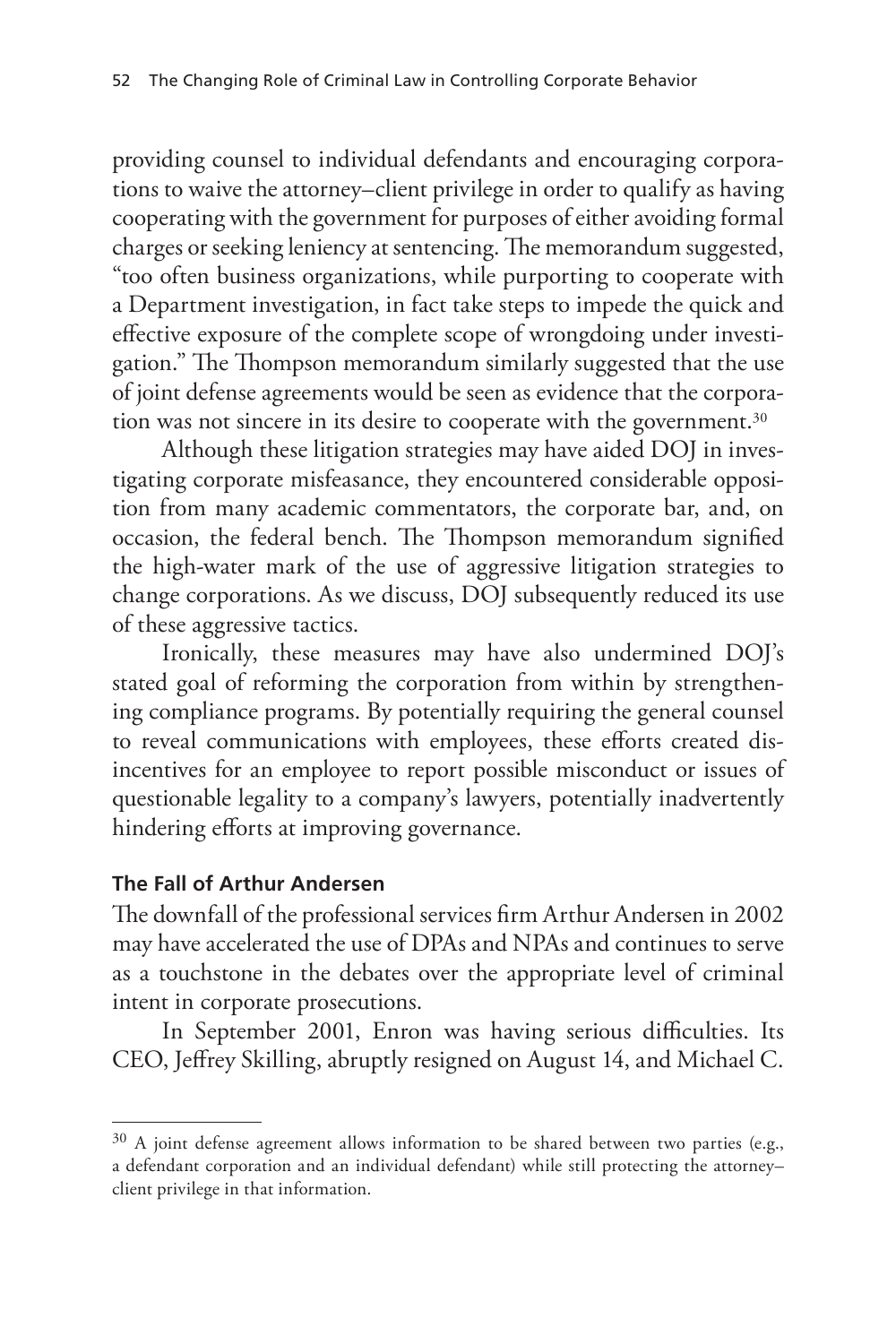Odom, a partner at Arthur Andersen partly responsible for Enron, was warned of looming problems with Enron's accounting. Andersen anticipated litigation and, on October 8, retained outside counsel to represent it. On October 10, Odom spoke at a training meeting that included ten individuals who worked on the Enron team. At this training, he urged everyone to comply with the firm's document-retention policy. According to the Supreme Court, he said,

[I]f it's destroyed in the course of [the] normal policy and litigation is filed the next day, that's great. . . . [W]e've followed our own policy, and whatever there was that might have been of interest to somebody is gone and irretrievable.<sup>31</sup>

Andersen's document-retention policy called for a single engagement file that "should contain only that information which is relevant to supporting our work."32 The policy also stated that, "in cases of threatened litigation, . . . . No related information will be destroyed." In a separate provision, the policy noted that, if Andersen is advised of litigation or subpoenas regarding a particular engagement, the related information should not be destroyed.

On October 19, Enron forwarded a letter indicating that the SEC had launched an investigation into Andersen. On October 20, the Enron crisis-response team within Andersen held a conference call. Nancy A. Temple, a lawyer employed by Enron, instructed everyone to make sure that they followed the document-retention policy. On October 23, David B. Duncan, the head of the Andersen–Enron engagement team, told the other partners at Andersen on the Enron team to ensure that their team members were complying with the documentretention policy. On October 30, the SEC opened a formal investigation and requested accounting documents. On November 8, the SEC served Enron and Andersen with subpoenas for records. Throughout

<sup>31</sup> *United States v. Andersen*, 374 F. 3d 281, 286 (5th Cir. 2004).

<sup>32</sup> *Arthur Andersen LLP v. United States*, 544 U.S. at n. 4.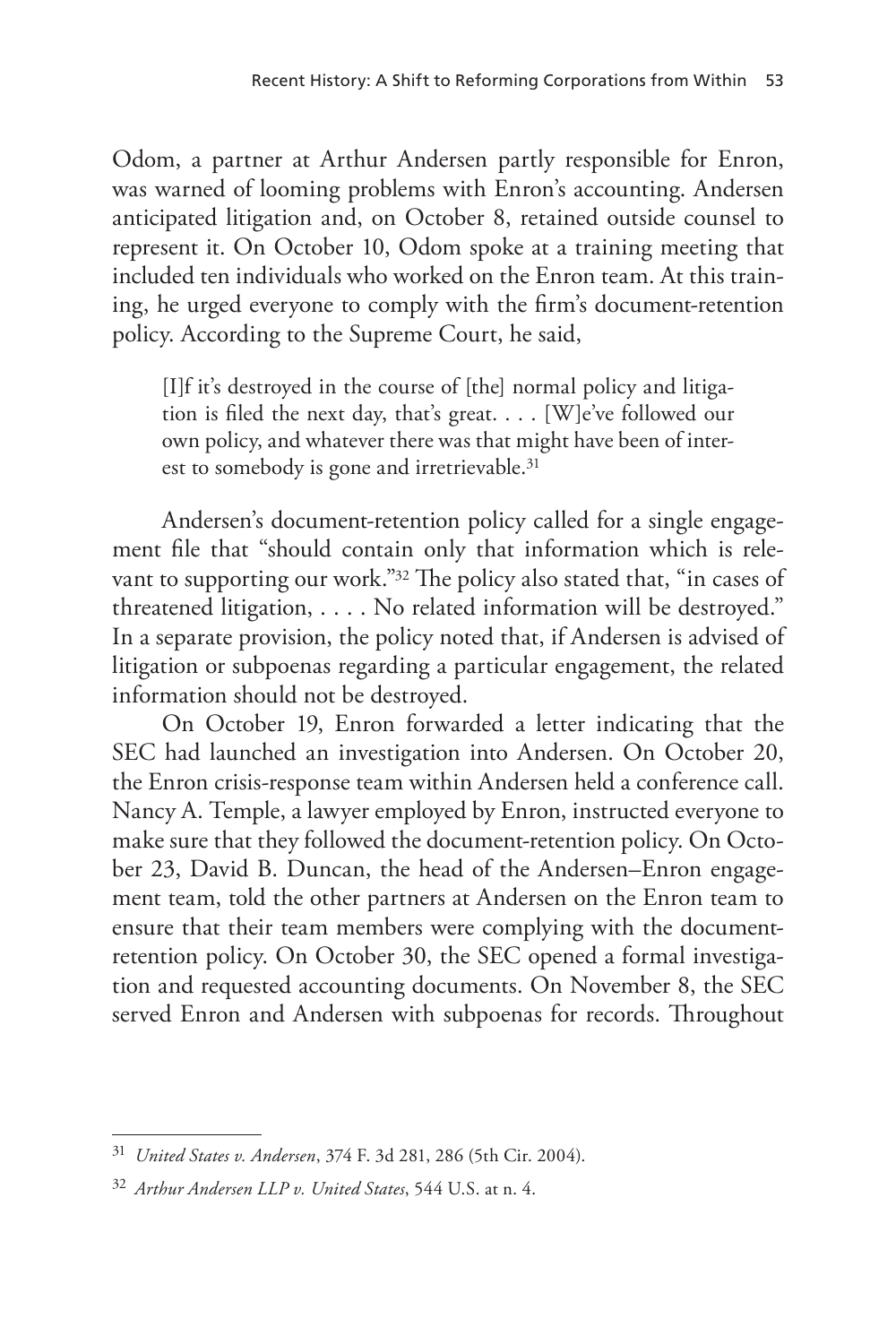this period, considerable paper and electronic document destruction occurred.33

After investigation of this chronology, Andersen was offered a plea deal to permit it to avoid indictment if it publicly acknowledged that it illegally destroyed documents and agreed to restrictions that were similar to probation.<sup>34</sup> This would have been one of the first largescale DPAs.35 However, apparently Andersen officials felt that such an admission would be just as destructive as an indictment or guilty plea, and they believed that they had broken no law.36 Instead, they decided to take the case to trial.

In March 2002, Andersen was indicted in the Southern District of Texas on one count of violating 18 U.S.C. §§ 1512(b)(2)(A) and (B). The specific allegation was that, between October 10 and November 9, Andersen "did knowingly, intentionally and corruptly persuade . . . other persons, to wit: Andersen's employees, with intent to cause" them to withhold documents from and alter documents for use in "official proceedings."

At trial, a critical issue was the issue of criminal intent. The government's theory was that Andersen violated the federal law that made it a crime to "knowingly . . . corruptly persuade another person . . . with intent to cause" that person to "withhold" or "alter" documents in an "official proceeding."37 Despite this statutory language, the jury instructions that the government sought and that the judge gave did not require the government to prove that individual actors within the firm understood that their actions were illegal, however. The instruc-

<sup>33</sup> *Arthur Andersen LLP v. United States*, 544 U.S. at n. 4.

<sup>34</sup> Kurt Eichenwald, "Andersen Refused a Probation Deal," *New York Times*, April 2, 2002.

<sup>35</sup> Eichenwald, 2002.

 $36$  Eichenwald, 2002. Once Andersen refused this agreement, prosecutors may have felt that they had no choice but to take the case to trial, if only to protect their credibility in negotiations with other companies.

<sup>37</sup> U.S. Code, Title 18, Crimes and Criminal Procedure, Part I, Crimes, Chapter 73, Obstruction of Justice, Section 1512, Tampering with a Witness, Victim, or an Informant, 1976,  $\P$  (b)(2)(A) (withholding testimony, records, documents, or other objects) and (B) (altering, destroying, mutilating, or concealing something with intent to impair its integrity or availability).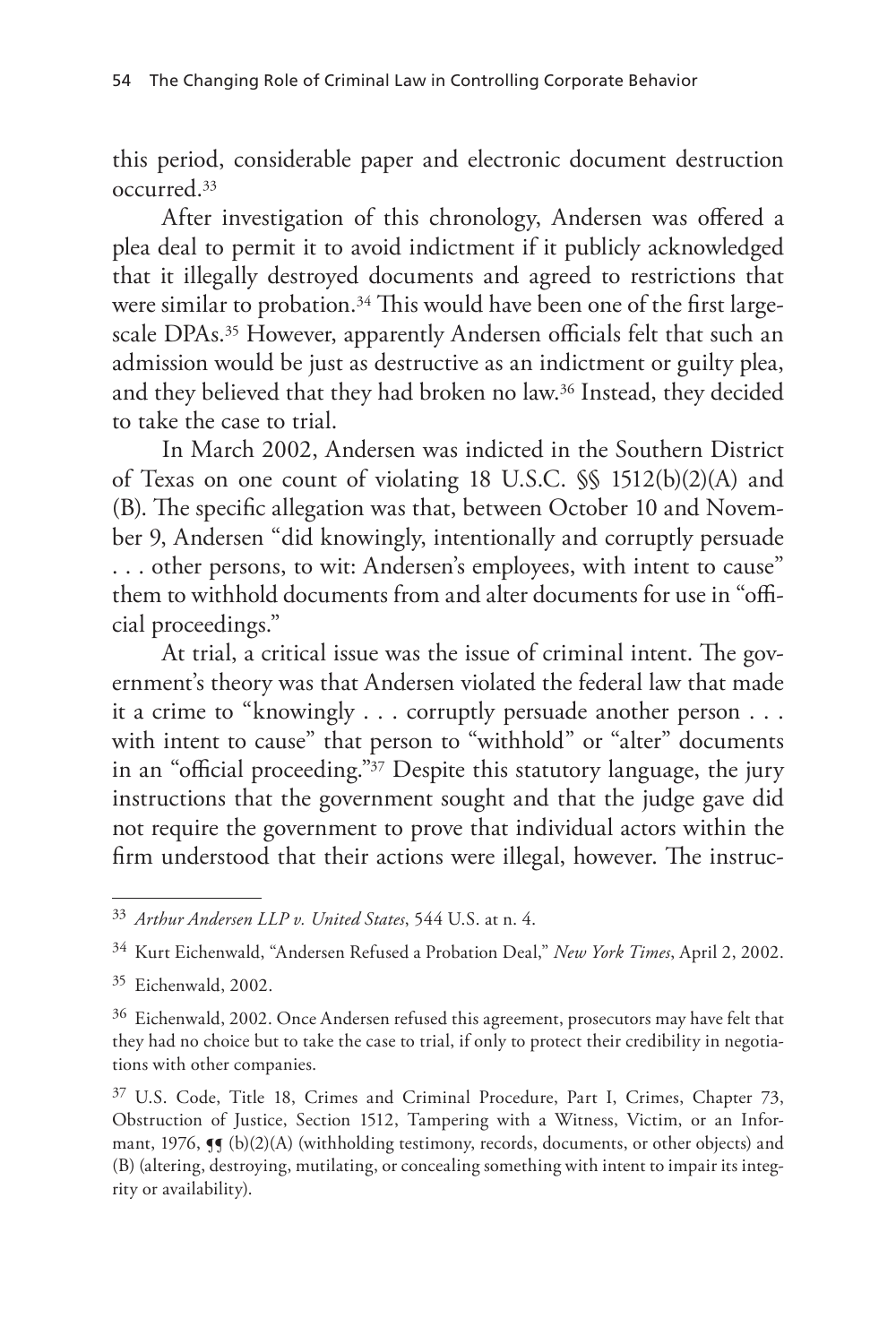tions permitted the jury to convict if they found that Andersen's actions "subvert[ed], undermine[d] or impede[d]" the government's investigation.38

On June 15, 2002, Arthur Andersen LLP was convicted for these actions. On August 31, 2002, the firm surrendered its certified public accountant (CPA) license and effectively ceased operations. The disproportionate effect that the actions of a handful of people had on a major organization was striking. Although the indictment alleged the misconduct of only a few individuals, approximately 28,000 employees of Arthur Andersen lost their jobs, the vast majority of whom had no role in or knowledge of the wrongdoing.39 Retired Andersen partners were also harmed.

The remnant of Andersen appealed the conviction on a variety of grounds, including the jury instruction. On May 31, 2005, the Supreme Court overturned the conviction of Arthur Andersen as a result of flaws in the jury instruction that removed a vital element of *mens rea*, whether the defendant realized that the document destruction was wrongful. The Court noted that it was not illegal to persuade a person to withhold documents from the government and that document-retention policies were appropriately and legally designed to do precisely that.40 The Court was sharply critical of the jury instructions, noting that jurors were not required to find that the defendants possessed "the requisite consciousness of wrongdoing. Indeed it is striking how little culpability the instructions required."41 But by this point, Andersen essentially no longer existed.

It seems unlikely that DOJ deliberately set out to destroy Andersen and undertake a prosecution that substantially punished thousands of innocent employees. How did such a thing occur? As is often the case

<sup>38</sup> *Arthur Andersen LLP v. United States*, 544 U.S. 696 (2005).

<sup>&</sup>lt;sup>39</sup> Delroy Alexander, Greg Burns, Robert Manor, Flynn McRoberts, and E. A. Torriero, "The Fall of Andersen," *Hartford Courant*, November 1, 2002; see also Unmesh Kher, "The End of Arthur Andersen?" *Time*, March 11, 2002 (noting that "some of Andersen's most prestigious and loyal clients . . . are cancelling contracts").

<sup>40</sup> *Arthur Andersen LLP v. United States*, 544 U.S. 696 (2005).

<sup>41</sup> *Arthur Andersen LLP v. United States*, 544 U.S. 696 (2005).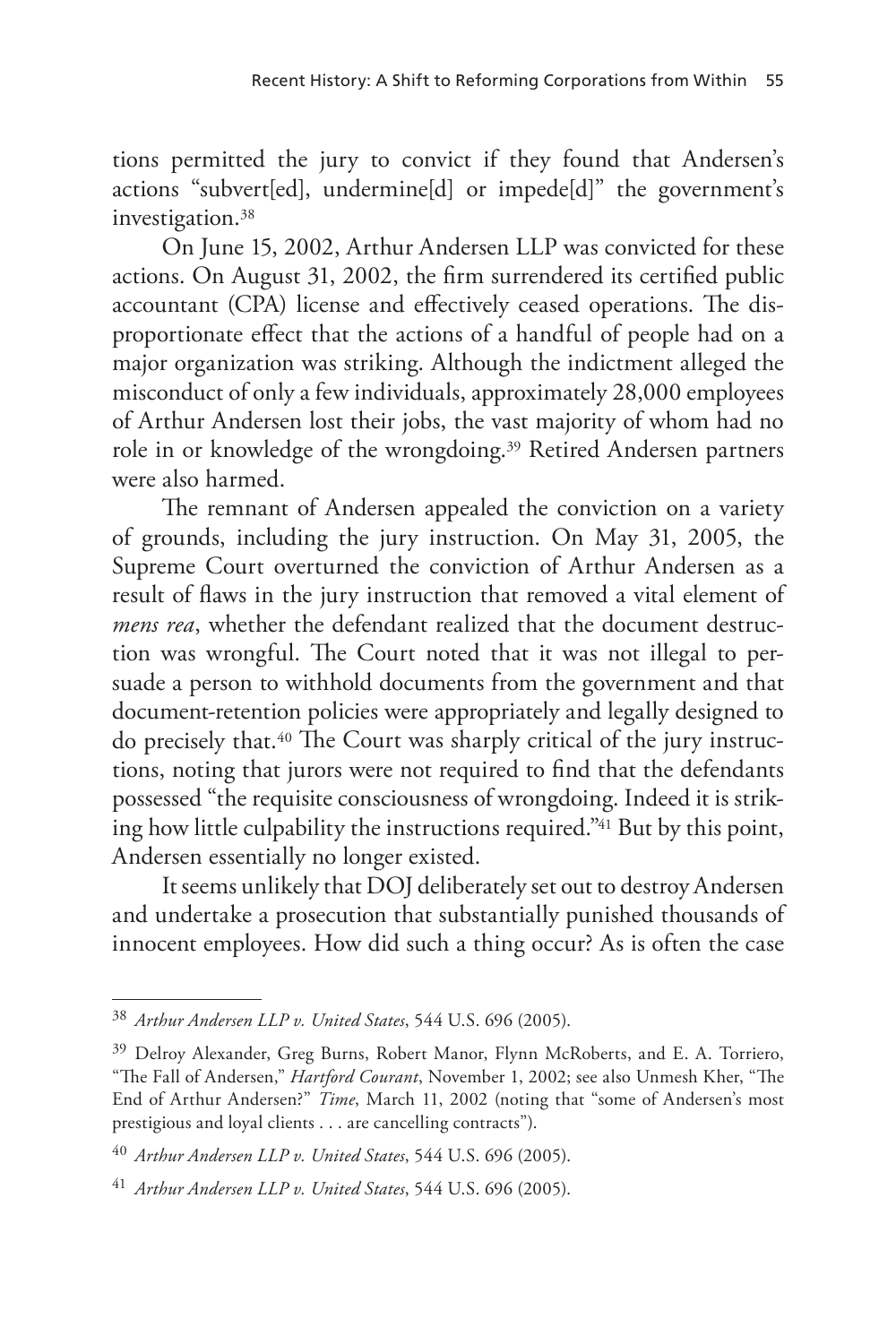in high-profile prosecutions, there was substantial political pressure to find and punish miscreants in the wake of the Enron debacle. And the discovery that Andersen employees were engaged in deliberate destruction of thousands of documents that were germane to the government's investigation surely aroused the ire of DOJ, the SEC, and the public at large.<sup>42</sup> The more populist retributivist urge to punish moral wrongdoing (as opposed to deter future violations) may have had an impact. $43$ 

The dynamics of plea-bargaining may also have played a role. Even if prosecutors did not want to actually convict the organization, their primary bargaining chip was the threat to indict the company.44 Once the company turned down the offer of probation, it would have been very difficult politically to back down from the earlier threat to indict. Such a concession in a high- profile case would probably be perceived to undermine DOJ's general credibility in negotiating plea bargains.

We resent crime, and in our rush to express our indignation, we may truly personify and hate the corporation. We may hate the mahogany paneling, the Lear jet, the smokestack, the glass tower, and *all* of the people inside. They—the mahogany and all of them—are responsible for the oil spill, the price-fixing, and the illegal campaign contributions. To superstitious people, villains need not breath; they may include Exxon and the phone company. The corporation thus becomes for some of us, not Frankpledge, but deodand. Just as primitive people hated and punished the wheel of a cart that had run someone over, or the horse that had thrown its rider, or the sword that a murderer had used, some of us truly manage to hate the corporate entity. (Albert Alschuler, "Ancient Law and the Punishment of Corporations: Of Frankpledge and Deodand," *Boston University Law Review*, Vol. 71, 1991, pp. 307–313, p. 312)

<sup>44</sup> Several studies suggest that indictments will harm the value of a firm. For example, Skantz et al. found that when an indictment is announced against a firm for price-fixing, the firm experienced negative abnormal returns (Terrance R. Skantz, Dale O. Cloniger, and Thomas H. Strickland, "Price-Fixing and Shareholder Returns: An Empirical Study," *Financial Review*, Vol. 25, No. 1, February 1990, pp. 153–163, pp. 157–160). Reichert et al. also found that firms experience negative abnormal returns after an indictment, bolstering Skantz, Cloniger, and Strickland's previous findings (Alan K. Reichert, Michael Lockett, and Ramesh P. Rao, "The Impact of Illegal Business Practice on Shareholder Returns," *Financial Review*, Vol. 31, No. 1, February 1996, pp. 67–85, pp. 72–75).

<sup>42</sup> Mark Tran, "Congress to Investigate Mass Enron Paper Shred," *Guardian*, January 21, 2002.

 $43$  Alschuler has argued that the instinct to punish a corporation is akin to the medieval practice of deodand, the punishment of inanimate objects associated with a crime: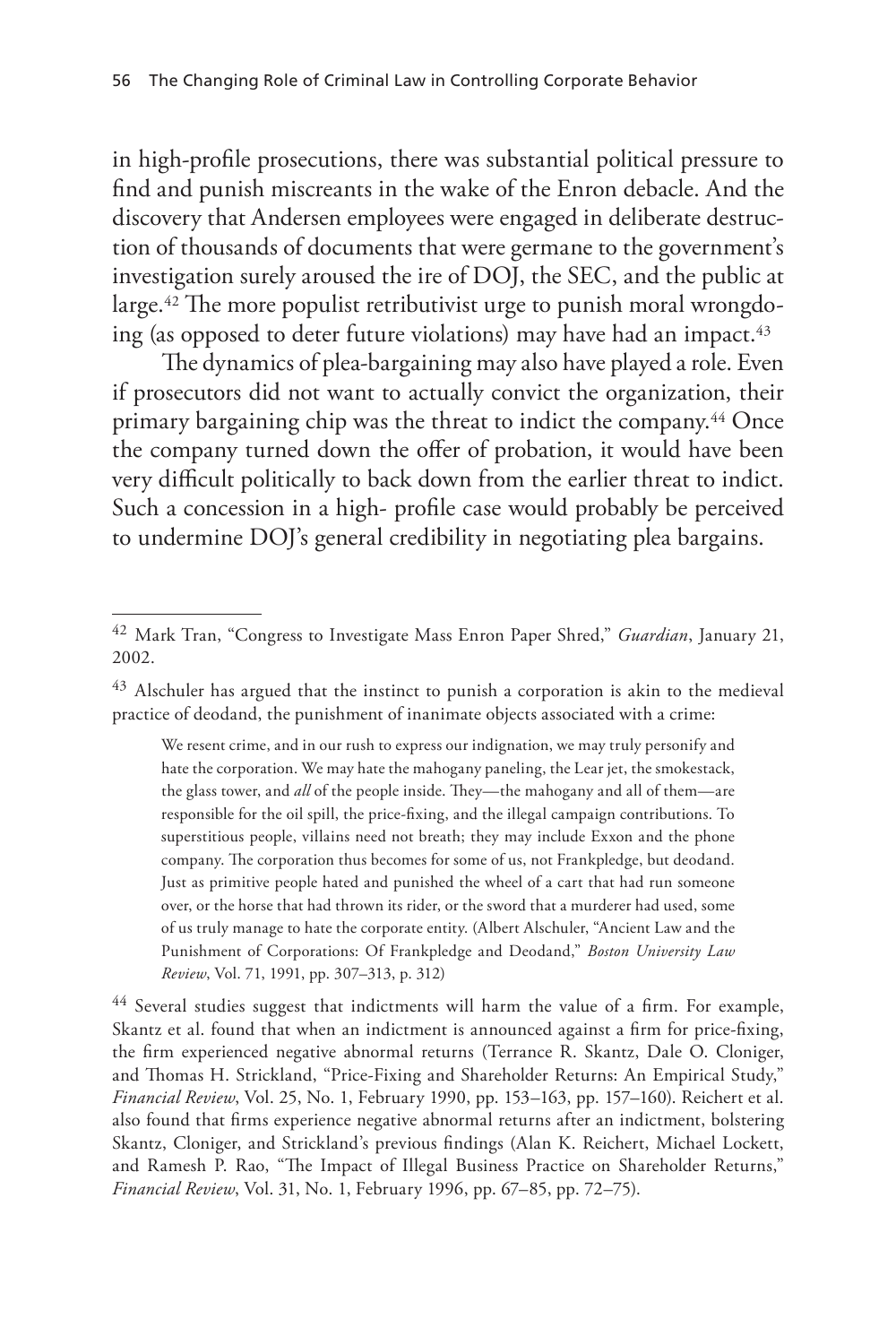Corporate directors also surely drew lessons from the Andersen prosecution, which highlighted the potential extreme risks of going to trial. Even with what may have appeared to the directors to be a strong defense to this charge (the lack of any proof of criminal intent and the existing document-retention policy), the decision to go to trial led to the destruction of the firm.

#### **The McNulty and Filip Memoranda**

Subsequent to the Supreme Court's decision in *Arthur Andersen LLP v. United States*, DOJ backed away from the more-aggressive positions it had taken in the Thompson memorandum. A policy statement issued in 2006 by Deputy Attorney General Paul J. McNulty moderated several important positions.45 More recently, guidance about the criminal pursuit of corporations was encompassed in a subsequent policy statement authored by then–Deputy Attorney General Mark R. Filip in 2008, which has expressed a more cautious attitude about corporate prosecutions and a repudiation of some of the more-aggressive litigation tactics of the Thompson memorandum.<sup>46</sup>

More specifically, the Filip memorandum generally disclaimed asking corporate targets not to pay the defense costs of individual defendants. It also stated that prosecutors should generally not consider this factor in deciding whether a corporation is cooperating.<sup>47</sup> It also affirmatively stated that it was not DOJ policy to encourage

<sup>&</sup>lt;sup>45</sup> Paul J. McNulty, deputy attorney general, "Principles of Federal Prosecution of Business Organizations," memorandum to heads of department components and U.S. Attorneys, December 2006.

<sup>&</sup>lt;sup>46</sup> Mark Filip, deputy attorney general, "Principles of Federal Prosecution of Business Organizations," memorandum to heads of department components and U.S. Attorneys, August 28, 2008.

<sup>&</sup>lt;sup>47</sup> In a case involving KPMG LLP, the United States asked KPMG not to provide financial assistance to individual defendants. This was harshly criticized by Judge Lewis A. Kaplan, who was presiding over the individual defendant's trial and found a violation of due process:

<sup>[</sup>The prosecutor's] deliberate interference with the defendants' rights was outrageous and shocking in the constitutional sense because it was fundamentally at odds with two of our most basic constitutional values—the right to counsel and the right to fair criminal proceedings. (*United States v. Stein*, 495 F. Supp. 2d 390 [S.D.N.Y. 2007])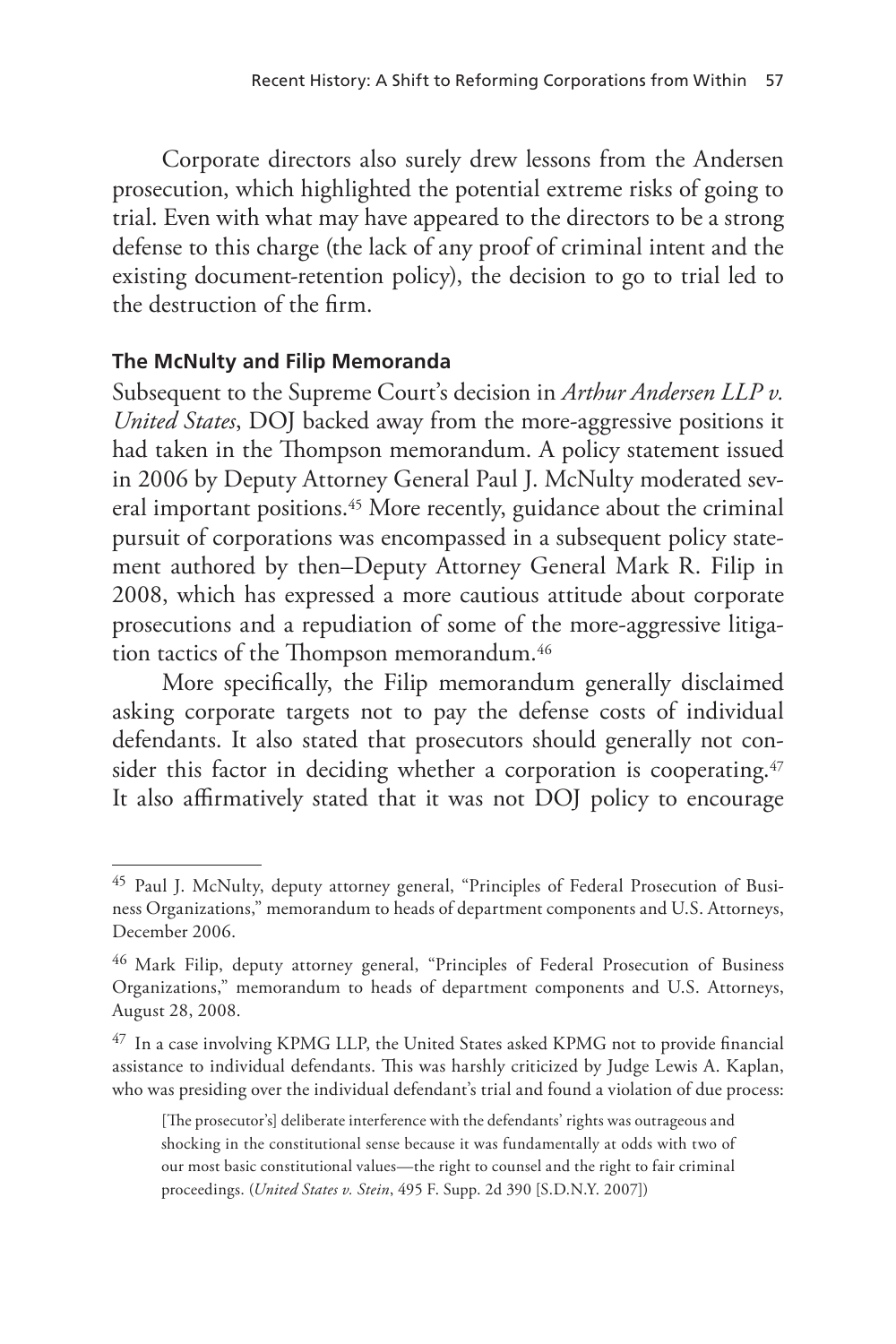either work-product or attorney–client privilege waivers: "eligibility for cooperation credit is not predicated upon the waiver of attorney-client privilege or work-product protection." Indeed, under the Filip memorandum, prosecutors were no longer permitted to provide credit to a corporation for waiving either of these privileges.

The Filip memorandum also acknowledged the importance of legal counsel to increase compliance:

The value of promoting a corporation's ability to seek frank and comprehensive legal advice is particularly important in the contemporary global business environment, where corporations often face complex and dynamic legal and regulatory obligations imposed by the federal government and also by states and foreign governments. . . . For these reasons, waiving the attorney-client and work product protections has never been a prerequisite under the department's prosecution guidelines for a corporation to be viewed as cooperative.<sup>48</sup>

The Filip memorandum also seemed to encourage the further use of DPAs and NPAs. In § 9-2200, discussing general principles of corporate liability, the Filip memorandum includes an important new comment:

In certain instances, it may be appropriate, upon consideration of the factors set forth herein, to resolve a corporate criminal case by means other than indictment. Non-prosecution and deferred prosecution agreements, for example, occupy an important middle ground between declining prosecution and obtaining the conviction of a corporation.49

Moreover, the memorandum encourages prosecutors to consider the collateral effects of a prosecution when deciding whether to use an NPA or DPA. In particular, the memorandum states that prosecutors may consider the following:

<sup>48</sup> EOUSA, *United States Attorneys' Manual*, Washington, D.C.: U.S. Department of Justice, 1997, § 9-28.710.

 $49$  Filip, 2008, § 9-2200.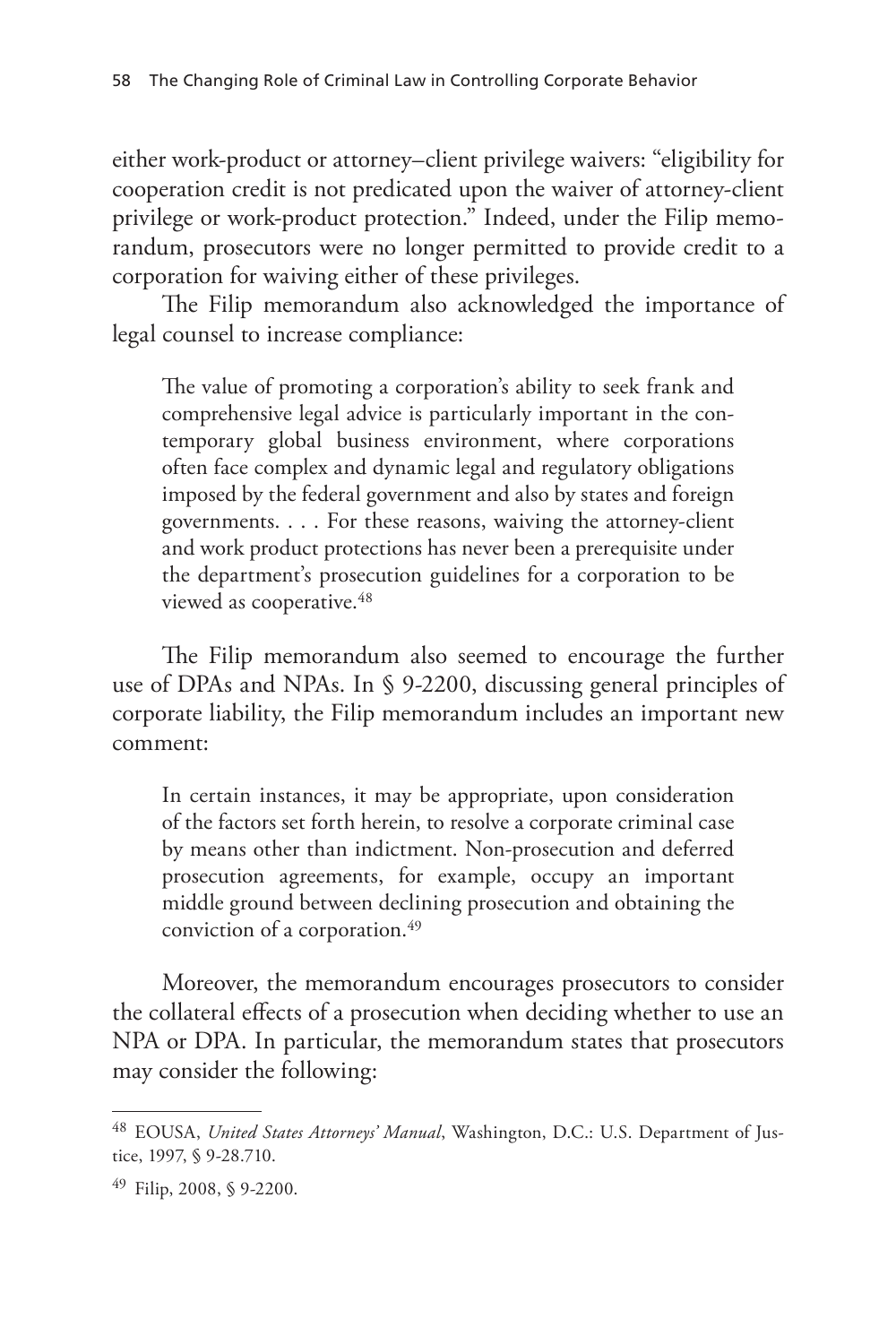possibly substantial consequences to a corporation's employees, investors, pensioners, and customers, many of whom may, depending on the size and nature of the corporation and their role in its operations, have played no role in the criminal conduct, have been unaware of it or have been unable to prevent it.<sup>50</sup>

Under those conditions, the Filip memorandum emphasizes that,

where the collateral consequences of a corporate conviction for innocent third parties may be significant, [it] may be appropriate to consider a non-prosecution or deferred prosecution agreement with conditions designed, among other things, to promote compliance with applicable law and to prevent recidivism.<sup>51</sup>

Despite the substantial change in tone and substance of the Filip memorandum as compared with its predecessors, corporations still face considerable pressure to show that they are cooperating. This may include sharing otherwise-confidential information and seeking to identify and punish culpable individuals. Although prosecutors cannot request attorney notes or memoranda from lawyer interviews of individuals, prosecutors can still request "relevant factual information acquired through those interviews, unless the identical information has otherwise been provided."52 Although the Filip memorandum abjured some individual tactics, the underlying dynamics and the corporations' enormous incentives to be found cooperating and thereby avoid prosecution remain substantial.

#### **Explanations for the Rise in Deferred and Nonprosecution Agreements**

Post–*Arthur Andersen LLP v. United States*, potential defendants have sought to avoid indictment, and prosecutors may be more willing to avoid indictment. Firms have reached agreements with prosecutors that allow the firms to avoid indictment conditional on adhering to the

<sup>50</sup> EOUSA, 1997, § 9-28.1000.

<sup>51</sup> EOUSA, 1997, § 9-28.1000.

<sup>52</sup> EOUSA, 1997, § 9-28.720.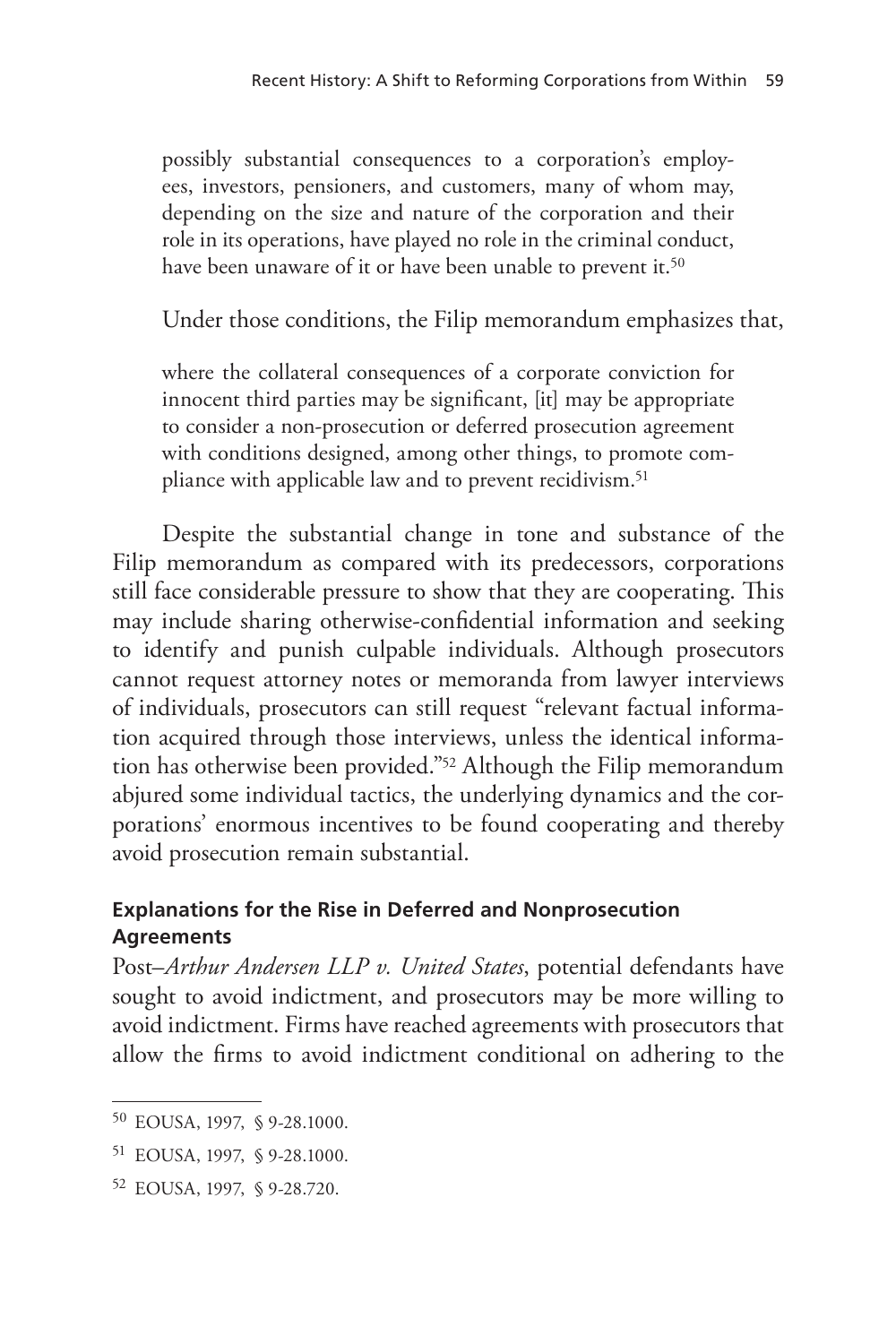agreement. These are usually called NPAs or DPAs. The terms of these agreements can vary widely in scope.

These agreements have become much more common in the federal system. By one measurement, only 11 were negotiated between 1993 and 2001, while, just in 2006 to 2008, more than 66 agreements were used.<sup>53</sup>

The agreements have considerable advantages for both the investigated corporation and the prosecution. For the corporation, these agreements avoid indictment and the considerable collateral consequences that indictment or conviction entails. Indictment or conviction may also increase the likelihood that shareholders may file a civil suit against a company. Debarment provisions in some federal and state statutes may prevent a company from doing business with governmental entities if it is indicted. This may also lead to enormous pressure on the corporation to avoid indictment.

Richard A. Epstein has decried what he calls the "grand inversion."54 He argues that the effective penalties to a corporation that accompany indictment are nearly as great as conviction but are not accompanied by the same procedural protections. Because of the growth of the regulatory state, many businesses require various licenses in order to conduct ordinary business. In some cases, licensing boards are required to end the relevant licenses upon indictment, prior to any proof of guilt.<sup>55</sup>

<sup>53</sup> Peter Spivack and Sujit Raman, "Regulating the 'New Regulators': Current Trends in Deferred Prosecution Agreements," *American Criminal Law Review*, Vol. 45, 2008, pp. 159– 167, p. 167. See Mary Jo White, "Corporate Criminal Liability: What Has Gone Wrong?" *37th Annual Institute on Securities Regulation*, Vol. 2, November 2005, pp. 815–828, p. 818 (discussing use of DPAs as early as 1994).

<sup>&</sup>lt;sup>54</sup> Richard A. Epstein, "Contingent Commissions in Insurance: A Legal and Economic Analysis," *Competition Policy International*, Vol. 3, 2007, p. 281.

<sup>&</sup>lt;sup>55</sup> Epstein (2007) cites U.S. Code, Title 15, Commerce and Trade, Chapter 98, Public Company Accounting Reform and Corporate Responsibility, Subchapter I, Public Company Accounting Oversight Board, Section 7215, Investigations and Disciplinary Proceedings, 1976 (allowing for the suspension or forfeiture of a public accounting firm's registration for failure to cooperate with an investigation of the Public Company Accounting Oversight Board).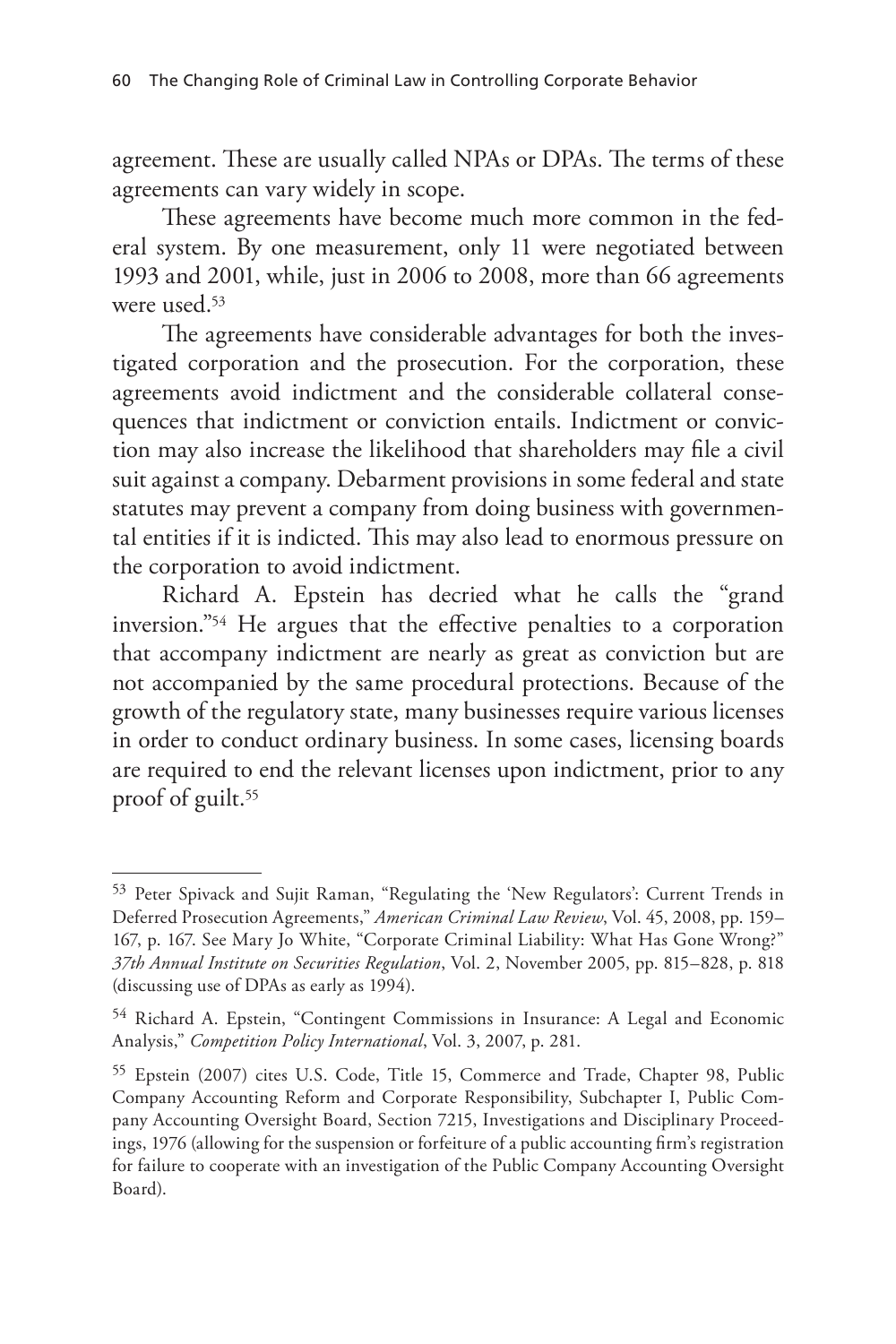In addition to whatever formal elimination of licenses might occur, the reputational damage that a company suffers upon indictment is considerable. Firms may rationally wish to avoid doing business with a company under indictment, well before any proof or admission of guilt. As a result, according to Epstein, "Indictment poses a greater threat than conviction, even though it offers a defendant weaker protections than a convicted criminal." As a result, Epstein expressed concern that companies are desperate to avoid indictment and willing to accept onerous terms; "indeed, sometimes they include concessions that could *never* be obtained through conviction."56

From a descriptive perspective, it is clear that, after the fall of Arthur Andersen, there has been a striking rise in DPAs and NPAs. Both companies and prosecutors seem to believe that these agreements are preferable to conventional criminal prosecution. Many of the criticisms leveled against resolving criminal cases with plea agreements are even more applicable to these arrangements.

DPAs and NPAs are attractive to the prosecution because the prosecutor has limited interest in sparking collateral consequences over which he or she has no control. Unleashing hard-to-predict reputational and other collateral consequences that may or may not match the prosecutor's estimates can be problematic, with the *Arthur Andersen LLP v. United States* prosecution being an excellent example.

Perhaps most importantly, DPAs and NPAs further the prosecutor's ability to reform the organization from within. By employing outside monitors and mandating extensive compliance programs, the prosecutor can, at least in theory, change the corporation's internal culture. A key justification for vicarious corporate liability is creating incentives for the corporation to root out criminal activity itself. Proponents have argued that, because of the complexity of corporations and their rational interest in protecting employees, it would be too difficult for outside prosecutors to identify and prosecute individual defendants without vicarious corporate liability to motivate the corporation itself to self-police. DPAs and NPAs are simply another tool for accomplish-

<sup>56</sup> Epstein, 2007, p. 41.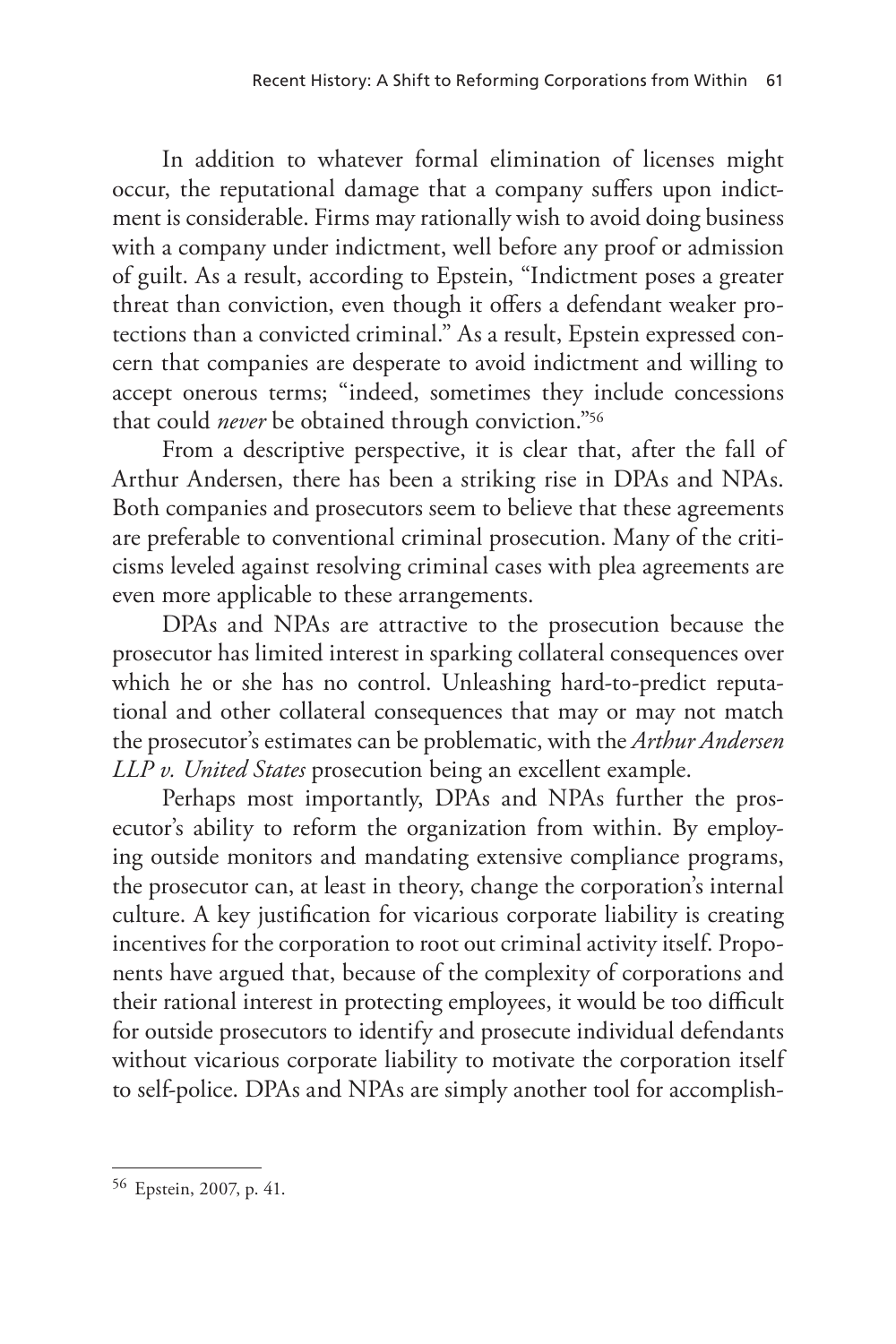ing such self-policing and are arguably superior to a conventional criminal prosecution.

But because DPAs and NPAs are typically negotiated and executed prior to the indictment, there is no judicial oversight over the terms of such agreements, so prosecutors do not have to worry about the risk of a judge rejecting a plea agreement or the terms of probation. In theory, this would allow the prosecutor and the corporation to craft creative, outside-the-box agreements to join forces to minimize the chance of future criminal activity within the corporation. Another advantage of these agreements is that they do not require judicial resources or the considerable costs and delay of a trial. By settling the conflicts early, they reduce the costs on the public fisc.

Finally, there is an increasing recognition in a number of fields that a systems approach to reducing human error is more effective than trying to blame and punish individual miscreants.57 Crimes that aid the corporation may be more common in organizations that have particular corporate cultures. Reducing these individual offenses may require cultural change within organizations. In this respect, the attempt to accomplish structural change within organizations may be ahead of its time, and DPAs and NPAs might be valuable tools in accomplishing these changes.

However, they also have important disadvantages. First, the scope of these agreements can be vast and far exceed the regulatory power present in most plea bargains. For example, New York State Attorney General Eliot Spitzer sought to change "the way Wall Street operates." After discovering conflicts of interest between research analysts and investment banks, he required a five-year commitment from investment banks to retain independent research firms to advise their customers. In another settlement, he required mutual funds to lower their fees. Similarly, while serving as U.S. Attorney for the District of New Jersey, Chris Christie negotiated a DPA agreement with Bristol-Myers Squibb

<sup>57</sup> See James M. Doyle, "Learning from Error in American Criminal Justice," *Journal of Criminal Law and Criminology*, Vol. 100, No. 1, Winter 2010, pp. 109–148, and James M. Anderson and Paul Heaton, "How Much Difference Does the Lawyer Make? The Effect of Defense Counsel on Murder Case Outcomes," *Yale Law Journal*, Vol. 122, No. 1, October 2012, pp. 154–172 (discussing ways to improve reliability and efforts in other fields).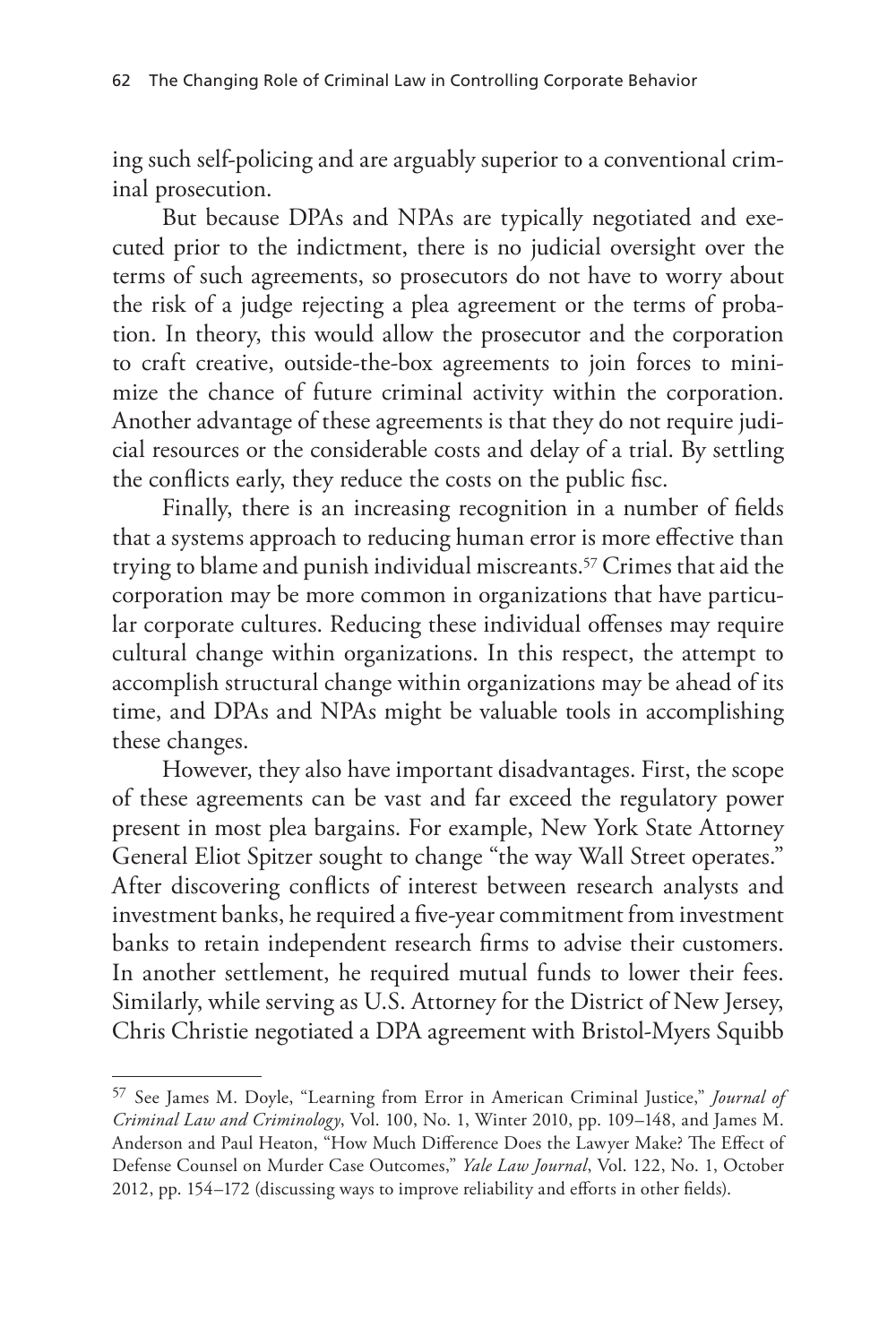that resulted in the company's endowment of a chair in ethics at Seton Hall University School of Law, the law school that Christie attended.<sup>58</sup> In another case, prosecutors pressed the New York Racing Association to agree to install gaming machines at its racetracks, in order to raise money for the state.59 Similarly, a settlement with MCI required the promise that MCI would add 1,600 jobs over ten years in Oklahoma.<sup>60</sup> Although these agreements are not typical NPAs or DPAs, they show the extent to which these agreements can vastly exceed the traditional plea agreement in scope and nexus to the offense.

Second, there is a question of institutional competence. In some cases, NPAs permit prosecutors or outside monitors (who are sometimes former federal prosecutors) to exert authority as to how the firm is run. Yet these same prosecutors or monitors rarely have business experience, a deep knowledge of the particular firms' business, or the skills necessary to manage a large firm. Prosecutors' offices are not institutionally well suited to engage in business decisionmaking or even collect the data that would be necessary for the level of oversight that some agreements entail.61 Civil regulatory authorities may be better suited for this task because of their increased institutional knowledge of the relevant industry.62

<sup>62</sup> Arlen, 2011, p. 79:

<sup>58</sup> Anthony S. Barkow and Rachel E. Barkow, "Introduction," in Anthony S. Barkow and Rachel E. Barkow, eds., *Prosecutors in the Boardroom: Using Criminal Law to Regulate Corporate Conduct*, New York: New York University Press, 2011, pp. 1–10; see also Epstein, 2007.

<sup>59</sup> See U.S. Attorney's Office for the Eastern District of New York, "Two Former Directors of the New York Racing Association's Pari-Mutuel Department Plead Guilty to Scheme to Defraud the United States," press release, May 6, 2004, and James M. Odato, "NYRA Deal in the Works," *Albany Times Union*, December 6, 2003, p. A1.

<sup>60</sup> Corporate Crime Reporter, *Crime Without Conviction: The Rise of Deferred and Non Prosecution Agreements*, Washington, D.C., December 28, 2005.

 $61$  Arlen, 2011, pp. 76–77.

<sup>[</sup>A]nalysis of the relative institutional expertise and structures of prosecutors and regulatory agencies reveals that federally mandated structural reforms are most likely to be effective if the task of designing and imposing structural reforms is left entirely to federal civil regulators, at least in the areas over which they have jurisdiction and competence.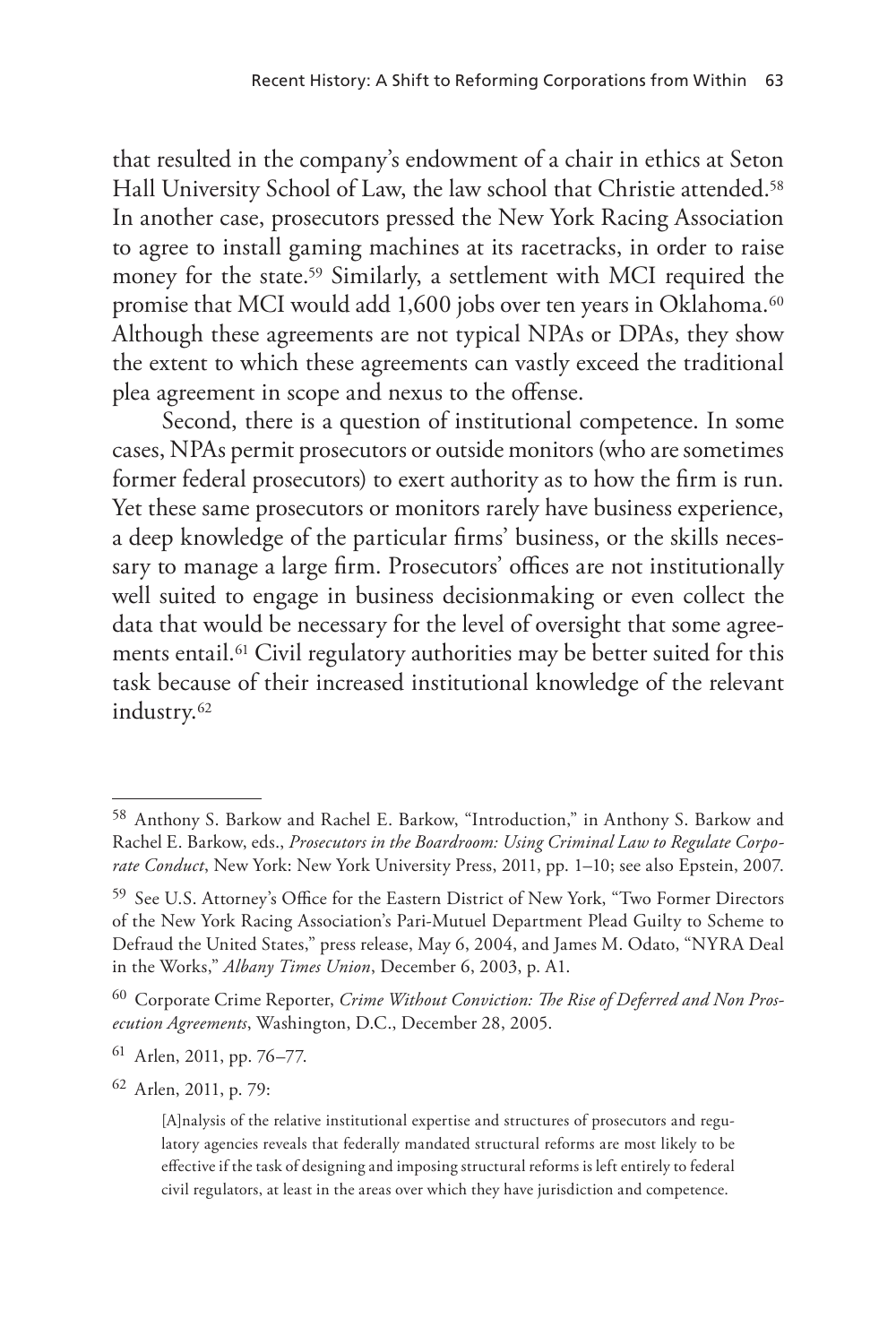There is also rarely any attempt to systematically measure the effectiveness of the compliance measures imposed. Although changing corporate compliance culture may be a wise goal, it is also difficult to measure. Although one can measure some kinds of compliance efforts (e.g., number of employees trained), identifying the rate of criminal activity at a firm is very difficult.

A generation ago, critics noted that undertaking large structural reform of bureaucratic institutions was not an easy task, nor one that the federal courts were particularly well suited to undertake. As Owen M. Fiss noted in 1984, "The task [of restructuring large-scale bureaucratic organizations] is enormous and our knowledge of how to restructure on-going bureaucratic organizations is limited."63 The same critique can surely be leveled at prosecutors' offices. Although the idea of reforming a large bureaucracy may be attractive, it also may be an unrealistic goal if those who are in charge of shaping the entity's future direction do not have the experience and knowledge to successfully manage the transformation.

There is also the potential for conflicts of interest.<sup>64</sup> Because oversight contracts are fairly lucrative and the contracts often go to former prosecutors, these arrangements can appear unseemly at best, with prosecutors mandating that firms hire law firms that may, in turn, offer the prosecutors lucrative future employment.<sup>65</sup> For example, in

<sup>63</sup> Owen M. Fiss, "Against Settlement," *Yale Law Journal*, Vol. 93, No. 6, May 1984, pp. 1073–1090, p. 1083.

<sup>64</sup> "The Kindness of Cronies," *New York Times*, editorial, May 25, 2008.

<sup>65</sup> Lisa Kern Griffin, "Inside-Out Enforcement," in Anthony S. Barkow and Rachel E. Barkow, eds., *Prosecutors in the Boardroom: Using Criminal Law to Regulate Corporate Conduct*, New York: New York University Press, 2011, pp. 110–131. Griffin suggests that useful lessons might be learned from the U.S. Environmental Protection Agency's (EPA's) use of Supplemental Environmental Projects. These are projects proposed by an industry that are environmentally beneficial and, at EPA's discretion, can lead to reduced penalties. EPA permits the organization to contract with a third party but does not endorse or identify such parties in order to reduce the appearance of conflict of interest, explaining, "a close working relationship with such organizations could create the appearance that EPA is using the organization[s] as a means to indirectly manage or direct SEP funds" (John Peter Suarez, assistant administrator of the U.S. Environmental Protection Agency, "Guidance Concerning the Use of Third Parties in the Performance of Supplemental Environmental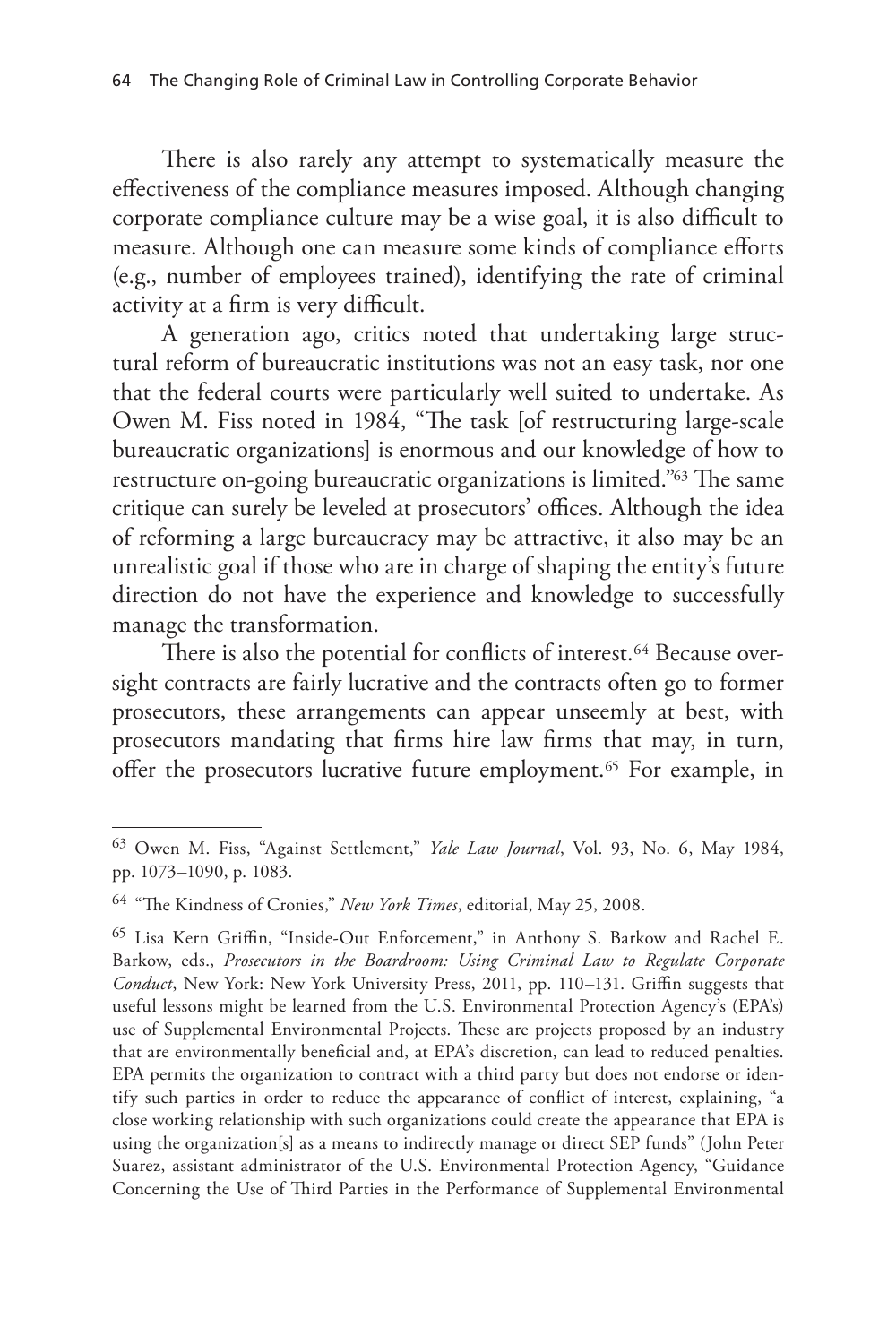the DPA to monitor Zimmer Holdings, the U.S. Attorney specified former Attorney General John Ashcroft's law firm as the monitor. For this work, it received \$52 million. More recently, DOJ has taken efforts to prevent these conflicts. Among other reforms, a 2008 policy directive (the Morford memorandum) now requires prosecutors to notify DOJ of any DPA that specifies a particular monitor and requires the deputy attorney general to approve it.<sup>66</sup>

Independent monitors also raise the risk of their independence from the corporation that they are investigating. The corporations employing the monitors have an interest in advancing a narrative in which they are relatively blameless. The corporation and the outside monitor (and the prosecutor) may have an interest in identifying individual defendants to prosecute.<sup>67</sup> A DOJ official recently told an audience of corporate investigators that, "If you want full cooperation credit, make your extensive efforts to secure evidence of individual culpability the first thing you talk about when you walk in the door to make your presentation.<sup>68</sup>

But appropriately identifying the most-culpable individual defendants can be difficult, and there is some risk that less culpable individual defendants can be scapegoated.<sup>69</sup> Although it may be helpful and even necessary for prosecutors to enlist the corporation's assistance to identify wrongdoers, the risk of such outsourcing is the publicly

Projects (SEPs) and the Aggregation of SEP Funds," memorandum to regional counsels for regions I–X, regional enforcement managers for regions I–X, regional media division directors for regions I–X, and regional enforcement coordinators for regions I–X, December 15, 2003, part II, § B).

<sup>&</sup>lt;sup>66</sup> Craig S. Morford, acting deputy attorney general, "Selection and Use of Monitors in Deferred Prosecution Agreements and Non-Prosecution Agreements with Corporations," memorandum to heads of department components and U.S. Attorneys, March 7, 2008.

<sup>67</sup> See Griffin, 2011, p. 122 ("The ability to deputize corporate insiders does expedite the prosecution of individual defendants and increases the total number of indictments and convictions").

<sup>68</sup> Aruna Viswantatha and Nate Raymond, "Holder Asks Congress for Help in Fighting Wall Street Crime," *Pittsburgh Post-Gazette*, September 18, 2014, p. A6.

<sup>69</sup> Griffin, 2011, pp. 113–114 (describing use of corporate investigators).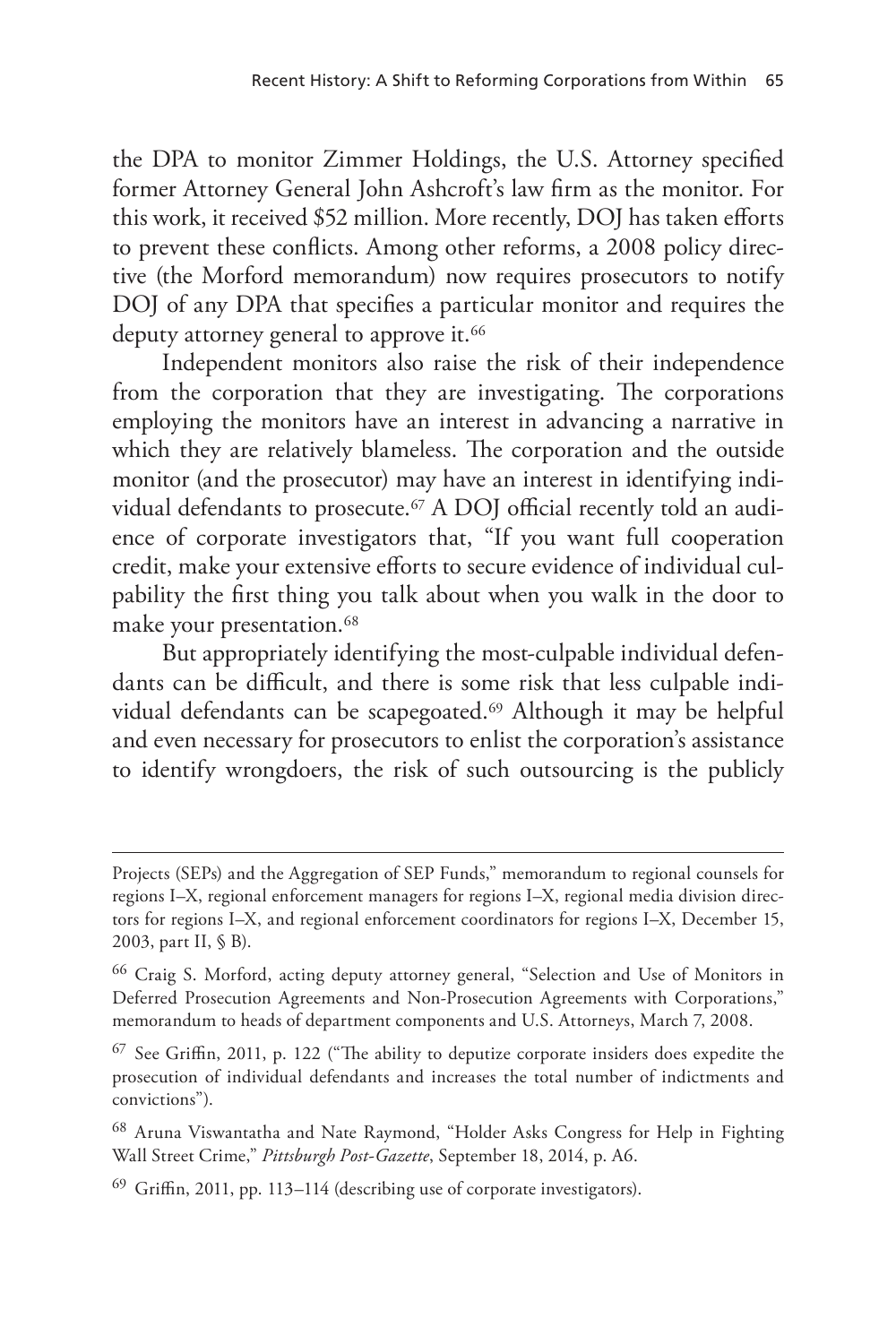accountable prosecutors' loss of control over the process by which such wrongdoers are identified.

These agreements have also attracted criticism because they can sometimes require the dismissal of particular unindicted employees. Critics have argued that, in this instance, prosecutors are usurping the role of the board of directors, particularly for those employees who have not been indicted.<sup>70</sup> For those individuals who have been indicted but not convicted, there is an argument that the presumption of innocence should apply. If the corporation itself wishes to fire the individual, it should do so, but it is not clear that the prosecutor should insist on termination as a condition of an NPA. This may be outside the core competencies of the prosecutor.

In some instances, the government has encouraged firms to either terminate or sanction employees if they exercise their constitutional rights by, for example, choosing to remain silent in the face of questioning. In implementing the Thompson memorandum,<sup>71</sup> for example, some prosecutors have indicated that organizations will be expected to discharge or sanction individuals for exercising these rights.72 As some critics have pointed out, the government itself would not be permitted to fire an individual for the exercise of his or her Fifth Amendment rights.73

Finally, these agreements can raise First Amendment questions. In New York's prosecution of brokerage houses, a condition of the settlement was that the firms would support legislation making contingent commission contracts illegal.74 As Epstein suggests, "the problem

 $70$  For example, Epstein, 2007, pp. 53–54 (discussing practice of requiring dismissal of employees as condition for NPA and how it can encourage board to fire a CEO).

 $71$  In particular, the clause indicating that cooperation may not be found if the organization is supporting "culpable employees and agents . . . through retaining the employees without sanction for their misconduct" (Thompson, 2003, pp. 7–8).

<sup>72</sup> R. William Ide III, *ABA Presidential Task Force on the Attorney–Client Privilege*, August 2006, pp. 15–16.

<sup>73</sup> *Gardner v. Broderick*, 392 U.S. 273 (1968) (finding that a state may not discharge its employee solely for refusing to waive constitutional right against self-incrimination).

<sup>74</sup> See Epstein, 2007.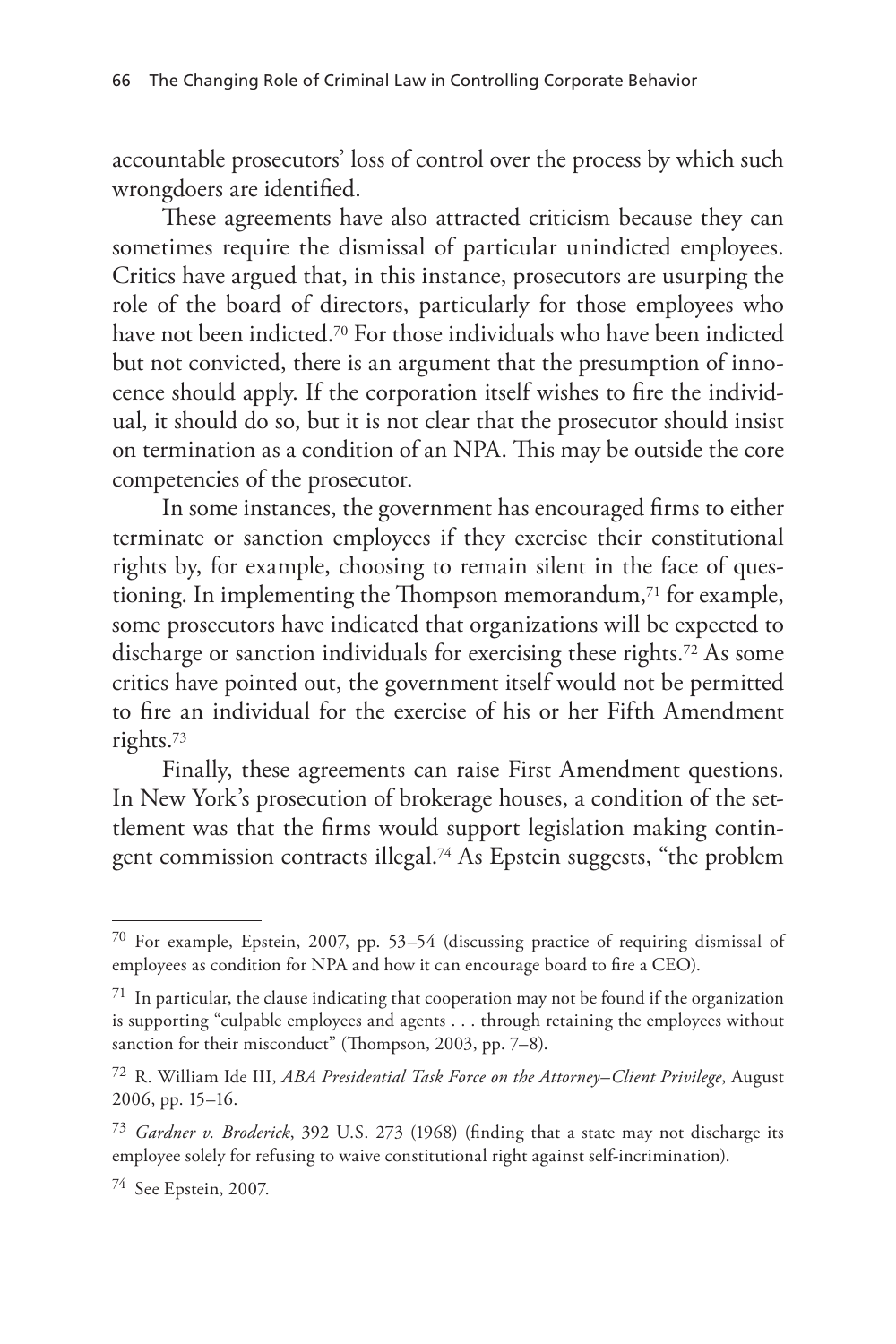with this condition is that it was used to reshape the public debate over important issues by forcing a criminal defendant to take sides on an issue that does not represent his or her views."75

# **Conclusion**

In this section, we reviewed the recent history of DOJ policy on organizational prosecutions and the rise of DPAs and NPAs. The Sentencing Reform Act of 1984 and the Federal Sentencing Guidelines for Organizations of 1991 dramatically increased the importance of compliance programs and emphasized the goal of structurally reforming the corporation. But the restructuring was initially a requirement of probation and therefore occurred only after a corporation was convicted. Over time, however, the importance of compliance programs and restructuring moved up in the criminal process and became a criterion on which a decision to prosecute was made.

In the wake of the Arthur Andersen prosecution, both corporate directors and prosecutors drew lessons that minimized subsequent trials. For directors, the fate of Andersen highlighted the potentially firm-ending risks of taking a case to trial. For prosecutors, the end of Andersen and its effect on thousands of innocent employees and stakeholders highlighted the potential collateral damage that aggressively pursuing a corporate prosecution can entail. Perhaps as a result of this renewed appreciation of the downsides of trial, NPAs and DPAs became much more popular. These allowed prosecutors to accomplish their objective of reforming the corporation without the expense, delay, and risk of trial. For corporations, NPAs and DPAs permit the corporation to avoid indictment and the substantial collateral consequences that may result.

However, the increased use of DPAs and NPAs also had substantial disadvantages. Some of the terms of NPAs and DPAs have had limited nexus to the offense and have included terms that raise concerns. These include the firms adopting particular political positions or

<sup>75</sup> Epstein, 2007, p. 53.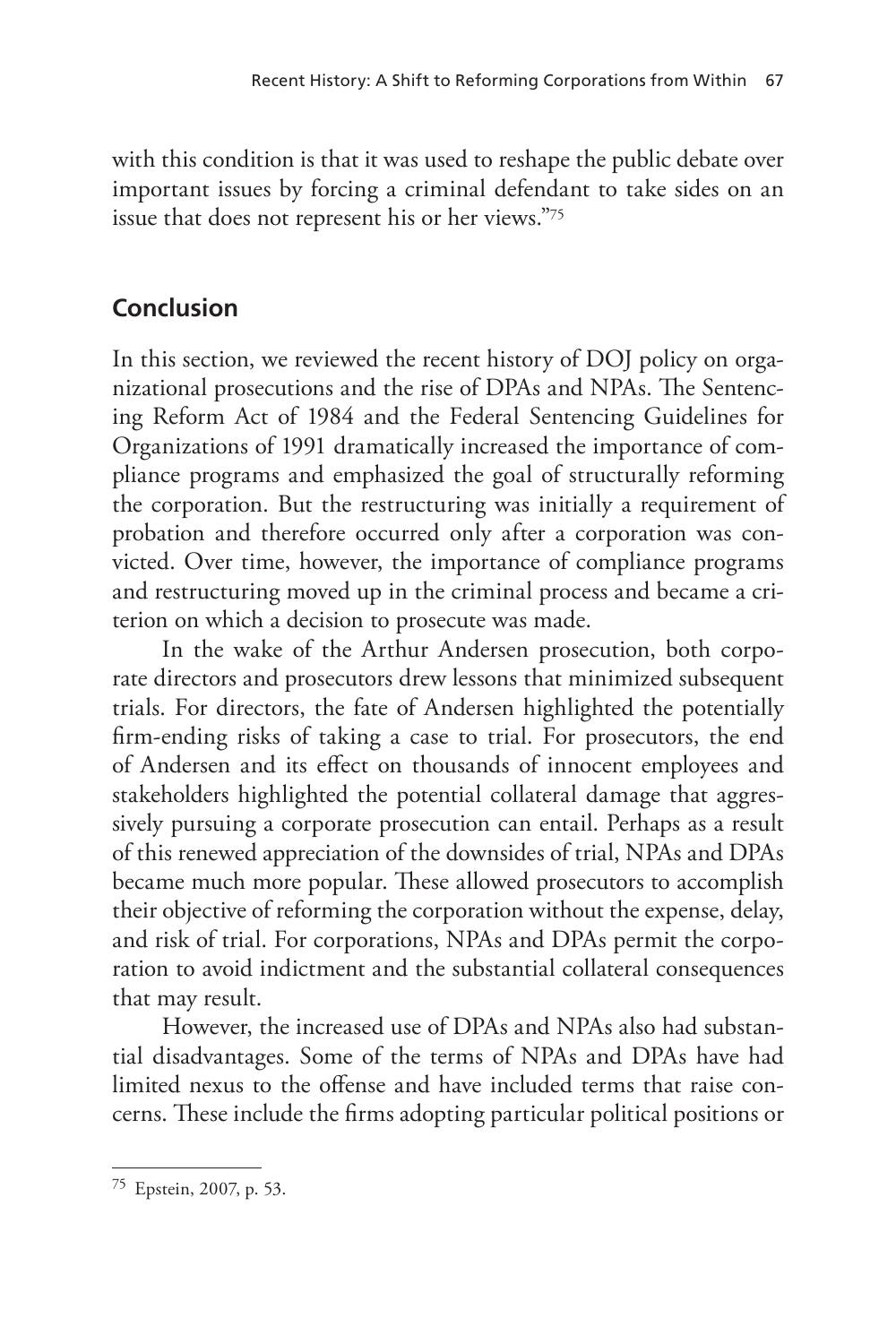hiring particular monitors. More generally, they represent the partial privatization and outsourcing of an important aspect of the criminal justice system that has historically been considered a core government function.

Our review of this recent history provides context for the quantitative analysis of corporate prosecutions in the next chapter.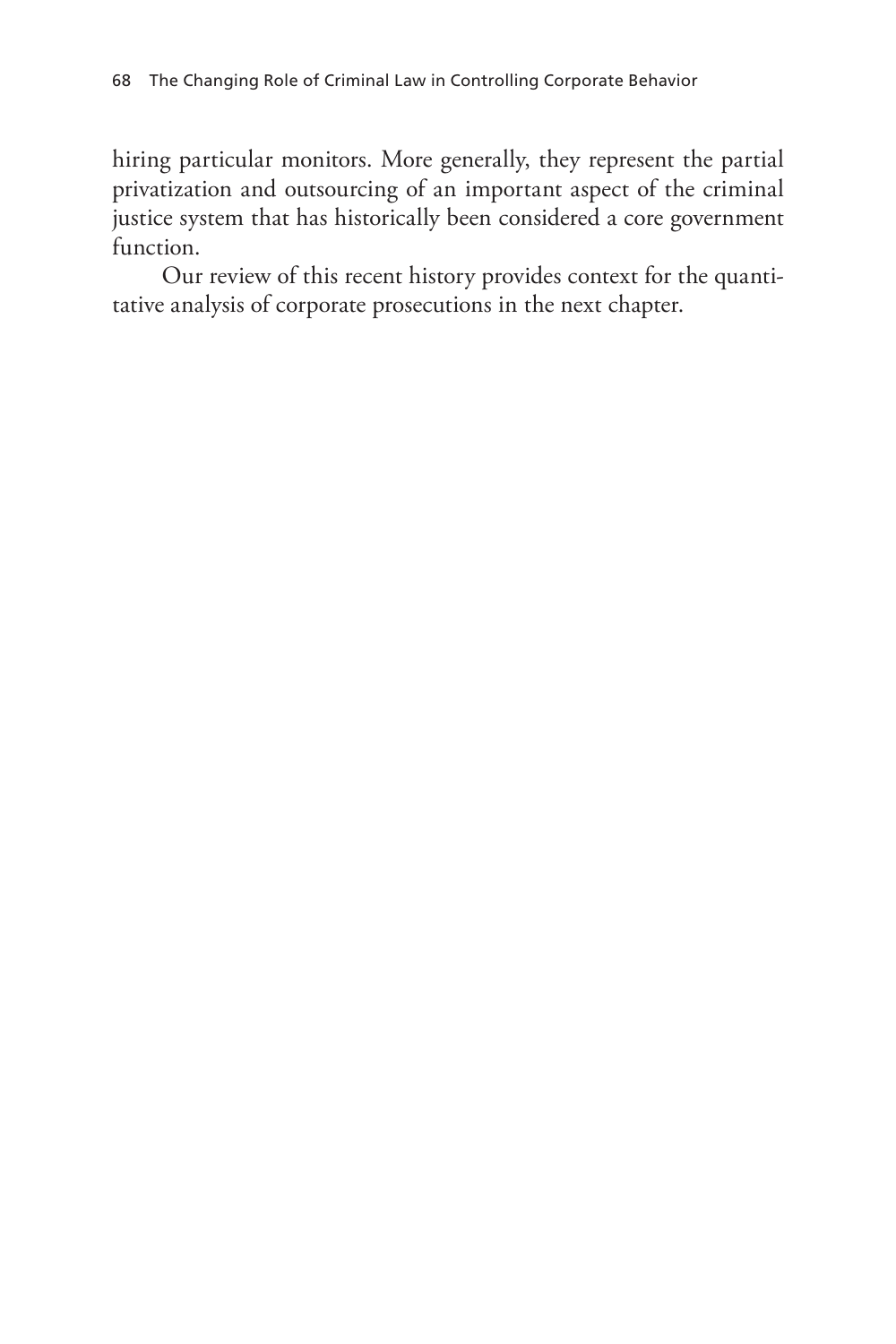# **Trends in Prosecutions of Corporations and Individuals**

We turn here to an analysis of available data to provide evidence on how the focus of criminal law in the corporate context has changed from prosecuting offenders to encouraging the corporation itself to police misconduct. Specifically, we look at federal prosecution trends concerning corporations and white-collar criminal offenses, trends in DPAs and NPAs, and trends in debarment. We use multiple sources of data for our analysis, which sometimes conflict but overall show a consistent theme. (See Chapter One for details about our data sources.)

The notion that there is a recent shift to using criminal law to reform offending corporations from within is supported by an array of empirical evidence that shows that DPAs and NPAs, as well as debarments, have been on the rise. This evidence also demonstrates that, contrary to some perceptions, prosecutions of corporate actors are declining. With the exceptions of the application of SOX and the FCPA, we found that prosecutions of corporations and corporate-related offenses have been declining since the mid-1990s.

#### **Overall Trend: Declining Prosecutions**

First, the number of corporations convicted in federal courts appears to have declined in the past decade, while use of DPAs and NPAs has increased. Second, there has been an overall decline in prosecuting corporate offenses since the turn of the century through the 2008 financial crisis.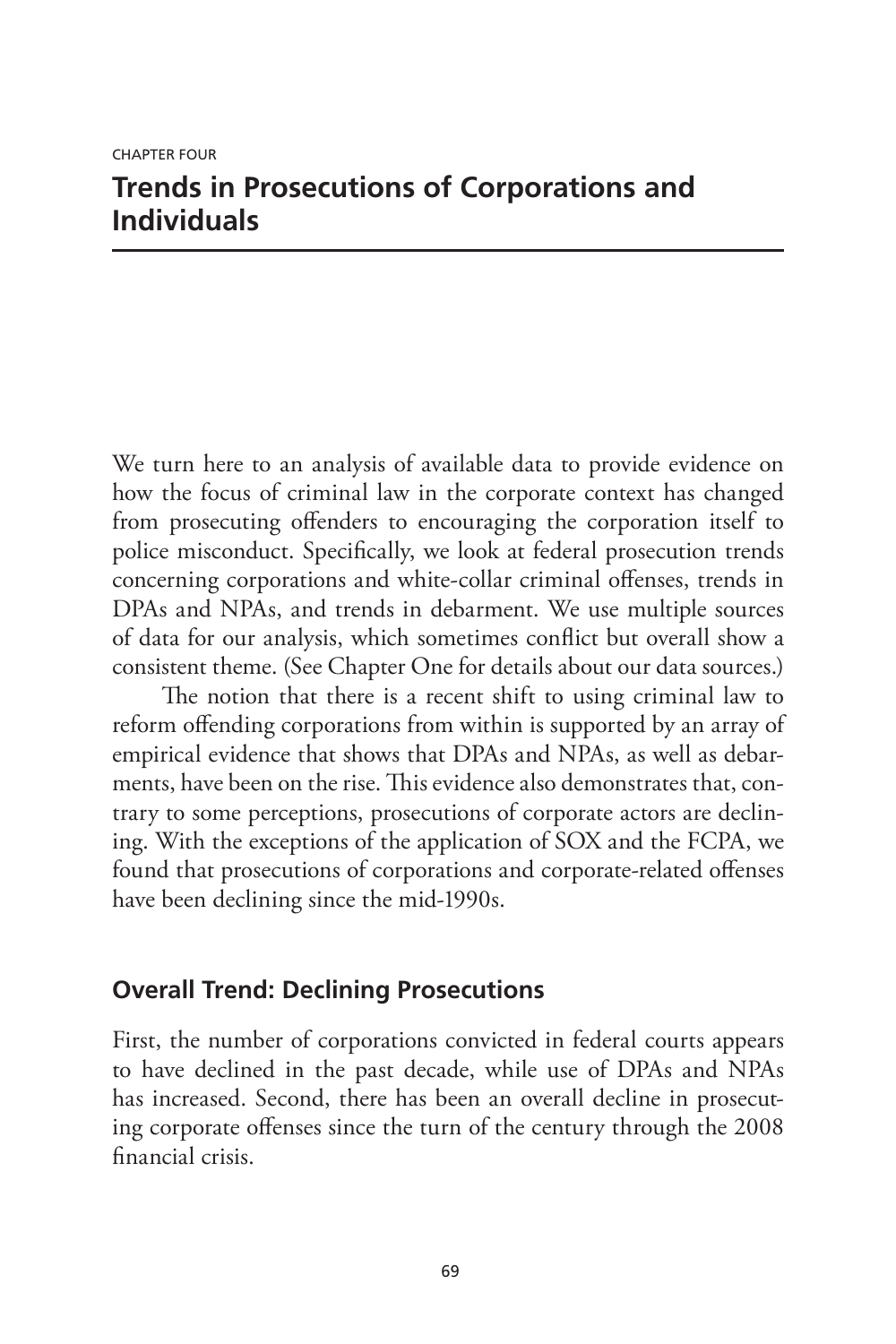Using both Sentencing Commission data and Garrett's database (discussed in Chapter One), we find that there has been a decrease in the number of firms convicted in federal courts during the past decade. As shown in Figure 4.1, the Sentencing Commission depicts an unstable decrease, whereas Garrett's data depict a more gradual decrease. Nonetheless, fewer firms were prosecuted and convicted by the end of the decade than in 2000. Although the time periods covered by each source of data are different and the methods of compiling the data are slightly different, the overall trends from both sources of data are very similar. This gives us some confidence that the trend we are observing in the data reflects an actual underlying decline in the number of convicted corporations.





SOURCES: U.S. Sentencing Commission, *Organizations Convicted in Federal Criminal Courts, 1999–2008*, Washington, D.C., 1999; Brandon L. Garrett and Jon Ashley, "Federal Organizational Plea Agreements," Charlottesville, Va.: University of Virginia School of Law, undated. **RAND** *RR412-4.1*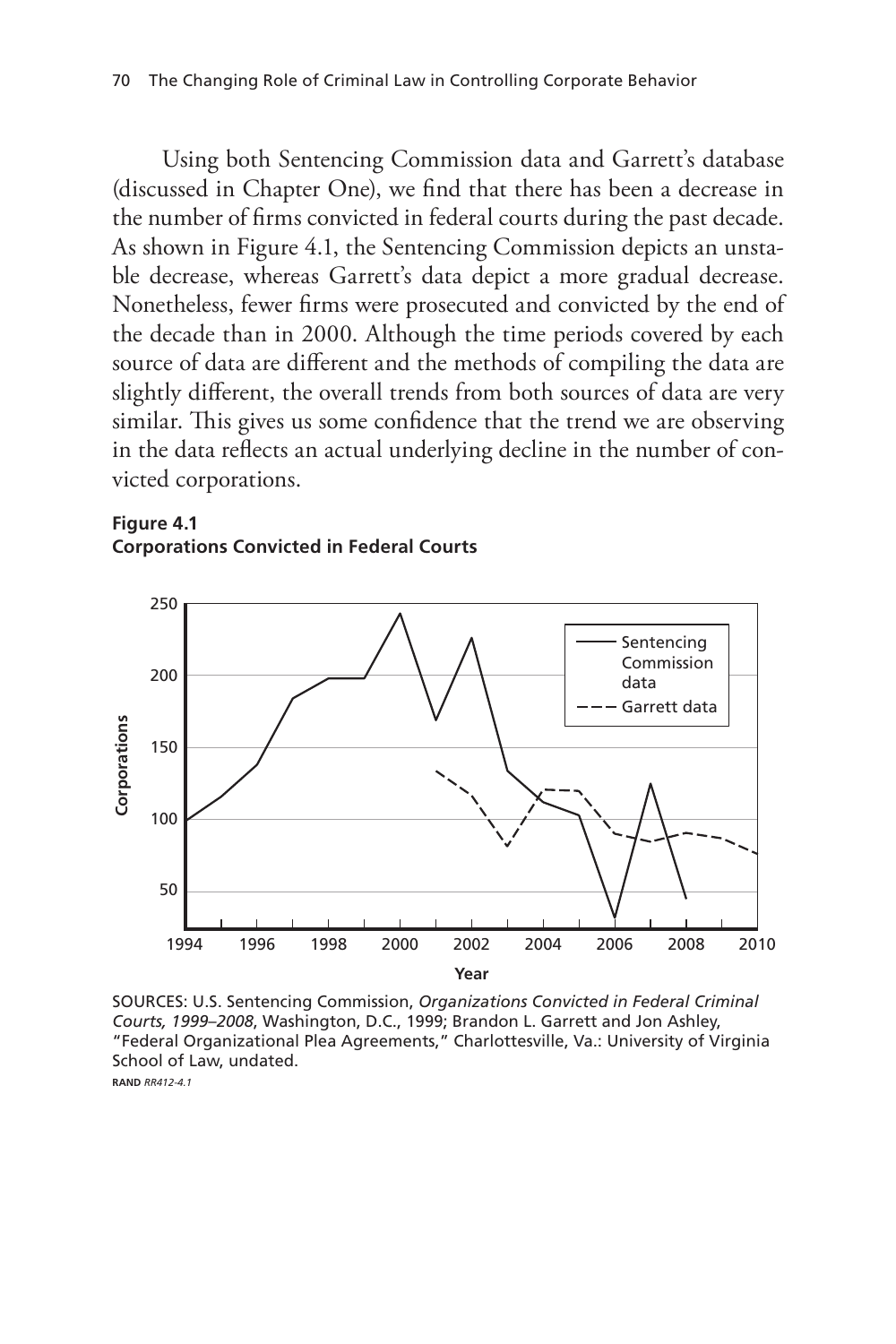# **Convictions and Firm Size**

Numerically, small corporations faced the most convictions. As Figure 4.2 shows, midsized firms had the second-most firms facing convictions. Large corporations, on the other hand, faced the fewest convictions. This is not surprising given that there are fewer large corporations in the United States than small firms.

However, when examining trends in the *percentage* of firms of different sizes that have been convicted, the situation reverses. A greater percentage of large firms were convicted in federal courts than midsized and small firms, respectively (see Figure 4.2). Thus, in our sample of convicted firms, large firms were more likely than smaller ones to experience prosecutions and convictions.

## **Prosecution of Individuals Alongside Convicted Corporations**

As was discussed in Chapter Two, corporations can be vicariously liable for their employees' behavior. However, there is no requirement that corporations always be subject to prosecution for criminal acts committed by their employees or vice versa. Accordingly, in the United States, prosecutors are given a substantial amount of discretion on whether to bring charges against a corporation or an individual defendant.

Data from the Sentencing Commission show an overall increase in the number of convictions involving both corporations and individuals guilty of the same offense. As Figure 4.3 shows, sentencing individuals alongside corporations appears more prevalent in 2008 than in 1994. This is consistent with the changes in DOJ policy (discussed in Chapter Three) that emphasized individual prosecutions.

### **Differences in the Enforcement of Civil and Criminal Law**

The use of either civil or criminal law over the other appears to depend on the type of legal matter. The data from the *Federal Court Cases:*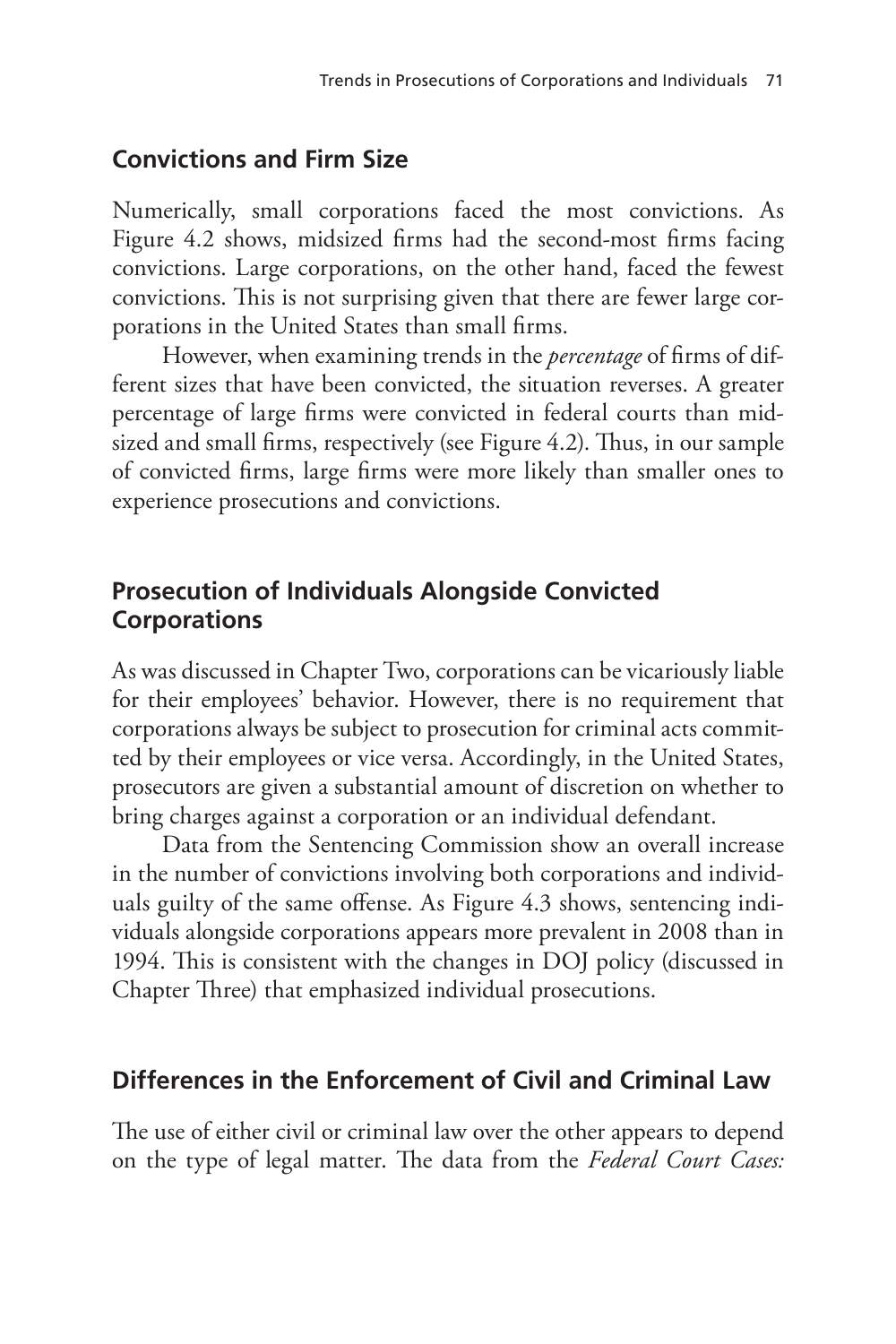



SOURCE: U.S. Sentencing Commission, 1999. **RAND RR412-4.2**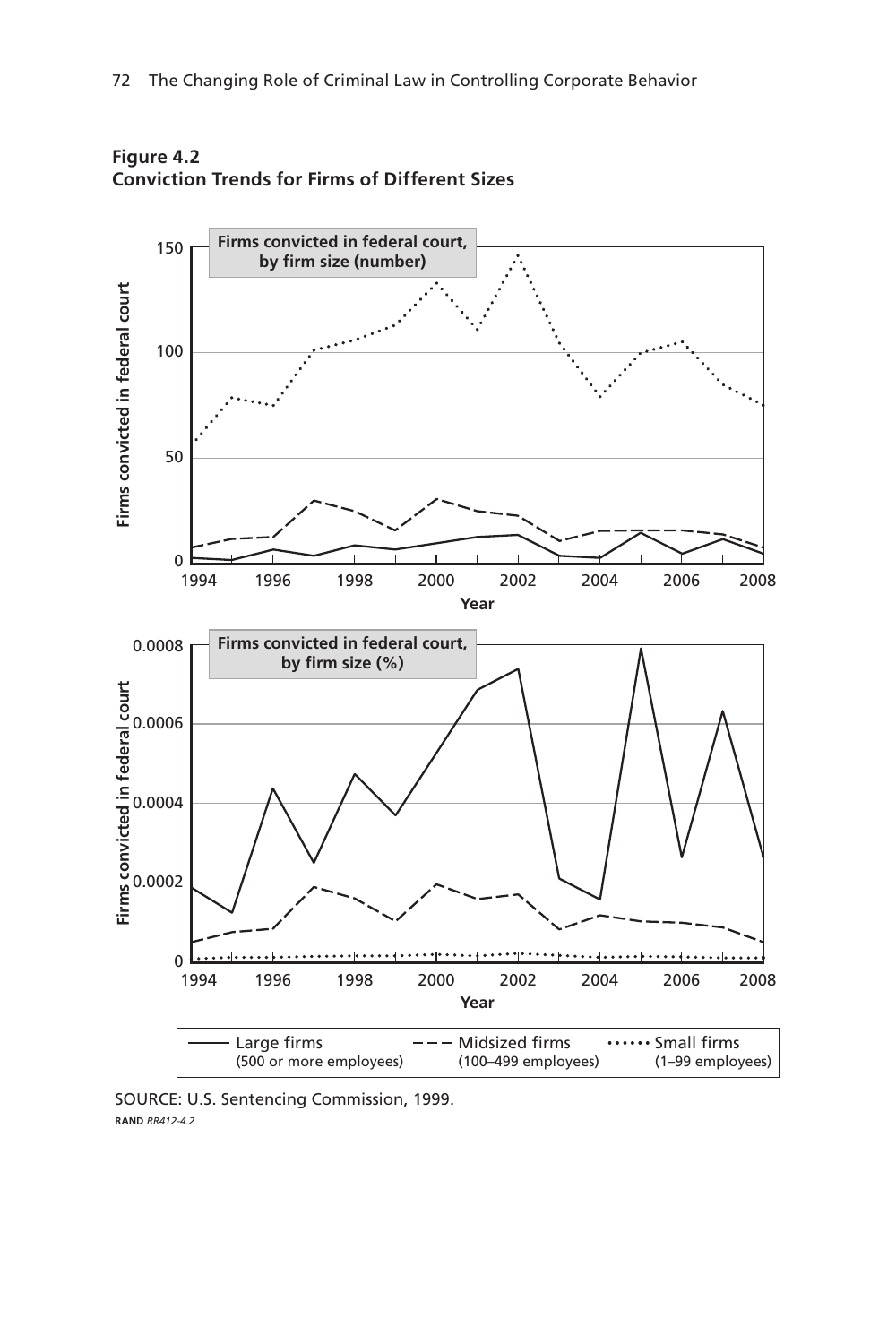

**Figure 4.3 Number of Corporations Sentenced Alongside Individual Codefendants**

*Integrated Data Base*1 allows us to compare trends between the enforcement of civil and criminal laws governing specific areas, such as securities and commodities or antitrust.

Regarding security- and commodity-related offenses, the United States appears to pursue civil sanctions more often than criminal, as shown in Figure 4.4. In contrast, more prosecutions for antitrust matters appear to take place than civil suits brought by the U.S. government.

## **Deferred Prosecution Agreements and Nonprosecution Agreements**

The decrease in the number of firms convicted coincides with a striking increase in the number of DPAs and NPAs reached by prosecutors with firms suspected of criminal behavior, as shown in Figure 4.5. Although DOJ used DPAs and NPAs during the 1990s to a limited extent, it

SOURCE: U.S. Sentencing Commission, 1999.

<sup>&</sup>lt;sup>1</sup> Federal Judicial Center, 2011.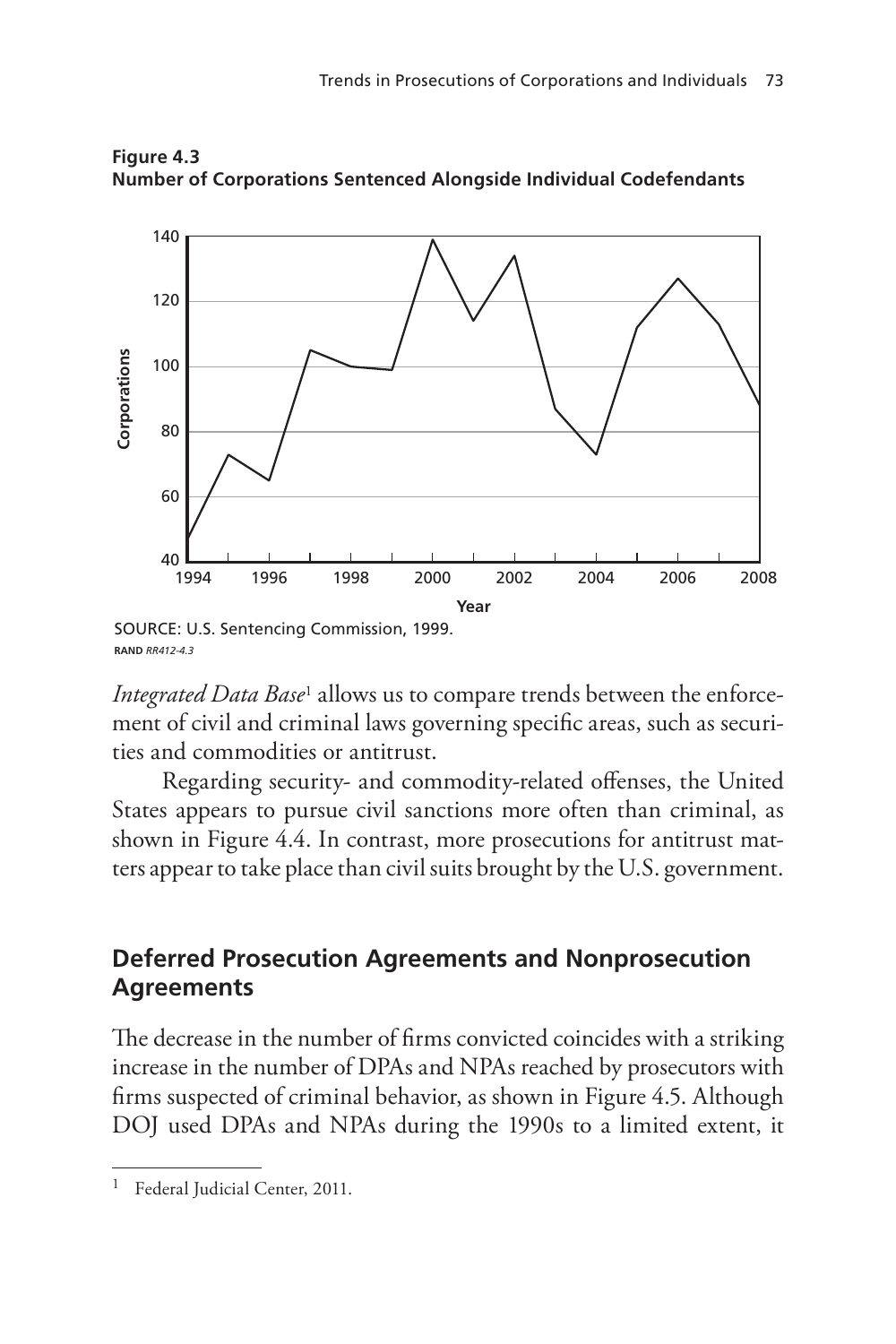



SOURCE: Federal Judicial Center, 2011. **RAND RR412-4.4**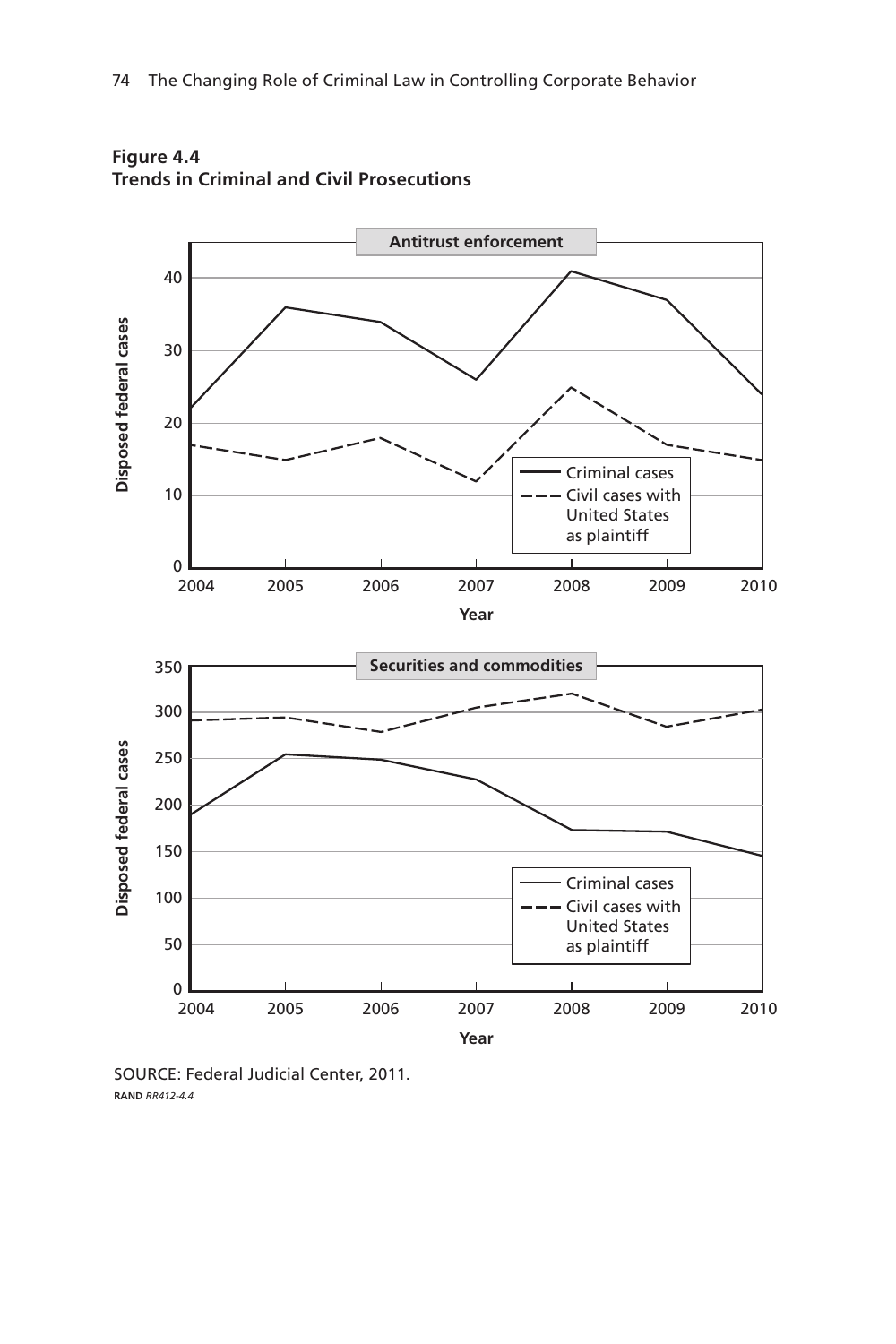

**Figure 4.5 Deferred-Prosecution and Nonprosecution Agreements from 1992 to 2010**

significantly increased their use beginning around 2003. From 1992 to 2002, DOJ reached only 20 agreements.2 From 2003 to 2010, however, it reached 174 agreements.<sup>3</sup> Although we cannot be certain that a causal relationship exists, it is notable that the jump in DPA and NPAs occurs immediately following the collapse of Arthur Andersen discussed in Chapter Three.

Precisely because the cases are diverted before indictment, they are difficult to study. In fact, few have studied them empirically. The first empirical study examined trends in deferred prosecutions from 1993 to 2007.4 Garrett found a dramatic increase in DPAs and NPAs following the Thompson memorandum that encouraged prosecutors to seek pretrial diversion for potential corporate defendants and encour-

SOURCE: Garrett and Ashley, undated. **RAND** *RR412-4.5*

<sup>&</sup>lt;sup>2</sup> Brandon L. Garrett and Jon Ashley, "Federal Organizational Prosecution Agreements," last updated October 27, 2014.

 $3$  Garrett and Ashley, 2014.

Garrett, 2007.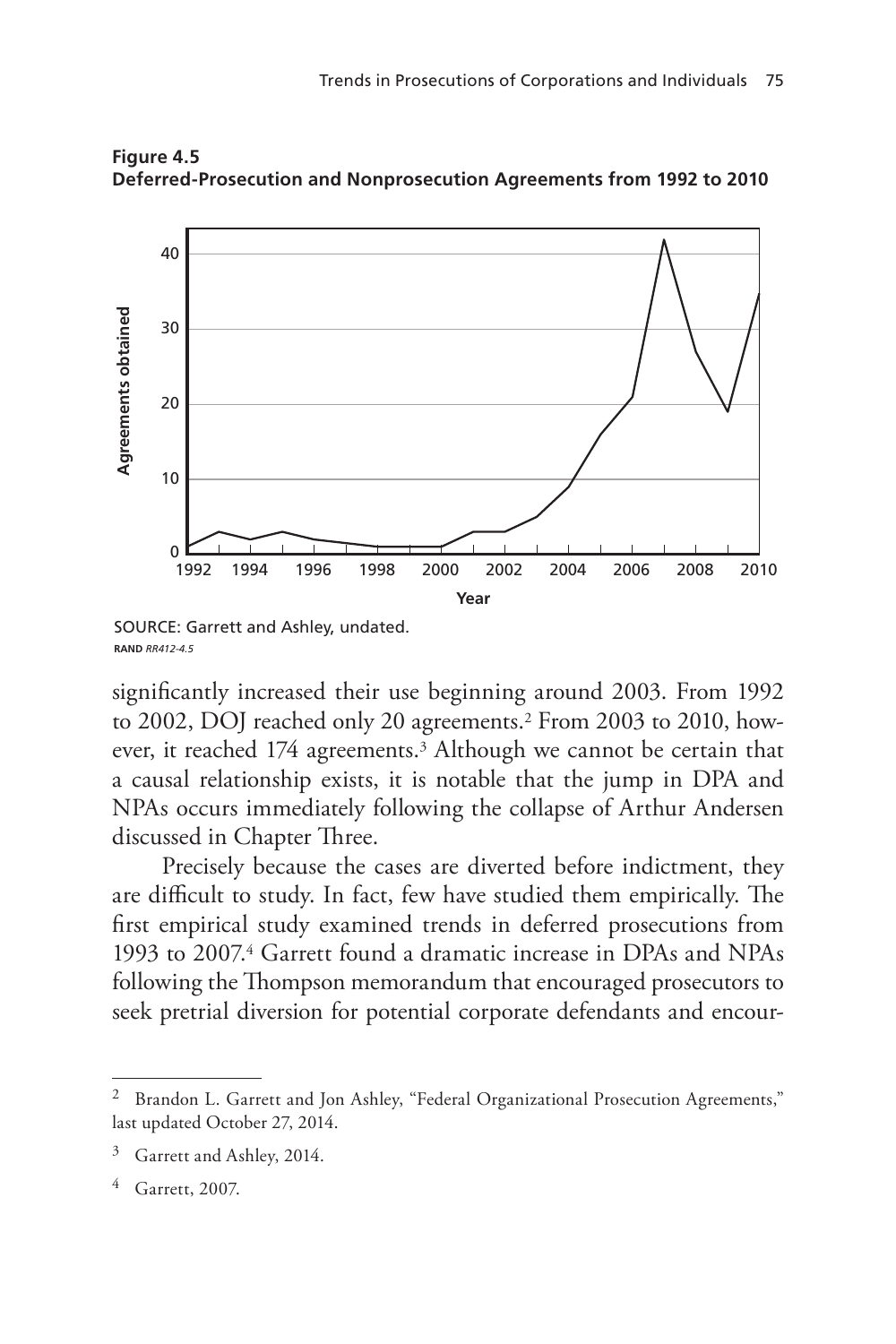aged both DPAs and NPAs.<sup>5</sup> Garrett compiled his data from the DOJ and U.S. Attorneys' Office websites, where they have publicly posted DPAs and NPAs since 2003.<sup>6</sup>

Prior to 2003, DOJ did not publicly release all agreements. Garrett was able to locate 13 DPAs and NPAs from reasonably available sources, such as news articles.7 In contrast, he found 35 agreements from 2003 to 2007.8 In addition to the increase in use of these agreements, Garrett found that agreements post-2003 included morecomprehensive compliance programs, long-term use of independent monitors, and an increase in penalty fines.<sup>9</sup> The agreements prior to 2003 that Garrett was able to locate had short-term use of independent monitors, few compliance programs, and fewer penalty fines.<sup>10</sup> We discuss the development of these agreements in more detail in the next chapter.

#### **White-Collar Offenses**

Prosecution trends of white-collar crime can be a potential metric for the enforcement of illegal corporate behavior. As Figure 4.6 illustrates, the prosecution of white-collar offenses gradually declined from the mid-1990s until about 2006, when they gradually began to increase. Although white-collar offenses encompass crimes committed in the corporate context, the category is broader and includes a wide range of fraudulent conduct that does not necessarily occur in the corporate

<sup>5</sup> Garrett, 2007, p. 894.

<sup>6</sup> Garrett, 2007, p. 938.

 $7$  Garrett, 2007. Garrett admits that he is not confident that he has located all DPAs and NPAs obtained prior to 2003.

<sup>8</sup> Garrett, 2007.

<sup>&</sup>lt;sup>9</sup> Garrett, 2007, pp. 901, 938–957.

<sup>&</sup>lt;sup>10</sup> Garrett, 2007, pp. 938–957. Garrett hoped that his data would serve as a foundation for prosecutors, scholars, and others who may be interested in assessing these agreements' effectiveness (Garrett, 2007, p. 937). To date, however, no study has attempted to assess their effectiveness or their costs to the targeted corporations.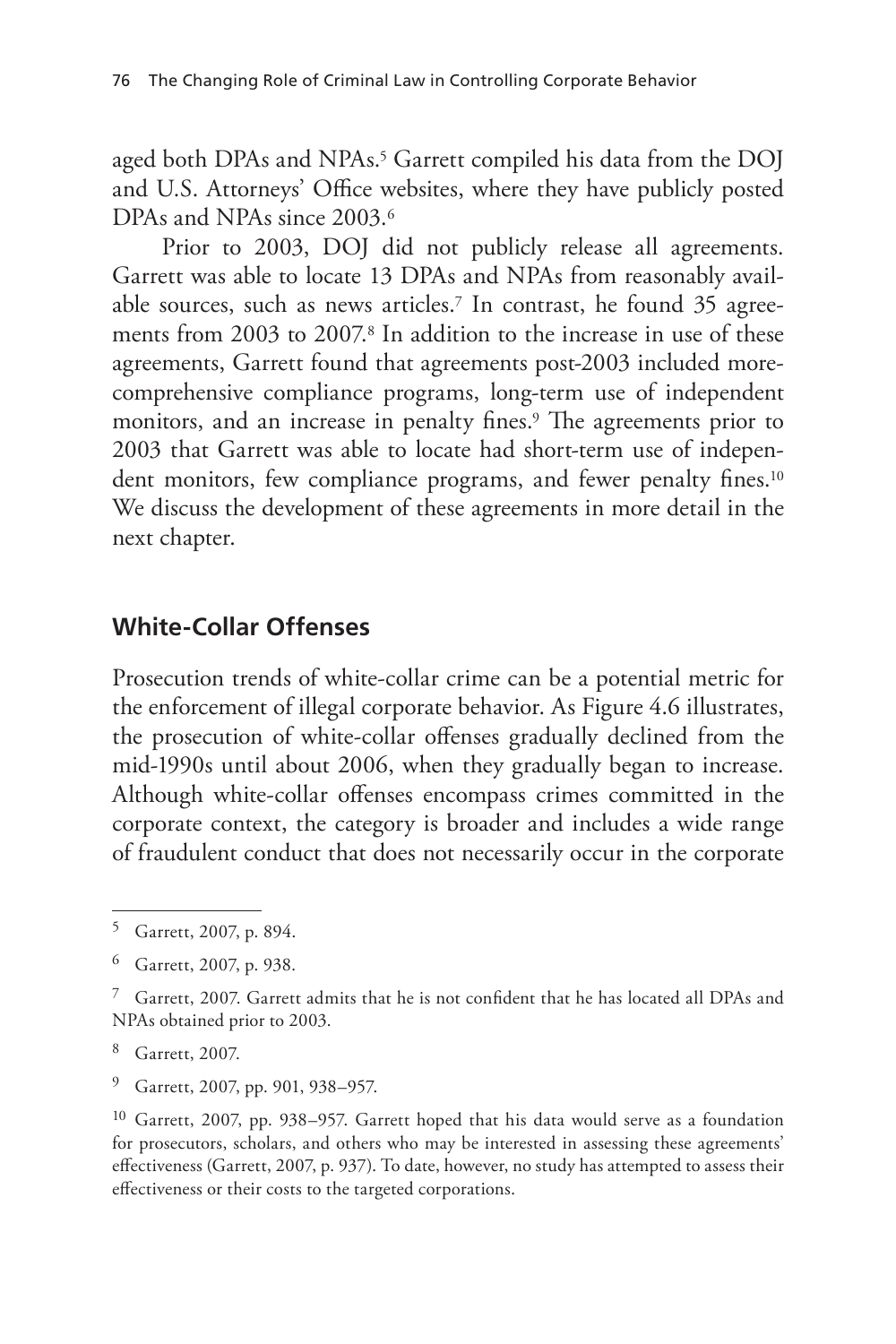

**Figure 4.6 Federal Prosecutions of White-Collar Crimes**

context. Accordingly, we look to specific prosecution trends of offenses that are more relevant to the context of corporate criminal liability.

A consistent theme we found in the data for the past century has been a decrease in prosecutions. Unfortunately, the data used from EOUSA do not indicate whether a defendant is a corporation or an individual.

The EOUSA database categorizes and codes offenses into groups, such as antitrust or securities fraud. TRACFED allowed us to match prosecution data and create additional data sets to substantiate our findings. Thus, we were able to compare and contrast, side by side, prosecution trends among the following types of corporate offenses: (1) securities fraud; (2) lending-institution fraud; (3) marketing and commodities fraud; (4) antitrust offenses; (5) commerce and trade offenses; (6) embezzlement of lending, credit, or insurance institutions; (7) hazardous-waste disposal; and (8) fair-labor offenses.

Securities fraud involves individuals or corporations who commit some form of fraud involving securities, such as falsifying required

SOURCE: TRAC, undated (a).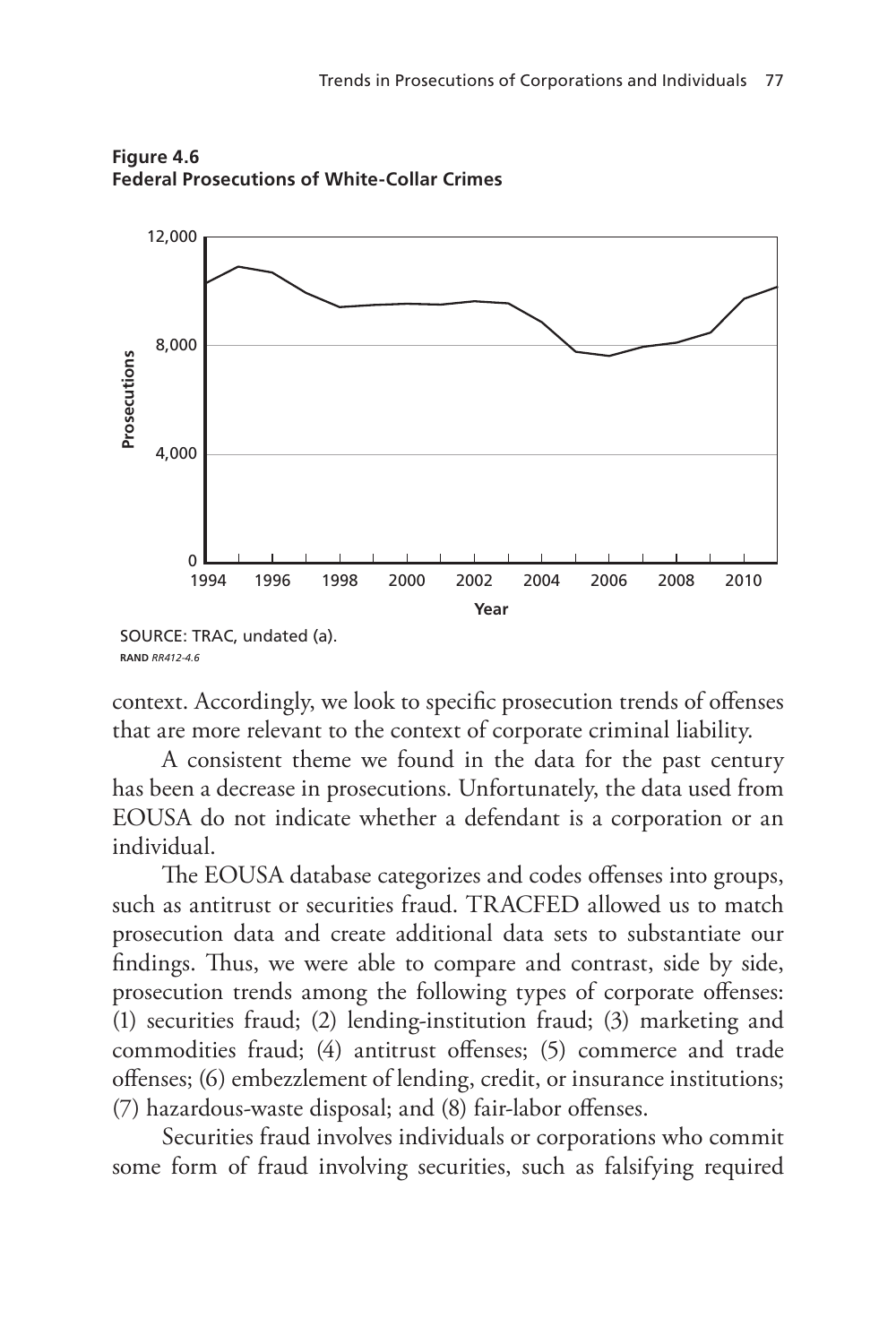periodic disclosures to the SEC. As Figure 4.7 shows, data from both EOUSA and TRACFED show a significant decline in prosecution activity since 2000.11

The sources for Figures 4.7 through 4.14 are BJS, *Federal Justice Statistics Program: Defendants in Federal Criminal Cases: Terminated, 1994*, Ann Arbor, Mich.: Inter-university Consortium for Political and Social Research, March 8, 2011a; BJS, *Federal Justice Statistics Program: Defendants in Federal Criminal Cases: Terminated, 1995*, Ann Arbor, Mich.: Interuniversity Consortium for Political and Social Research, March 8, 2011b; BJS, *Federal Justice Statistics Program: Defendants in Federal Criminal Cases: Terminated, 1996*, Ann Arbor, Mich.: Inter-university Consortium for Political and Social Research, March 8, 2011c; BJS, *Federal Justice Statistics Program: Defendants in Federal Criminal Cases: Terminated, 1997*, Ann Arbor, Mich.: Inter-university Consortium for Political and Social Research, March 8, 2011d; BJS, *Federal Justice Statistics Program: Defendants in Federal Criminal Cases: Terminated, 1998*, Ann Arbor, Mich.: Inter-university Consortium for Political and Social Research, March 8, 2011e; BJS, *Federal Justice Statistics Program: Defendants in Federal Criminal Cases: Terminated, 1999*, Ann Arbor, Mich.: Inter-university Consortium for Political and Social Research, March 8, 2011f; BJS, *Federal Justice Statistics Program: Defendants in Federal Criminal Cases: Terminated, 2000*, Ann Arbor, Mich.: Inter-university Consortium for Political and Social Research, March 8, 2011g; BJS, *Federal Justice Statistics Program: Defendants in Federal Criminal Cases: Terminated, 2001*, Ann Arbor, Mich.: Inter-university Consortium for Political and Social Research, March 8, 2011h; BJS, *Federal Justice Statistics Program: Defendants in Federal Criminal Cases: Terminated, 2002*, Ann Arbor, Mich.: Inter-university Consortium for Political and Social Research, March 8, 2011i; BJS, *Federal Justice Statistics Program: Defendants in Federal Criminal Cases: Terminated, 2003*, Ann Arbor, Mich.: Inter-university Consortium for Political and Social Research, March 8, 2011j; BJS, *Federal Justice Statistics Program: Defendants in Federal Criminal Cases: Terminated, 2004*, Ann Arbor, Mich.: Inter-university Consortium for Political and Social Research, March 8, 2011k; BJS, *Federal Justice Statistics Program: Defendants in Federal Criminal Cases:* 

<sup>&</sup>lt;sup>11</sup> Although both sets of data show a decline in prosecution activity leading up to the 2008 financial crisis, data from EOUSA do not show as dramatic a decrease in referrals from investigative agencies as TRACFED data do (Garrett, 2007). This discrepancy may result from any of several reasons. For instance, TRACFED's definition of securities fraud encompasses many more federal statutes, whereas data from EOUSA contain only fraud offenses arising from the Securities Exchange Act of 1934. Moreover, although data from EOUSA and TRACFED likely come from the same source (the U.S. Attorneys' LIONS and Central System File), different organizations collect, process, and compile the databases. Thus, some information may have been lost or manipulated during the differing processes used. On a final note, TRACFED's data, which are more recent, show a slight increase in prosecutorial activity in this area since 2008 (Garrett, 2007). Note that prosecutorial activity differs from prosecution. A prosecution involves the filing of a charge against an individual or organization. One of the developments we discuss is an increase in prosecutorial activity that does not result in the filing of a charge (e.g., negotiating a DPA or NPA). This is not really a prosecution.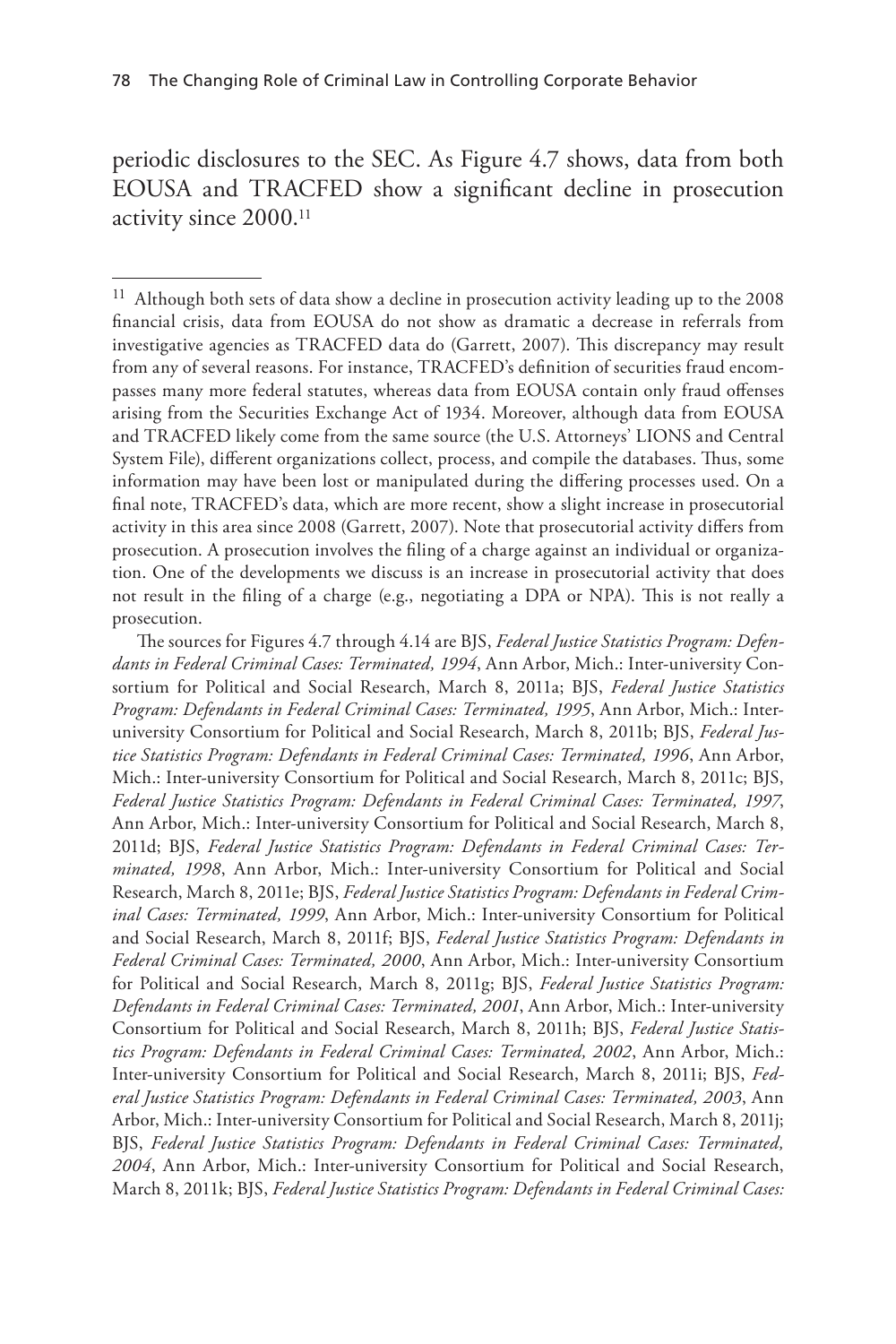

**Figure 4.7 Prosecution Data on Securities Fraud**

*Terminated, 2005*, Ann Arbor, Mich.: Inter-university Consortium for Political and Social Research, March 8, 2011l; BJS, *Federal Justice Statistics Program: Defendants in Federal Criminal Cases: Terminated, 2006*, Ann Arbor, Mich.: Inter-university Consortium for Political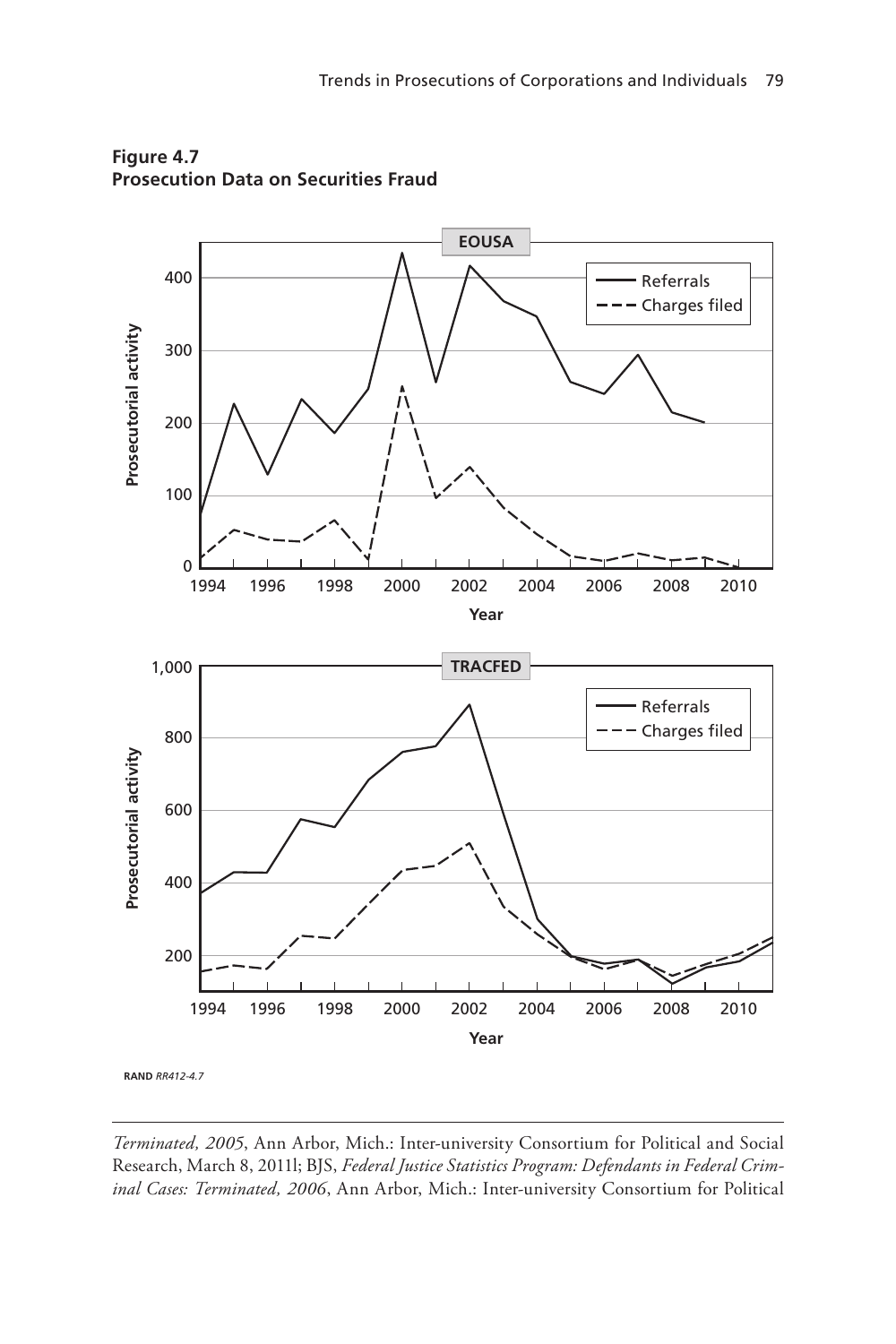The most common offense in this category involves overvaluing property or securities with the purpose of influencing financial institu-

and Social Research, March 8, 2011m; BJS, *Federal Justice Statistics Program: Defendants in Federal Criminal Cases: Terminated, 2007*, Ann Arbor, Mich.: Inter-university Consortium for Political and Social Research, March 8, 2011n; BJS, *Federal Justice Statistics Program: Defendants in Federal Criminal Cases: Terminated, 2008*, Ann Arbor, Mich.: Inter-university Consortium for Political and Social Research, March 8, 2011o; BJS, *Federal Justice Statistics Program: Suspects in Federal Criminal Matters Concluded, 1994*, Ann Arbor, Mich.: Interuniversity Consortium for Political and Social Research, March 8, 2011p; BJS, *Federal Justice Statistics Program: Suspects in Federal Criminal Matters Concluded, 1995*, Ann Arbor, Mich.: Inter-university Consortium for Political and Social Research, March 8, 2011q; BJS, *Federal Justice Statistics Program: Suspects in Federal Criminal Matters Concluded, 1996*, Ann Arbor, Mich.: Inter-university Consortium for Political and Social Research, March 8, 2011r; BJS, *Federal Justice Statistics Program: Suspects in Federal Criminal Matters Concluded, 1997*, Ann Arbor, Mich.: Inter-university Consortium for Political and Social Research, March 8, 2011s; BJS, *Federal Justice Statistics Program: Suspects in Federal Criminal Matters Concluded, 1998*, Ann Arbor, Mich.: Inter-university Consortium for Political and Social Research, March 8, 2011t; BJS, *Federal Justice Statistics Program: Suspects in Federal Criminal Matters Concluded, 1999*, Ann Arbor, Mich.: Inter-university Consortium for Political and Social Research, March 8, 2011u; BJS, *Federal Justice Statistics Program: Suspects in Federal Criminal Matters Concluded, 2000*, Ann Arbor, Mich.: Inter-university Consortium for Political and Social Research, March 8, 2011v; BJS, *Federal Justice Statistics Program: Suspects in Federal Criminal Matters Concluded, 2001*, Ann Arbor, Mich.: Inter-university Consortium for Political and Social Research, March 8, 2011w; BJS, *Federal Justice Statistics Program: Suspects in Federal Criminal Matters Concluded, 2002*, Ann Arbor, Mich.: Inter-university Consortium for Political and Social Research, March 8, 2011x; BJS, *Federal Justice Statistics Program: Suspects in Federal Criminal Matters Concluded, 2003*, Ann Arbor, Mich.: Interuniversity Consortium for Political and Social Research, March 8, 2011y; BJS, *Federal Justice Statistics Program: Suspects in Federal Criminal Matters Concluded, 2004*, Ann Arbor, Mich.: Inter-university Consortium for Political and Social Research, March 8, 2011z; BJS, *Federal Justice Statistics Program: Suspects in Federal Criminal Matters Concluded, 2005*, Ann Arbor, Mich.: Inter-university Consortium for Political and Social Research, March 8, 2011aa; BJS, *Federal Justice Statistics Program: Suspects in Federal Criminal Matters Concluded, 2006*, Ann Arbor, Mich.: Inter-university Consortium for Political and Social Research, March 8, 2011bb; BJS, *Federal Justice Statistics Program: Suspects in Federal Criminal Matters Concluded, 2007*, Ann Arbor, Mich.: Inter-university Consortium for Political and Social Research, March 8, 2011cc; BJS, *Federal Justice Statistics Program: Suspects in Federal Criminal Matters Concluded, 2008*, Ann Arbor, Mich.: Inter-university Consortium for Political and Social Research, March 8, 2011dd; BJS, *Federal Justice Statistics Program: Defendants in Federal Criminal Cases: Terminated, 2009*, Ann Arbor, Mich.: Inter-university Consortium for Political and Social Research, June 3, 2011gg; BJS, *Federal Justice Statistics Program: Suspects in Federal Criminal Matters Concluded, 2009*, Ann Arbor, Mich.: Inter-university Consortium for Political and Social Research, June 3, 2011hh; TRAC, undated (a).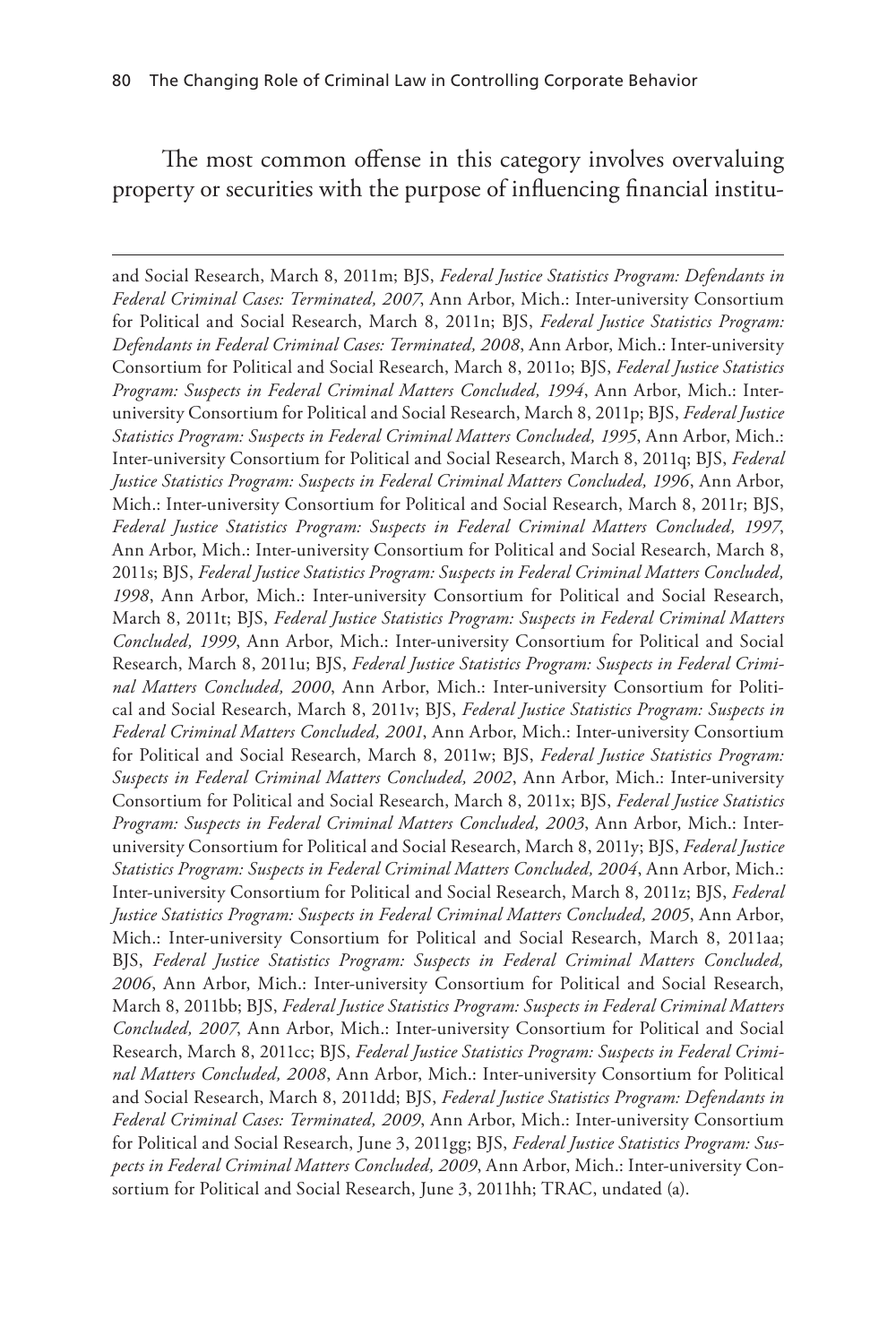tions, such as a credit union or a Federal Reserve Bank.12 Data from both U.S. Attorneys' Offices and TRACFED depict a steady decline in prosecution activity since the mid-1990s through the 2008 financial crisis. Figure 4.8 shows that data from EOUSA differ from TRACFED data in that the former show that there are far more referrals for prosecution from investigative agencies than charges filed.13 In contrast, TRACFED data show that, since 2000, referrals have nearly matched the number of charges filed. Interpreting this trend with TRACFED, however, is difficult because data from EOUSA do not substantiate it.

Marketing and commodity-credit fraud pertains to making false statements or overvaluing securities to influence the Commodity Credit Corporation,<sup>14</sup> a government-owned corporation created in 1933 to "stabilize, support, and protect farm income and prices."15 Like securities and lending-institution fraud, data from both TRACFED and EOUSA show a spike in prosecution activity in the mid-1990s, followed by a sharp decline (see Figure 4.9).

Although past studies that examined earlier periods found few discernible trends regarding antitrust enforcement,<sup>16</sup> we found a decline in DOJ antitrust prosecutions since the mid-1990s. Figure 4.10 shows this decline.

Commerce and trade offenses concern the conversion of trade secrets of products placed in interstate commerce.<sup>17</sup> As Figure 4.11

<sup>&</sup>lt;sup>12</sup> U.S. Code, Title 18, Crimes and Criminal Procedure, Part I, Crimes, Chapter 47, Fraud and False Statements, Section 1014, Loan and Credit Applications Generally—Renewals and Discounts, Crop Insurance, 1976.

<sup>&</sup>lt;sup>13</sup> A referral for prosecution represents a case investigated by an agency and referred to the U.S. Attorneys' Office for prosecution.

<sup>14</sup> 15 U.S.C. § 714m (1976).

<sup>15</sup> Public Law 80-806, Commodity Credit Corporation Charter Act of 1948, June 29, 1948.

<sup>16</sup> Richard A. Posner, "A Statistical Study of Antitrust Enforcement," *Journal of Law and Economics*, Vol. 13, No. 2, October 1970, pp. 365–419, p. 367; Joseph C. Gallo, Kenneth Dau-Schmidt, Joseph L. Craycraft, and Charles J. Parker, "Department of Justice Antitrust Enforcement, 1995–1997: An Empirical Study," *Review of Industrial Organization*, Vol. 17, 2000, pp. 75–133, pp. 76–77.

<sup>&</sup>lt;sup>17</sup> U.S. Code, Title 18, Crimes and Criminal Procedure, Part I, Crimes, Chapter 90, Protection of Trade Secrets, Section 1832, Theft of Trade Secrets, 1976.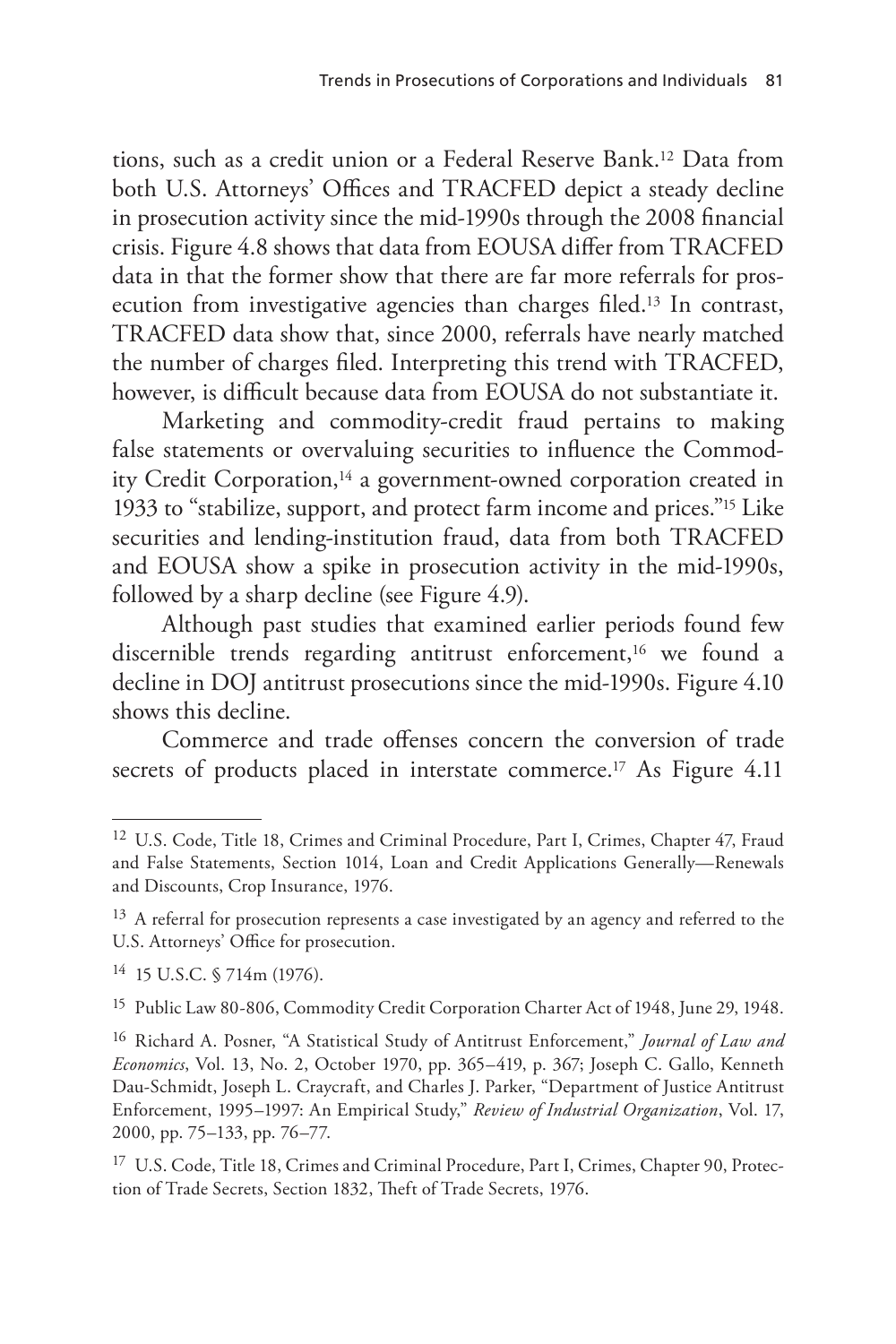

**Figure 4.8 Federal Prosecutions for Lending Fraud**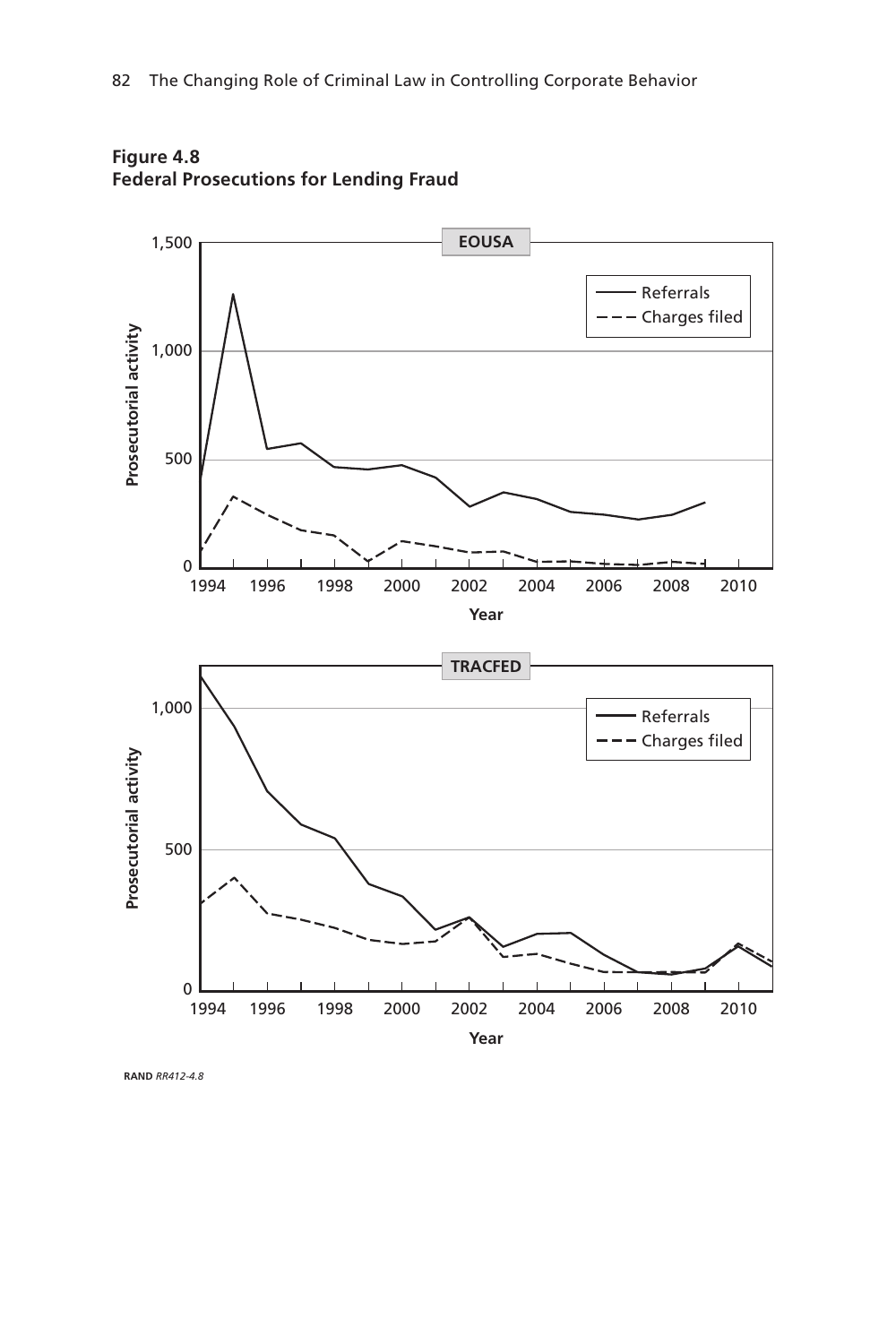

**Figure 4.9 Federal Prosecutions for Marketing and Commodity-Credit Fraud**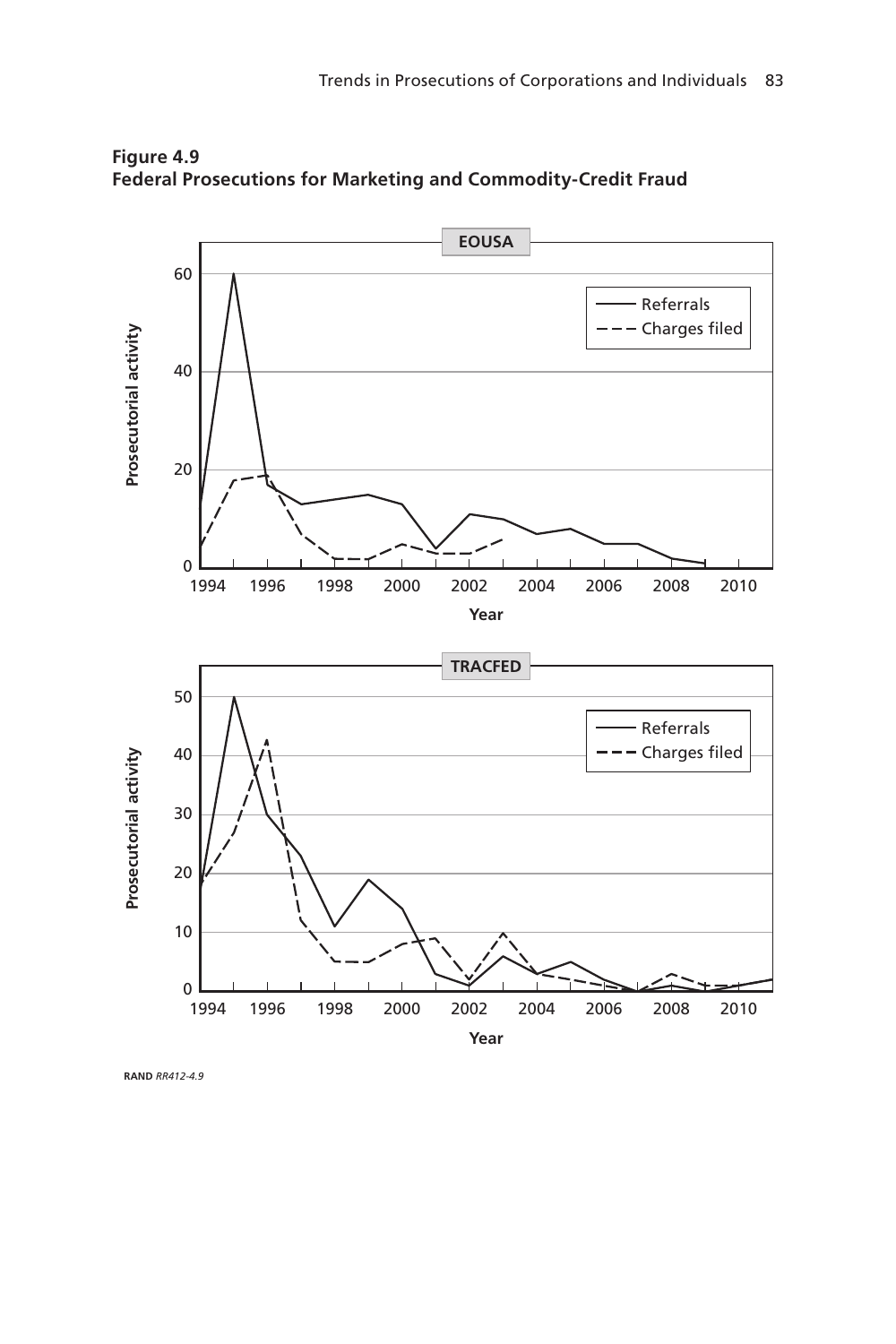



shows, prosecutions of these types of offenses, like the other prosecutions discussed above, have declined in the past decade.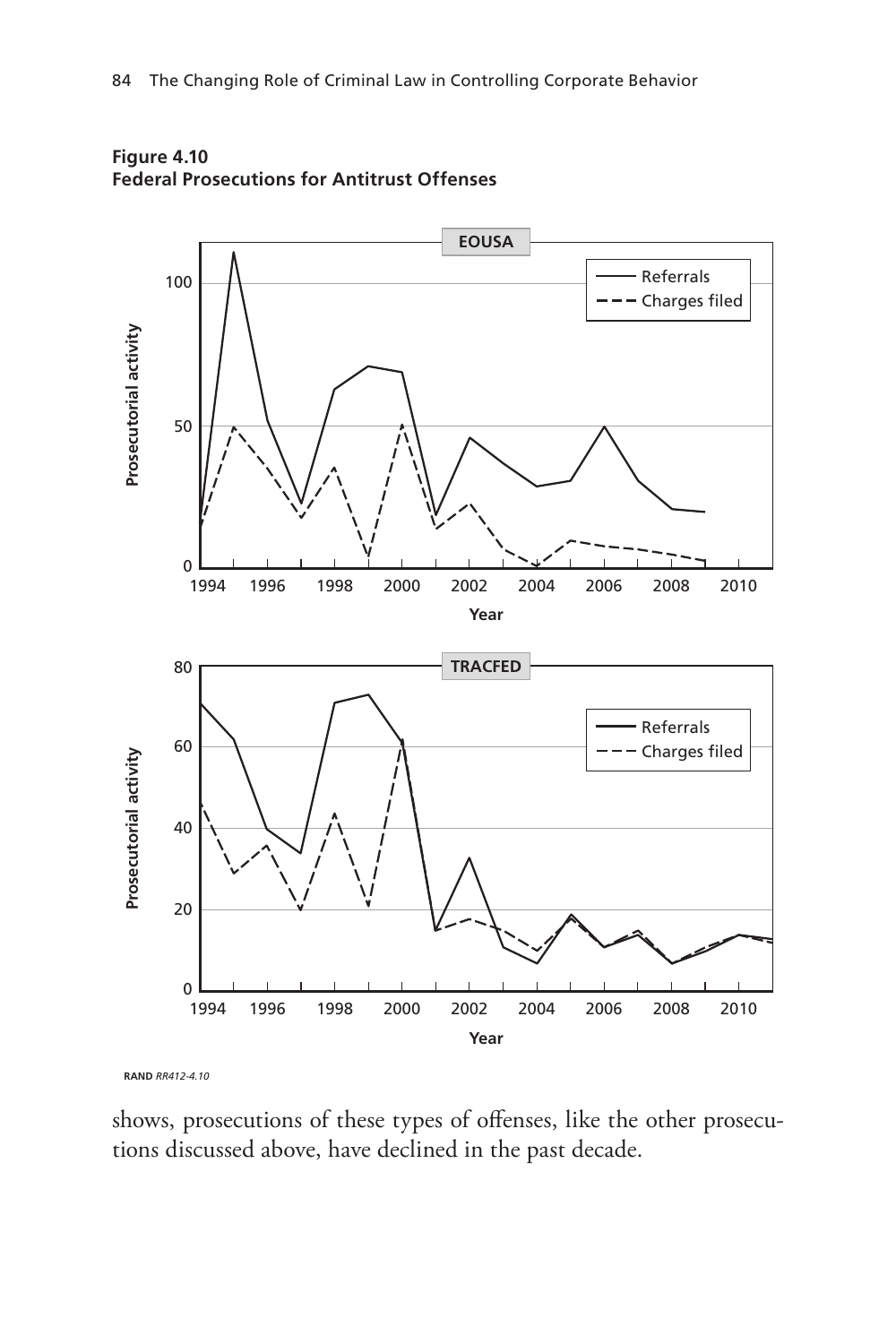

**Figure 4.11 Federal Prosecutions for Commerce and Trade Offenses**

Embezzlement related to lending, credit, or insurance institutions pertains to employees who embezzle money from U.S. financial insti-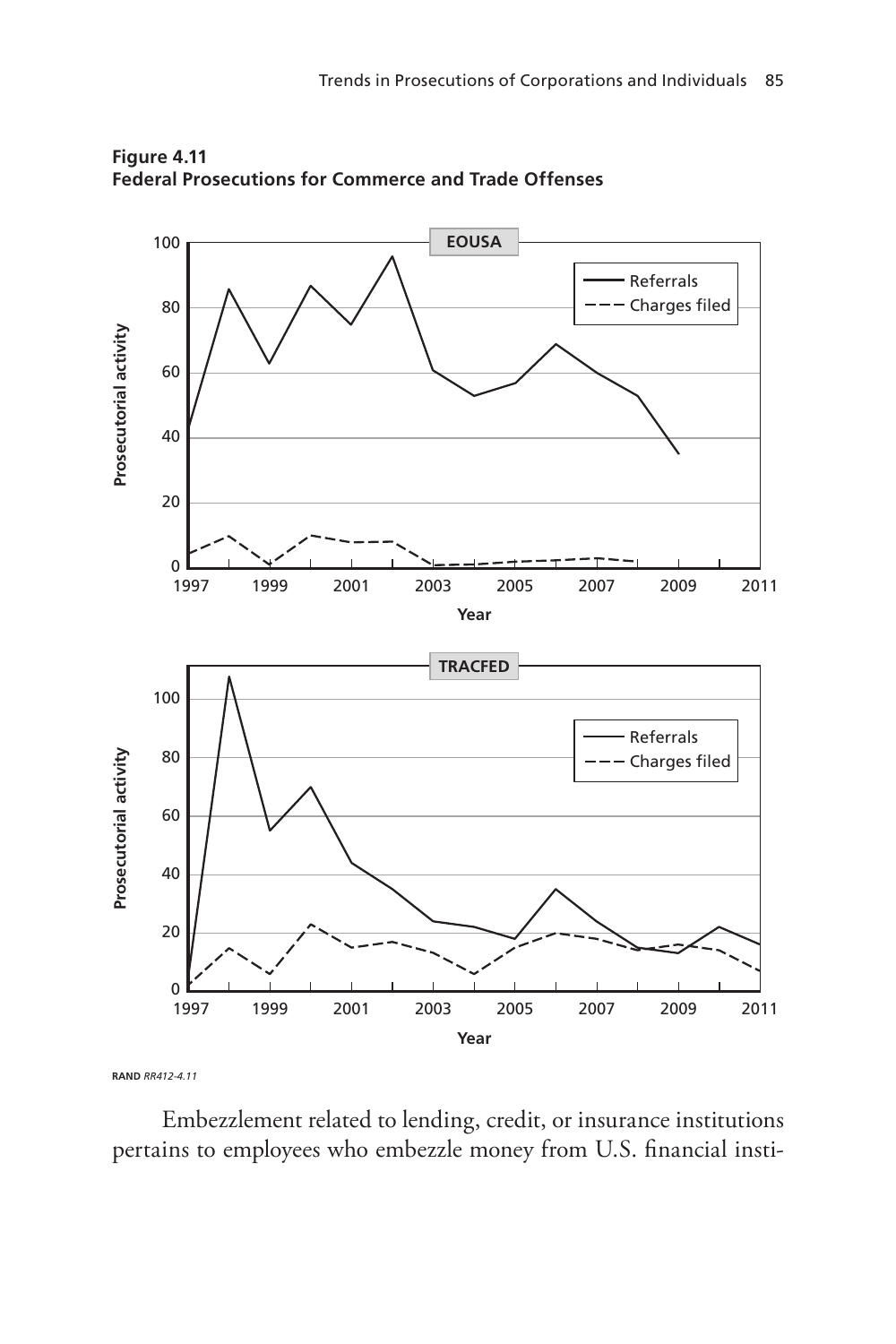tutions.18 Referrals and the number of charges filed by U.S. Attorneys have declined since a mid-1990s spike in prosecution activity, as shown in Figure 4.12. This spike was probably related to the aftermath of the savings and loan crises of the late 1980s and early 1990s.

Numerous corporations handle hazardous waste and are therefore subject to relevant environmental laws. Accordingly, we included analysis of prosecution trends for hazardous-waste disposal. As shown in Figure 4.13, these offenses have also seen a decline in prosecution activity from the mid-1990s to the present because both referrals from investigative agencies and prosecutions have declined steadily in this period.

Fair-labor-standard offenses stem from violating the Fair Labor Standards Act, which provides a minimum amount of protections for wage employees, as well as sanctions to employers or unions that falsify labor reports to the Secretary of Labor.19 Referrals and prosecutions of these offenses have also declined in the past decade, as shown in Figure 4.14; however, the baseline rate of prosecutorial activity was relatively low.

#### **Important Exceptions: Sarbanes-Oxley and Foreign Corrupt Practices Act**

Although the evidence shows a decrease in prosecuting corporaterelated offenses in the past decade, certain laws have received more attention than others. In particular, we find that prosecutions under provisions of SOX and the FCPA have been on the rise.

Using the Federal Court Cases Integrated Database, we found a steady increase in the number of defendants convicted under SOX

<sup>&</sup>lt;sup>18</sup> U.S. Code, Title 18, Crimes and Criminal Procedure, Part I, Crimes, Chapter 31, Embezzlement and Theft, Section 657, Lending, Credit and Insurance Institutions, 1976.

<sup>&</sup>lt;sup>19</sup> Public Law 75-718, Fair Labor Standards Act of 1938, June 25, 1938; U.S. Code, Title 29, Labor, Chapter 8, Fair Labor Standards, Section 215, Prohibited Acts—Prima Facie Evidence, 1976; U.S. Code, Title 29, Labor, Chapter 11, Labor-Management Reporting and Disclosure Procedure, Subchapter III, Reporting by Labor Organizations, Officers and Employees of Labor Organizations, and Employers, Section 433, Report of Employers, 1976.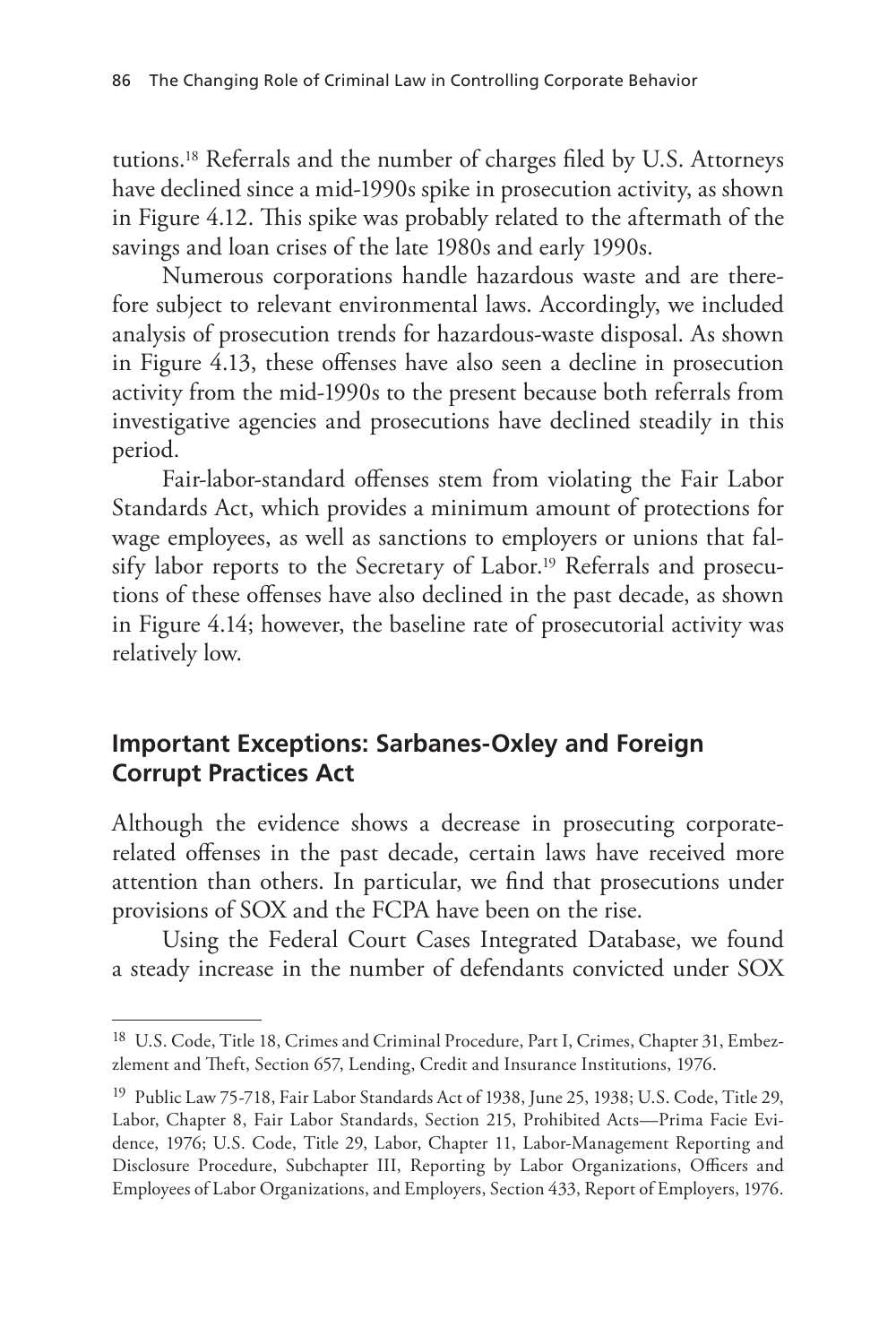

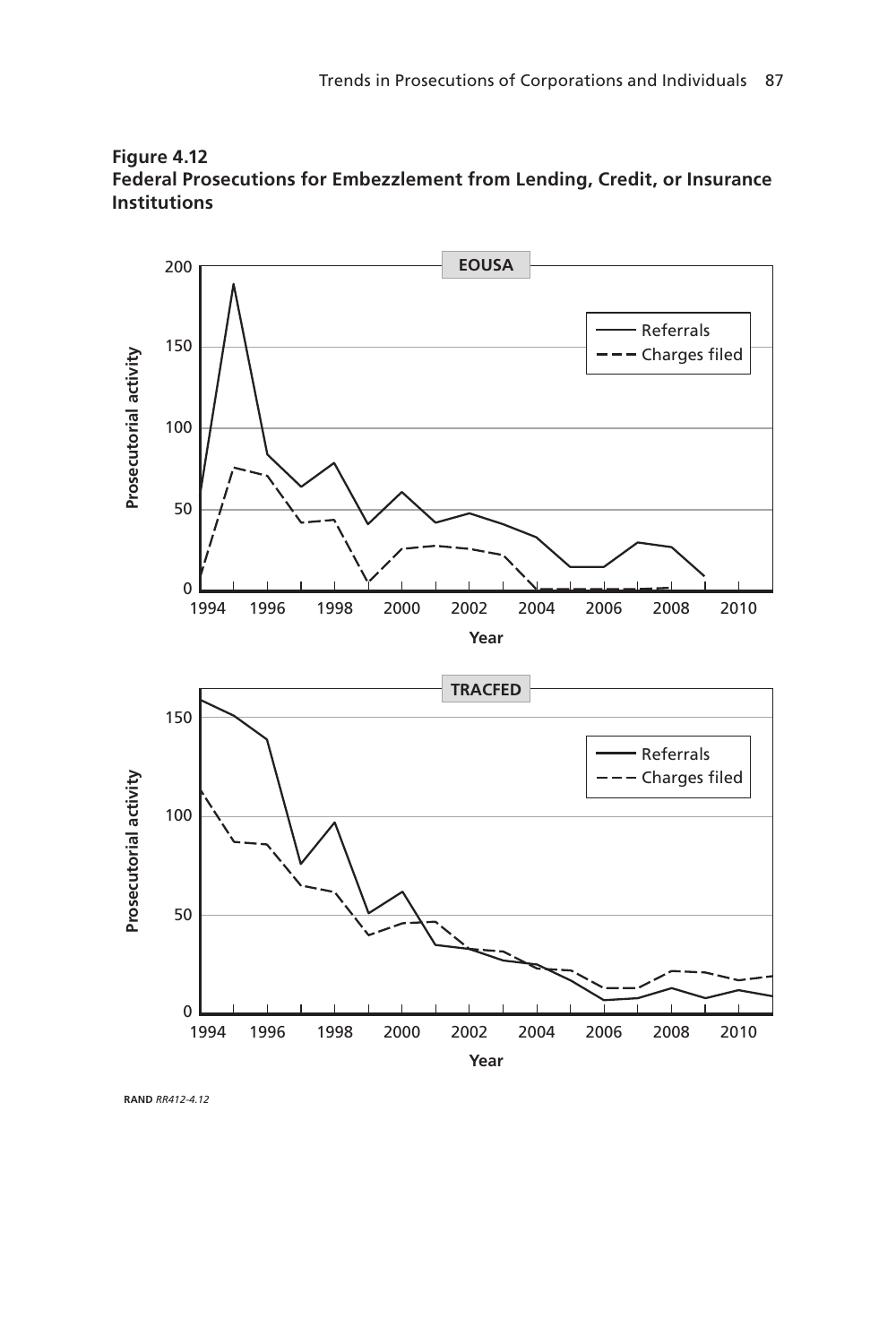

**Figure 4.13 Federal Prosecutions for Hazardous Waste–Related Offenses**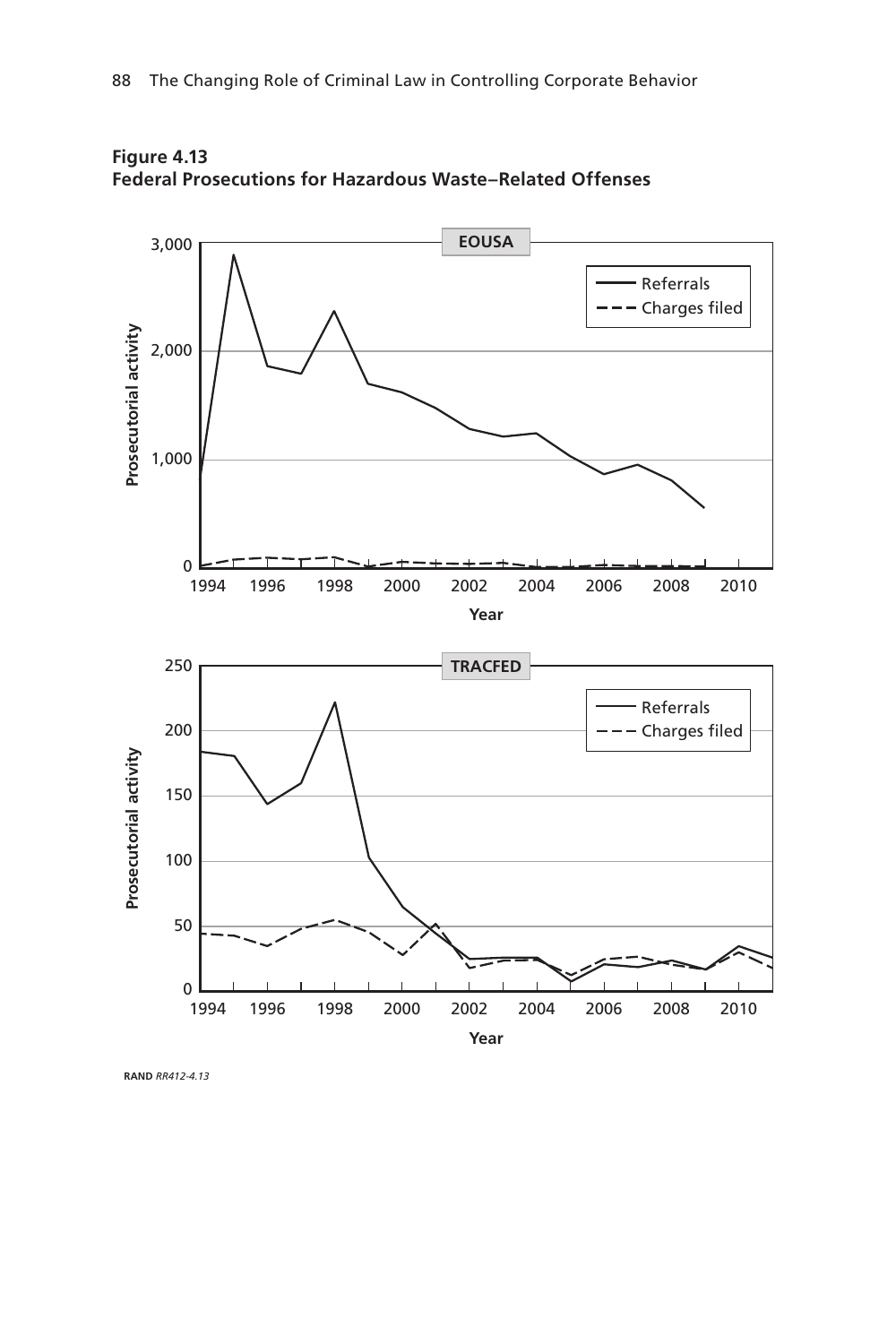

**Figure 4.14 Federal Prosecutions for Fair Labor Standards Act Offenses**

RAND RR412-4.14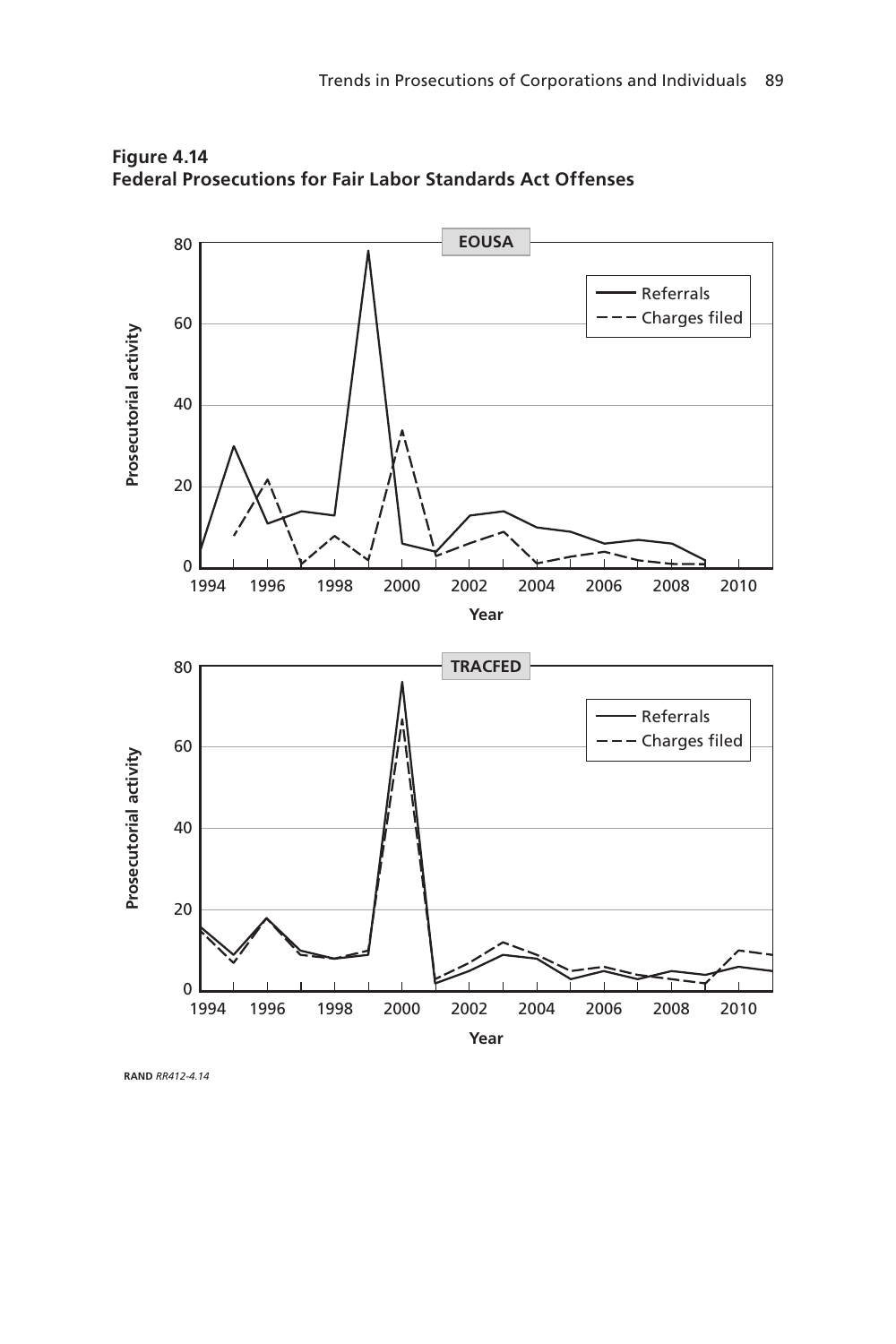



since 2004 (see Figure 4.15). We measured convictions by the number of SOX criminal provisions under which defendants were convicted.20 In the data since 2004, we found 3,476 defendants convicted under at least one of SOX's criminal provisions. In short, it appears that pros-

SOURCE: Federal Judicial Center, 2011.

<sup>&</sup>lt;sup>20</sup> The following sections of U.S. Code were associated with the Sarbanes-Oxley Act: U.S. Code, Title 18, Crimes and Criminal Procedure, Part I, Crimes, Chapter 63, Mail Fraud and Other Fraud Offenses, Section 1348, Securities and Commodities Fraud, 1976; U.S. Code, Title 18, Crimes and Criminal Procedure, Part I, Crimes, Chapter 63, Mail Fraud and Other Fraud Offenses, Section 1349, Attempt and Conspiracy, 1976; U.S. Code, Title 18, Crimes and Criminal Procedure, Part I, Crimes, Chapter 63, Mail Fraud and Other Fraud Offenses, Section 1350, Failure of Corporate Officers to Certify Financial Reports, 1976; U.S. Code, Title 18, Crimes and Criminal Procedure, Part I, Crimes, Chapter 73, Obstruction of Justice, Section 1514A, Civil Action to Protect Against Retaliation in Fraud Cases, 1976; U.S. Code, Title 18, Crimes and Criminal Procedure, Part I, Crimes, Chapter 73, Obstruction of Justice, Section 1519, Destruction, Alteration, or Falsification of Records in Federal Investigations and Bankruptcy, 1976; U.S. Code, Title 18, Crimes and Criminal Procedure, Part I, Crimes, Chapter 73, Obstruction of Justice, Section 1520, Destruction of Corporate Audit Records, 1976.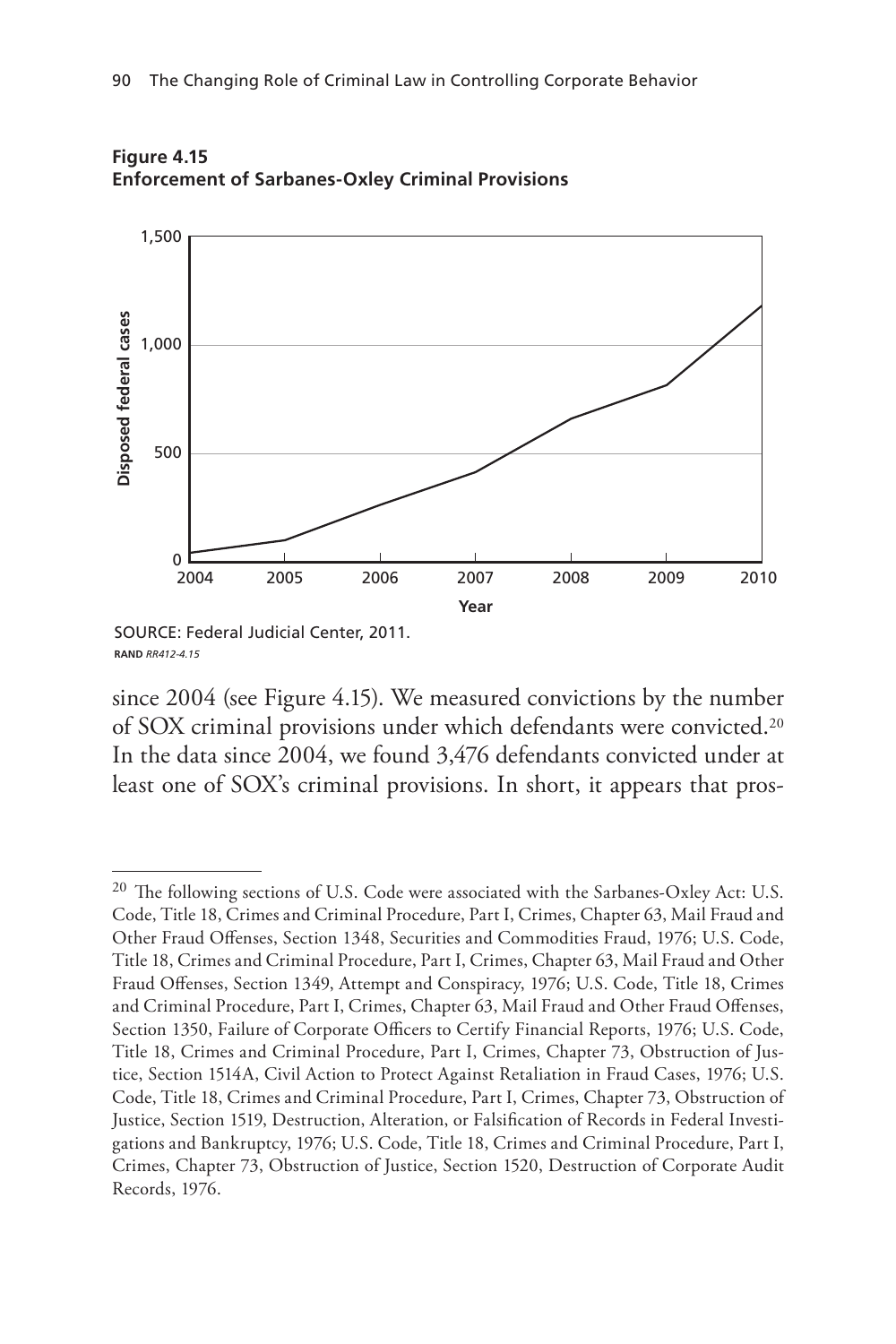ecutors are embracing this relatively new law to regulate corporate behavior.

Research has shown that FCPA prosecutions are also on the rise.<sup>21</sup> Gibson, Dunn and Crutcher attorneys identified an increase in FCPA enforcement by DOJ and the SEC.<sup>22</sup> From 2004 to 2011, there has been a steady increase in FCPA enforcement actions from both the SEC and DOJ, totaling 265 investigations and charges brought.<sup>23</sup> About nine times as many enforcement actions were initiated in 2011 than in 2004.24

The Garrett data appear to corroborate Gibson Dunn's findings that FCPA prosecutions are on the rise (see Figure 4.16). His database shows an increase in the number of defendants convicted in federal courts for violating the FCPA. The most dramatic increase was from 2009 to 2010, resulting in an increase of ten prosecutions.<sup>25</sup> Although this new increase in the use of the FCPA to police global corruption has raised concerns from the business community,<sup>26</sup> it is unlikely to stop anytime soon. Then–Assistant Attorney General Lanny A. Breuer

<sup>21</sup> Gibson, Dunn and Crutcher, *2011 Year End FCPA Update*, January 3, 2012; referenced September 10, 2012; Shearman and Sterling, *FCPA Digest: Cases and Review Releases Relating to Bribes to Foreign Officials Under the Foreign Corrupt Practices Act of 1977*, January 2012; referenced September 10, 2012. The number of FCPA enforcement actions found in this study is less than what Gibson Dunn reports. Nonetheless, Shearman and Sterling reports an increase in FCPA enforcement action in past several years.

<sup>22</sup> See Gibson Dunn, 2012, p. 2.

<sup>23</sup> See Gibson Dunn, 2012.

<sup>24</sup> See Gibson Dunn, 2012.

<sup>25</sup> Unfortunately, we could not supplement these analyses by using data from *Federal Court Cases: Integrated Data Base*. Indeed, we found no defendants convicted in federal courts under the U.S. Code responsible for the FCPA. When looking further, by searching dockets of FCPA cases, we found that prosecutors appear to bring charges under a federal law that prohibits conspiring to commit offenses against, or to defraud, the U.S. government (U.S. Code, Title 18, Crimes and Criminal Procedure, Part I, Crimes, Chapter 19, Conspiracy, Section 371, Conspiracy to Commit Offense or to Defraud United States, 1976). Because this conspiracy law can apply to a wide range of offenses or frauds that do not involve the FCPA, we cannot discern any trends pertaining to the FCPA from the *Federal Court Cases: Integrated Data Base* (Federal Judicial Center, 2011).

<sup>26</sup> Gibson Dunn, 2012, pp. 21–22.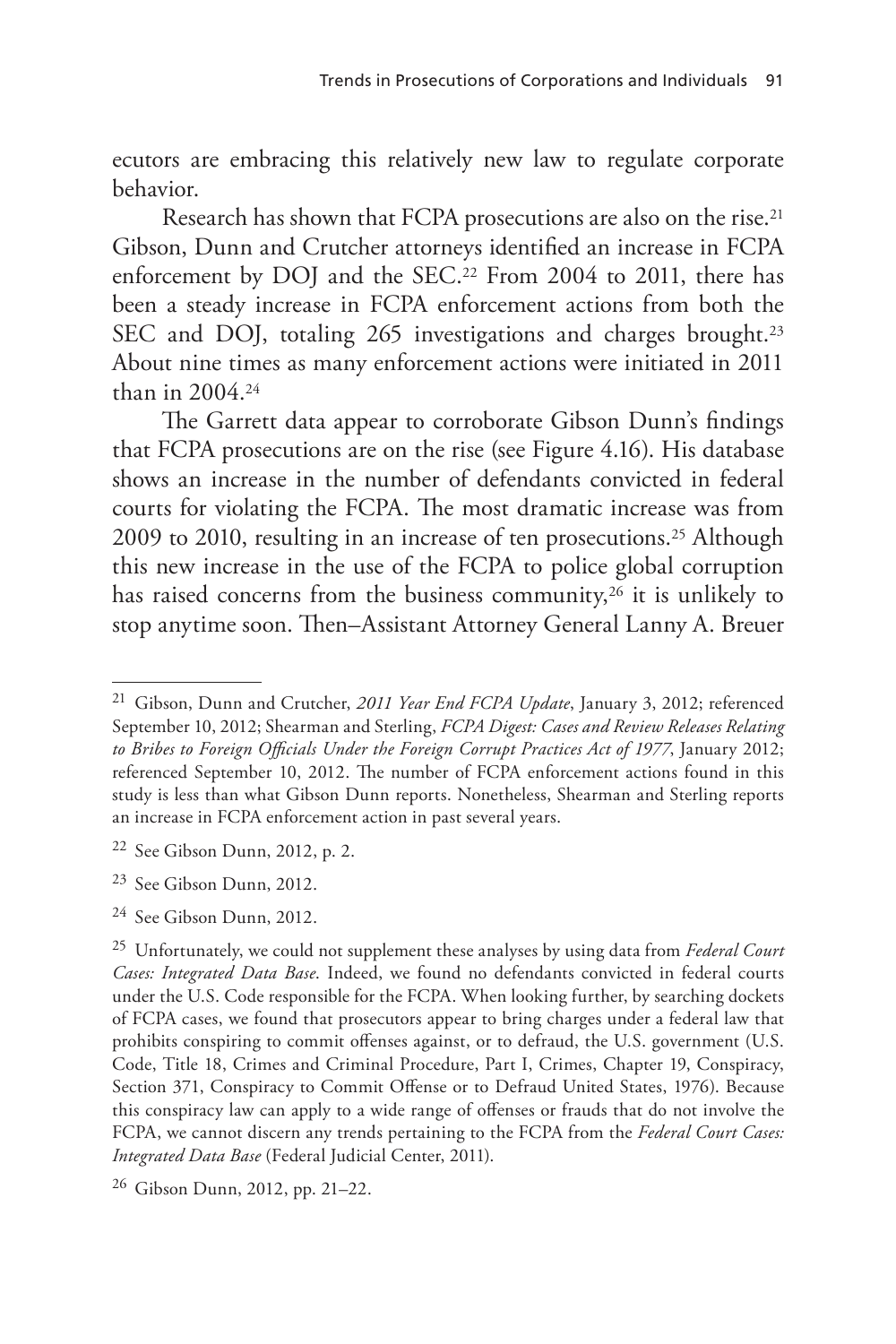



stated at the American Conference Institute National Conference on the FCPA,

[W]e have no intention whatsoever of supporting reforms whose aim is to weaken the FCPA and make it a less effective tool for fighting foreign bribery. . . . Having come this far, on what I believe is a noble journey, we cannot, and should not, start going backwards.27

This increase in FCPA prosecutions may be a partial explanation for the perception that some in the business community have of increased criminal prosecutorial activity.

SOURCE: Garrett and Ashley, undated.

 $27$  Lanny A. Breuer, assistant attorney general, remarks delivered at the 26th National Conference on the Foreign Corrupt Practices Act, Washington, D.C., November 8, 2011.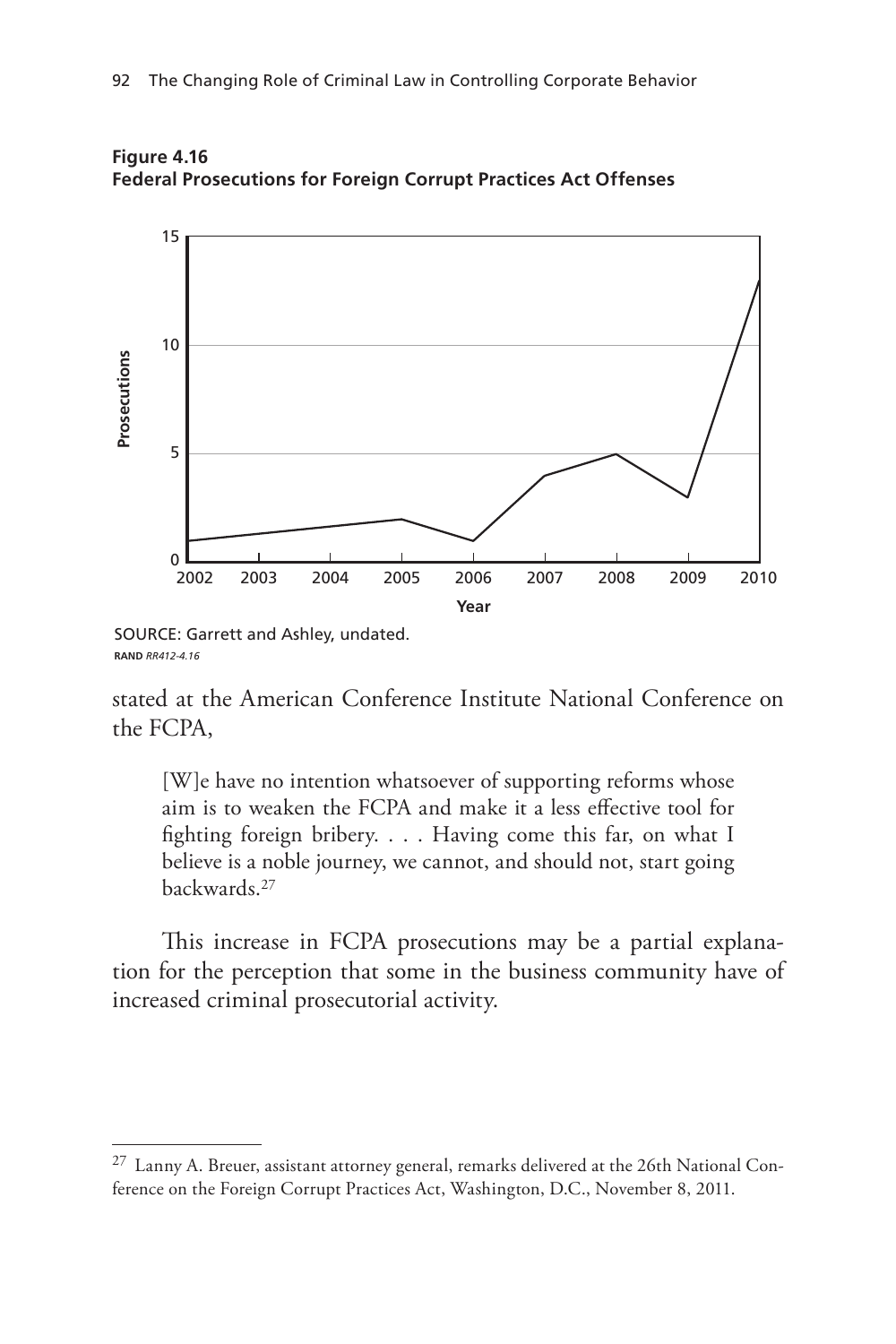## **Debarments**

Government agencies use debarment and suspension to ensure that they contract with responsible companies. Debarred contractors are excluded from obtaining government contracts for a set period of time, depending on the law most applicable to the conduct.<sup>28</sup> Suspended contractors cannot obtain government contracts during an investigation or litigation pertaining to their conduct.29

Debarments and suspensions appear to be sharply increasing.<sup>30</sup> Table 4.1 illustrates the recent increase in debarment and suspension activity.

This recent increase, along with the increase in prosecutions under SOX and the FCPA, may also explain, in part, the perception of an increase in prosecutorial activity.

| Year  |       |       |
|-------|-------|-------|
| 2009  | 2010  | 2011  |
| 417   | 612   | 928   |
| 750   | 1,945 | 2,512 |
| 1,501 | 1.651 | 2,398 |
|       |       |       |

## **Table 4.1 Recent Debarment and Suspension Activity**

SOURCE: Interagency Suspension and Debarment Committee (ISDC), 2011, 2012.

<sup>28</sup> Kate M. Manuel, *Debarment and Suspension of Government Contractors: An Overview of the Law Including Recently Enacted and Proposed Amendments*, Washington, D.C.: Congressional Research Service, RL34753, January 6, 2012, p. 1.

<sup>29</sup> Manuel, 2012.

<sup>&</sup>lt;sup>30</sup> Section 4 of Executive Order 12549 on debarment and suspension (Ronald Reagan, Debarment and Suspension, Executive Order 12549, February 18, 1986) directed the establishment of the ISDC to monitor implementation of the executive order, which, inter alia, requires all executive departments and agencies to participate in a government-wide system for debarment and suspension from programs and activities involving federal financial and nonfinancial assistance and benefits (Reagan, 1986). The committee issues regular reports that describe debarment activity and from which the data used in Table 4.1 were drawn.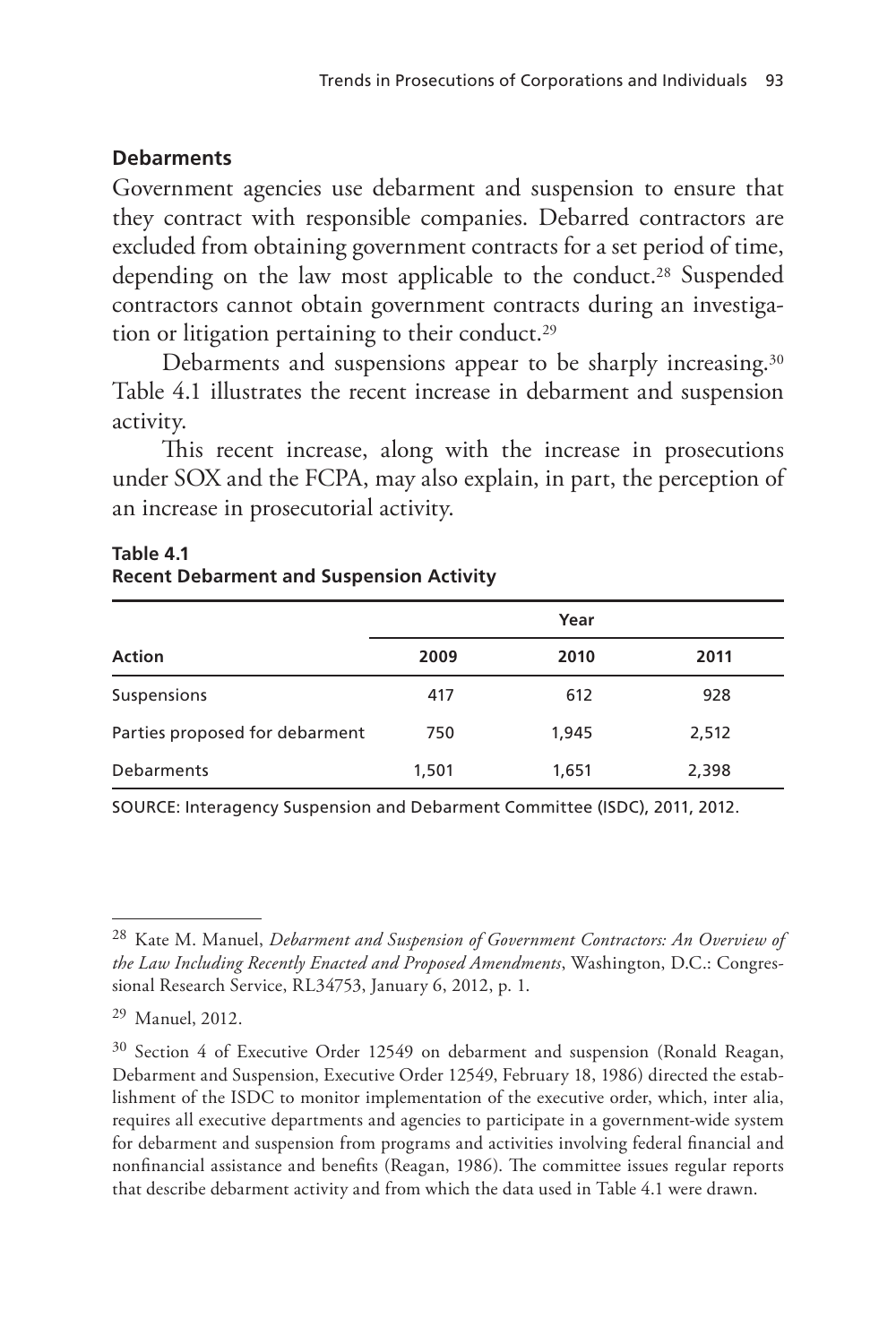# **Summary**

Overall, most types of prosecutions have *decreased* since the mid-1990s. This decline continued through the 2008 financial crisis and, at present, appears to have stabilized at a rate much lower than enforcement during the 1990s. But DPAs, NPAs, and debarments have increased in recent years, suggesting a greater reliance on what might be thought of as "noncriminal" approaches. More specifically, we found the following:

- The number of corporations convicted in federal courts has declined in the past decade.
- Large firms are more likely than smaller firms to be subject to prosecution.
- Individuals are usually prosecuted alongside corporations.
- Since 2003, use of DPAs and NPAs has increased.
- Prosecutions of corporate-related offenses, including investigations, have decreased in the past decade.
- Predominance in the use of civil law over criminal law, or vice versa, depends on the context.
- Enforcement of SOX and the FCPA have increased.

Debarment actions have dramatically increased. We see an increase in DPAs and NPAs following the prosecution of Arthur Andersen and the 2003 Holder memorandum. The increase in FCPA prosecutions corresponds with a recent emphasis placed by DOJ on curbing global corruption. These data also appear to corroborate reports on the lack of prosecutions related to the 2008 financial crisis.<sup>31</sup>

So how does the empirical evidence help us answer the question of whether there is an overcriminalization of corporate law? Ultimately, that question is not answerable without a normative theory of the correct level of criminalization. All we can offer is data on recent trends. On the one hand, the number of criminal prosecutions has declined in recent years for most types of cases, suggesting less prosecutorial activity, rather than more. On the other hand, use of DPAs and NPAs has

<sup>31</sup> See Peter J. Henning, "Dim Prospects for Financial Crisis Prosecutions," *New York Times DealBook*, May 29, 2012.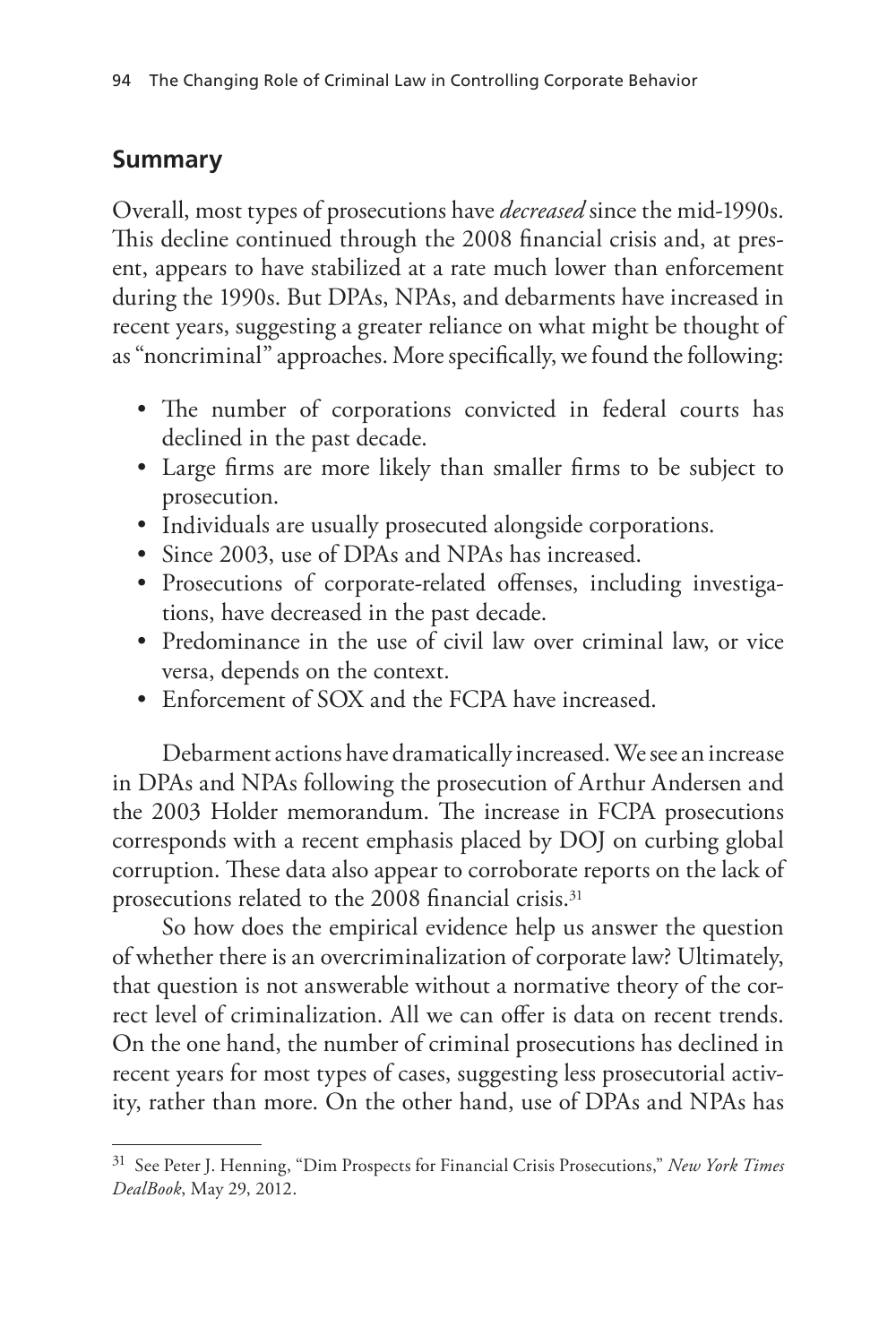increased sharply, suggesting that the threat of criminal action is still playing an important role in governing corporate behavior. And debarment activity, in which government entities bar convicted corporations from doing business with them, has risen very sharply in the past three years.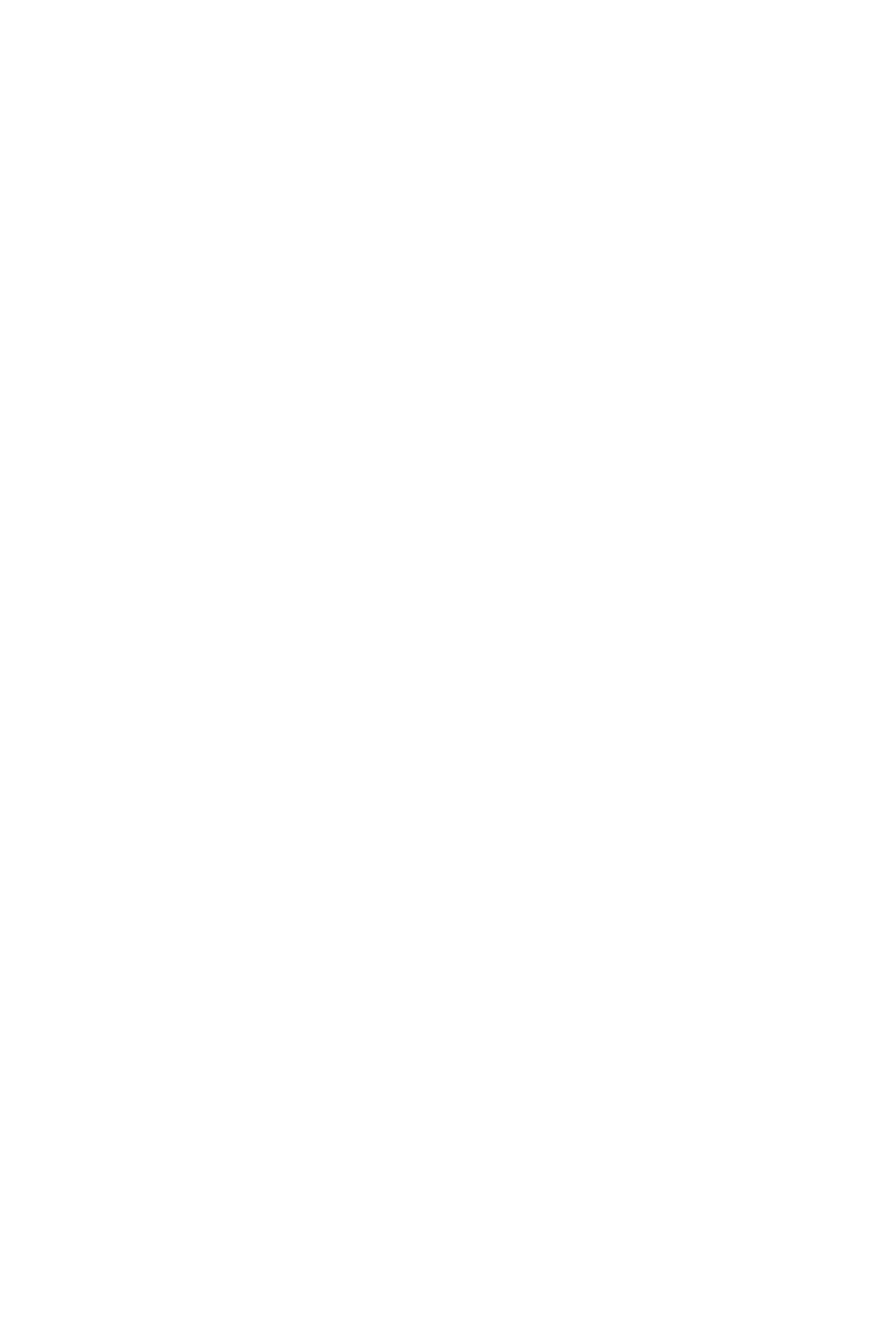To consider the role of criminal law in the corporate context, we first described how the concept emerged. Originally, corporations were not criminally liable at all because of the intensely personal moral evaluation associated with criminal law and its general requirement of individual criminal intent. As restrictions on corporate criminal liability fell in the late 19th century, critics frequently decried the odd fit between the intentionality usually required in criminal law and corporate prosecutions. Yet despite this opposition, prosecutors, legislatures, and judges have long upheld these prosecutions, primarily on pragmatic grounds. Criminal penalties are justified, according to this view, not only because they are a useful incentive but also because criminal behavior that occurs within a corporation is otherwise very difficult to detect and prevent. With this justification, corporate criminal liability and criminal liability for corporate officers without requiring criminal intent has gradually expanded in the past 150 years. This pragmatic justification for criminal liability has important implications that we discuss in this chapter.

We next turned to developments in this area in the past 30 years. The Federal Sentencing Guidelines began a shift toward reforming corporations from within by developing compliance programs and structural reform. At first, this occurred as a condition of probation after a corporation was convicted, but gradually the incentives to having a robust compliance program have increased and are often relevant to the decision as to whether to prosecute a case in the first place. The downfall of Arthur Andersen as the result of a conviction on a legal theory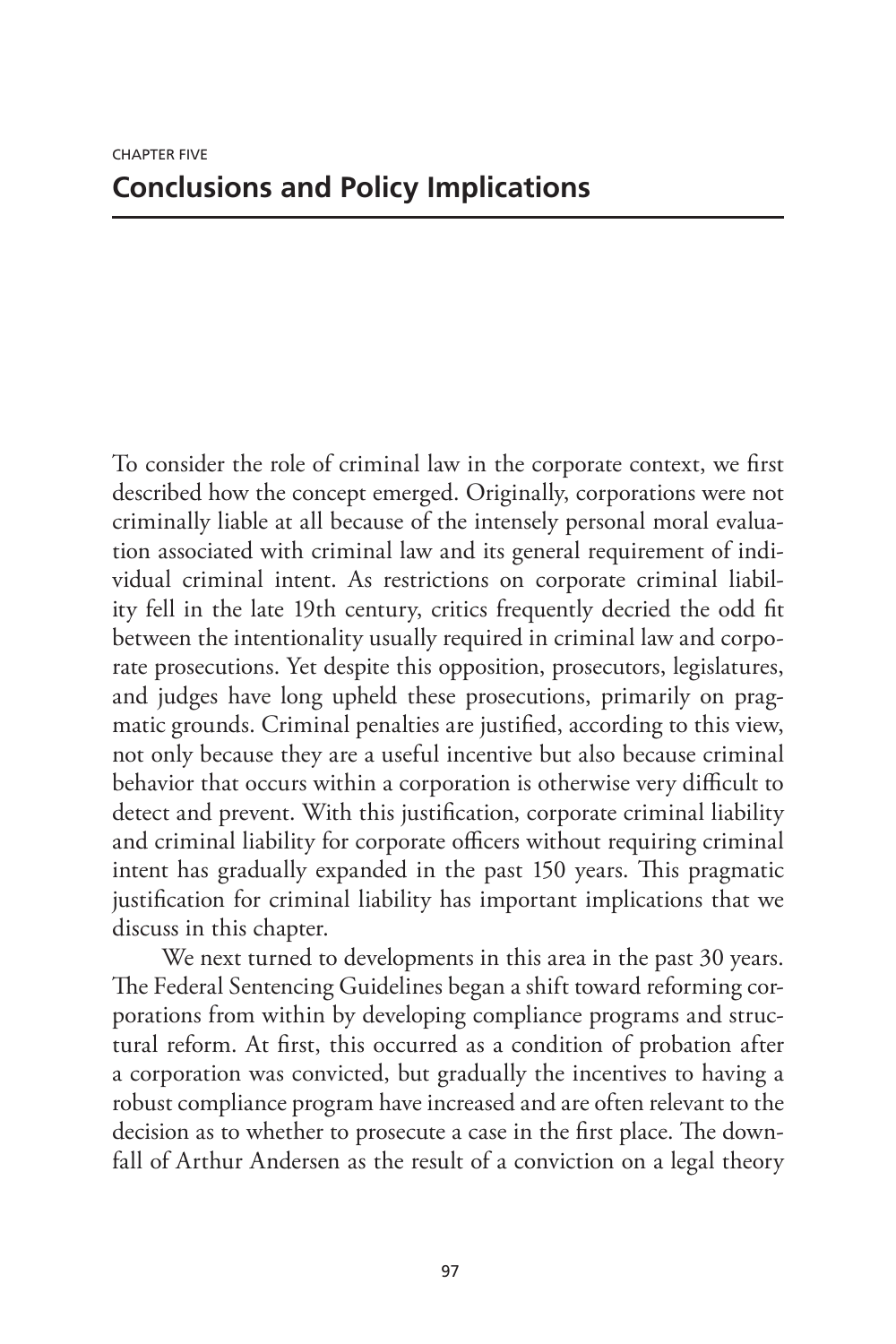that was subsequently rejected by the U.S. Supreme Court highlighted the risks of going to trial for corporate directors and of unintended collateral consequences for prosecutors. DPAs and NPAs boomed in its aftermath but have created their own complications.

Finally, we examined the available data to identify trends in the use of the criminal law in this context. We found that, in general, formal prosecutions are declining in number across a broad range of areas. Two important exceptions, however, are prosecutions under SOX and the FCPA, which have both become more common. We also noted a huge growth in the number of DPAs and NPAs and the substantial recent increase in debarment proceedings.

Our analysis suggests that we may have reached an odd juncture in the history of the use of criminal penalties in the corporate context. Corporations and their directors are hesitant to directly challenge prosecutorial theories for fear of the collateral consequences. The federal government is independently increasing debarment and suspension proceedings in an effort to minimize waste and fraud. The result is the huge increase in NPAs and DPAs, which lack many of the key benefits of public law. Given that so many investigations are settled even before the formal filing of criminal charges, there is little or no judicial oversight over prosecutorial decisionmaking and case resolution, no formal fact-finding, and no development of the law. With little oversight, corporations may sometimes face pressure to effectively investigate and develop cases against individual wrongdoers. The result has been a kind of privatization of corporate criminal law.

## **What Lessons Can We Draw for Policymakers?**

Whatever the ultimate merits of the institution of corporate criminal liability, the genie is long out of the bottle, and arguments about abolishing the institution of corporate criminal liability are likely of interest only to theorists. Still, policymakers should be cautious about the use of criminal law in this context. Although it may be understandably tempting to criminally punish corporations that wield great power, legislators and prosecutors should recognize the complications inher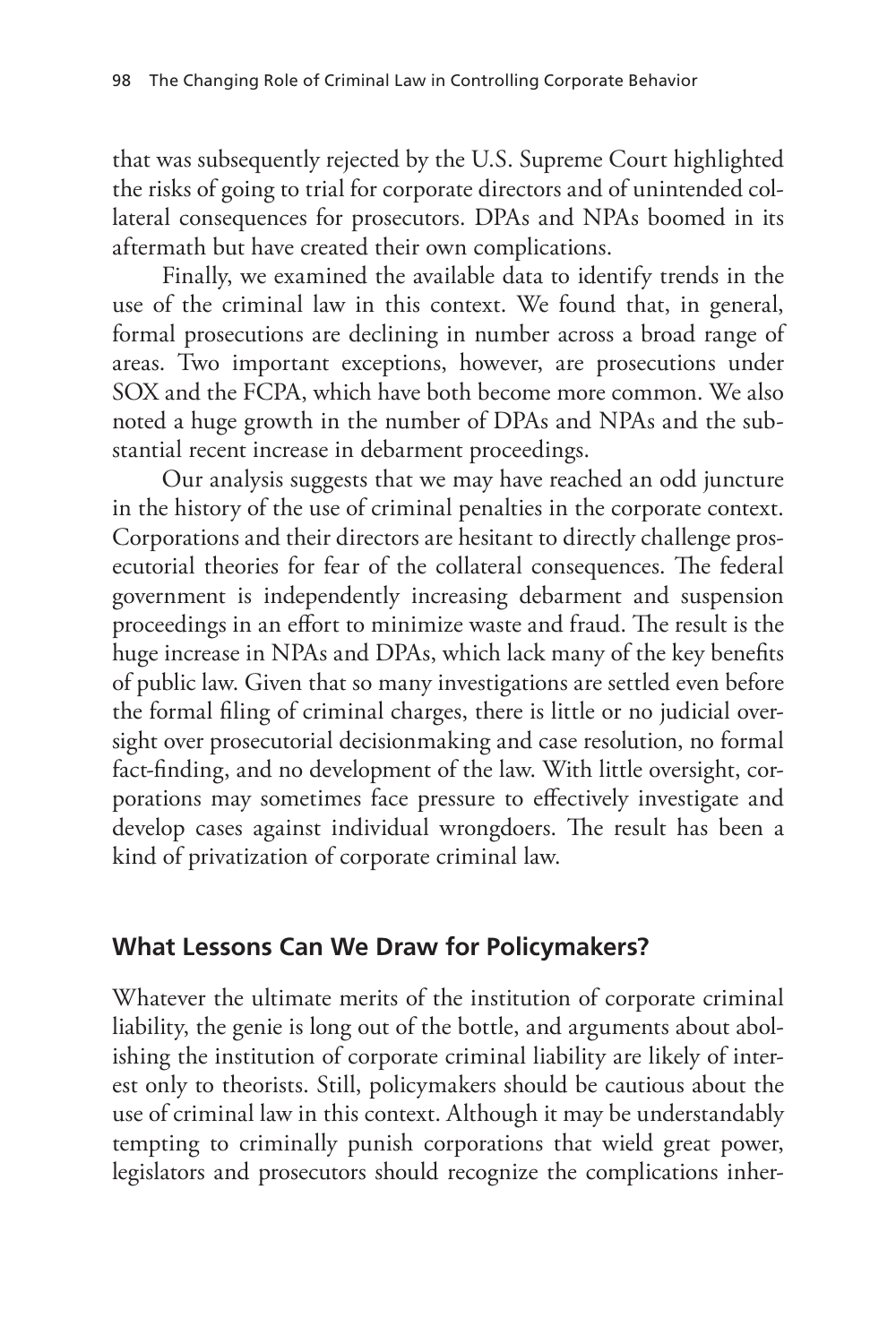ent in applying the criminal law to a legal fiction. The temptation to punish a "bad" corporation can lead to harming thousands of innocent stakeholders who were completely blameless. Although the pursuit of corporate criminal liability may be a useful tool to discover and deter criminal activity *by individuals* within organizations, the kind of moral condemnation that is usually associated with a criminal penalty is not typically useful in thinking about the culpability of a large entity. Anthropomorphic thinking—attributing individual moral states to an organization—can obscure the true culpability (or lack thereof) of individuals.

Individual criminal liability absent criminal intent poses its own complications. Although the urge to use the criminal law to hold someone responsible for the consequences of his or her actions is understandable, we should remember that the requirement of criminal intent has been central to our collective understanding of criminal sanctions. Exceptions to the general rule that the criminal law requires criminal intentionality should remain exceptions. Although criminal intent is not an absolute prerequisite to criminal liability, it is no coincidence that it has remained a central part of Anglo-American criminal law. Exceptions to this general rule should remain narrowly tailored to address specific dangers.

## **Recognize That Criminal Sanctions Are Instrumental Tools and Not Moral Judgments**

Although, as many have long argued, criminal liability may be a useful tool in the organizational context, we must recognize it as just that—an instrumental tool. The theory that an offending organization *deserves* punishment in a retributive sense makes very little sense. The entity Arthur Andersen was prosecuted, but thousands of individual people were effectively punished. It is difficult to construct any kind of principled argument that they deserved to be so. Instead, they should be recognized as collateral damage in an effort to provide incentives for corporations to self-police and identify individual wrongdoers.<sup>1</sup>

 $1$  This kind of collateral damage is not unprecedented—the criminal law inflicts this quite regularly whenever the law imprisons a parent, partner, or caretaker. But at least in the indi-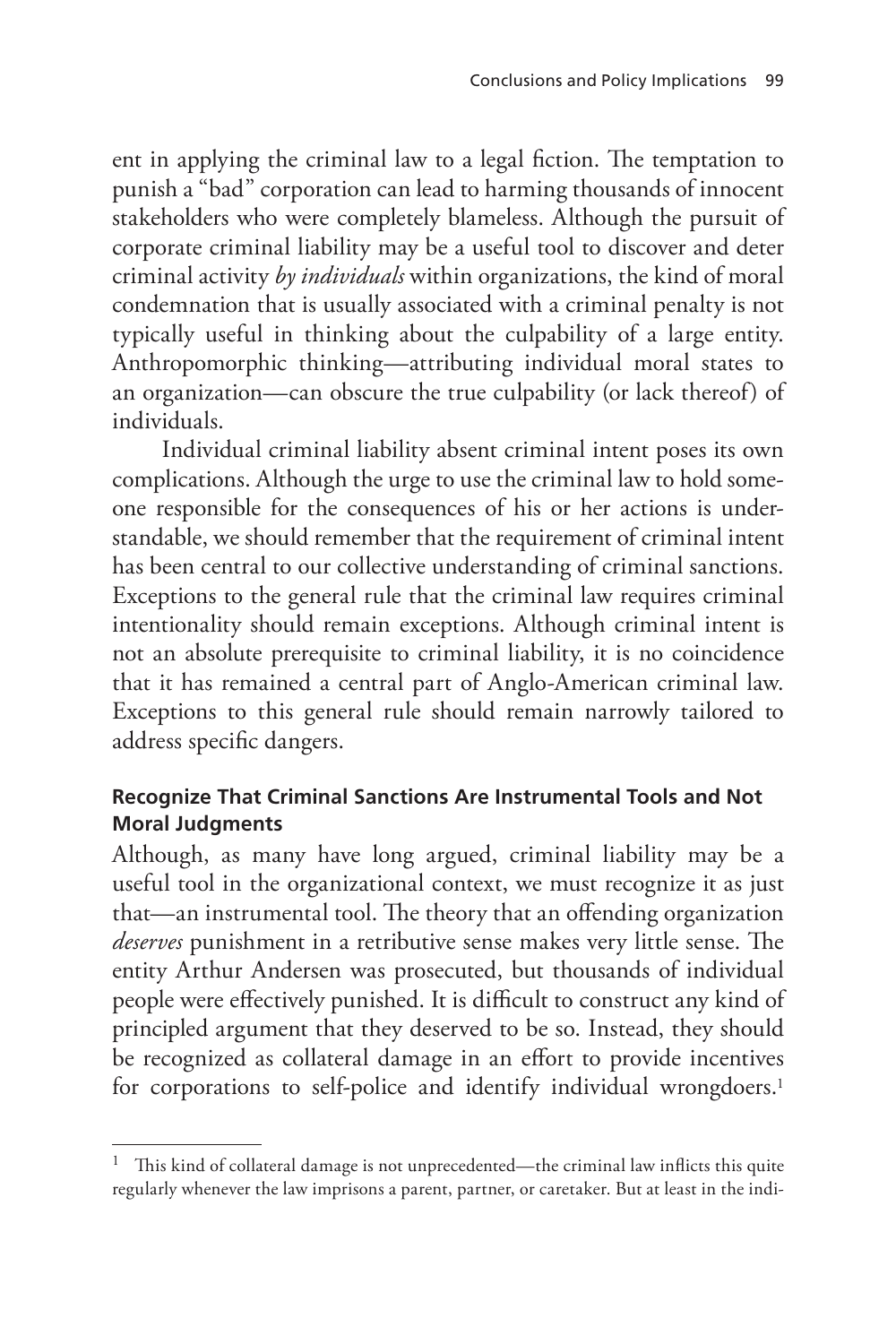Similarly, we should recognize that a prosecution of an individual for actions or inactions of others is generally not a moral condemnation of that individual and should not be understood as such.<sup>2</sup>

The fact that criminal law in this context is primarily justified by its instrumental functionality has important implications. If criminal law is used and justified as an instrumental tool in this context, we should carefully weigh the costs and benefits of its use. This kind of cost–benefit analysis is often not done in the criminal law context because of the noninstrumental function of criminal law. We morally condemn and prosecute murderers because murder is wrong—not primarily because it is efficient to do so. But if we are using criminal law principally to create corporate governance incentives, we should think carefully about whether the benefits outweigh the costs. The instinct to punish "bad" corporations can prevent us from conducting this analysis.

Similarly, we should carefully scrutinize the temptation to punish individuals associated with a bad event absent proof of criminal intent. Although it may be tempting to want to find someone to punish in the wake of a bad event, such punishment also may not be the most effective way to ensure compliance.

Although the benefits of using criminal penalties to provide instrumental incentives are obvious, the costs may be less so. The collateral consequences of prosecuting a corporation criminally can be vast and hard to predict. Criminally punishing individuals who are guilty of poor judgment or bad luck or for the actions of their employees may create incentives, but only at the cost of diluting the collective significance of the criminal sanction.

vidual context, the individual moral condemnation associated with the criminal law is more understandable and reflects our collective judgment better than the incidental punishment of stakeholders.

<sup>&</sup>lt;sup>2</sup> Conventional criminal law also contains doctrines that sometimes apply criminal penalties to those without criminal intent. For example, the felony-murder doctrine makes an accomplice in a felony guilty of murder if someone is killed during the commission of the felony, even if the accomplice did not intend for anyone to die during commission of the crime. Such doctrines are often criticized for many of the same reasons laid out here.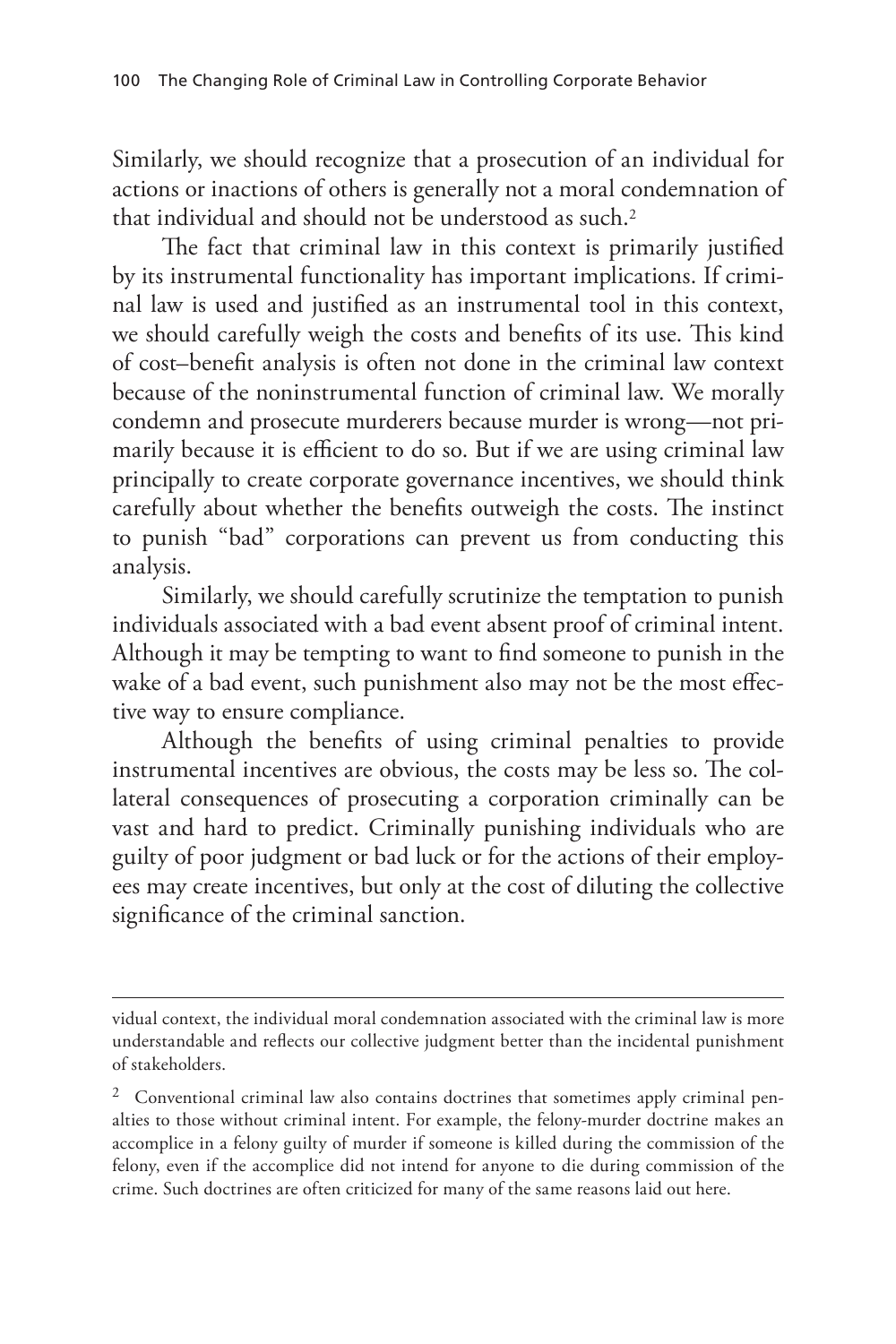What circumstances might justify the use of criminal sanctions in the corporate context? Here, we might learn from conspiracy law. Neal Kumar Katyal has argued that the unique organizational dangers of criminal conspiracies justify elements of conspiracy law that have often been criticized (including aspects of strict liability).3 Policymakers interested in controlling corporate malfeasance should reserve the use of criminal law to target the particular dangers of illegal activity within larger organizations. More specifically, the enormous advantages of specialization can make criminal activity within organizations much more dangerous than that of an individual operating alone. The power of an individual criminal is much more limited than that of one operating in conjunction with others. Similarly, the unique social psychological effects of groups can make it more difficult for an individual to resist social pressure within an organization. Exceptions to the general rule of individual criminal liability should be carefully tailored to such dangers.

Prosecutors must also recognize the complications in this area. This includes recognizing that the enormous leverage they possess can create incentives for corporations and outsourced investigations to identify scapegoats. They must also recognize the risk of collateral damage to innocent parties. Although this is always a risk in criminal law—defendants often have innocent families who are deeply damaged by the state's action—the diffusion of harm to innocent parties in this context can be different.

#### **Have Judges Review Deferred and Nonprosecution Agreements**

Partly as a result of recognizing the limitations of the formal use of criminal law, use of DPAs and NPAs has skyrocketed. These agreements avoid some of the harms associated with using the criminal law that we have described. But many of the very things that make these agreements attractive to both corporations and prosecutors raise their own problems. The lack of judicial oversight over the agreements have led to concerns about their scope, conflicts of interest, and the institu-

<sup>3</sup> Neal Kumar Katyal, "Conspiracy Theory," *Yale Law Journal*, Vol. 112, June 2003, pp. 1307–1398.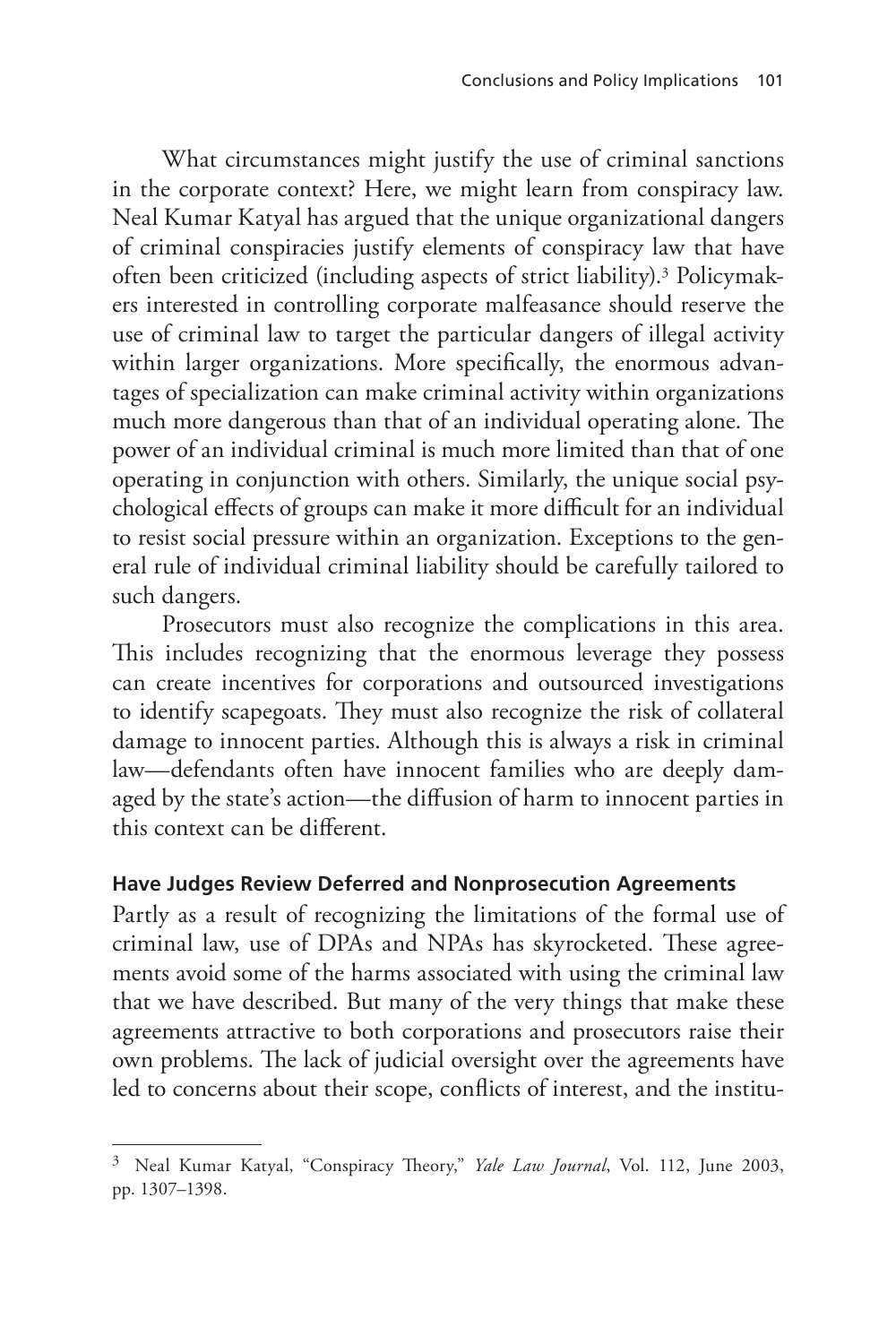tional competence of prosecutors to mandate potentially far-reaching changes in business practices. These problems are best remedied by judicial oversight. Just as a plea agreement has to be reviewed by the relevant judge, so should NPAs and DPAs. This would provide some assurance that the agreements are genuinely in the public good and might allow third parties who are affected by the agreements (e.g., individual defendants) to have objections heard in a neutral forum. Such review should include the factual basis of the agreement, fairness to third parties, genuine independence of the monitor, and nexus of the terms of the agreement and the alleged wrongdoing. Policymakers should give serious consideration to requiring that DPAs and NPAs be reviewed by an appropriate federal judge. This would provide additional oversight and transparency and reassure the public that justice was being served.

## **Carefully Review Debarment Provisions**

The interaction of the enormous growth in the criminal law with debarment provisions can also lead to unintended consequences. Debarment proceedings are typically initiated by agencies that do not want to do business with organizations convicted of crimes. Yet debarment provisions have led to rational corporations being unwilling to take even strong cases to trial for fear that the viability of the company itself may be at stake.

As a result, the de facto law becomes what the most aggressive prosecutor in the most aggressive jurisdiction says it is. This sidesteps judicial oversight and the public quality of criminal law. The lack of litigation also halts the development of the common law. Rather than being provided guidance through a series of appellate decisions from neutral Article III judges with lifetime tenure, stakeholders are left only with guidance from prosecutors who are beholden to the morepolitical, elected executive branches.

Debarment provisions that automatically require a licensing agency or an entity of government to refuse to do business or refuse to license a corporation upon the corporations' indictment or conviction should be carefully reviewed by policymakers. Rather than a *per se* rule that requires this potentially catastrophic outcome for the corporation,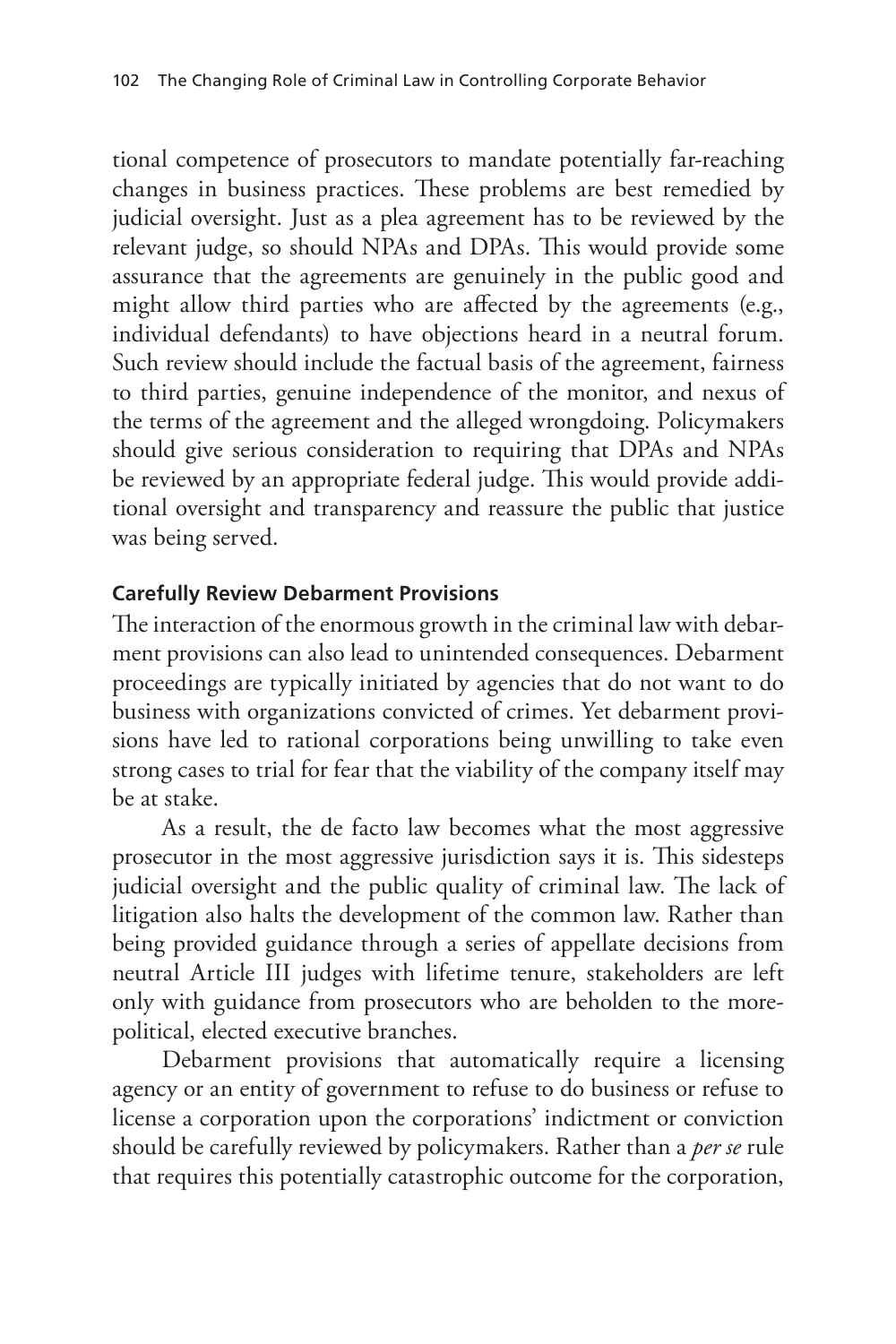the relevant governmental agency should make the decision on a caseby-case basis, subject to appeal to the federal courts, depending on the severity of the allegations made and their relevance to the domain of the governmental entity.

## **Substitute the Use of Civil Sanctions**

Can civil sanctions serve as an important substitute? Historically, civil penalties have lacked the formal expressive function of the criminal law.4 As the most serious formal sanction that a jurisdiction can impose, criminal convictions represented a particular collective moral judgment about the wrongness of an act that a civil sanction lacked. Yet, as noted above, this kind of collective moral judgment fits oddly with the legal fiction of a corporation.<sup>5</sup>

And with the rise of NPAs and DPAs, some of these characteristics of a criminal sanction have disappeared. NPAs and DPAs often do not require a formal admission of guilt or, in some cases, any public acknowledgment of wrongdoing. They completely avoid the public expressive rituals of the courthouse and the oversight of a federal judge. In these ways, NPAs and DPAs lack some of the conventional benefits of a public criminal sanction.

There may, therefore, be a role for a civil sanction that includes explicit fact-finding and a finding of culpability on the part of the organization. Historically, the SEC has settled civil fraud charges while allowing a company to neither admit nor deny the charges.<sup>6</sup> However,

 $4$  Khanna, 1996, p. 1497 (noting that the unique sanctioning characteristic of criminal law is its stigmatizing effect). This was particularly true when the SEC routinely permitted corporations to settle civil fraud charges while neither admitting nor denying charges.

 $5$  Khanna has noted that corporate criminal sanctions may have developed because, when they developed, the modern administrative state necessary to use civil sanctions had not been developed. In other words, our reliance on criminal rather than civil sanctions is, in part, an accident of history (Khanna, 1996, p. 1486: "Given the absence of widespread public civil enforcement prior to the early 1900s, corporate criminal liability appears to have been the only available option that met both the need for public enforcement and the need for corporate liability").

<sup>6</sup> Senator Elizabeth Warren has recently questioned the SEC's practice of settling civil fraud charges without admitting or denying the charges (Andrew Ackerman, "Sen. Warren Targets Wall Street Settlements," *Wall Street Journal Washington Wire*, May 14, 2013; see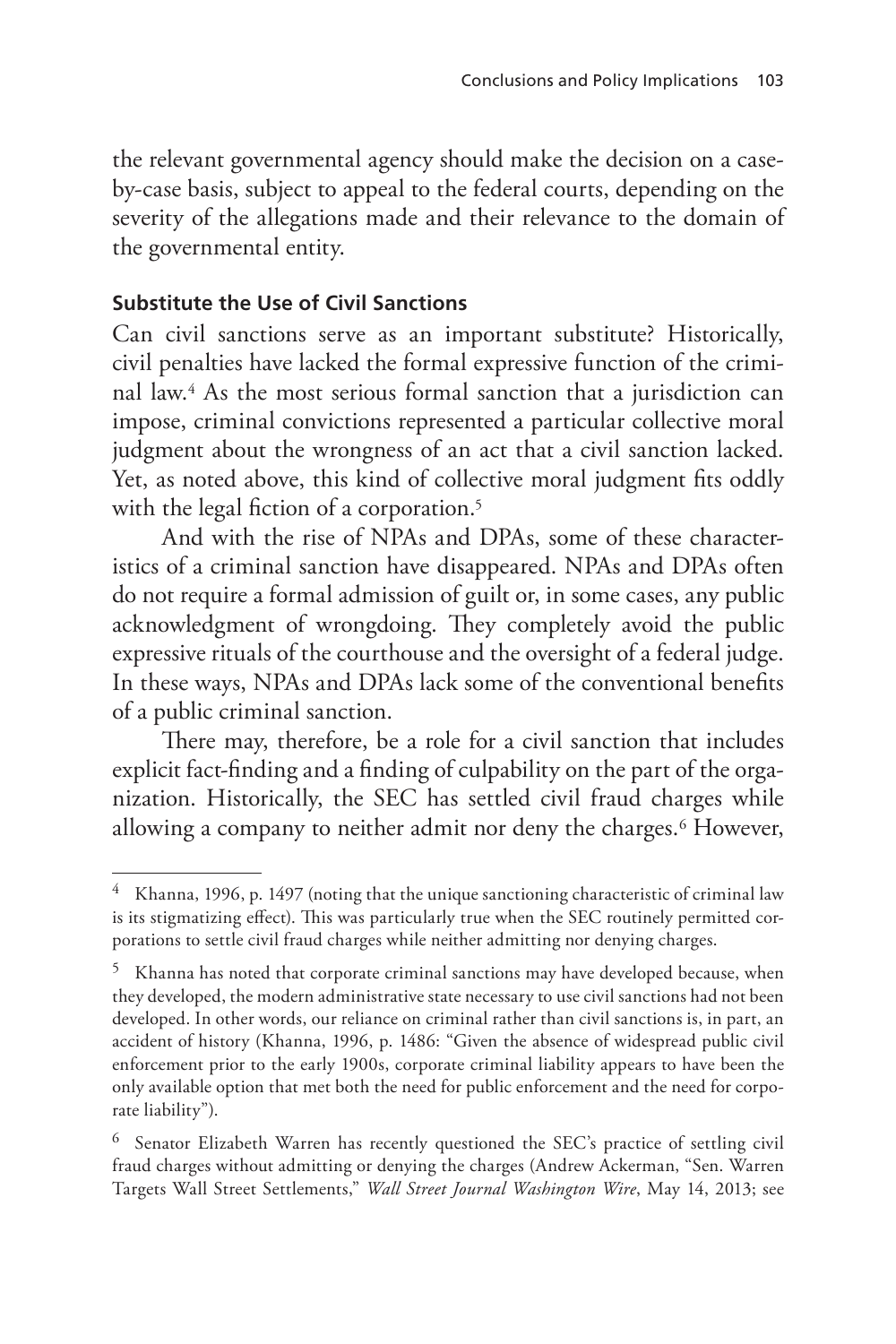the new chair of the SEC, Mary Jo White, has recently announced that, at least in some cases, the SEC will require the corporation to admit wrongdoing.7 This may increase the ability of civil fines to fulfill the expressive function of law by combining formal fact-finding and an admission of wrongdoing—two elements that are absent from criminal allegations resolved with NPAs and DPAs.8

Ideally, such a sanction would sidestep the hard-to-predict collateral consequences that are associated with criminal sanctions. Similarly, by categorizing the sanction as civil, we might avoid some of the long-noted odd disjunctures between the religious origins of the criminal law's focus on individual culpability and the legal fiction of a corporation, including the temptation to anthropomorphize the corporation. And it might serve as a more attractive intermediate sanction—a way of providing regulators a smoother continuum of possible punishments between the severity of criminal penalties or the tap on the wrist of a nominal fine paid without any admission of wrongdoing. Criminal sanctions should still be retained for cases of individual wrongdoing where there is the appropriate *mens rea*.

The rationale for the applicability of the criminal law in this area has long been pragmatic—that it was necessary to identify wrongdoing cloaked in the opacity of an organization. Yet it is unclear why criminal sanctions are uniquely suited to that role. Civil sanctions of significant magnitude and severity might serve that function just as well as, if not better than, criminal sanctions. Structural reform and compliance programs could be motivated by enhanced civil rather than criminal sanctions. And by not having quite the collateral consequences associated with criminal penalties, civil sanctions are more likely to face appropriate challenge by companies and their directors. This would advance

also Samuel L. Buell, "Potentially Perverse Effects of Corporate Criminal Liability," in Anthony S. Barkow and Rachel E. Barkow, eds., *Prosecutors in the Boardroom: Using Criminal Law to Regulate Corporate Conduct*, New York: New York University Press, 2011, pp. 87–109, arguing generally for increased use of civil sanctions).

<sup>7</sup> However, most will still be resolved on the conventional terms (James B. Stewart, "S.E.C. Has a Message for Firms Not Used to Admitting Guilt," *New York Times*, June 21, 2013).

<sup>&</sup>lt;sup>8</sup> On the other hand, it is important to acknowledge the limitations of the SEC, which has jurisdiction only over publicly traded companies listed on U.S. exchanges.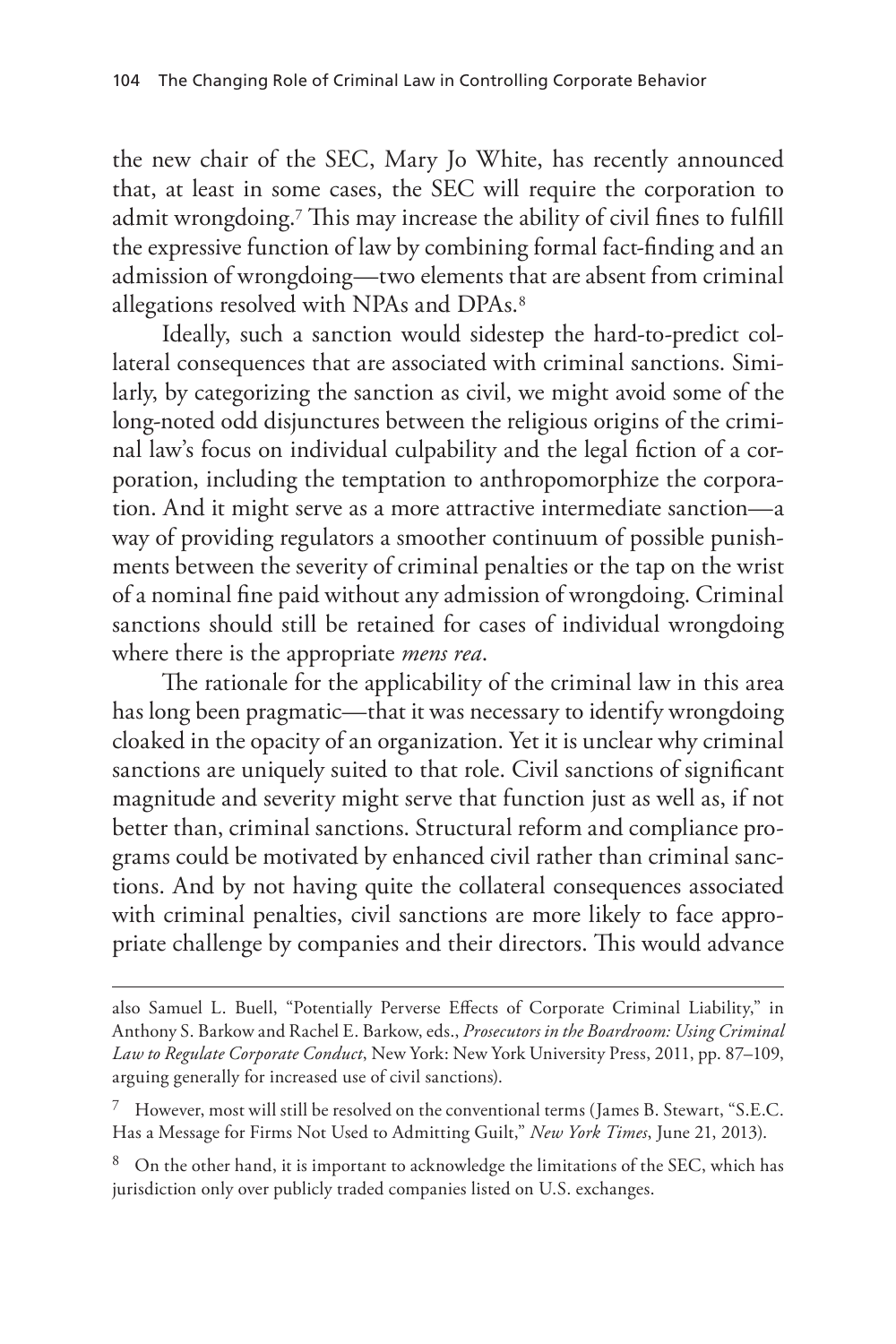the development of the common law and further the public benefits of litigation in clarifying the law.

In some ways, our current system of nominally criminal enforcement already resembles a civil system (albeit one with a very powerful regulatory authority). Formal criminal proceedings are very rare, almost no one is incarcerated, and the most common outcome is some kind of company-funded enhanced compliance program—a de facto fine. The heightened standard of proof that typically distinguishes criminal from civil cases is all but irrelevant because cases are settled early—not in the shadow of criminal trial, but in the shadow of the collateral consequences of indictment.

So what difference does it make whether we label the regime criminal or civil? More than 20 years ago, Yale Law School Dean Abraham S. Goldstein noted the complexity of applying the right set of procedures, particularly with civil and criminal concepts mixed:

The challenge now is to . . . recognize that each civil and criminal remedy is part of a network of sanctions designed to control deviant behavior, to provide screening mechanisms to determine which sanction should be brought to bear, and by whom, in order to make law enforcement more effective overall; and to create the hybrid procedures uniquely appropriate to each of these hybrid processes. If we do not succeed in meeting this challenge, there is a genuine risk that the stigma and sanctions associated with "crime" will be imposed, in both civil and criminal processes, on persons who are not culpable in any widely accepted sense of that term. If that happens, if offenders who do not match the public image of criminality are too casually found to be criminal, the "crime" label will lose its incremental utility, the moral force of the criminal sanction will be dissipated, and many more people will suffer unjust treatment.<sup>9</sup>

Goldstein's fears remain germane. A complex web of laws and regulations creates incentives for corporate and individual behavior that is

<sup>9</sup> Abraham S. Goldstein, "White-Collar Crime and Civil Sanctions," *Yale Law Journal*, Vol. 101, No. 8, June 1992, pp. 1895–1899.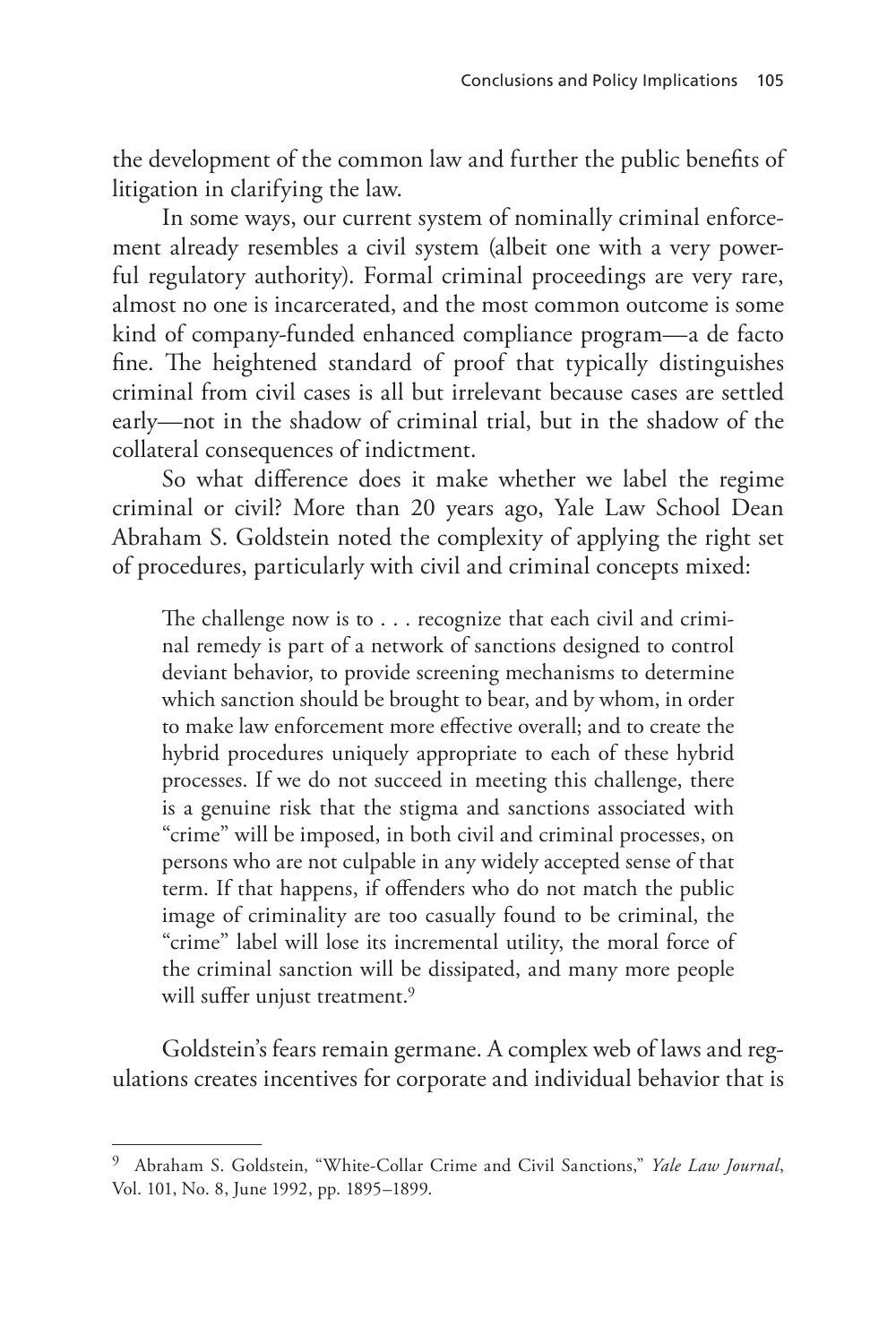in the public interest. Adjusting one strand in the web, even for the best of reasons, can lead to unanticipated consequences. It seems unlikely, for example, that the prosecutors involved in the Andersen cases anticipated that their actions would lead to the rise of NPAs and DPAs and the reduced transparency that has resulted. To improve behavior in and by organizations, we may have relied too heavily on sanctions labeled "criminal" in recent years. This has led to corporations and directors being reluctant to litigate, at a cost of the development of the common law and public transparency. By relying more on civil sanctions, the U.S. justice system might be better harmonized in this unique context. A more cautious approach to the use of criminal sanctions would preserve the expressive power that criminal sanctions should possess.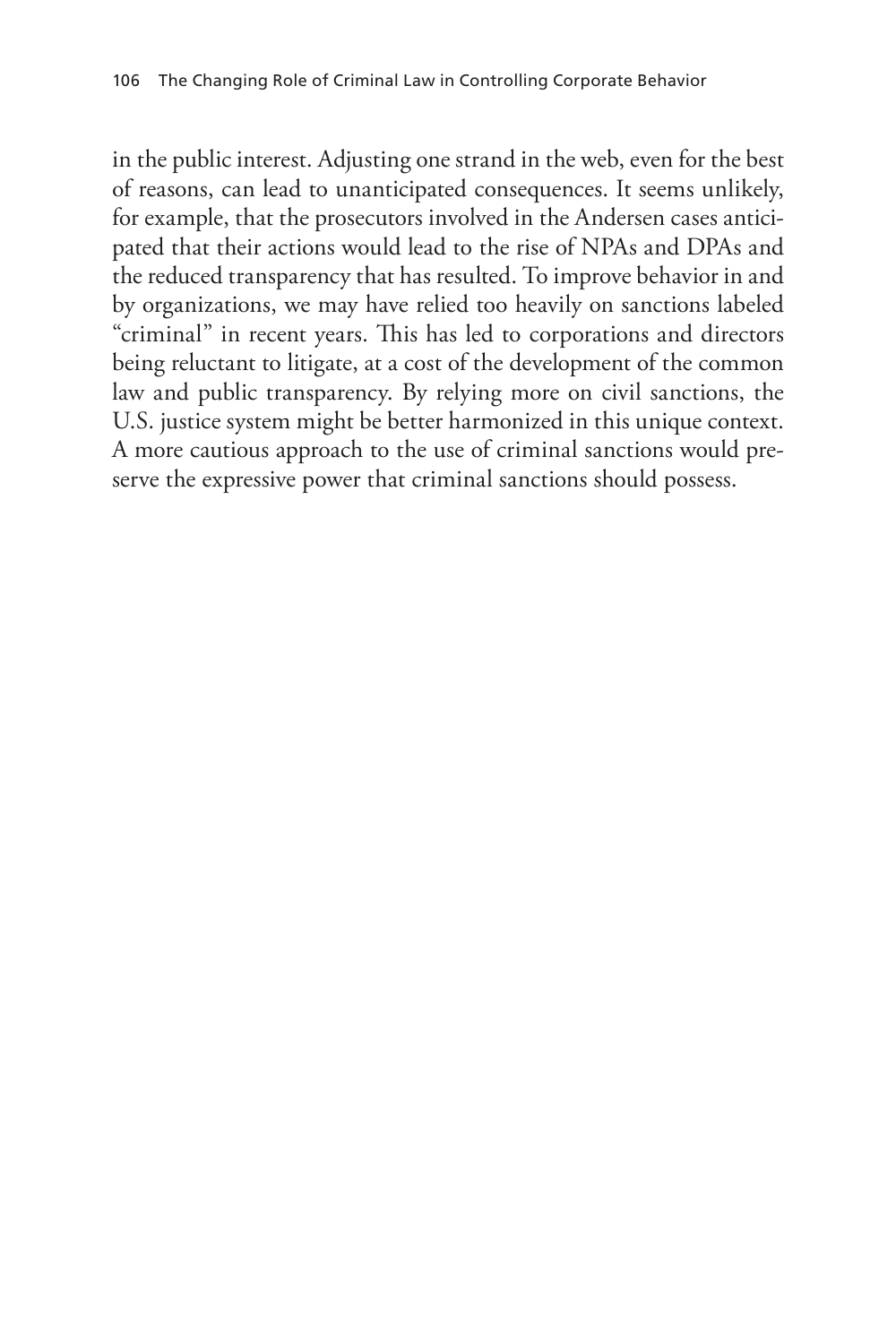Abrams, Norman, "Criminal Liability of Corporate Officers for Strict Liability Offenses—A Comment on *Dotterweich* and *Park*," *UCLA Law Review,* Vol. 28, No. 3, February 1981, pp. 463–477.

Ackerman, Andrew, "Sen. Warren Targets Wall Street Settlements," *Wall Street Journal Washington Wire*, May 14, 2013. As of September 18, 2014: [http://blogs.wsj.com/washwire/2013/05/14/](http://blogs.wsj.com/washwire/2013/05/14/sen-warren-targets-wall-street-settlements/) sen-warren-targets-wall-street-settlements/

Alexander, Cindy R., Jennifer Arlen, and Mark A. Cohen, "Regulating Corporate Criminal Sanctions: Federal Guidelines and the Sentencing of Public Firms," *Journal of Law and Economics*, Vol. 42, No. S1, April 1999, pp. 393–422.

Alexander, Delroy, Greg Burns, Robert Manor, Flynn McRoberts, and E. A. Torriero, "The Fall of Andersen," *Hartford Courant*, November 1, 2002.

Alschuler, Albert, "Ancient Law and the Punishment of Corporations: Of Frankpledge and Deodand," *Boston University Law Review*, Vol. 71, 1991, pp. 307–313.

American Law Institute, *Model Penal Code: Tentative Draft No. 4*, Philadelphia, Pa., 1955.

———, *Model Penal Code: Proposed Official Draft*, Philadelphia, Pa., 1962.

Anderson, James M., and Paul Heaton, "How Much Difference Does the Lawyer Make? The Effect of Defense Counsel on Murder Case Outcomes," *Yale Law Journal*, Vol. 122, No. 1, October 2012, pp. 154–172.

Anderson, James M., Jeffrey R. Kling, and Kate Stith, "Measuring Interjudge Sentencing Disparity: Before and After the Federal Sentencing Guidelines," *Journal of Law and Economics*, Vol. 42, No. S1, April 1999, pp. 271–308.

Anonymous, 88 Eng. Rep. 1518, K.B. 1701.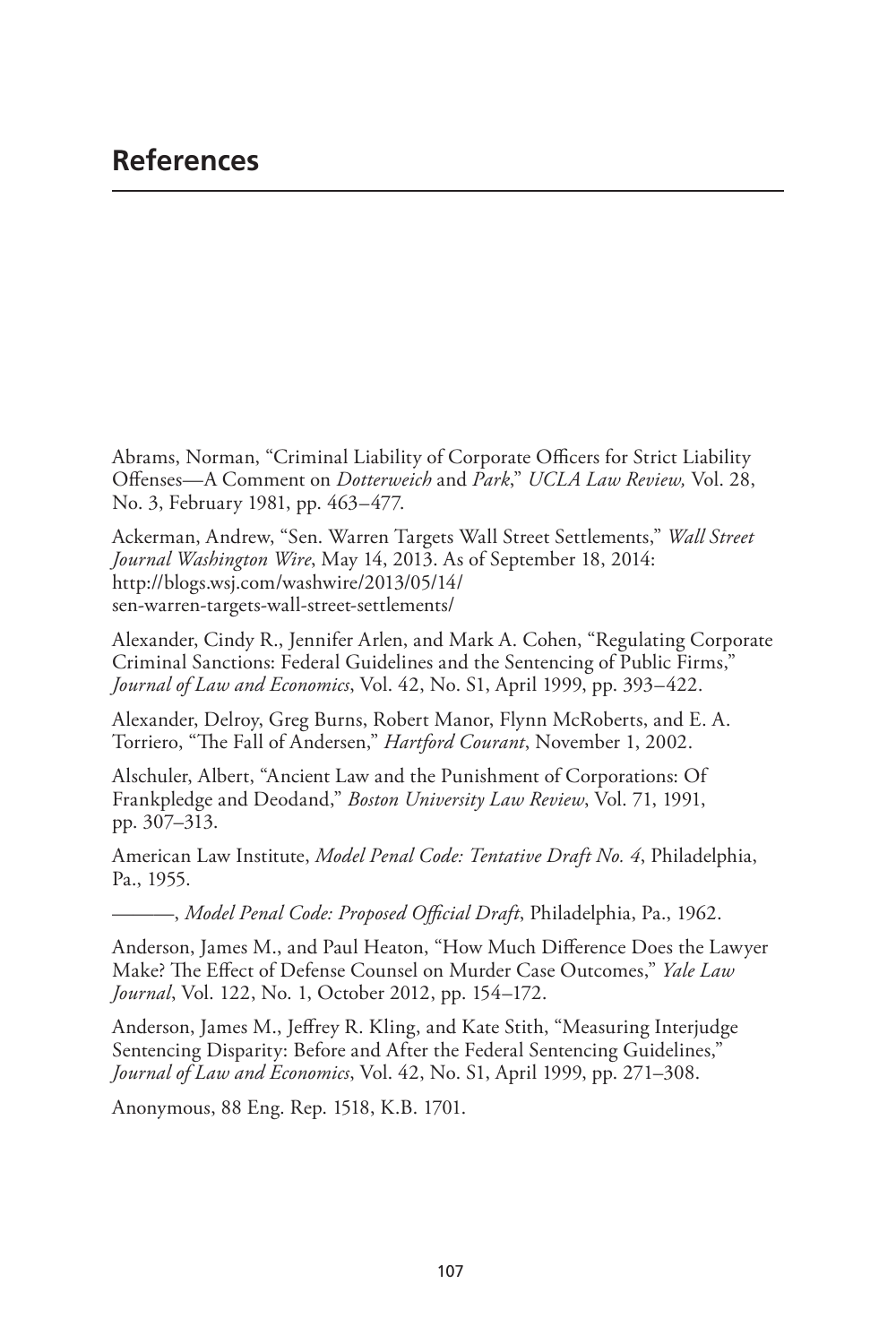Arlen, Jennifer, "Removing Prosecutors from the Boardroom: Limiting Prosecutorial Discretion to Impose Structural Reforms," in Anthony S. Barkow and Rachel E. Barkow, eds., *Prosecutors in the Boardroom: Using Criminal Law to Regulate Corporate Conduct*, New York: New York University Press, 2011, pp. 62–86.

*Arthur Andersen LLP v. United States*, 544 U.S. 696, 125 S. Ct. 2129 (2005).

Bacon, Francis, *The Elements of the Common Lawes of England: Branched into a Double Trial*, Clark, N.J.: Lawbook Exchange Ltd., 2003.

Barkow, Anthony S., and Rachel E. Barkow, "Introduction," in Anthony S. Barkow and Rachel E. Barkow, eds., *Prosecutors in the Boardroom: Using Criminal Law to Regulate Corporate Conduct*, New York: New York University Press, 2011, pp. 1–10.

*Barnes v. State*, 19 Conn. 398 (1849).

Bishop, Joel Prentiss, *Commentaries on the Criminal Law*, 3rd ed., Boston, Mass.: Little, Brown, 1865.

BJS—*See* U.S. Department of Justice, Office of Justice Programs, Bureau of Justice Statistics.

Blackstone, William, *Commentaries on the Laws of England*, Oxford: Clarendon Press, 1765.

*Boson v. Sandford*, 90 Eng. Rep. 377 (K.B. 1690).

Bowman, Frank O., III, "A Challenge to the Rationale for General Economic Crime Sentence Increases Following Sarbanes-Oxley: Letter of Frank Bowman to U.S. Sentencing Commission," *Federal Sentencing Reporter*, Vol. 15, No. 4, April 2003a, pp. 284–290.

———, "Editor's Observations: The Sarbanes-Oxley Act and What Came After," *Federal Sentencing Reporter*, Vol. 15, No. 4, April 2003b, pp. 231–233.

Bracton, Henry de, *On the Laws and Customs of England*, George E. Woodbine, ed., Samuel E. Thorne, trans., Cambridge: Belknap Press of Harvard University Press, 1968.

Breuer, Lanny A., assistant attorney general, remarks delivered at the 26th National Conference on the Foreign Corrupt Practices Act, Washington, D.C., November 8, 2011. As of September 30, 2014: <http://www.justice.gov/criminal/pr/speeches/2011/crm-speech-111108.html>

Breyer, Stephen, "The Federal Sentencing Guidelines and the Key Compromises Upon Which They Rest," *Hofstra Law Review*, Vol. 17, No. 1, Fall 1988, pp. 1–50.

Brickey, Kathleen F., "Corporate Criminal Accountability: A Brief History and an Observation," *Washington University Law Quarterly*, Vol. 60, No. 2, 1982a, pp. 393–423.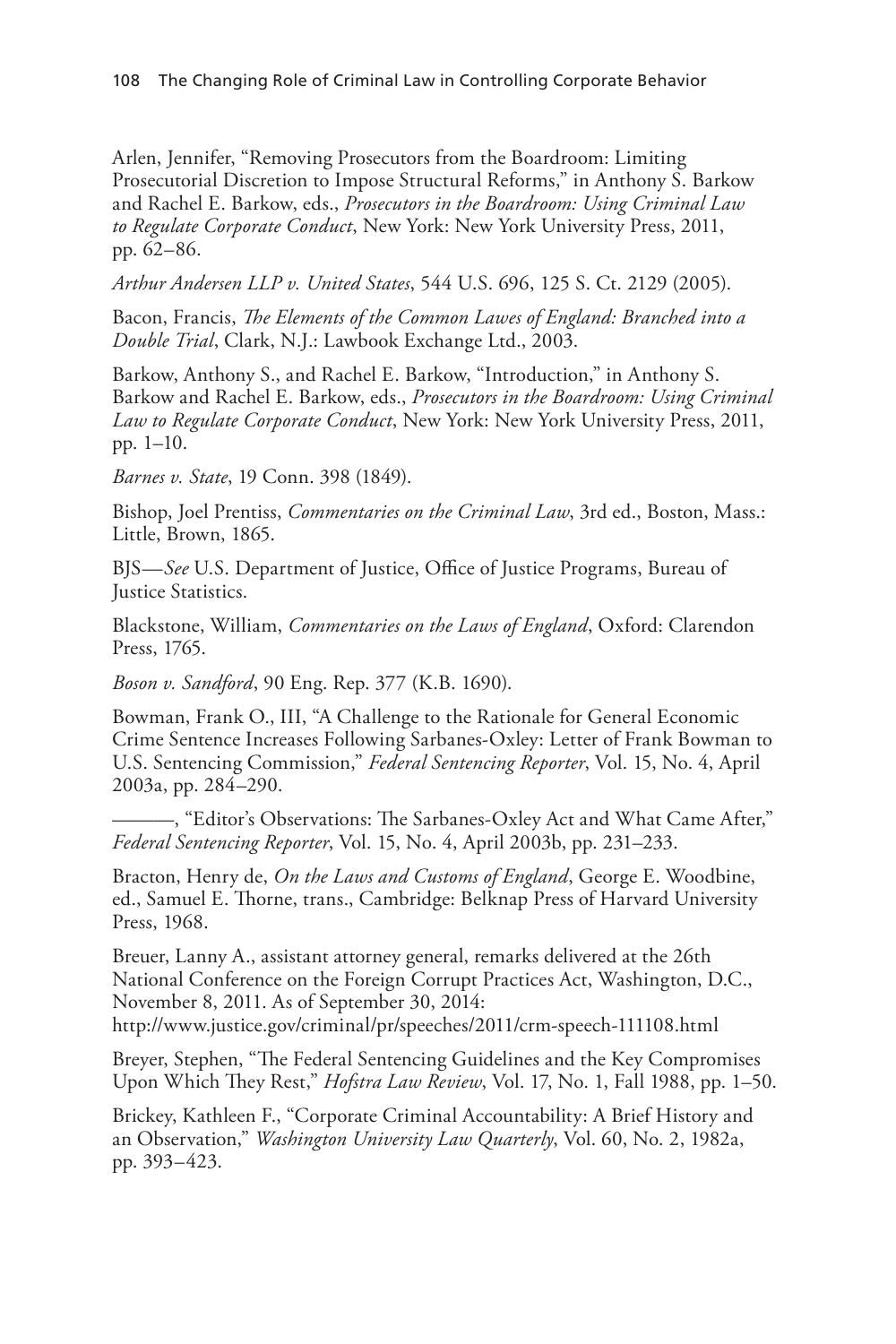———, "Criminal Liability of Corporate Officers for Strict Liability Offenses— Another View," *Vanderbilt Law Review*, Vol. 35, No. 6, November 1982b, pp. 1337–1382.

Buell, Samuel L., "The Blaming Function of Entity Criminal Liability," *Indiana Law Journal*, Vol. 81, 2006, pp. 473–537.

———, "Potentially Perverse Effects of Corporate Criminal Liability," in Anthony S. Barkow and Rachel E. Barkow, eds., *Prosecutors in the Boardroom: Using Criminal Law to Regulate Corporate Conduct*, New York: New York University Press, 2011, pp. 87–109.

———, "Is the White Collar Offender Privileged?" *Duke Law Journal*, Vol. 63, No. 4, January 2014, pp. 823–889.

*Carroll v. State*, 63 Md. 551, 3 A. 29 (1885).

*Case of Sutton's Hospital*, 77 Eng. Rep. 960 (K.B. 1612).

*Chuter v. Freeth & Pocock Ltd.*, 2 K.B. 832 (1911).

Coffee, John C., Jr., "'No Soul to Damn: No Body to Kick': An Unscandalized Inquiry into the Problem of Corporate Punishment," *Michigan Law Review*, Vol. 79, No. 3, January 1981, pp. 386–459.

Cohen, Mark A., "Corporate Crime and Punishment: An Update on Sentencing Practice in the Federal Courts, 1988–1990," *Boston University Law Review*, Vol. 71, No. 2, March 1991, pp. 247–280.

Coke, Sir Edward, *The Third Part of the Institutes of the Laws of England: Concerning High Treason, and Other Pleas of the Crown, and Criminall Causes*, London: M. Flesher, 1641.

*Commonwealth v. Farren*, 91 Mass. 489 (1864).

*Commonwealth v. Hancock Free Bridge Corp.*, 68 Mass. 58 (1854).

*Commonwealth v. Proprietors of New Bedford Bridge*, 68 Mass. 339 (1854).

*Commonwealth v. Pulaski County Agricultural & Mechanical Ass'n*, 92 Ky. 197, 17 S.W. 442 (1891).

Connaughton, Jeff, *The Payoff: Why Wall Street Always Wins*, Westport, Conn.: Prospecta Press, 2012.

Corporate Crime Reporter, *Crime Without Conviction: The Rise of Deferred and Non Prosecution Agreements*, Washington, D.C., December 28, 2005. As of September 18, 2014:

<http://www.corporatecrimereporter.com/deferredreport.htm>

Cuomo, Anthony A., "*Mens Rea* and Status Criminality," *Southern California Law Review*, Vol. 40, No. 3, Spring 1967, pp. 463–528.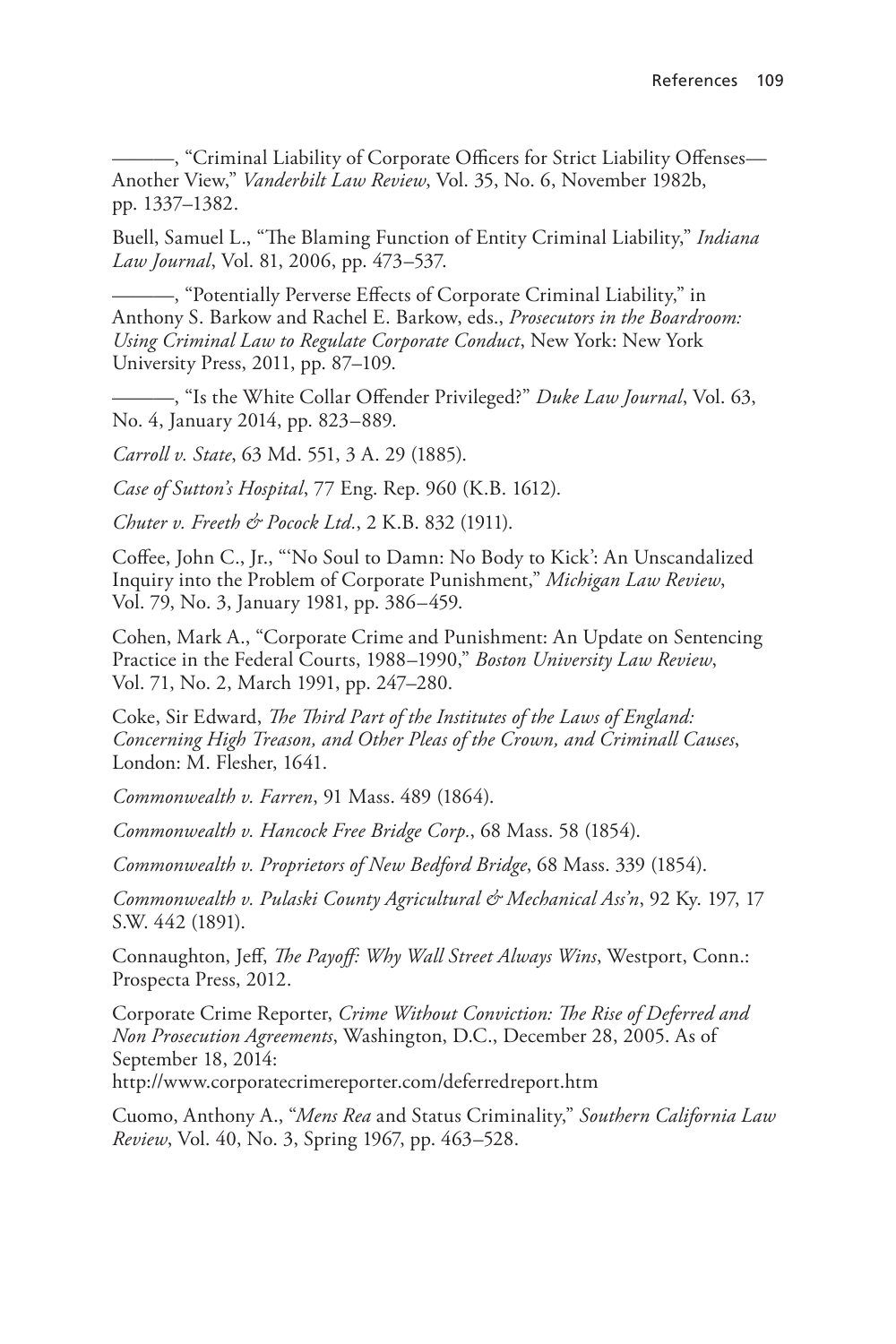Denno, Deborah W., "Criminal Law in a Post-Freudian World," *University of Illinois Law Review*, Vol. 2005, 2005, pp. 601–774.

Douglass, David L., and Winifred M. Weitsen, "Overcriminalization of Corporate Acts: What Is a General Counsel to Do?" *In-House Defense Quarterly*, Winter 2013, pp. 26–31.

Doyle, James M., "Learning from Error in American Criminal Justice," *Journal of Criminal Law and Criminology*, Vol. 100, No. 1, Winter 2010, pp. 109–148.

Eichenwald, Kurt, "Andersen Refused a Probation Deal," *New York Times*, April 2, 2002. As of September 18, 2014:

[http://www.nytimes.com/2002/04/02/business/andersen-refused-a-probation-deal.](http://www.nytimes.com/2002/04/02/business/andersen-refused-a-probation-deal.html) html

Elkins, James R., "Corporations and the Criminal Law: An Uneasy Alliance," *Kentucky Law Journal*, Vol. 65, No. 1, 1976, pp. 73–129.

EOUSA—*See* Executive Office for U.S. Attorneys.

Epstein, Richard A., "Contingent Commissions in Insurance: A Legal and Economic Analysis," *Competition Policy International*, Vol. 3, 2007, p. 281.

Executive Office for U.S. Attorneys, *United States Attorneys' Manual*, Washington, D.C.: U.S. Department of Justice, 1997. As of November 7, 2014: <http://purl.access.gpo.gov/GPO/LPS1220>

Federal Judicial Center, *Federal Court Cases: Integrated Data Base*, Ann Arbor, Mich.: Inter-university Consortium for Political and Social Research, 2011. As of October 21, 2014: <http://doi.org/10.3886/ICPSR33622.v2>

Filip, Mark, deputy attorney general, "Principles of Federal Prosecution of Business Organizations," memorandum to heads of department components and U.S. Attorneys, August 28, 2008.

Fiss, Owen M., "Against Settlement," *Yale Law Journal*, Vol. 93, No. 6, May 1984, pp. 1073–1090.

Fisse, W. B., "The Social Policy of Corporate Criminal Responsibility," *Adelaide Law Review*, Vol. 6, No. 3, 1977–1978, pp. 361–412.

Friedman, Howard M., "Some Reflections on the Corporation as Criminal Defendant," *Notre Dame Law Review*, Vol. 55, No. 2, December 1, 1979, pp. 173–202.

Gallo, Joseph C., Kenneth Dau-Schmidt, Joseph L. Craycraft, and Charles J. Parker, "Department of Justice Antitrust Enforcement, 1995–1997: An Empirical Study," *Review of Industrial Organization*, Vol. 17, 2000, pp. 75–133.

*Gardner v. Broderick*, 392 U.S. 273 (1968).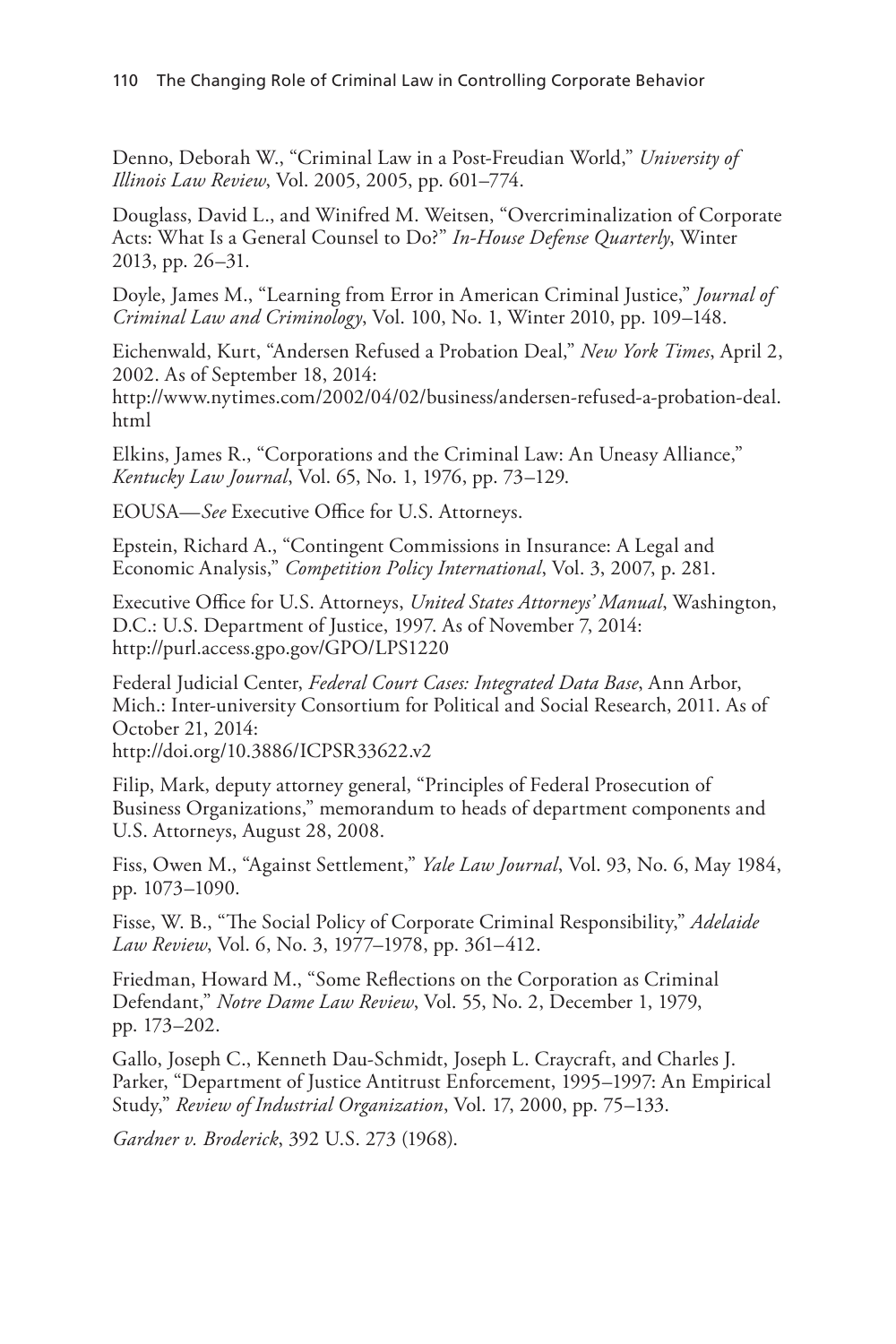Garrett, Brandon L., "Structural Reform Prosecution," *Virginia Law Review*, Vol. 93, No. 4, June 2007, pp. 853–957.

———, "Globalized Corporate Prosecutions," *Virginia Law Review*, Vol. 97, No. 8, December 2011, pp. 1775–1876.

Garrett, Brandon L., and Jon Ashley, "Federal Organizational Plea Agreements," Charlottesville, Va.: University of Virginia School of Law, undated. As of October 22, 2014:

[http://lib.law.virginia.edu/Garrett/plea\\_agreements/home.php](http://lib.law.virginia.edu/Garrett/plea_agreements/home.php)

———, "Federal Organizational Prosecution Agreements," last updated October 27, 2014. As of October 27, 2014: [http://lib.law.virginia.edu/Garrett/prosecution\\_agreements/home.suphp](http://lib.law.virginia.edu/Garrett/prosecution_agreements/home.suphp)

Gibbon, Edward, *The Decline and Fall of the Roman Empire*, Vol. 2: *Chapters XVI– XXV*, New York: Alfred A. Knopf, 1993.

Gibson Dunn—*See* Gibson, Dunn and Crutcher.

Gibson, Dunn and Crutcher, *2011 Year End FCPA Update*, January 3, 2012; referenced September 10, 2012. As of September 20, 2014: <http://www.gibsondunn.com/publications/Pages/2011YearEndFCPAUpdate.aspx>

"Going Soft on Corporate Crime," *New York Times*, editorial, April 10, 2008. As of September 20, 2014:

[http://www.nytimes.com/2008/04/10/opinion/10thu2.html?\\_r=0](http://www.nytimes.com/2008/04/10/opinion/10thu2.html?_r=0)

Goldstein, Abraham S., "White-Collar Crime and Civil Sanctions," *Yale Law Journal*, Vol. 101, No. 8, June 1992, pp. 1895–1899.

*Graham v. Allis-Chalmers Mfg. Co*., 188 A.2d 125, 41 Del. Ch. 78, January 24, 1963.

Griffin, Lisa Kern, "Inside-Out Enforcement," in Anthony S. Barkow and Rachel E. Barkow, eds., *Prosecutors in the Boardroom: Using Criminal Law to Regulate Corporate Conduct*, New York: New York University Press, 2011, pp. 110–131.

Hall, Jerome, *General Principles of Criminal Law*, Indianapolis, Ind.: Bobbs-Merrill Company, 1947.

Henning, Peter J., "Dim Prospects for Financial Crisis Prosecutions," *New York Times DealBook*, May 29, 2012. As of September 20, 2014: http://dealbook.nytimes.com/2012/05/29/ [dim-prospects-for-financial-crisis-prosecutions/](http://dealbook.nytimes.com/2012/05/29/dim-prospects-for-financial-crisis-prosecutions/)

Heritage Foundation, "Overcriminalization," *Solutions 2014*, undated; referenced February 28, 2014. As of October 22, 2014: <http://solutions.heritage.org/overcriminalization/>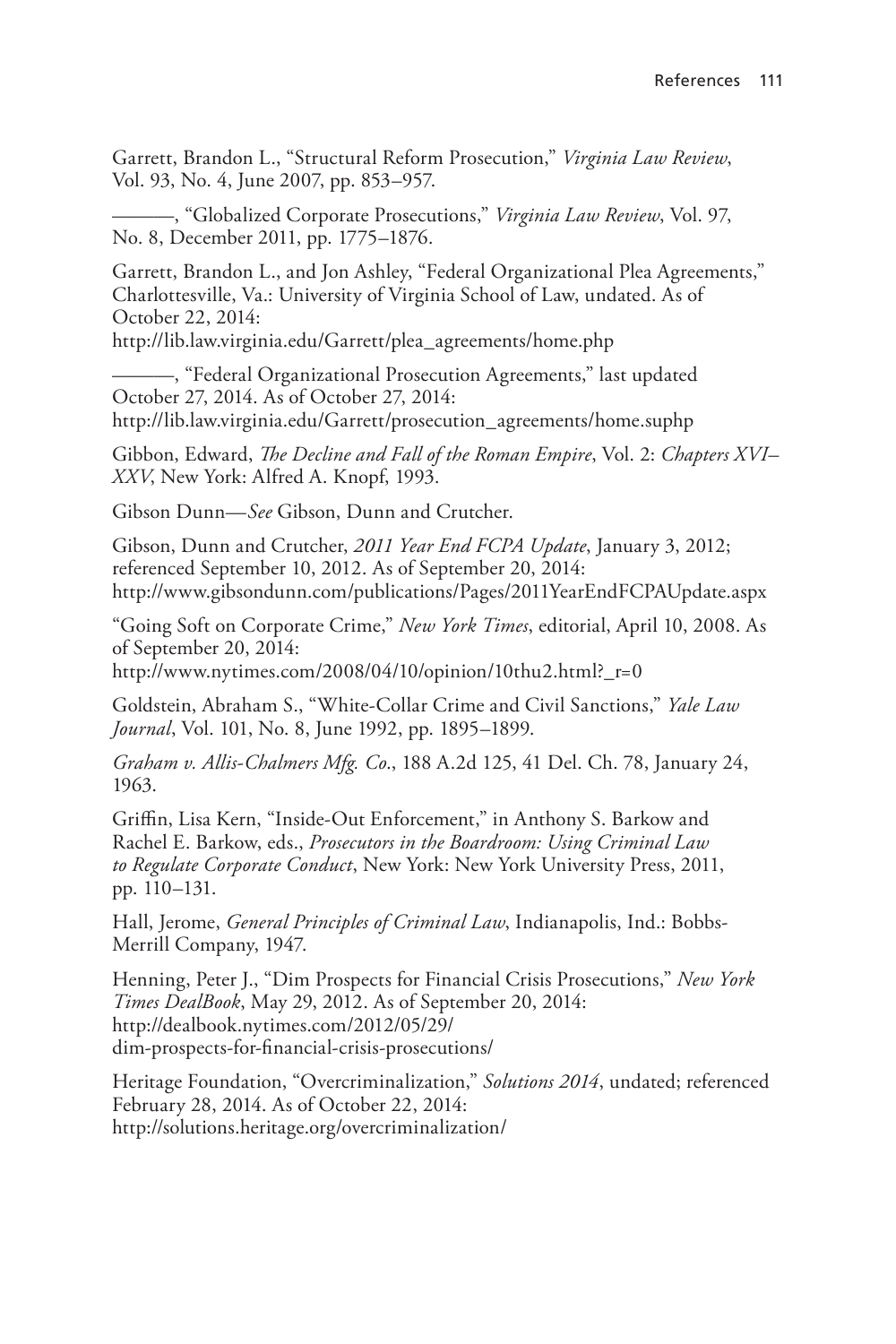Hippard, James J., Sr., "The Unconstitutionality of Criminal Liability Without Fault: An Argument for a Constitutional Doctrine of Mens Rea," *Houston Law Review*, Vol. 10, No. 5, July 1973, pp. 1039–1058.

Holder, Eric, deputy attorney general, "Bringing Criminal Charges Against Corporations," memorandum to all component heads and U.S. Attorneys, Washington, D.C., June 16, 1999. As of September 20, 2014: [http://www.justice.gov/criminal/fraud/documents/reports/1999/charging-corps.](http://www.justice.gov/criminal/fraud/documents/reports/1999/charging-corps.PDF) PDF

Holland, Lady Saba Holland, *Memoir of the Reverend Sydney Smith*, Sarah Austin, ed., New York: Harper and Bros., 1855.

Holmes, Oliver Wendell, Jr., *The Common Law*, Boston, Mass.: Little, Brown, and Company, 1881.

Ide, R. William, III, *ABA Presidential Task Force on the Attorney–Client Privilege*, August 2006.

Interagency Suspension and Debarment Committee, *Report by the Interagency Suspension and Debarment Committee on Federal Agency Suspension and Disbarment Activities*, c. 2011. As of September 30, 2014: [https://isdc.sites.usa.gov/files/2014/02/isdc\\_section\\_873\\_report1.pdf](https://isdc.sites.usa.gov/files/2014/02/isdc_section_873_report1.pdf)

———, *Report by the Interagency Suspension and Debarment Committee on Federal Agency Suspension and Disbarment Activities*, c. 2012. As of September 30, 2014: https://isdc.sites.usa.gov/files/2014/02/

[isdc\\_section\\_873\\_fy\\_2011\\_report\\_to\\_congress\\_lieberman.pdf](https://isdc.sites.usa.gov/files/2014/02/isdc_section_873_fy_2011_report_to_congress_lieberman.pdf)

Kadish, Sanford H., "Some Observations on the Use of Criminal Sanctions in Enforcing Economic Regulations," *University of Chicago Law Review*, Vol. 30, No. 3, Spring 1963, pp. 423–449.

Katyal, Neal Kumar, "Conspiracy Theory," *Yale Law Journal*, Vol. 112, June 2003, p. 1307–1398.

Khanna, V. S., "Corporate Criminal Liability: What Purpose Does It Serve?" *Harvard Law Review*, Vol. 109, No. 7, May 1996, pp. 1477–1534.

Kher, Unmesh, "The End of Arthur Andersen?" *Time*, March 11, 2002. As of September 21, 2014:

<http://content.time.com/time/business/article/0,8599,216386,00.html>

Levin, Marc A., "At the State Level, So-Called Crimes Are Here, There, Everywhere," *Criminal Justice*, Vol. 28, No. 1, Spring 2013, pp. 4–9.

Lindley, Nathaniel, "On the Principles Which Govern the Criminal and Civil Responsibilities of Corporations (March 30, 1857)," in *Juridical Society Papers*, Vol. 2, March 30, 1857, pp. 34–35.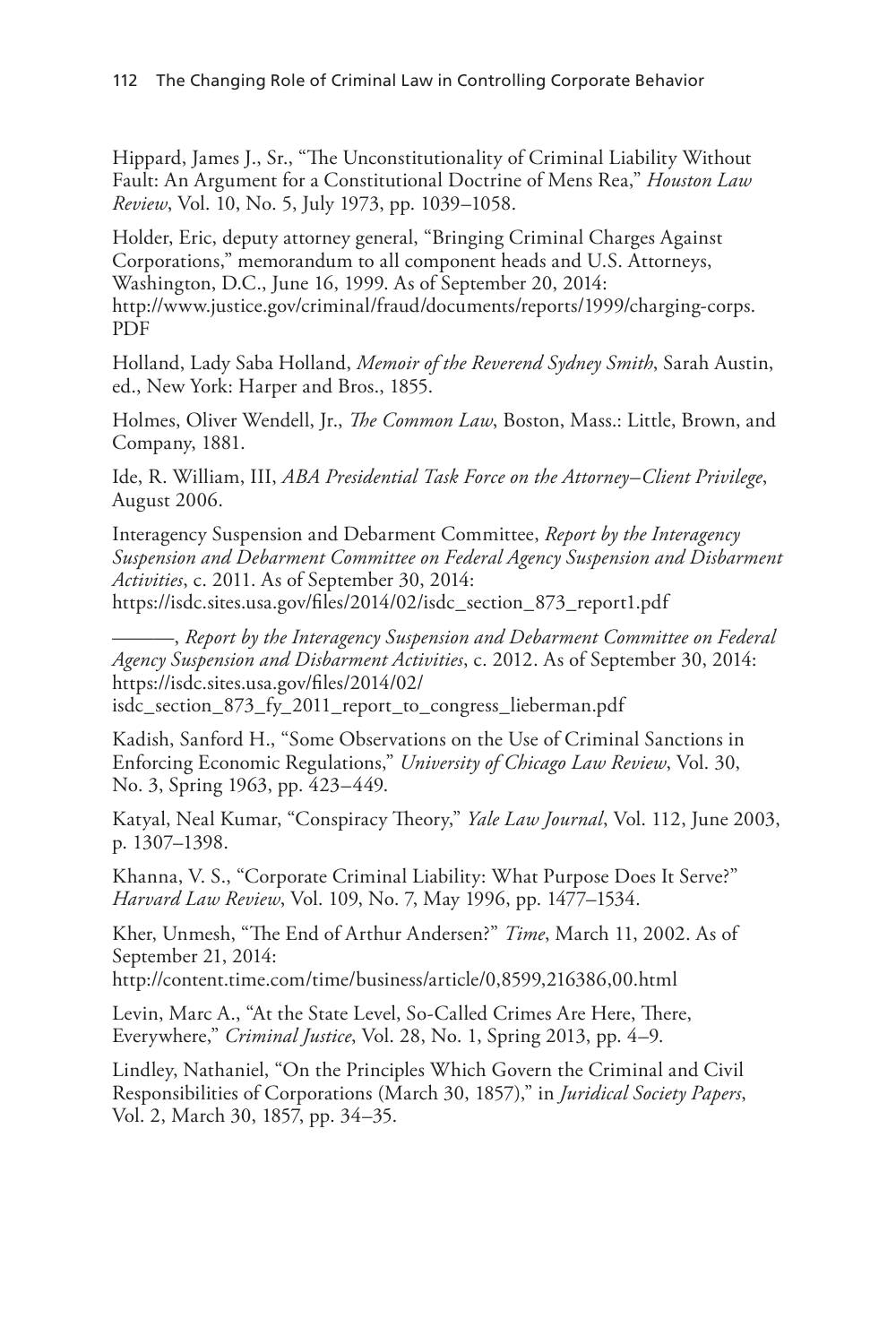Manuel, Kate M., *Debarment and Suspension of Government Contractors: An Overview of the Law Including Recently Enacted and Proposed Amendments*, Washington, D.C.: Congressional Research Service, RL34753, January 6, 2012.

McNulty, Paul J., deputy attorney general, "Principles of Federal Prosecution of Business Organizations," memorandum to heads of department components and U.S. Attorneys, December 2006.

*Milbrath v. State*, 138 Wis. 354, 120 N.W. 252 (1909).

Miller, Samuel R., "Corporate Criminal Liability: A Principle Extended to Its Limits," *Federal Bar Journal*, Vol. 38, No. 1, 1979, pp. 49–68.

Morford, Craig S., acting deputy attorney general, "Selection and Use of Monitors in Deferred Prosecution Agreements and Non-Prosecution Agreements with Corporations," memorandum to heads of department components and U.S. Attorneys, March 7, 2008. As of September 20, 2014: [http://www.justice.gov/sites/default/files/dag/legacy/2008/03/20/](http://www.justice.gov/sites/default/files/dag/legacy/2008/03/20/morford-useofmonitorsmemo-03072008.pdf) morford-useofmonitorsmemo-03072008.pdf

*Morissette v. United States*, 342 U.S. 246, 72 S. Ct. 240 (1952).

Mueller, Gerhard O. W., "*Mens Rea* and the Corporation: A Study of the Model Penal Code Position on Corporate Criminal Liability," *University of Pittsburgh Law Review*, Vol. 19, No. 1, Fall 1957, pp. 21–50.

———, "On Common Law Mens Rea," *Minnesota Law Review*, Vol. 42, No. 6, May 1958, pp. 1043–1104.

*New York Central R. Co. v. United States*, 212 U.S. 481 (1909).

Occupy Wall Street, "About," undated; referenced June 3, 2013. As of September 20, 2014: <http://occupywallst.org/about/>

Odato, James M., "NYRA Deal in the Works," *Albany Times Union*, December 6, 2003, p. A1.

*People v. Corporation*, 11 Wend. 539, N.Y. Sup. Ct. (1834).

*People v. Detroit Lead Works*, 82 Mich. 471, 46 N.W. 735 (1890).

*People v. John H. Woodbury Dermatological Institute*, 192 N.Y. 454 (1908).

*People v. Roby*, 52 Mich. 577, 18 N.W. 365 (1884).

*People ex rel. Price v. Sheffield Farms-Slawson-Decker Co.*, 225 N.Y. 25, 121 N.E. 474 (Ct. App. N.Y. 1918).

Pillsbury, Samuel H., "Evil and the Law of Murder," *University of California Davis Law Review*, Vol. 24, No. 2, Winter 1990, pp. 437–488.

Pollock, Frederick, "Has the Common Law Received the Fiction Theory of Corporations?" *Law Quarterly Review*, Vol. 27, No. 2, 1911, pp. 219–235.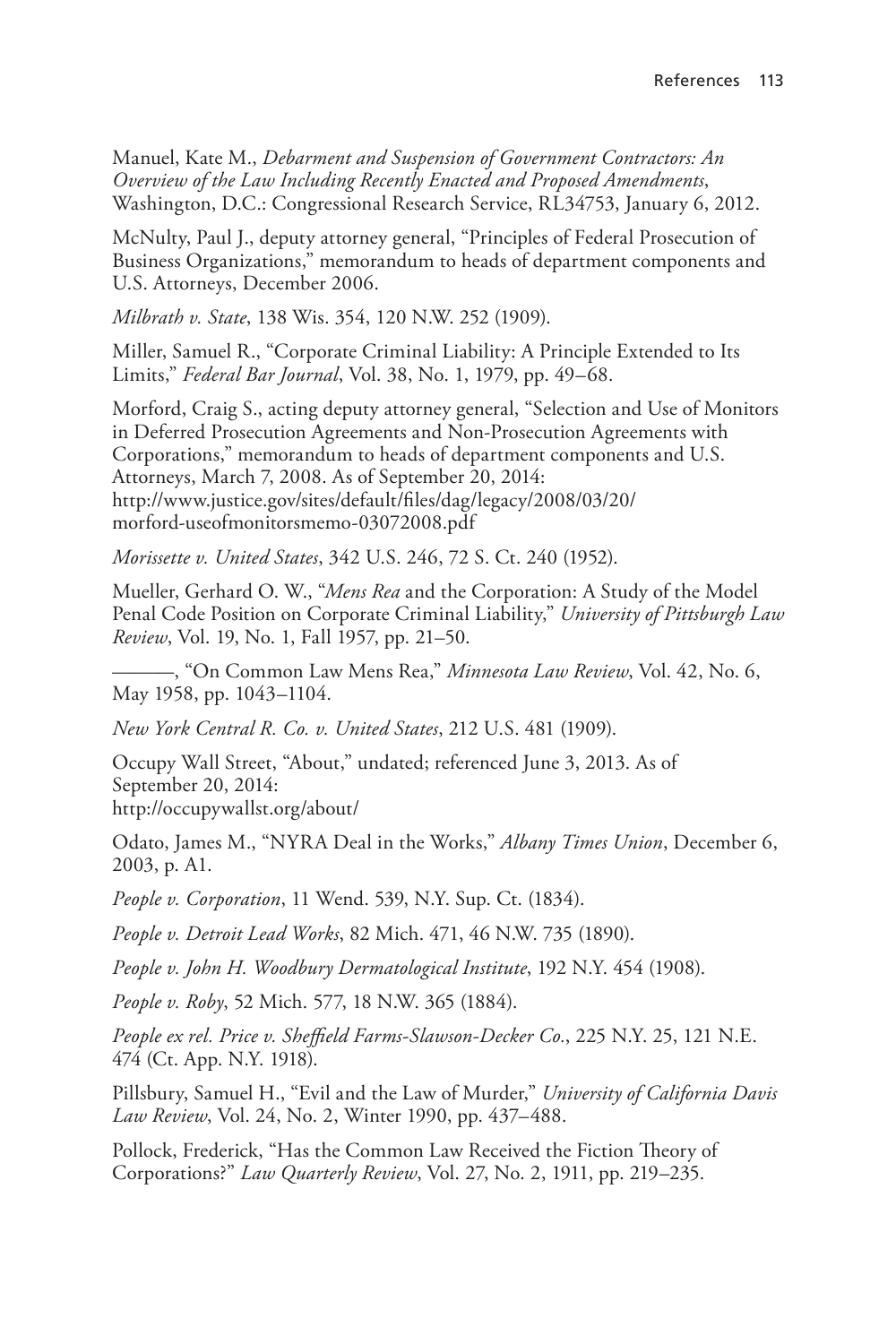Pollock, Frederick, and Frederic William Maitland, *The History of English Law Before the Time of Edward I*, 2nd ed., London: Cambridge University Press, 1968.

Posner, Richard A., "A Statistical Study of Antitrust Enforcement," *Journal of Law and Economics*, Vol. 13, No. 2, October 1970, pp. 365–419.

Poynder, John, *Literary Extracts from English and Other Works: Collected During Half a Century Together with Some Original Matter*, London: J. Hatchard and Son, 1844.

Public Law 75-718, Fair Labor Standards Act of 1938, June 25, 1938.

Public Law 80-806, Commodity Credit Corporation Charter Act of 1948, June 29, 1948.

Public Law 89-487, amending § 3 of the Administrative Procedure Act, July 4, 1966. As of September 25, 2014: <http://www.gpo.gov/fdsys/pkg/STATUTE-80/pdf/STATUTE-80-Pg250.pdf>

Public Law 95-213, Foreign Corrupt Practices Act, December 19, 1977.

Public Law 98-473, joint resolution for continuing appropriations, October 12, 1984. As of September 25, 2014:

<http://www.gpo.gov/fdsys/pkg/STATUTE-98/pdf/STATUTE-98-Pg1837.pdf>

Public Law 107-204, Sarbanes-Oxley Act of 2002, July 30, 2002. As of September 25, 2014:

<http://www.gpo.gov/fdsys/pkg/PLAW-107publ204/content-detail.html>

Public Law 111-203, Dodd-Frank Wall Street Reform and Consumer Protection Act, July 21, 2010.

Reagan, Ronald, Debarment and Suspension, Executive Order 12549, February 18, 1986.

*Regina v. Great North of England R. Co.*, 9 Q.B. 315, 115 Eng. Rep. 1294 (1846).

Reichert, Alan K., Michael Lockett, and Ramesh P. Rao, "The Impact of Illegal Business Practice on Shareholder Returns," *Financial Review*, Vol. 31, No. 1, February 1996, pp. 67–85.

*Rex v. Huggins*, 93 Eng. Rep. 915 (K.B. 1730).

*Rex v. Medley*, 6 Car. & P. 292, 172 Eng. Rep. 1246 (K.B. 1834).

"Saxbe to Get Tough with Price-Fixers," *Antitrust and Trade Regulation Report*, No. 683, October 8, 1974, p. A-5.

Sayre, Francis Bowes, "Mens Rea," *Harvard Law Review*, Vol. 45, 1932, p. 974.

———, "Public Welfare Offenses," *Columbia Law Review*, Vol. 33, 1933, pp. 55–56.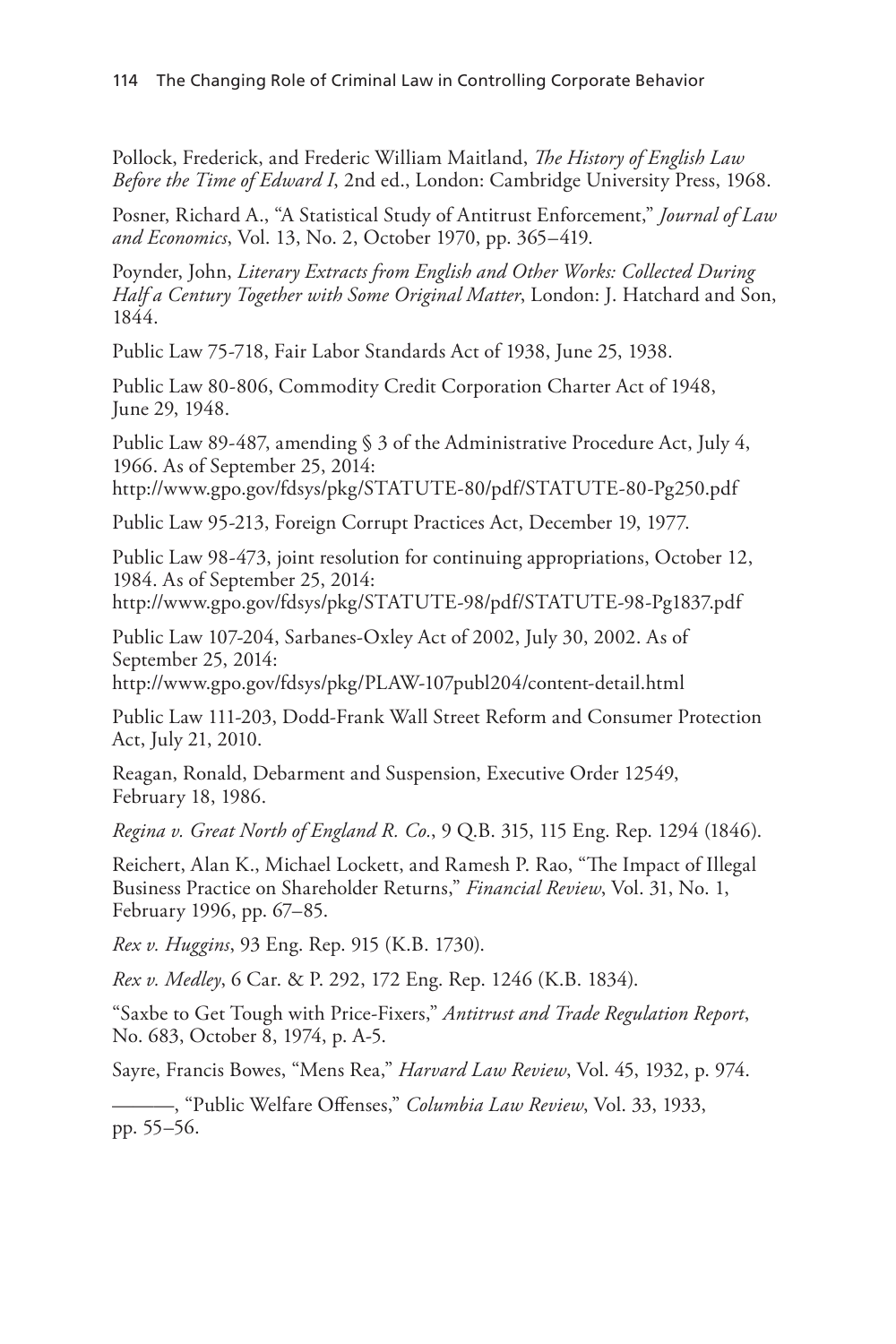Shearman and Sterling, *FCPA Digest: Cases and Review Releases Relating to Bribes to Foreign Officials Under the Foreign Corrupt Practices Act of 1977*, January 2012; referenced September 10, 2012. As of September 20, 2014: http://www.shearman.com/files/Publication/ bb1a7bff-ad52-4cf9-88b9-9d99e001dd5f/Presentation/ [PublicationAttachment/590a9fc7-2617-41fc-9aef-04727f927e07/](http://www.shearman.com/files/Publication/bb1a7bff-ad52-4cf9-88b9-9d99e001dd5f/Presentation/PublicationAttachment/590a9fc7-2617-41fc-9aef-04727f927e07/FCPA-Digest-Jan2012.pdf) FCPA-Digest-Jan2012.pdf

Shepherd, William, "A Country Overburdened by Too Many Laws," *Criminal Justice*, Vol. 28, No. 1, Spring 2013.

Silver-Greenberg, Jessica, "E-Mails Imply JPMorgan Knew Some Mortgage Deals Were Bad," *New York Times DealBook*, February 6, 2013, p. B1. As of September 20, 2014: http://dealbook.nytimes.com/2013/02/06/ [e-mails-imply-jpmorgan-knew-some-mortgage-deals-were-bad/](http://dealbook.nytimes.com/2013/02/06/e-mails-imply-jpmorgan-knew-some-mortgage-deals-were-bad/)

Skantz, Terrance R., Dale O. Cloniger, and Thomas H. Strickland, "Price-Fixing and Shareholder Returns: An Empirical Study," *Financial Review*, Vol. 25, No. 1, February 1990, pp. 153–163.

*Southern Express Co. v. State*, 1 Ga. App. 700, 58 S.E. 67 (1907).

Spivack, Peter, and Sujit Raman, "Regulating the 'New Regulators': Current Trends in Deferred Prosecution Agreements," *American Criminal Law Review*, Vol. 45, 2008, pp. 159–167.

*Staples v. United States*, 511 U.S. 600, 114 S. Ct. 1793 (1994).

*State v. B. & O. R. R. Co.*, 15 W.Va. 362 (1879).

*State v. Burnam*, 71 Wash. 199, 128 P. 218 (1912).

*State v. Constatine*, 43 Wash. 102, 86 P. 384 (1906).

*State v. Corporation of Shelbyville*, 36 Tenn. 176 (1856).

*State v. First Nat'l Bank*, 2 S.D. 568, 51 N.W. 587 (1892).

*State v. Lindberg*, 125 Wash. 51, 215 P. 41 (1923).

*State v. Morris Canal & Banking Co.*, 22 N.J.L. 537 (1850).

*State v. Morris & E. R. Co.*, 23 N.J.L. 360 (1852).

*State v. Nicolls*, 61 Wash. 142, 112 P. 269 (1910).

Stewart, James B., "S.E.C. Has a Message for Firms Not Used to Admitting Guilt," *New York Times*, June 21, 2013. As of September 20, 2014: http://www.nytimes.com/2013/06/22/business/ [secs-new-chief-promises-tougher-line-on-cases.html](http://www.nytimes.com/2013/06/22/business/secs-new-chief-promises-tougher-line-on-cases.html)

Stith, Kate, and José A. Cabranes, *Fear of Judging: Sentencing Guidelines in the Federal Courts*, Chicago, Ill.: University of Chicago Press, 1998.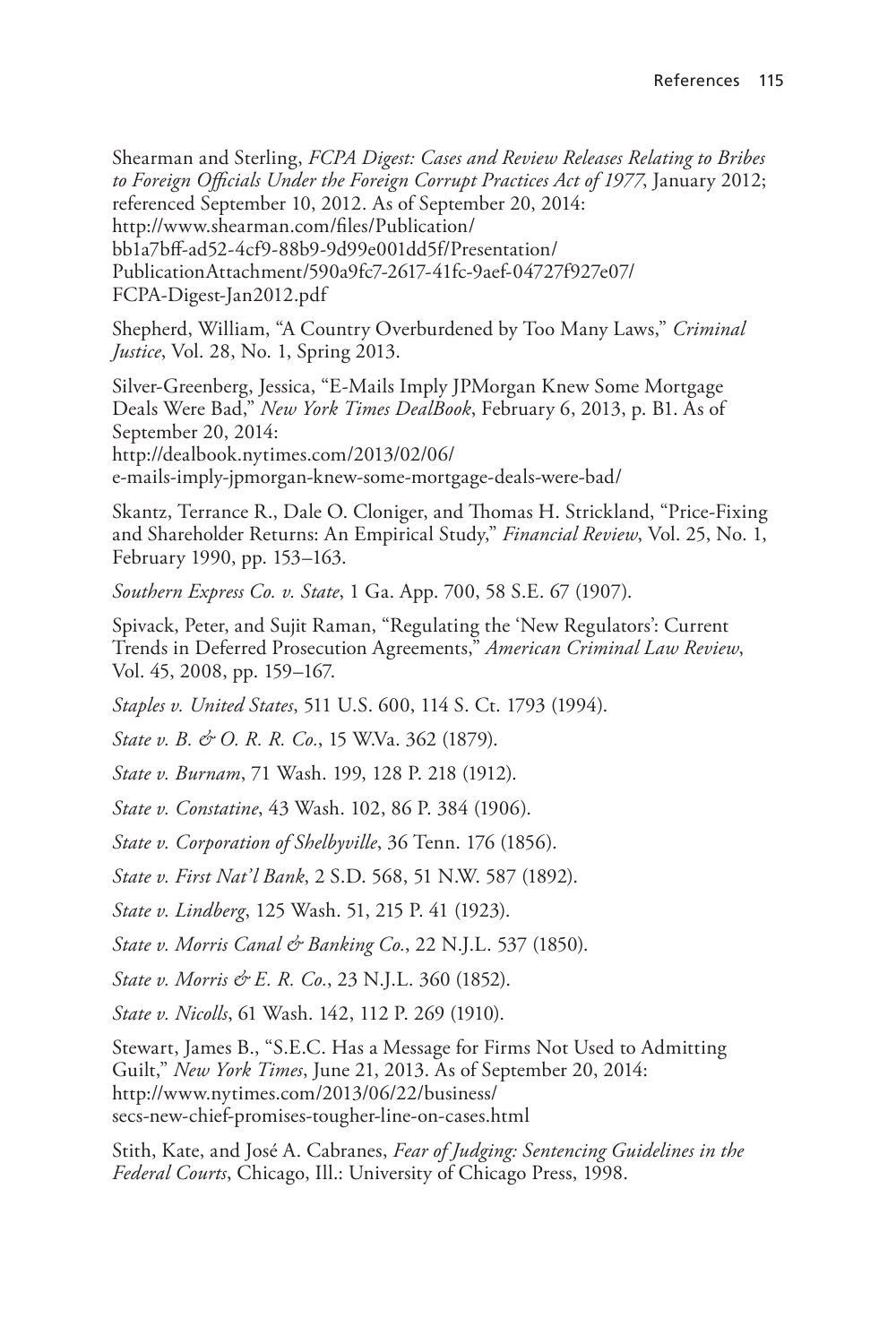Suarez, John Peter, assistant administrator of the U.S. Environmental Protection Agency, "Guidance Concerning the Use of Third Parties in the Performance of Supplemental Environmental Projects (SEPs) and the Aggregation of SEP Funds," memorandum to regional counsels for regions I–X, regional enforcement managers for regions I–X, regional media division directors for regions I–X, and regional enforcement coordinators for regions I–X, December 15, 2003. As of September 20, 2014:

<http://www2.epa.gov/sites/production/files/documents/seps-thirdparties.pdf>

Taibbi, Matt, "Gangster Bankers: Too Big to Jail," *Rolling Stone*, February 14, 2013. As of September 20, 2014: [http://www.rollingstone.com/politics/news/](http://www.rollingstone.com/politics/news/gangster-bankers-too-big-to-jail-20130214) gangster-bankers-too-big-to-jail-20130214

*Tenement House Dep't v. McDevitt*, 215 N.Y. 160, 109 N.E. 88 (1915).

*The Chestnut Hill Turnpike Co. v. Rutter*, 4 Serg. & Rawl. 6 (Pa. 1818).

"The Kindness of Cronies," *New York Times*, editorial, May 25, 2008. As of September 20, 2014:

<http://www.nytimes.com/2008/05/25/opinion/25sun3.html>

*The King v. Inhabitants of Clifton*, 101 Eng. Rep. 280 (K.B. 1794).

*The Queen v. Birmingham & Gloucester Ry.*, 114 Eng. Rep. 492 (Q.B. 1842).

*The Queen v. Stephens*, L.R. 1 Q.B. 702 (1866).

*The Untouchables*, PBS, January 22, 2013. As of September 20, 2014: <http://www.pbs.org/wgbh/pages/frontline/untouchables/>

Thompson, Larry D., deputy attorney general, "Principles of Federal Prosecution of Business Organizations," memorandum to heads of department components and U.S. Attorneys, January 20, 2003.

TRAC—*See* Transactional Records Access Clearinghouse.

Tran, Mark, "Congress to Investigate Mass Enron Paper Shred," *Guardian*, January 21, 2002. As of September 20, 2014: <http://www.theguardian.com/business/2002/jan/21/corporatefraud.enron1>

Transactional Records Access Clearinghouse, "TRACFED," undated (a). As of September 20, 2014: <http://tracfed.syr.edu/>

———, "About the Data: Judging the Quality of Government Data," undated (b); referenced November 29, 2012. As of September 20, 2014: <http://trac.syr.edu/data/about/judgingQuality.html>

———, "The Quick-Start Guide to TRAC and TRACFED," undated (c); referenced November 28, 2012. As of September 20, 2014: <http://trac.syr.edu/guides/quickstart.pdf>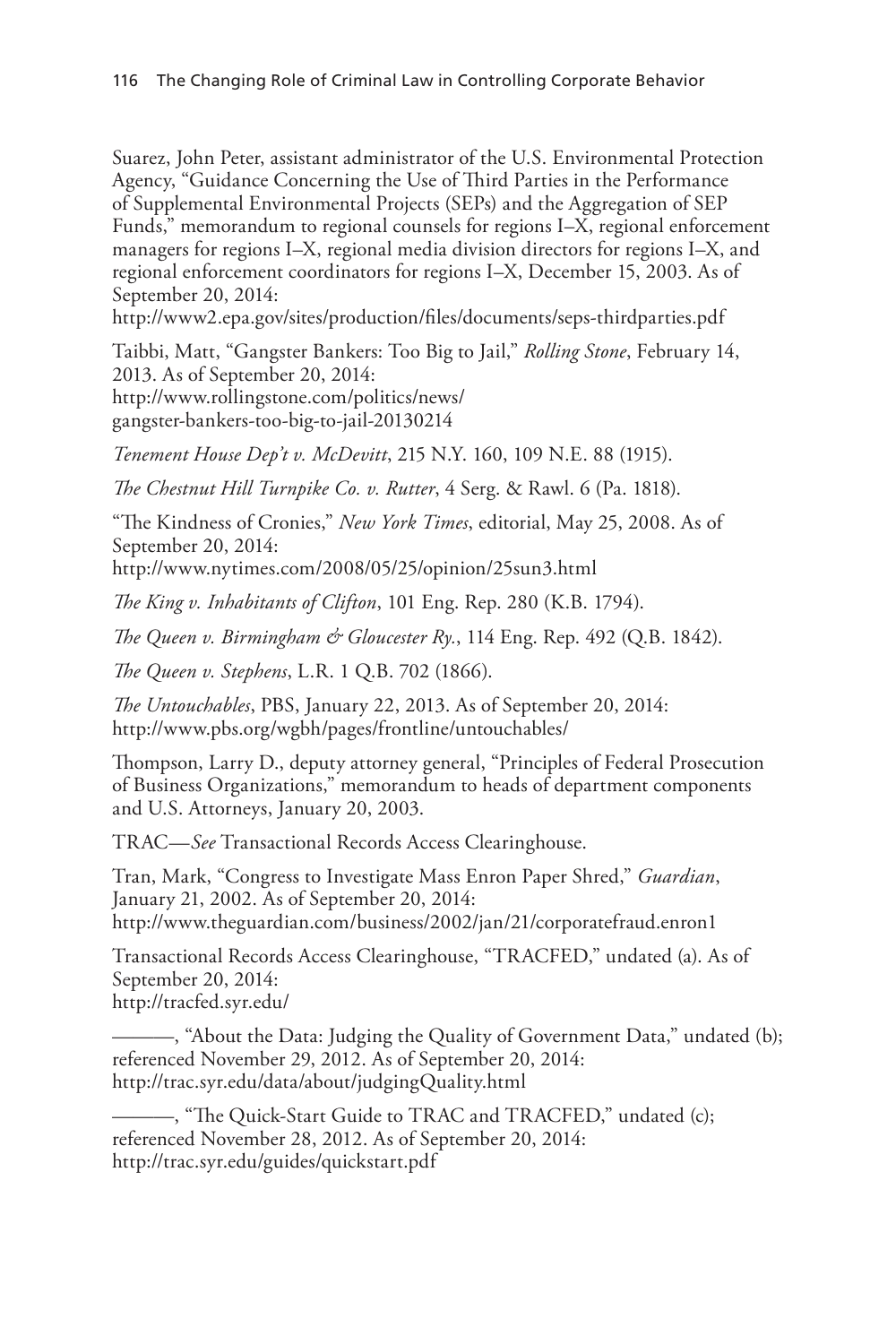———, "Department of Justice Ordered to Release Additional Information," press release, September 13, 2006; referenced November 29, 2012. As of September 20, 2014:

<http://trac.syr.edu/foia/eousa/20060913/>

*United States v. Agosto-Vega*, 617 F.3d 541 (1st Cir. 2010).

*United States v. Alaska Packers Asso.*, 1 Alaska 217 (1901).

*United States v. Andersen*, 374 F. 3d 281 (5th Cir. 2004).

*United States v. Automated Medical Laboratories, Inc.*, 770 F.2d 399 (4th Cir. 1985).

*United States v. Dotterweich*, 320 U.S. 277, 64 S. Ct. 134 (1943).

*United States v. MacAndrews & Forbes Co.*, 149 F. 823 (S.D.N.Y. 1906).

*United States v. Nearing*, 252 F. 223 (S.D.N.Y. 1918).

*United States v. Park*, 421 U.S. 658 (1975).

*United States v. Potter*, 463 F.3d 9 (1st Cir. 2006).

*United States v. Sain*, 141 F.3d 463 (3rd Cir. 1998).

*United States v. Singh*, 518 F.3d 236 (4th Cir. 2008).

*United States v. Stein*, 495 F. Supp. 2d 390 (S.D.N.Y. 2007).

*United States v. United States Gypsum Co.*, 438 U.S. 422 (1978).

U.S. Attorney's Office for the Eastern District of New York, "Two Former Directors of the New York Racing Association's Pari-Mutuel Department Plead Guilty to Scheme to Defraud the United States," press release, May 6, 2004. As of September 20, 2014:

<http://www.usdoj.gov/tax/usaopress/2004/txdv042004may06.htm>

U.S. Code, Title 7, Agriculture, Chapter 1, Commodity Exchanges, Section 4, 1976.

———, Title 7, Agriculture, Chapter 19, Cotton Statistics and Estimates, Section 473c-3, Liability of principal for act of agent, 1976.

———, Title 7, Agriculture, Chapter 20, Dumping or Destruction of Interstate Produce, Section 491, Destruction or Dumping of Farm Produce Received in Interstate Commerce by Commission Merchants, etc.; Penalty, 1976.

———, Title 7, Agriculture, Chapter 21, Tobacco Statistics, Section 503, Reports; Necessity; by Whom Made; Penalties, 1976.

———, Title 12, Banks and Banking, Chapter 3, Federal Reserve System, Subchapter X, Powers and Duties of Member Banks, Section 378, Dealers in Securities Engaging in Banking Business; Individuals or Associations Engaging in Banking Business; Examinations and Reports; Penalties, 1976.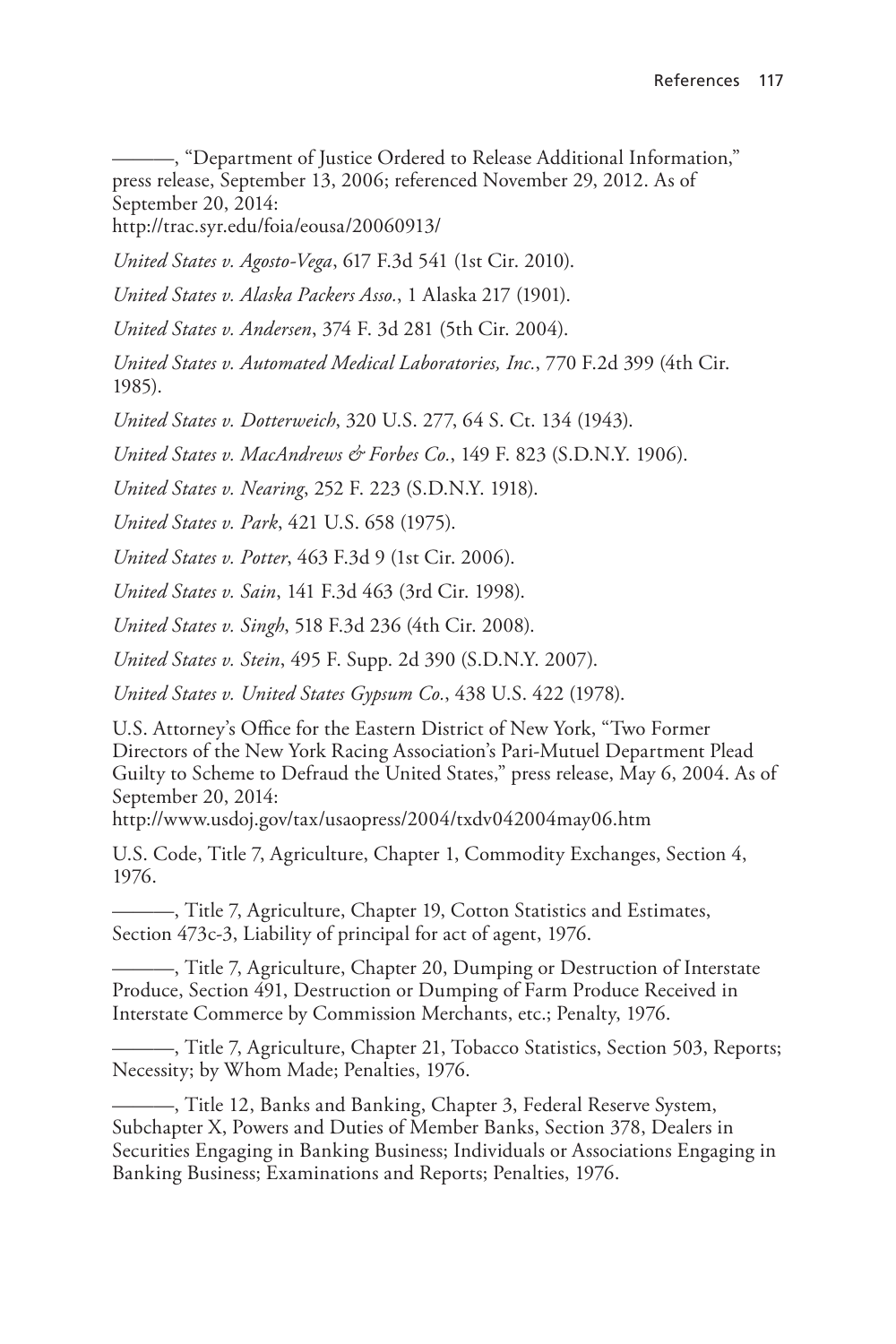———, Title 15, Commerce and Trade, Chapter 1, Monopolies and Combinations in Restraint of Trade, Section 1, Trusts, etc., in Restraint of Trade Illegal; Penalty, 1976.

———, Title 15, Commerce and Trade, Chapter 1, Monopolies and Combinations in Restraint of Trade, Section 2, Monopolizing Trade a Felony; Penalty, 1976.

———, Title 15, Commerce and Trade, Chapter 1, Monopolies and Combinations in Restraint of Trade, Section 3, Trusts in Territories or District of Columbia Illegal; Combination a Felony, 1976.

———, Title 15, Commerce and Trade, Chapter 1, Monopolies and Combinations in Restraint of Trade, Section 7, "Person" or "Persons" Defined, 1976.

———, Title 15, Commerce and Trade, Chapter 2, Federal Trade Commission; Promotion of Export Trade and Prevention of Unfair Methods of Competition, Subchapter I, Federal Trade Commission, Section 50, Offenses and Penalties, 1976.

———, Title 15, Commerce and Trade, Chapter 2, Federal Trade Commission; Promotion of Export Trade and Prevention of Unfair Methods of Competition, Subchapter I, Federal Trade Commission, Section 54, False Advertisements; Penalties, 1976.

———, Title 15, Commerce and Trade, Chapter 2A, Securities and Trust Indentures, Subchapter I, Domestic Securities, Section 77b, Definitions; Promotion of Efficiency, Competition, and Capital Formation, 1976.

———, Title 15, Commerce and Trade, Chapter 2A, Securities and Trust Indentures, Subchapter III, Trust Indentures, Section 77yyy, Penalties, 1976.

———, Title 15, Commerce and Trade, Chapter 2B, Securities Exchanges, Section 78c, Definitions and Application, 1976.

———, Title 15, Commerce and Trade, Chapter 2B, Securities Exchanges, Section 78dd-1, Prohibited Foreign Trade Practices by Issuers, 1976.

———, Title 15, Commerce and Trade, Chapter 2B, Securities Exchanges, Section 78dd-2, Prohibited Foreign Trade Practices by Domestic Concerns, 1976.

———, Title 15, Commerce and Trade, Chapter 2B, Securities Exchanges, Section 78ff, Penalties, 1976.

———, Title 15, Commerce and Trade, Chapter 15, Economic Recovery, Subchapter II, Commodity Credit Corporation, Section 714m, Crimes and Offenses, 1976.

———, Title 15, Commerce and Trade, Chapter 16A, Emergency Petroleum Allocation, Section 754, Omitted, 1976.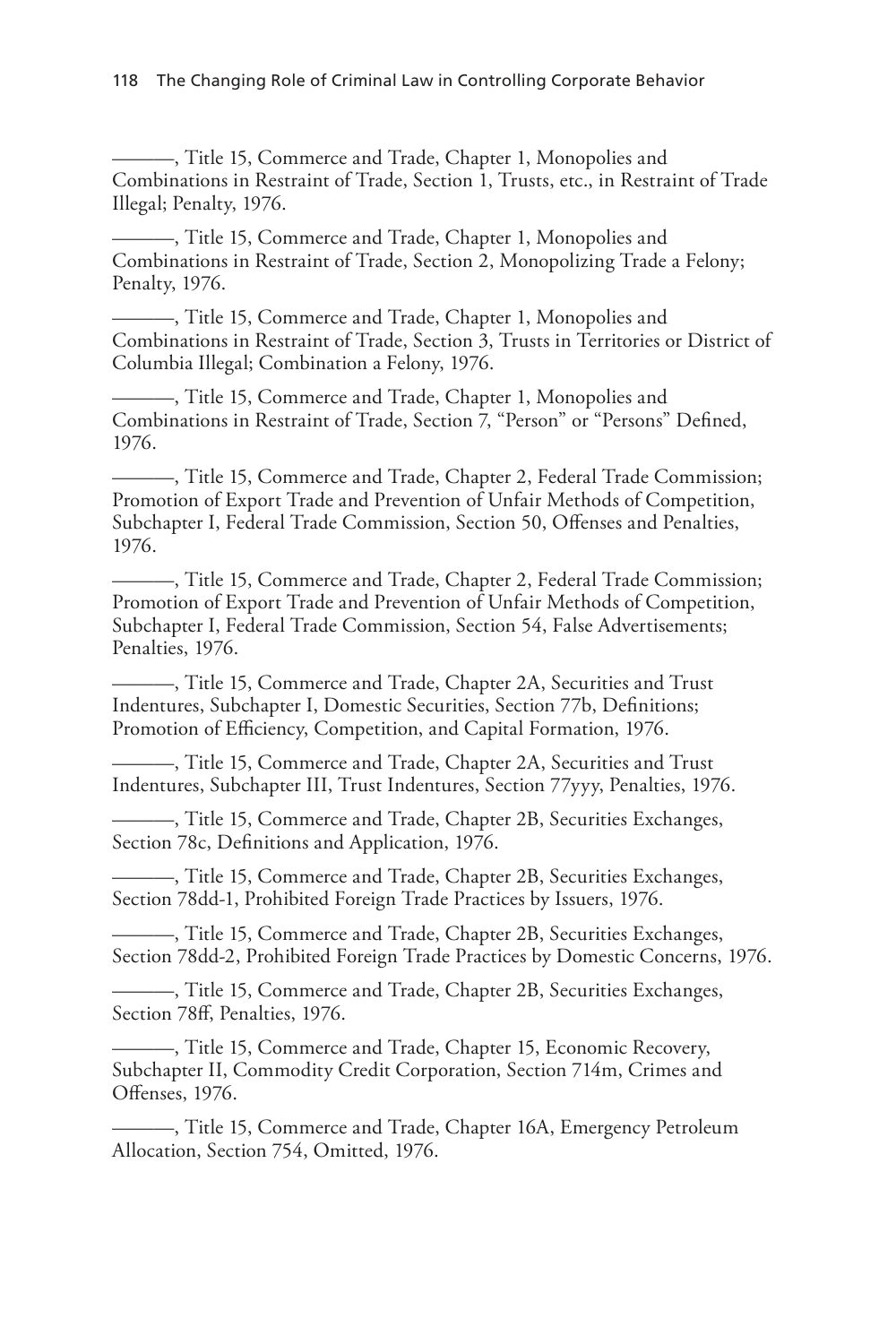———, Title 15, Commerce and Trade, Chapter 53, Toxic Substances Control, Subchapter I, Control of Toxic Substances, Section 2614, Prohibited Acts, 1976.

———, Title 15, Commerce and Trade, Chapter 53, Toxic Substances Control, Subchapter I, Control of Toxic Substances, Section 2615, Penalties, 1976.

———, Title 15, Commerce and Trade, Chapter 98, Public Company Accounting Reform and Corporate Responsibility, Subchapter I, Public Company Accounting Oversight Board, Section 7215, Investigations and Disciplinary Proceedings, 1976.

———, Title 18, Crimes and Criminal Procedure, Part I, Crimes, Chapter 1, General Provisions, Section 2, Principals, 1976.

———, Title 18, Crimes and Criminal Procedure, Part I, Crimes, Chapter 19, Conspiracy, Section 371, Conspiracy to Commit Offense or to Defraud United States, 1976.

———, Title 18, Crimes and Criminal Procedure, Part I, Crimes, Chapter 31, Embezzlement and Theft, Section 657, Lending, Credit and Insurance Institutions, 1976.

———, Title 18, Crimes and Criminal Procedure, Part I, Crimes, Chapter 47, Fraud and False Statements, Section 1014, Loan and Credit Applications Generally; Renewals and Discounts; Crop Insurance, 1976.

———, Title 18, Crimes and Criminal Procedure, Part I, Crimes, Chapter 63, Mail Fraud and Other Fraud Offenses, Section 1348, Securities and Commodities Fraud, 1976.

———, Title 18, Crimes and Criminal Procedure, Part I, Crimes, Chapter 63, Mail Fraud and Other Fraud Offenses, Section 1349, Attempt and Conspiracy, 1976.

———, Title 18, Crimes and Criminal Procedure, Part I, Crimes, Chapter 63, Mail Fraud and Other Fraud Offenses, Section 1350, Failure of Corporate Officers to Certify Financial Reports, 1976.

———, Title 18, Crimes and Criminal Procedure, Part I, Crimes, Chapter 73, Obstruction of Justice, Section 1512, Tampering with a Witness, Victim, or an Informant, 1976.

———, Title 18, Crimes and Criminal Procedure, Part I, Crimes, Chapter 73, Obstruction of Justice, Section 1514A, Civil Action to Protect Against Retaliation in Fraud Cases, 1976.

———, Title 18, Crimes and Criminal Procedure, Part I, Crimes, Chapter 73, Obstruction of Justice, Section 1519, Destruction, Alteration, or Falsification of Records in Federal Investigations and Bankruptcy, 1976.

———, Title 18, Crimes and Criminal Procedure, Part I, Crimes, Chapter 73, Obstruction of Justice, Section 1520, Destruction of Corporate Audit Records, 1976.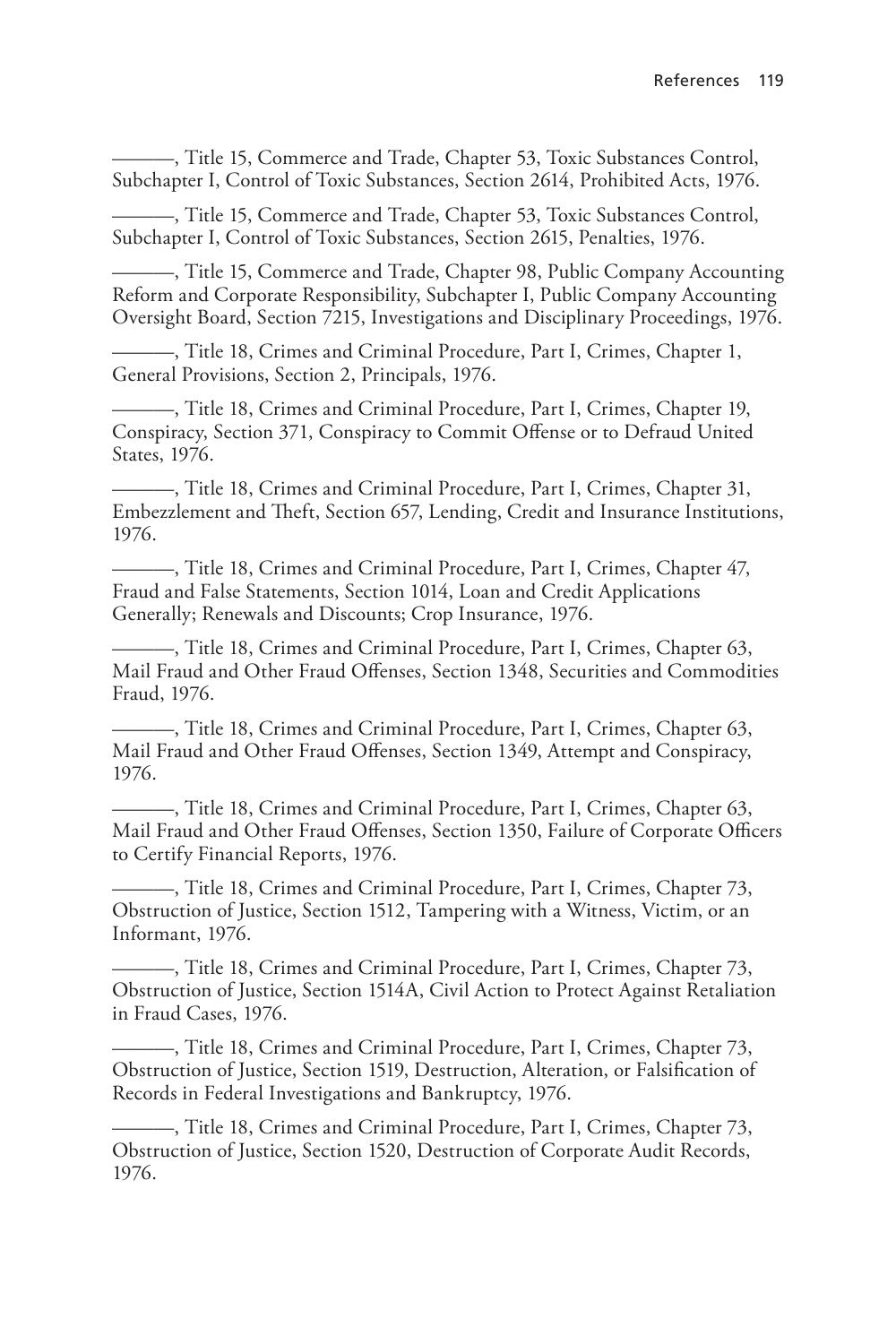———, Title 18, Crimes and Criminal Procedure, Part I, Crimes, Chapter 90, Protection of Trade Secrets, Section 1832, Theft of Trade Secrets, 1976.

———, Title 21, Food and Drugs, Chapter 4, Animals, Meats, and Meat and Dairy Products, Subchapter I, Examination of Animals, Meats, and Meat and Dairy Products, Section 88, 1976.

———, Title 21, Food and Drugs, Chapter 4, Animals, Meats, and Meat and Dairy Products, Subchapter I, Examination of Animals, Meats, and Meat and Dairy Products, Section 90, 1976.

———, Title 21, Food and Drugs, Chapter 9, Federal Food, Drug, and Cosmetic Act, Subchapter II, Definitions, Section 321, Definitions; Generally, 1976.

———, Title 21, Food and Drugs, Chapter 12, Meat Inspection, Subchapter I, Inspection Requirements; Adulteration and Misbranding, Section 602, Congressional Statement of Findings, 1976.

———, Title 21, Food and Drugs, Chapter 12, Meat Inspection, Subchapter I, Inspection Requirements; Adulteration and Misbranding, Section 610, Prohibited Acts, 1976.

———, Title 21, Food and Drugs, Chapter 12, Meat Inspection, Subchapter I, Inspection Requirements; Adulteration and Misbranding, Section 611, Devices, Marks, Labels, and Certificates; Simulations, 1976.

———, Title 21, Food and Drugs, Chapter 12, Meat Inspection, Subchapter IV, Auxiliary Provisions, Section 676, Violations, 1976.

———, Title 28, Judiciary and Judicial Procedure, Part III, Court Officers and Employees, Chapter 58, United States Sentencing Commission, Section 991, United States Sentencing Commission; Establishment and Purposes, 1988.

———, Title 29, Labor, Chapter 8, Fair Labor Standards, Section 215, Prohibited Acts; Prima Facie Evidence, 1976.

———, Title 29, Labor, Chapter 11, Labor-Management Reporting and Disclosure Procedure, Subchapter III, Reporting by Labor Organizations, Officers and Employees of Labor Organizations, and Employers, Section 433, Report of Employers, 1976.

———, Title 33, Navigation and Navigable Waters, Chapter 1, Navigable Waters Generally, Subchapter I, General Provisions, Section 1, Regulations by Secretary of the Army for Navigation of Waters Generally, 1976.

-, Title 33, Navigation and Navigable Waters, Chapter 1, Navigable Waters Generally, Subchapter I, General Provisions, Section 3, Regulations to Prevent Injuries from Target Practice, 1976.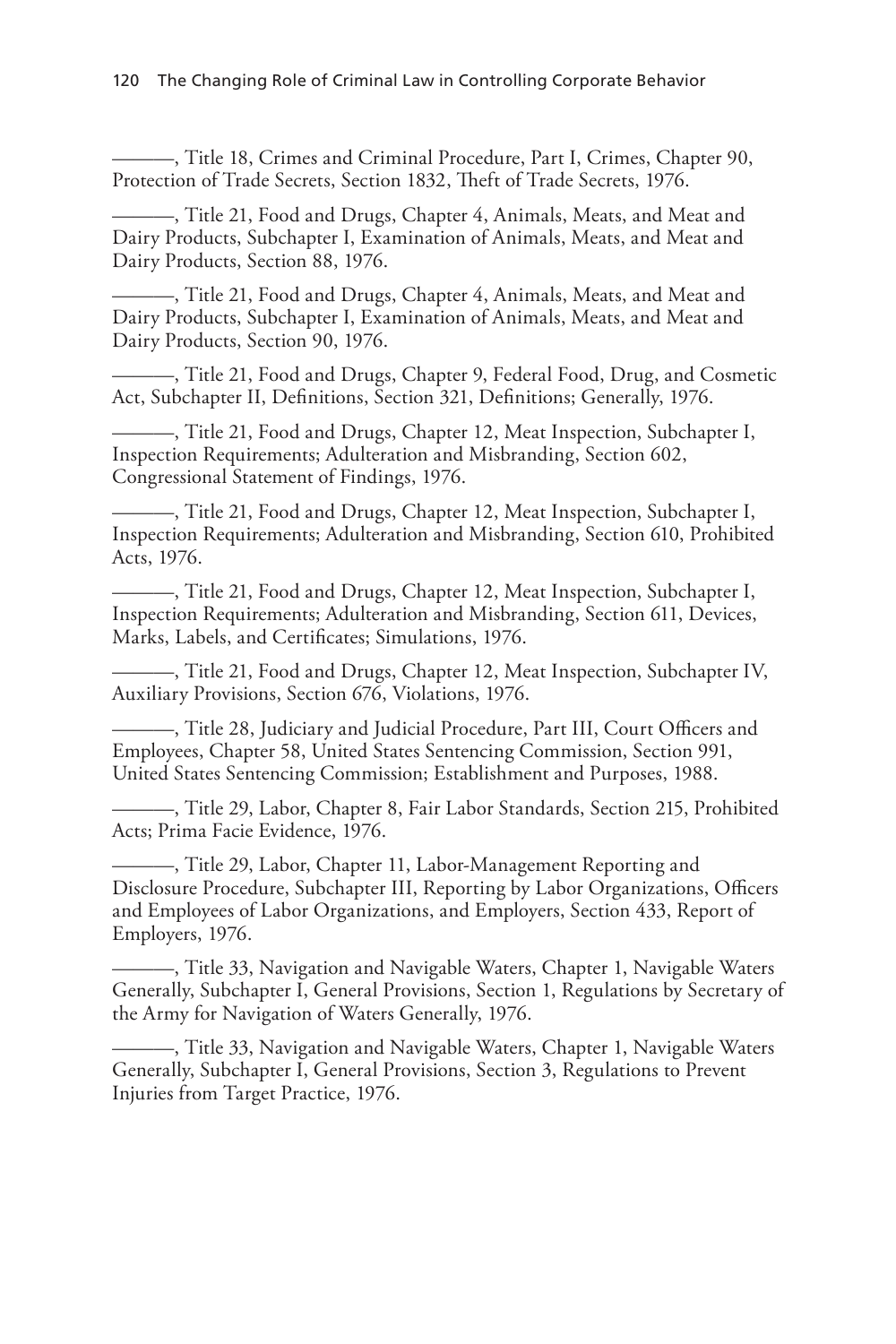———, Title 33, Navigation and Navigable Waters, Chapter 9, Protection of Navigable Waters and of Harbor and River Improvements Generally, Subchapter I, In General, Section 406, Penalty for Wrongful Construction of Bridges, Piers, etc.; Removal of Structures, 1976.

———, Title 33, Navigation and Navigable Waters, Chapter 9, Protection of Navigable Waters and of Harbor and River Improvements Generally, Subchapter I, In General, Section 411, Penalty for Wrongful Deposit of Refuse; Use of or Injury to Harbor Improvements, and Obstruction of Navigable Waters Generally, 1976.

———, Title 33, Navigation and Navigable Waters, Chapter 9, Protection of Navigable Waters and of Harbor and River Improvements Generally, Subchapter I, In General, Section 419, Regulation by Secretary Governing Transportation and Dumping of Dredgings, Refuse, etc., into Navigable Waters; Oyster Lands; Appropriations, 1976.

———, Title 33, Navigation and Navigable Waters, Chapter 9, Protection of Navigable Waters and of Harbor and River Improvements Generally, Subchapter III, New York Harbor, Harbor of Hampton Roads, and Harbor of Baltimore, Section 449, Disposition of Dredged Matter; Persons Liable; Penalty, 1976.

———, Title 33, Navigation and Navigable Waters, Chapter 12, River and Harbor Improvements Generally, Subchapter IV, Particular Work or Improvements, Section 602, Maintenance of Channel of South Pass of Mississippi River, 1976.

———, Title 33, Navigation and Navigable Waters, Chapter 20, Pollution of the Sea by Oil, Section 1001, 1976.

———, Title 33, Navigation and Navigable Waters, Chapter 20, Pollution of the Sea by Oil, Section 1005, 1976.

———, Title 33, Navigation and Navigable Waters, Chapter 26, Water Pollution Prevention and Control, Subchapter III, Standards and Enforcement, Section 1319, Enforcement, 1976.

———, Title 41, Public Contracts, Chapter 1, General Provisions, Section 52, Definitions, 1976.

———, Title 47, Telecommunications, Chapter 5, Wire or Radio Communication, Subchapter II, Common Carriers, Part I, Common Carrier Regulation, Section 217, Agents' Acts and Omissions; Liability of Carrier, 1976.

U.S. Department of Justice, Office of Justice Programs, Bureau of Justice Statistics, *Federal Justice Statistics Program: Defendants in Federal Criminal Cases: Terminated, 1994*, Ann Arbor, Mich.: Inter-university Consortium for Political and Social Research, March 8, 2011a. As of October 27, 2014: <http://www.icpsr.umich.edu/icpsrweb/NACJD/studies/23743>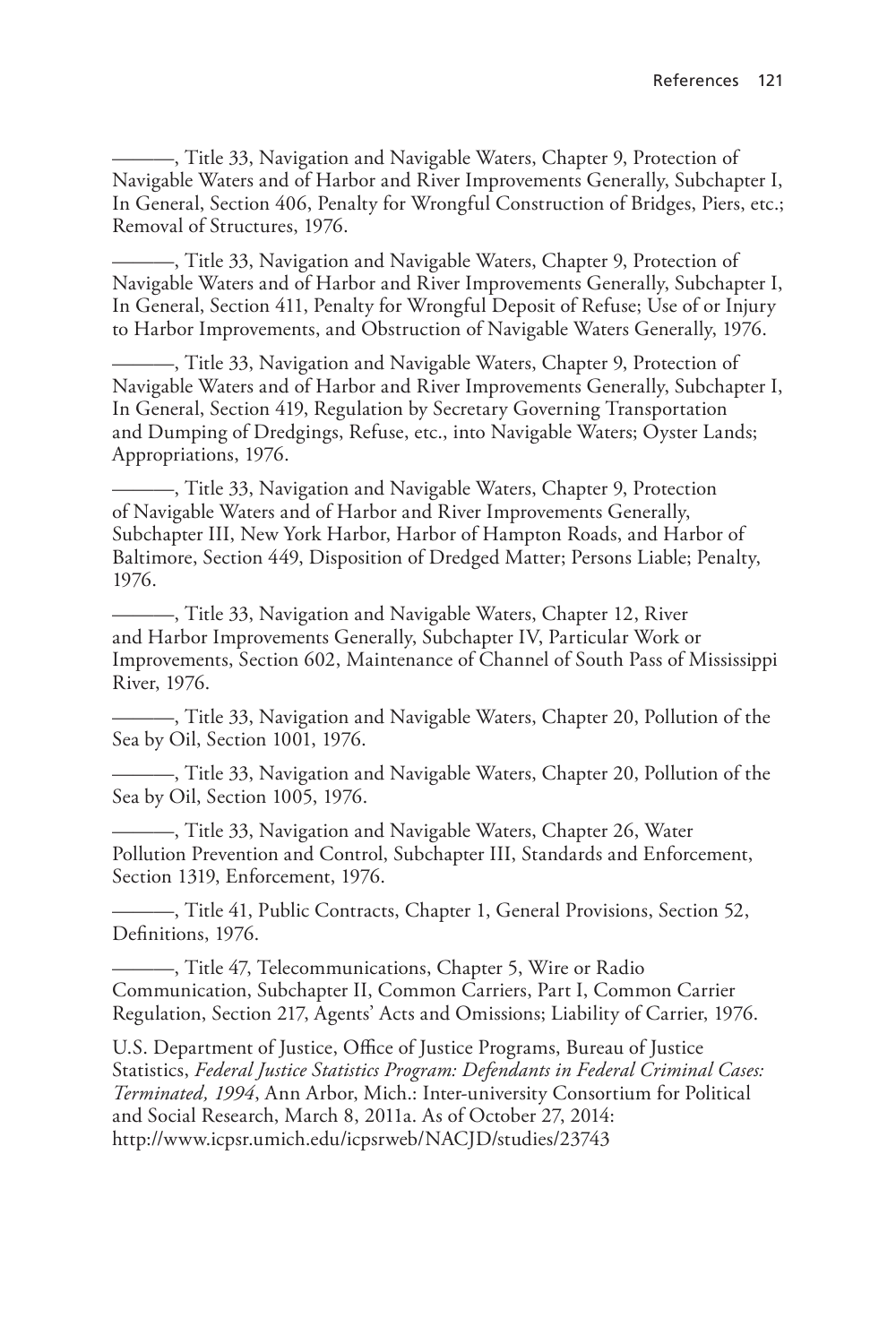———, *Federal Justice Statistics Program: Defendants in Federal Criminal Cases: Terminated, 1995*, Ann Arbor, Mich.: Inter-university Consortium for Political and Social Research, March 8, 2011b. As of October 27, 2014: <http://www.icpsr.umich.edu/icpsrweb/NACJD/studies/24008>

———, *Federal Justice Statistics Program: Defendants in Federal Criminal Cases: Terminated, 1996*, Ann Arbor, Mich.: Inter-university Consortium for Political and Social Research, March 8, 2011c. As of October 27, 2014: <http://www.icpsr.umich.edu/icpsrweb/NACJD/studies/24027>

———, *Federal Justice Statistics Program: Defendants in Federal Criminal Cases: Terminated, 1997*, Ann Arbor, Mich.: Inter-university Consortium for Political and Social Research, March 8, 2011d. As of October 27, 2014: <http://www.icpsr.umich.edu/icpsrweb/NACJD/studies/24046>

———, *Federal Justice Statistics Program: Defendants in Federal Criminal Cases: Terminated, 1998*, Ann Arbor, Mich.: Inter-university Consortium for Political and Social Research, March 8, 2011e. As of October 27, 2014: <http://www.icpsr.umich.edu/icpsrweb/NACJD/studies/24065>

———, *Federal Justice Statistics Program: Defendants in Federal Criminal Cases: Terminated, 1999*, Ann Arbor, Mich.: Inter-university Consortium for Political and Social Research, March 8, 2011f. As of October 27, 2014: <http://www.icpsr.umich.edu/icpsrweb/NACJD/studies/24084>

———, *Federal Justice Statistics Program: Defendants in Federal Criminal Cases: Terminated, 2000*, Ann Arbor, Mich.: Inter-university Consortium for Political and Social Research, March 8, 2011g. As of October 27, 2014: <http://www.icpsr.umich.edu/icpsrweb/NACJD/studies/24103>

———, *Federal Justice Statistics Program: Defendants in Federal Criminal Cases: Terminated, 2001*, Ann Arbor, Mich.: Inter-university Consortium for Political and Social Research, March 8, 2011h. As of October 27, 2014: <http://www.icpsr.umich.edu/icpsrweb/NACJD/studies/24122>

———, *Federal Justice Statistics Program: Defendants in Federal Criminal Cases: Terminated, 2002*, Ann Arbor, Mich.: Inter-university Consortium for Political and Social Research, March 8, 2011i. As of October 27, 2014: <http://www.icpsr.umich.edu/icpsrweb/NACJD/studies/24141>

———, *Federal Justice Statistics Program: Defendants in Federal Criminal Cases: Terminated, 2003*, Ann Arbor, Mich.: Inter-university Consortium for Political and Social Research, March 8, 2011j. As of October 27, 2014: <http://www.icpsr.umich.edu/icpsrweb/NACJD/studies/24160>

———, *Federal Justice Statistics Program: Defendants in Federal Criminal Cases: Terminated, 2004*, Ann Arbor, Mich.: Inter-university Consortium for Political and Social Research, March 8, 2011k. As of October 27, 2014: <http://www.icpsr.umich.edu/icpsrweb/NACJD/studies/24177>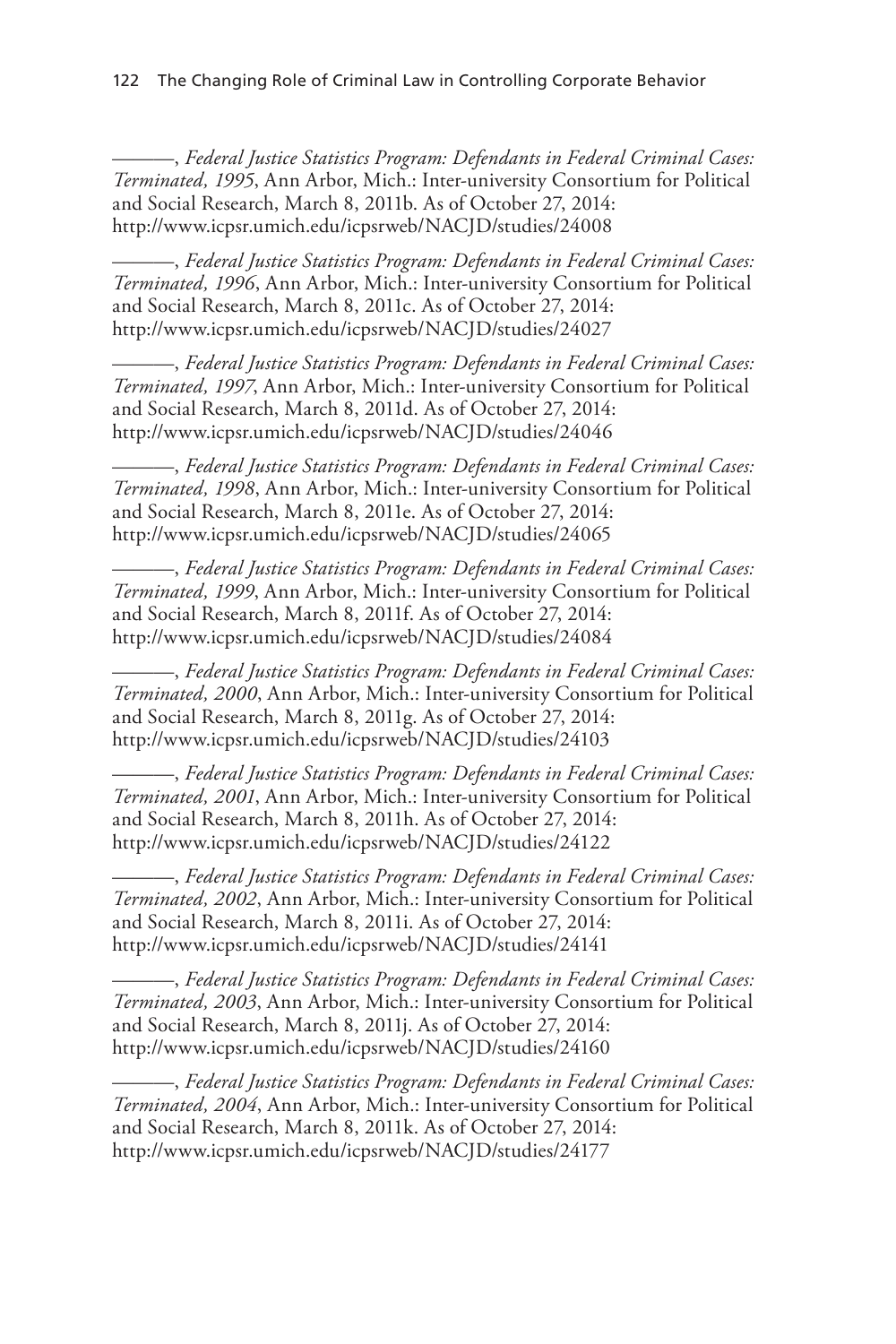———, *Federal Justice Statistics Program: Defendants in Federal Criminal Cases: Terminated, 2005*, Ann Arbor, Mich.: Inter-university Consortium for Political and Social Research, March 8, 2011l. As of October 27, 2014: <http://www.icpsr.umich.edu/icpsrweb/NACJD/studies/24195>

———, *Federal Justice Statistics Program: Defendants in Federal Criminal Cases: Terminated, 2006*, Ann Arbor, Mich.: Inter-university Consortium for Political and Social Research, March 8, 2011m. As of October 27, 2014: <http://www.icpsr.umich.edu/icpsrweb/NACJD/studies/24212>

———, *Federal Justice Statistics Program: Defendants in Federal Criminal Cases: Terminated, 2007*, Ann Arbor, Mich.: Inter-university Consortium for Political and Social Research, March 8, 2011n. As of October 27, 2014: <http://www.icpsr.umich.edu/icpsrweb/NACJD/studies/24227>

———, *Federal Justice Statistics Program: Defendants in Federal Criminal Cases: Terminated, 2008*, Ann Arbor, Mich.: Inter-university Consortium for Political and Social Research, March 8, 2011o. As of October 27, 2014: <http://www.icpsr.umich.edu/icpsrweb/NACJD/studies/29433>

———, *Federal Justice Statistics Program: Suspects in Federal Criminal Matters Concluded, 1994*, Ann Arbor, Mich.: Inter-university Consortium for Political and Social Research, March 8, 2011p. As of October 27, 2014: <http://www.icpsr.umich.edu/icpsrweb/NACJD/studies/23741>

———, *Federal Justice Statistics Program: Suspects in Federal Criminal Matters Concluded, 1995*, Ann Arbor, Mich.: Inter-university Consortium for Political and Social Research, March 8, 2011q. As of October 27, 2014: <http://www.icpsr.umich.edu/icpsrweb/NACJD/studies/24006>

———, *Federal Justice Statistics Program: Suspects in Federal Criminal Matters Concluded, 1996*, Ann Arbor, Mich.: Inter-university Consortium for Political and Social Research, March 8, 2011r. As of October 27, 2014: <http://www.icpsr.umich.edu/icpsrweb/NACJD/studies/24025>

———, *Federal Justice Statistics Program: Suspects in Federal Criminal Matters Concluded, 1997*, Ann Arbor, Mich.: Inter-university Consortium for Political and Social Research, March 8, 2011s. As of October 27, 2014: <http://www.icpsr.umich.edu/icpsrweb/NACJD/studies/24044>

———, *Federal Justice Statistics Program: Suspects in Federal Criminal Matters Concluded, 1998*, Ann Arbor, Mich.: Inter-university Consortium for Political and Social Research, March 8, 2011t. As of October 27, 2014: <http://www.icpsr.umich.edu/icpsrweb/NACJD/studies/24063>

———, *Federal Justice Statistics Program: Suspects in Federal Criminal Matters Concluded, 1999*, Ann Arbor, Mich.: Inter-university Consortium for Political and Social Research, March 8, 2011u. As of October 27, 2014: <http://www.icpsr.umich.edu/icpsrweb/NACJD/studies/24082>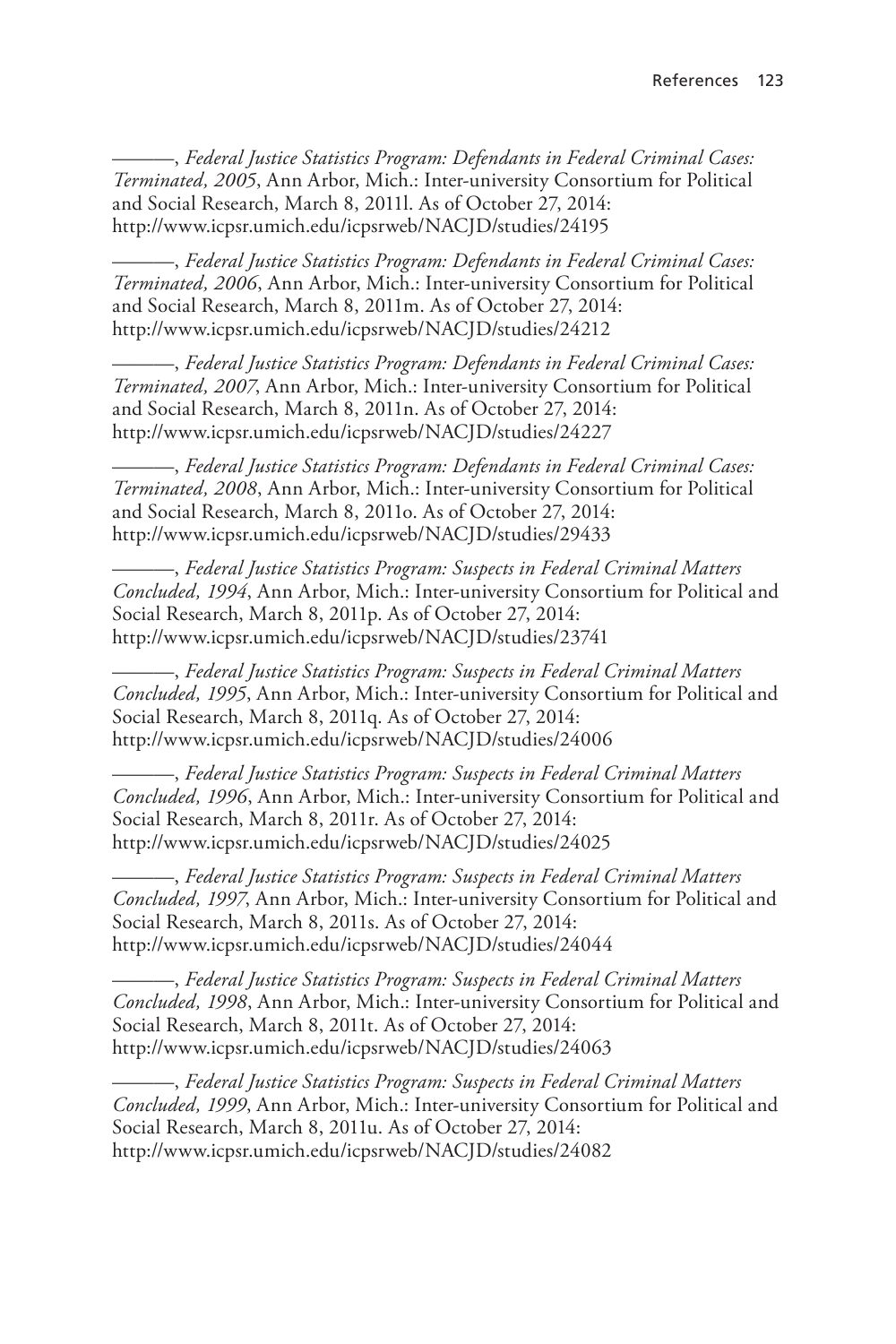———, *Federal Justice Statistics Program: Suspects in Federal Criminal Matters Concluded, 2000*, Ann Arbor, Mich.: Inter-university Consortium for Political and Social Research, March 8, 2011v. As of October 27, 2014: <http://www.icpsr.umich.edu/icpsrweb/NACJD/studies/24101>

———, *Federal Justice Statistics Program: Suspects in Federal Criminal Matters Concluded, 2001*, Ann Arbor, Mich.: Inter-university Consortium for Political and Social Research, March 8, 2011w. As of October 27, 2014: <http://www.icpsr.umich.edu/icpsrweb/NACJD/studies/24120>

———, *Federal Justice Statistics Program: Suspects in Federal Criminal Matters Concluded, 2002*, Ann Arbor, Mich.: Inter-university Consortium for Political and Social Research, March 8, 2011x. As of October 27, 2014: <http://www.icpsr.umich.edu/icpsrweb/NACJD/studies/24139>

———, *Federal Justice Statistics Program: Suspects in Federal Criminal Matters Concluded, 2003*, Ann Arbor, Mich.: Inter-university Consortium for Political and Social Research, March 8, 2011y. As of October 27, 2014: <http://www.icpsr.umich.edu/icpsrweb/NACJD/studies/24158>

———, *Federal Justice Statistics Program: Suspects in Federal Criminal Matters Concluded, 2004*, Ann Arbor, Mich.: Inter-university Consortium for Political and Social Research, March 8, 2011z. As of October 27, 2014: <http://www.icpsr.umich.edu/icpsrweb/NACJD/studies/24175>

———, *Federal Justice Statistics Program: Suspects in Federal Criminal Matters Concluded, 2005*, Ann Arbor, Mich.: Inter-university Consortium for Political and Social Research, March 8, 2011aa. As of October 27, 2014: <http://www.icpsr.umich.edu/icpsrweb/NACJD/studies/24193>

———, *Federal Justice Statistics Program: Suspects in Federal Criminal Matters Concluded, 2006*, Ann Arbor, Mich.: Inter-university Consortium for Political and Social Research, March 8, 2011bb. As of October 27, 2014: <http://www.icpsr.umich.edu/icpsrweb/NACJD/studies/24210>

———, *Federal Justice Statistics Program: Suspects in Federal Criminal Matters Concluded, 2007*, Ann Arbor, Mich.: Inter-university Consortium for Political and Social Research, March 8, 2011cc. As of October 27, 2014: <http://www.icpsr.umich.edu/icpsrweb/NACJD/studies/24225>

———, *Federal Justice Statistics Program: Suspects in Federal Criminal Matters Concluded, 2008*, Ann Arbor, Mich.: Inter-university Consortium for Political and Social Research, March 8, 2011dd. As of October 27, 2014: <http://www.icpsr.umich.edu/icpsrweb/NACJD/studies/29424>

———, *Federal Justice Statistics Program: Defendants Charged in Criminal Cases Filed in District Court, 2009*, Ann Arbor, Mich.: Inter-university Consortium for Political and Social Research, June 3, 2011ee. As of September 20, 2014: <http://www.icpsr.umich.edu/icpsrweb/NACJD/studies/30791/detail>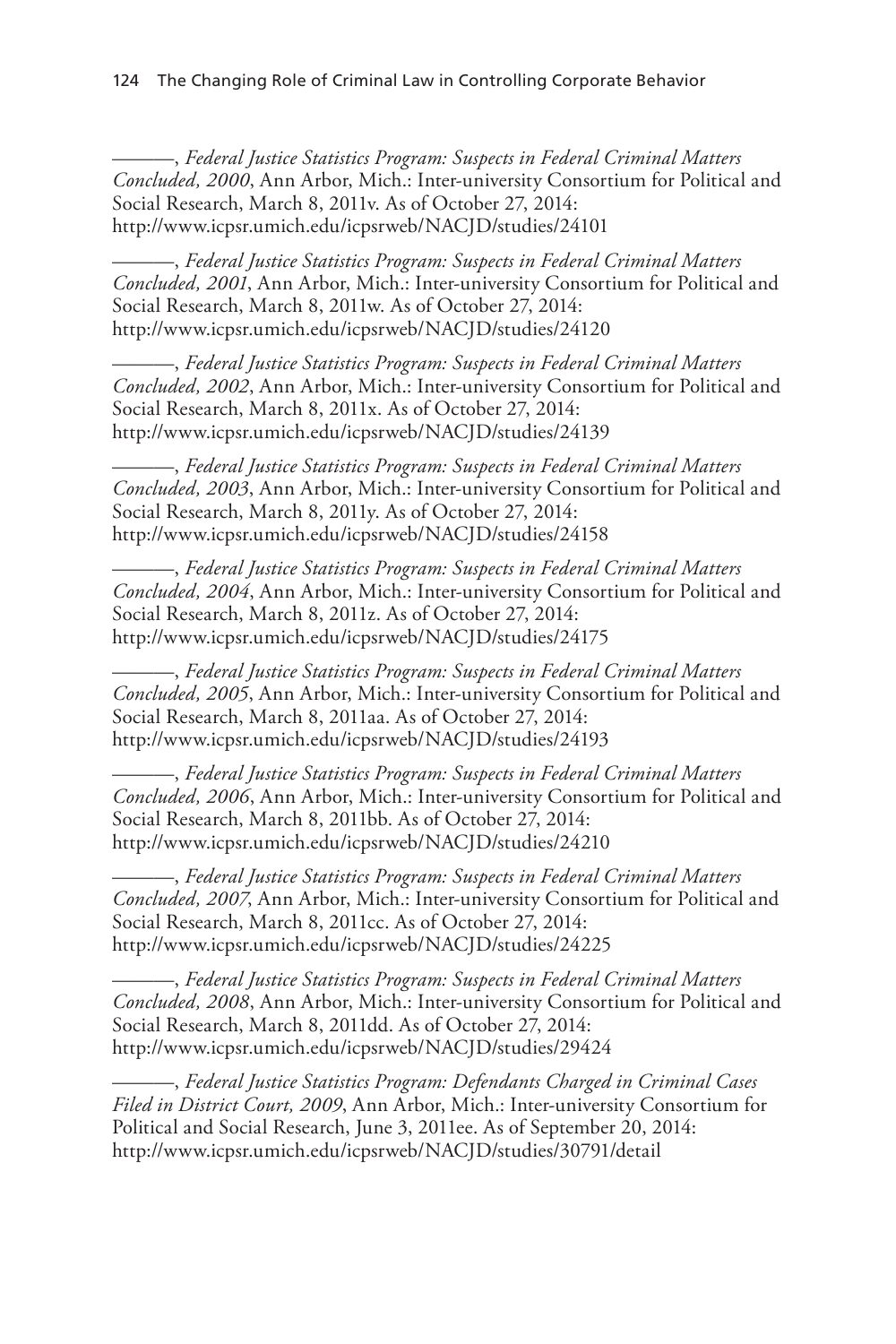———, *Federal Justice Statistics Program: Defendants in Federal Criminal Cases Filed in District Court, 2009*, Ann Arbor, Mich.: Inter-university Consortium for Political and Social Research, June 3, 2011ff. As of September 20, 2014: <http://www.icpsr.umich.edu/icpsrweb/NACJD/studies/30781/detail>

———, *Federal Justice Statistics Program: Defendants in Federal Criminal Cases: Terminated, 2009*, Ann Arbor, Mich.: Inter-university Consortium for Political and Social Research, June 3, 2011gg. As of October 27, 2014: <http://www.icpsr.umich.edu/icpsrweb/NACJD/studies/29433>

———, *Federal Justice Statistics Program: Suspects in Federal Criminal Matters Concluded, 2009*, Ann Arbor, Mich.: Inter-university Consortium for Political and Social Research, June 3, 2011hh. As of October 27, 2014: <http://www.icpsr.umich.edu/icpsrweb/NACJD/studies/30790>

U.S. Senate, *P.L. 98-473, Continuing Appropriations, 1985—Comprehensive Crime Control Act of 1984*, S. Rep. 98-225, August 4, 1983.

U.S. Sentencing Commission, *Supplementary Report on the Initial Sentencing Guidelines and Policy Statements*, June 18, 1987.

———, "Sentencing Guidelines for United States Courts," *Federal Register*, Vol. 63, No. 229, November 30, 1998, pp. 65979–65993. As of September 20, 2014:

<http://www.gpo.gov/fdsys/pkg/FR-1998-11-30/html/98-31756.htm>

———, *Organizations Convicted in Federal Criminal Courts, 1999–2008*, Washington, D.C., 1999.

———, "Sentencing Guidelines for United States Courts," *Federal Register*, Vol. 66, No. 109, June 6, 2001, pp. 30512–30563. As of September 20, 2014: <http://www.gpo.gov/fdsys/granule/FR-2001-06-06/01-13966>

———, *2009 Annual Report*, c. 2009. As of September 20, 2014: [http://www.ussc.gov/research-and-publications/annual-reports-sourcebooks/2009/](http://www.ussc.gov/research-and-publications/annual-reports-sourcebooks/2009/annual-report-2009) annual-report-2009

———, *Federal Sentencing Guidelines Manual*, Washington, D.C., 2011. As of September 29, 2014:

<http://www.ussc.gov/guidelines-manual/2011-federal-sentencing-guidelines-manual>

———, *2012 USSC Guidelines Manual*, 2012. As of September 20, 2014: <http://www.ussc.gov/guidelines-manual/2012-ussc-guidelines-manual>

———, "Sentencing of Organizations," *Guidelines Manual*, 2013. As of October 27, 2014:

<http://www.ussc.gov/guidelines-manual/2013-ussc-guidelines-manual>

Viswantatha, Aruna, and Nate Raymond, "Holder Asks Congress for Help in Fighting Wall Street Crime," *Pittsburgh Post-Gazette*, September 18, 2014, p. A6.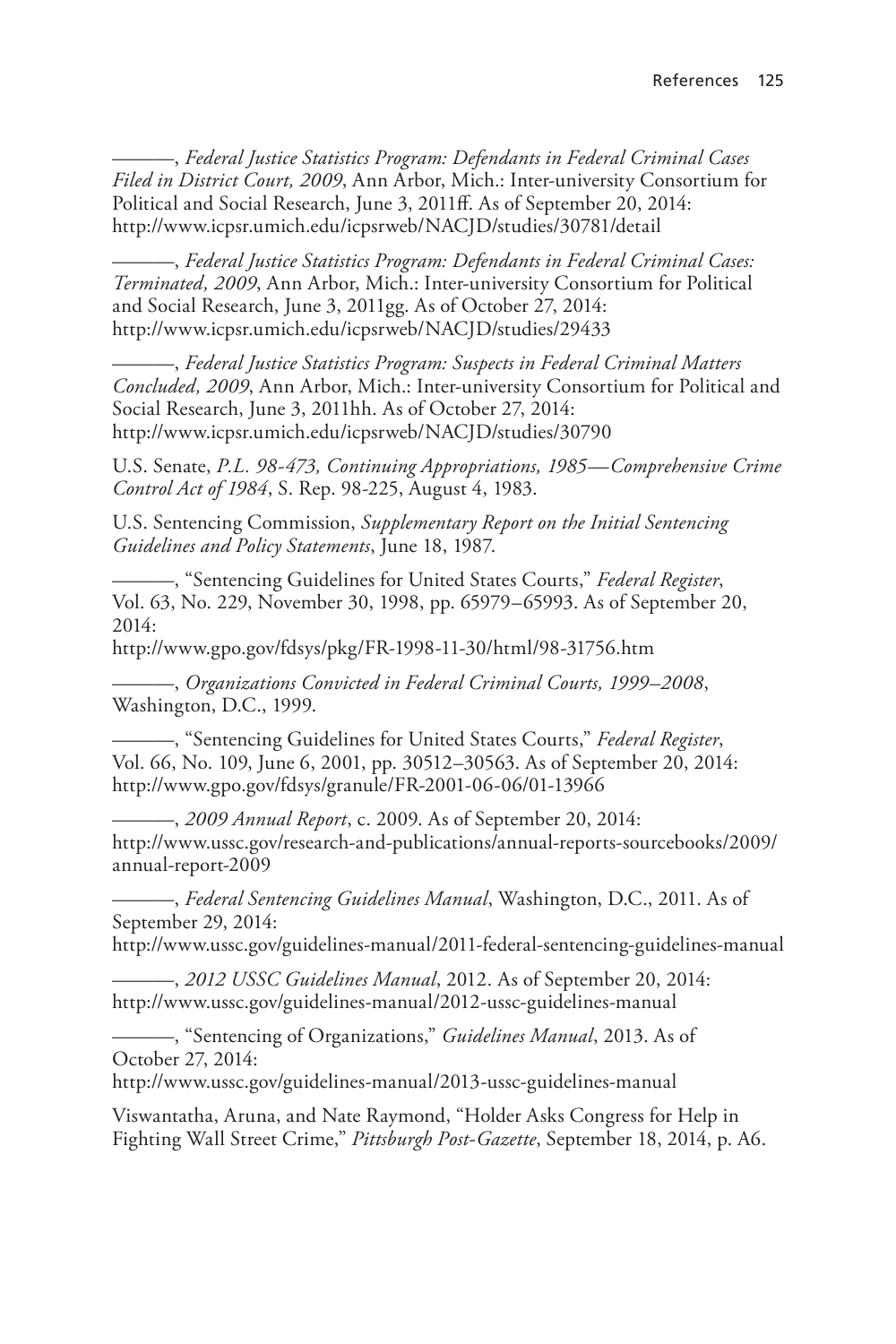White, Mary Jo, "Corporate Criminal Liability: What Has Gone Wrong?" *37th Annual Institute on Securities Regulation*, Vol. 2, November 2005, pp. 815–828.

Williams, Glanville Llewellyn, *Criminal Law: The General Part*, 2nd ed., London: Stevens, 1961.